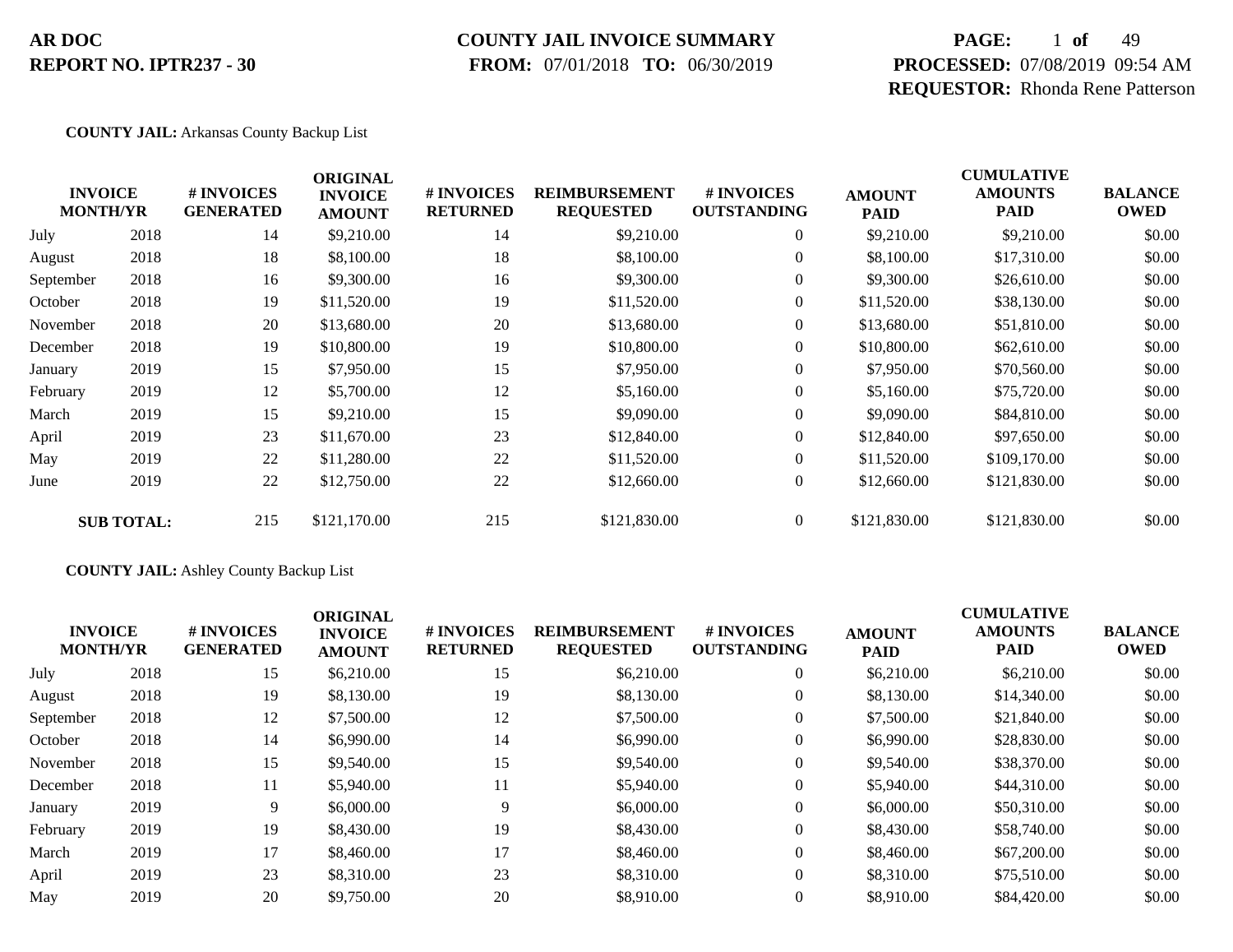# **COUNTY JAIL INVOICE SUMMARY**

 **FROM:** 07/01/2018 **TO:** 06/30/2019

**PAGE:** 2 **of** 49 **PROCESSED:** 07/08/2019 09:54 AM **REQUESTOR:** Rhonda Rene Patterson

**COUNTY JAIL:** Ashley County Backup List

|      | <b>INVOICE</b><br><b>MONTH/YR</b> | # INVOICES<br><b>GENERATED</b> | ORIGINAL<br><b>INVOICE</b><br><b>AMOUNT</b> | # INVOICES<br><b>RETURNED</b> | <b>REIMBURSEMENT</b><br><b>REOUESTED</b> | # INVOICES<br><b>OUTSTANDING</b> | <b>AMOUNT</b><br><b>PAID</b> | <b>CUMULATIVE</b><br><b>AMOUNTS</b><br><b>PAID</b> | <b>BALANCE</b><br><b>OWED</b> |
|------|-----------------------------------|--------------------------------|---------------------------------------------|-------------------------------|------------------------------------------|----------------------------------|------------------------------|----------------------------------------------------|-------------------------------|
| June | 2019                              |                                | \$10,170.00                                 |                               | \$10,170.00                              |                                  | \$10,170.00                  | \$94,590.00                                        | \$0.00                        |
|      | <b>SUB TOTAL:</b>                 | 191                            | \$95,430.00                                 | 191                           | \$94,590.00                              |                                  | \$94,590.00                  | \$94,590.00                                        | \$0.00                        |

**COUNTY JAIL:** Baxter County Backup List

| <b>INVOICE</b><br><b>MONTH/YR</b> |                   | # INVOICES<br><b>GENERATED</b> | <b>ORIGINAL</b><br><b>INVOICE</b><br><b>AMOUNT</b> | # INVOICES<br><b>RETURNED</b> | <b>REIMBURSEMENT</b><br><b>REQUESTED</b> | # INVOICES<br><b>OUTSTANDING</b> | <b>AMOUNT</b><br><b>PAID</b> | <b>CUMULATIVE</b><br><b>AMOUNTS</b><br><b>PAID</b> | <b>BALANCE</b><br><b>OWED</b> |
|-----------------------------------|-------------------|--------------------------------|----------------------------------------------------|-------------------------------|------------------------------------------|----------------------------------|------------------------------|----------------------------------------------------|-------------------------------|
| July                              | 2018              | 37                             | \$26,970.00                                        | 37                            | \$26,970.00                              | $\overline{0}$                   | \$26,970.00                  | \$26,970.00                                        | \$0.00                        |
| August                            | 2018              | 37                             | \$25,740.00                                        | 37                            | \$25,740.00                              | $\overline{0}$                   | \$25,740.00                  | \$52,710.00                                        | \$0.00                        |
| September                         | 2018              | 35                             | \$24,930.00                                        | 35                            | \$24,210.00                              | $\overline{0}$                   | \$24,210.00                  | \$76,920.00                                        | \$0.00                        |
| October                           | 2018              | 32                             | \$15,390.00                                        | 32                            | \$15,390.00                              | $\overline{0}$                   | \$15,390.00                  | \$92,310.00                                        | \$0.00                        |
| November                          | 2018              | 32                             | \$20,400.00                                        | 32                            | \$20,070.00                              | $\overline{0}$                   | \$20,070.00                  | \$112,380.00                                       | \$0.00                        |
| December                          | 2018              | 33                             | \$23,010.00                                        | 33                            | \$22,680.00                              | $\overline{0}$                   | \$22,680.00                  | \$135,060.00                                       | \$0.00                        |
| January                           | 2019              | 31                             | \$21,570.00                                        | 31                            | \$21,180.00                              | $\boldsymbol{0}$                 | \$21,180.00                  | \$156,240.00                                       | \$0.00                        |
| February                          | 2019              | 22                             | \$11,040.00                                        | 22                            | \$11,040.00                              | $\overline{0}$                   | \$11,040.00                  | \$167,280.00                                       | \$0.00                        |
| March                             | 2019              | 16                             | \$9,870.00                                         | 16                            | \$9,870.00                               | $\overline{0}$                   | \$9,870.00                   | \$177,150.00                                       | \$0.00                        |
| April                             | 2019              | 19                             | \$12,660.00                                        | 19                            | \$12,660.00                              | $\boldsymbol{0}$                 | \$12,660.00                  | \$189,810.00                                       | \$0.00                        |
| May                               | 2019              | 18                             | \$9,630.00                                         | 18                            | \$9,630.00                               | $\boldsymbol{0}$                 | \$9,630.00                   | \$199,440.00                                       | \$0.00                        |
| June                              | 2019              | 20                             | \$10,050.00                                        | 20                            | \$10,050.00                              | $\overline{0}$                   | \$10,050.00                  | \$209,490.00                                       | \$0.00                        |
|                                   | <b>SUB TOTAL:</b> | 332                            | \$211,260.00                                       | 332                           | \$209,490.00                             | $\overline{0}$                   | \$209,490.00                 | \$209,490.00                                       | \$0.00                        |

**COUNTY JAIL:** Benton County Backup List

|                                   |      |                                      | ORIGINAL                        |                                      |                                          |                                  |                              | <b>CUMULATIVE</b>             |                               |
|-----------------------------------|------|--------------------------------------|---------------------------------|--------------------------------------|------------------------------------------|----------------------------------|------------------------------|-------------------------------|-------------------------------|
| <b>INVOICE</b><br><b>MONTH/YR</b> |      | <b>#INVOICES</b><br><b>GENERATED</b> | <b>INVOICE</b><br><b>AMOUNT</b> | <b># INVOICES</b><br><b>RETURNED</b> | <b>REIMBURSEMENT</b><br><b>REOUESTED</b> | # INVOICES<br><b>OUTSTANDING</b> | <b>AMOUNT</b><br><b>PAID</b> | <b>AMOUNTS</b><br><b>PAID</b> | <b>BALANCE</b><br><b>OWED</b> |
| July                              | 2018 | 129                                  | \$82,650.00                     | 129                                  | \$82,650.00                              |                                  | \$82,650.00                  | \$82,650.00                   | \$0.00                        |
| August                            | 2018 | 118                                  | \$85,470.00                     | 118                                  | \$85,470.00                              |                                  | \$85,470.00                  | \$168,120.00                  | \$0.00                        |
| September                         | 2018 | 120                                  | \$90,660.00                     | 120                                  | \$90,660.00                              |                                  | \$90,660.00                  | \$258,780.00                  | \$0.00                        |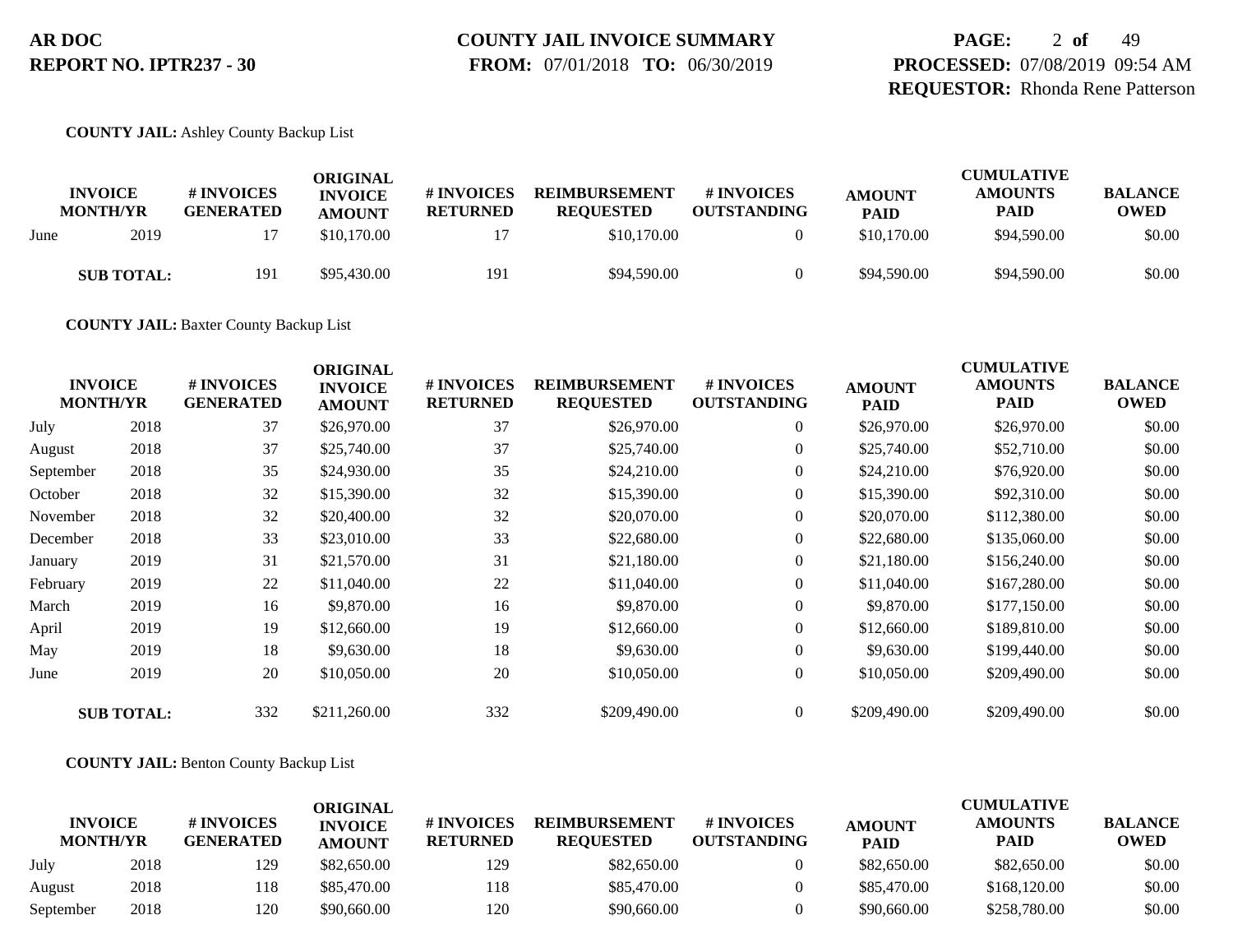# **COUNTY JAIL INVOICE SUMMARY**

 **FROM:** 07/01/2018 **TO:** 06/30/2019

# **PAGE:** 3 **of** 49 **PROCESSED:** 07/08/2019 09:54 AM **REQUESTOR:** Rhonda Rene Patterson

**COUNTY JAIL:** Benton County Backup List

|          | <b>INVOICE</b><br><b>MONTH/YR</b> | # INVOICES<br><b>GENERATED</b> | <b>ORIGINAL</b><br><b>INVOICE</b><br><b>AMOUNT</b> | # INVOICES<br><b>RETURNED</b> | <b>REIMBURSEMENT</b><br><b>REQUESTED</b> | <b>#INVOICES</b><br><b>OUTSTANDING</b> | <b>AMOUNT</b><br><b>PAID</b> | <b>CUMULATIVE</b><br><b>AMOUNTS</b><br><b>PAID</b> | <b>BALANCE</b><br><b>OWED</b> |
|----------|-----------------------------------|--------------------------------|----------------------------------------------------|-------------------------------|------------------------------------------|----------------------------------------|------------------------------|----------------------------------------------------|-------------------------------|
| October  | 2018                              | 122                            | \$82,500.00                                        | 122                           | \$82,500.00                              | $\overline{0}$                         | \$82,500.00                  | \$341,280.00                                       | \$0.00                        |
| November | 2018                              | 127                            | \$85,830.00                                        | 127                           | \$85,830.00                              | 0                                      | \$85,830.00                  | \$427,110.00                                       | \$0.00                        |
| December | 2018                              | 134                            | \$92,070.00                                        | 134                           | \$91,680.00                              | $\overline{0}$                         | \$91,680.00                  | \$518,790.00                                       | \$0.00                        |
| January  | 2019                              | 128                            | \$92,580.00                                        | 128                           | \$91,020.00                              | 0                                      | \$91,020.00                  | \$609,810.00                                       | \$0.00                        |
| February | 2019                              | 114                            | \$85,020.00                                        | 114                           | \$84,660.00                              | 0                                      | \$84,660.00                  | \$694,470.00                                       | \$0.00                        |
| March    | 2019                              | 130                            | \$73,230.00                                        | 130                           | \$73,230.00                              | 0                                      | \$73,230.00                  | \$767,700.00                                       | \$0.00                        |
| April    | 2019                              | 121                            | \$90,390.00                                        | 121                           | \$90,060.00                              | $\overline{0}$                         | \$90,060.00                  | \$857,760.00                                       | \$0.00                        |
| May      | 2019                              | 125                            | \$80,970.00                                        | 125                           | \$77,880.00                              | $\theta$                               | \$77,880.00                  | \$935,640.00                                       | \$0.00                        |
| June     | 2019                              | 100                            | \$66,270.00                                        | 100                           | \$65,580.00                              | 100                                    | \$0.00                       | \$935,640.00                                       | \$65,580.00                   |
|          | <b>SUB TOTAL:</b>                 | 1468                           | \$1,007,640.00                                     | 1468                          | \$1,001,220.00                           | 100                                    | \$935,640.00                 | \$935,640.00                                       | \$65,580.00                   |

**COUNTY JAIL:** Boone County Backup List

| <b>INVOICE</b><br><b>MONTH/YR</b> |                   | # INVOICES<br><b>GENERATED</b> | <b>ORIGINAL</b><br><b>INVOICE</b><br><b>AMOUNT</b> | # INVOICES<br><b>RETURNED</b> | <b>REIMBURSEMENT</b><br><b>REQUESTED</b> | # INVOICES<br><b>OUTSTANDING</b> | <b>AMOUNT</b><br>PAID | <b>CUMULATIVE</b><br><b>AMOUNTS</b><br><b>PAID</b> | <b>BALANCE</b><br><b>OWED</b> |
|-----------------------------------|-------------------|--------------------------------|----------------------------------------------------|-------------------------------|------------------------------------------|----------------------------------|-----------------------|----------------------------------------------------|-------------------------------|
| July                              | 2018              | 16                             | \$5,850.00                                         | 16                            | \$5,460.00                               | $\boldsymbol{0}$                 | \$5,460.00            | \$5,460.00                                         | \$0.00                        |
| August                            | 2018              | 4                              | \$2,850.00                                         | 4                             | \$2,850.00                               | $\overline{0}$                   | \$2,850.00            | \$8,310.00                                         | \$0.00                        |
| September                         | 2018              | 13                             | \$6,540.00                                         | 13                            | \$6,330.00                               | $\overline{0}$                   | \$6,330.00            | \$14,640.00                                        | \$0.00                        |
| October                           | 2018              | 16                             | \$5,400.00                                         | 16                            | \$5,280.00                               | $\overline{0}$                   | \$5,280.00            | \$19,920.00                                        | \$0.00                        |
| November                          | 2018              | 14                             | \$3,930.00                                         | 14                            | \$3,930.00                               | $\overline{0}$                   | \$3,930.00            | \$23,850.00                                        | \$0.00                        |
| December                          | 2018              | 19                             | \$7,470.00                                         | 19                            | \$6,690.00                               | $\overline{0}$                   | \$6,690.00            | \$30,540.00                                        | \$0.00                        |
| January                           | 2019              | 22                             | \$7,320.00                                         | 22                            | \$7,320.00                               | $\overline{0}$                   | \$7,320.00            | \$37,860.00                                        | \$0.00                        |
| February                          | 2019              | 9                              | \$1,380.00                                         | 9                             | \$1,380.00                               | $\overline{0}$                   | \$1,380.00            | \$39,240.00                                        | \$0.00                        |
| March                             | 2019              | 9                              | \$3,510.00                                         | 9                             | \$3,510.00                               | $\overline{0}$                   | \$3,510.00            | \$42,750.00                                        | \$0.00                        |
| April                             | 2019              | 19                             | \$10,740.00                                        | 19                            | \$9,000.00                               | $\overline{0}$                   | \$9,000.00            | \$51,750.00                                        | \$0.00                        |
| May                               | 2019              | 17                             | \$10,200.00                                        | $\Omega$                      | \$0.00                                   | $\overline{0}$                   | \$0.00                | \$51,750.00                                        | \$0.00                        |
| June                              | 2019              | 15                             | \$8,310.00                                         | 15                            | \$8,310.00                               | $\boldsymbol{0}$                 | \$8,310.00            | \$60,060.00                                        | \$0.00                        |
|                                   | <b>SUB TOTAL:</b> | 173                            | \$73,500.00                                        | 156                           | \$60,060.00                              | $\overline{0}$                   | \$60,060.00           | \$60,060.00                                        | \$0.00                        |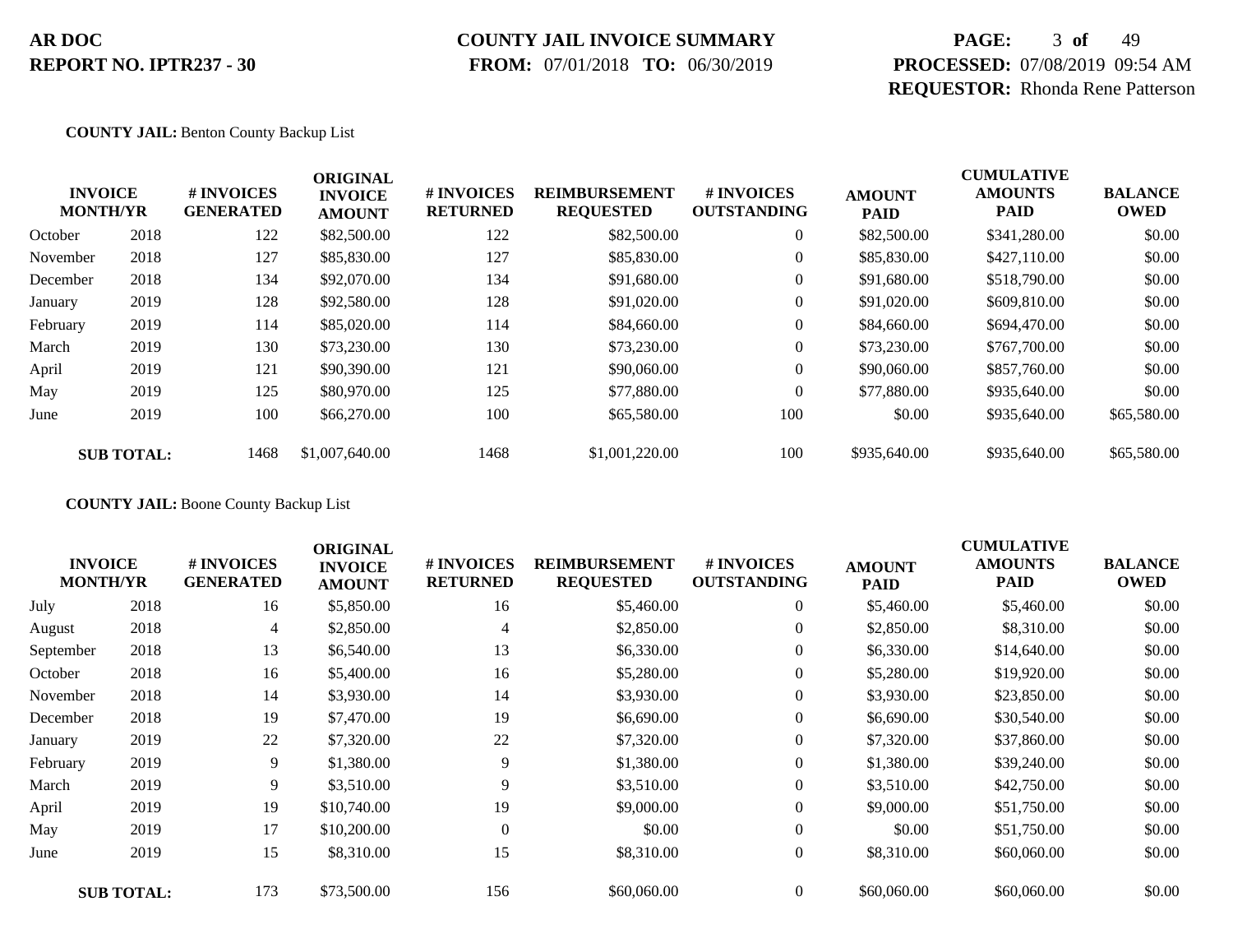### **COUNTY JAIL INVOICE SUMMARY**

 **FROM:** 07/01/2018 **TO:** 06/30/2019

# **PAGE:** 4 **of** 49 **PROCESSED:** 07/08/2019 09:54 AM **REQUESTOR:** Rhonda Rene Patterson

**COUNTY JAIL:** Bradley County Backup List

|                                   |                   |                                | <b>ORIGINAL</b>                 |                               |                                          |                                  |                              | <b>CUMULATIVE</b>             |                               |
|-----------------------------------|-------------------|--------------------------------|---------------------------------|-------------------------------|------------------------------------------|----------------------------------|------------------------------|-------------------------------|-------------------------------|
| <b>INVOICE</b><br><b>MONTH/YR</b> |                   | # INVOICES<br><b>GENERATED</b> | <b>INVOICE</b><br><b>AMOUNT</b> | # INVOICES<br><b>RETURNED</b> | <b>REIMBURSEMENT</b><br><b>REQUESTED</b> | # INVOICES<br><b>OUTSTANDING</b> | <b>AMOUNT</b><br><b>PAID</b> | <b>AMOUNTS</b><br><b>PAID</b> | <b>BALANCE</b><br><b>OWED</b> |
| July                              | 2018              | 2                              | \$1,200.00                      | 0                             | \$0.00                                   | $\mathbf{0}$                     | \$0.00                       | \$0.00                        | \$0.00                        |
| August                            | 2018              |                                | \$930.00                        |                               | \$930.00                                 | $\overline{0}$                   | \$930.00                     | \$930.00                      | \$0.00                        |
| September                         | 2018              | 2                              | \$1,290.00                      |                               | \$0.00                                   | $\mathbf{0}$                     | \$0.00                       | \$930.00                      | \$0.00                        |
| October                           | 2018              | 3                              | \$2,010.00                      | 3                             | \$1,530.00                               | $\mathbf{0}$                     | \$1,530.00                   | \$2,460.00                    | \$0.00                        |
| November                          | 2018              | 3                              | \$2,580.00                      | 3                             | \$2,070.00                               | $\boldsymbol{0}$                 | \$2,070.00                   | \$4,530.00                    | \$0.00                        |
| December                          | 2018              | 3                              | \$2,250.00                      | 3                             | \$1,950.00                               | $\mathbf{0}$                     | \$1,950.00                   | \$6,480.00                    | \$0.00                        |
| January                           | 2019              | 4                              | \$3,420.00                      | 4                             | \$3,420.00                               | $\overline{0}$                   | \$3,420.00                   | \$9,900.00                    | \$0.00                        |
| February                          | 2019              | 6                              | \$4,020.00                      | 6                             | \$4,020.00                               | $\mathbf{0}$                     | \$4,020.00                   | \$13,920.00                   | \$0.00                        |
| March                             | 2019              | 4                              | \$1,650.00                      | 4                             | \$1,650.00                               | $\overline{0}$                   | \$1,650.00                   | \$15,570.00                   | \$0.00                        |
| April                             | 2019              | 4                              | \$600.00                        | 4                             | \$480.00                                 | $\mathbf{0}$                     | \$480.00                     | \$16,050.00                   | \$0.00                        |
| May                               | 2019              | $\overline{c}$                 | \$690.00                        | $\overline{c}$                | \$690.00                                 | $\mathbf{0}$                     | \$690.00                     | \$16,740.00                   | \$0.00                        |
| June                              | 2019              |                                | \$570.00                        |                               | \$570.00                                 | $\boldsymbol{0}$                 | \$570.00                     | \$17,310.00                   | \$0.00                        |
|                                   | <b>SUB TOTAL:</b> | 35                             | \$21,210.00                     | 31                            | \$17,310.00                              | $\overline{0}$                   | \$17,310.00                  | \$17,310.00                   | \$0.00                        |

#### **COUNTY JAIL:** Calhoun County Backup List

|           | <b>INVOICE</b><br><b>MONTH/YR</b> | # INVOICES<br><b>GENERATED</b> | <b>ORIGINAL</b><br><b>INVOICE</b><br><b>AMOUNT</b> | <b># INVOICES</b><br><b>RETURNED</b> | <b>REIMBURSEMENT</b><br><b>REQUESTED</b> | # INVOICES<br><b>OUTSTANDING</b> | <b>AMOUNT</b><br><b>PAID</b> | <b>CUMULATIVE</b><br><b>AMOUNTS</b><br><b>PAID</b> | <b>BALANCE</b><br><b>OWED</b> |
|-----------|-----------------------------------|--------------------------------|----------------------------------------------------|--------------------------------------|------------------------------------------|----------------------------------|------------------------------|----------------------------------------------------|-------------------------------|
| July      | 2018                              | 2                              | \$270.00                                           | ∠                                    | \$270.00                                 |                                  | \$270.00                     | \$270.00                                           | \$0.00                        |
| August    | 2018                              | 2                              | \$1,590.00                                         |                                      | \$1,590.00                               |                                  | \$1,590.00                   | \$1,860.00                                         | \$0.00                        |
| September | 2018                              | 3                              | \$2,580.00                                         |                                      | \$2,580.00                               |                                  | \$2,580.00                   | \$4,440.00                                         | \$0.00                        |
| October   | 2018                              | 4                              | \$2,850.00                                         | 4                                    | \$2,850.00                               |                                  | \$2,850.00                   | \$7,290.00                                         | \$0.00                        |
| November  | 2018                              | 3                              | \$570.00                                           |                                      | \$570.00                                 |                                  | \$570.00                     | \$7,860.00                                         | \$0.00                        |
| December  | 2018                              | 2                              | \$1,800.00                                         |                                      | \$1,800.00                               |                                  | \$1,800.00                   | \$9,660.00                                         | \$0.00                        |
| January   | 2019                              | 4                              | \$2,610.00                                         |                                      | \$2,610.00                               |                                  | \$2,610.00                   | \$12,270.00                                        | \$0.00                        |
| February  | 2019                              |                                | \$360.00                                           |                                      | \$360.00                                 |                                  | \$360.00                     | \$12,630.00                                        | \$0.00                        |
| March     | 2019                              |                                | \$540.00                                           |                                      | \$540.00                                 | $\Omega$                         | \$540.00                     | \$13,170.00                                        | \$0.00                        |
| April     | 2019                              |                                | \$930.00                                           |                                      | \$930.00                                 |                                  | \$930.00                     | \$14,100.00                                        | \$0.00                        |
| May       | 2019                              | 4                              | \$3,540.00                                         |                                      | \$3,540.00                               |                                  | \$3,540.00                   | \$17,640.00                                        | \$0.00                        |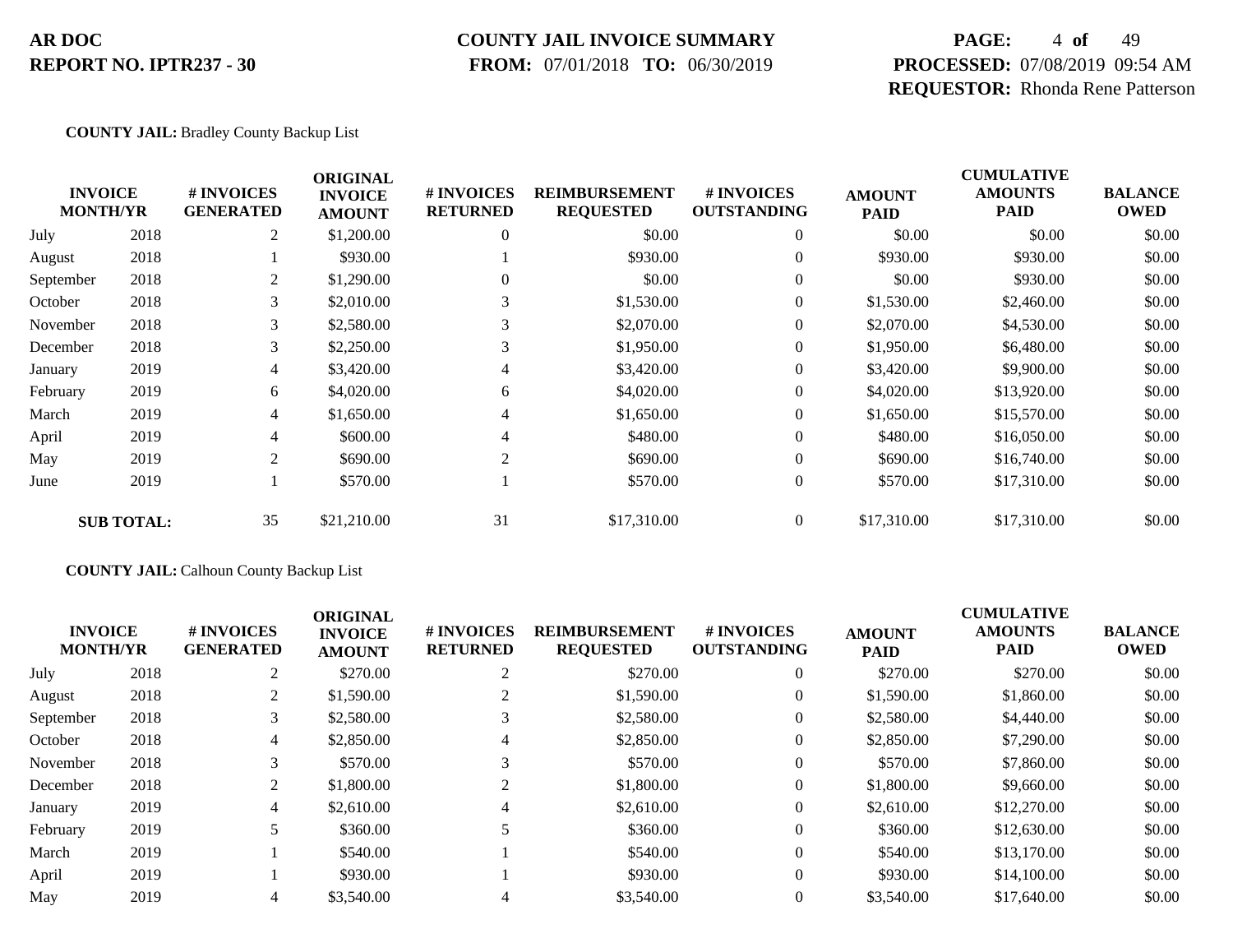# **COUNTY JAIL INVOICE SUMMARY**

 **FROM:** 07/01/2018 **TO:** 06/30/2019

**PAGE:** 5 **of** 49 **PROCESSED:** 07/08/2019 09:54 AM **REQUESTOR:** Rhonda Rene Patterson

#### **COUNTY JAIL:** Calhoun County Backup List

|      | <b>INVOICE</b><br><b>MONTH/YR</b> | # INVOICES<br><b>GENERATED</b> | ORIGINAL<br><b>INVOICE</b><br><b>AMOUNT</b> | # INVOICES<br><b>RETURNED</b> | <b>REIMBURSEMENT</b><br><b>REQUESTED</b> | # INVOICES<br><b>OUTSTANDING</b> | <b>AMOUNT</b><br><b>PAID</b> | <b>CUMULATIVE</b><br><b>AMOUNTS</b><br><b>PAID</b> | <b>BALANCE</b><br><b>OWED</b> |
|------|-----------------------------------|--------------------------------|---------------------------------------------|-------------------------------|------------------------------------------|----------------------------------|------------------------------|----------------------------------------------------|-------------------------------|
| June | 2019                              |                                | \$1.170.00                                  |                               | \$1,170.00                               |                                  | \$1,170.00                   | \$18,810.00                                        | \$0.00                        |
|      | <b>SUB TOTAL:</b>                 |                                | \$18,810.00                                 | 33                            | \$18,810.00                              |                                  | \$18,810.00                  | \$18,810.00                                        | \$0.00                        |

#### **COUNTY JAIL:** Carlisle City Jail

|          | <b>INVOICE</b><br><b>MONTH/YR</b> | # INVOICES<br><b>GENERATED</b> | <b>ORIGINAL</b><br><b>INVOICE</b><br><b>AMOUNT</b> | # INVOICES<br><b>RETURNED</b> | <b>REIMBURSEMENT</b><br><b>REQUESTED</b> | # INVOICES<br><b>OUTSTANDING</b> | <b>AMOUNT</b><br><b>PAID</b> | <b>CUMULATIVE</b><br><b>AMOUNTS</b><br><b>PAID</b> | <b>BALANCE</b><br><b>OWED</b> |
|----------|-----------------------------------|--------------------------------|----------------------------------------------------|-------------------------------|------------------------------------------|----------------------------------|------------------------------|----------------------------------------------------|-------------------------------|
| October  | 2018                              | 2                              | \$780.00                                           | ◠<br>∠                        | \$780.00                                 | $\overline{0}$                   | \$780.00                     | \$780.00                                           | \$0.00                        |
| November | 2018                              | $\mathcal{D}$                  | \$1,860.00                                         |                               | \$1,860.00                               | 0                                | \$1,860.00                   | \$2,640.00                                         | \$0.00                        |
| December | 2018                              | 2                              | \$1,800.00                                         |                               | \$1,200.00                               | 0                                | \$1,200.00                   | \$3,840.00                                         | \$0.00                        |
| January  | 2019                              | 3                              | \$1,800.00                                         |                               | \$1,800.00                               | 0                                | \$1,800.00                   | \$5,640.00                                         | \$0.00                        |
| February | 2019                              | 3                              | \$540.00                                           | 3                             | \$540.00                                 | 0                                | \$540.00                     | \$6,180.00                                         | \$0.00                        |
| March    | 2019                              |                                | \$840.00                                           |                               | \$840.00                                 | $\overline{0}$                   | \$840.00                     | \$7,020.00                                         | \$0.00                        |
| April    | 2019                              |                                | \$930.00                                           |                               | \$930.00                                 | $\overline{0}$                   | \$930.00                     | \$7,950.00                                         | \$0.00                        |
| May      | 2019                              |                                | \$150.00                                           |                               | \$150.00                                 | $\overline{0}$                   | \$150.00                     | \$8,100.00                                         | \$0.00                        |
| June     | 2019                              |                                | \$930.00                                           |                               | \$510.00                                 | $\overline{0}$                   | \$510.00                     | \$8,610.00                                         | \$0.00                        |
|          | <b>SUB TOTAL:</b>                 | 16                             | \$9,630.00                                         | 16                            | \$8,610.00                               | $\theta$                         | \$8,610.00                   | \$8,610.00                                         | \$0.00                        |

#### **COUNTY JAIL:** Carroll County Backup List

| <b>INVOICE</b><br><b>MONTH/YR</b> |      | # INVOICES<br><b>GENERATED</b> | ORIGINAL<br><b>INVOICE</b><br><b>AMOUNT</b> | <b># INVOICES</b><br><b>RETURNED</b> | <b>REIMBURSEMENT</b><br><b>REQUESTED</b> | <b>#INVOICES</b><br><b>OUTSTANDING</b> | <b>AMOUNT</b><br><b>PAID</b> | <b>CUMULATIVE</b><br><b>AMOUNTS</b><br><b>PAID</b> | <b>BALANCE</b><br><b>OWED</b> |
|-----------------------------------|------|--------------------------------|---------------------------------------------|--------------------------------------|------------------------------------------|----------------------------------------|------------------------------|----------------------------------------------------|-------------------------------|
| July                              | 2018 | 32                             | \$16,110.00                                 | 32                                   | \$16,110.00                              |                                        | \$16,110.00                  | \$16,110.00                                        | \$0.00                        |
| August                            | 2018 | 27                             | \$20,340.00                                 | 27                                   | \$20,340.00                              |                                        | \$20,340.00                  | \$36,450.00                                        | \$0.00                        |
| September                         | 2018 | 25                             | \$21,240.00                                 | 25                                   | \$21,240.00                              |                                        | \$21,240.00                  | \$57,690.00                                        | \$0.00                        |
| October                           | 2018 | 19                             | \$9,840.00                                  | 19                                   | \$9,840.00                               |                                        | \$9,840.00                   | \$67,530.00                                        | \$0.00                        |
| November                          | 2018 | 26                             | \$17,820.00                                 | 26                                   | \$17,820.00                              |                                        | \$17,820.00                  | \$85,350.00                                        | \$0.00                        |
| December                          | 2018 | 27                             | \$13,830.00                                 | 27                                   | \$13,830.00                              |                                        | \$13,830.00                  | \$99,180.00                                        | \$0.00                        |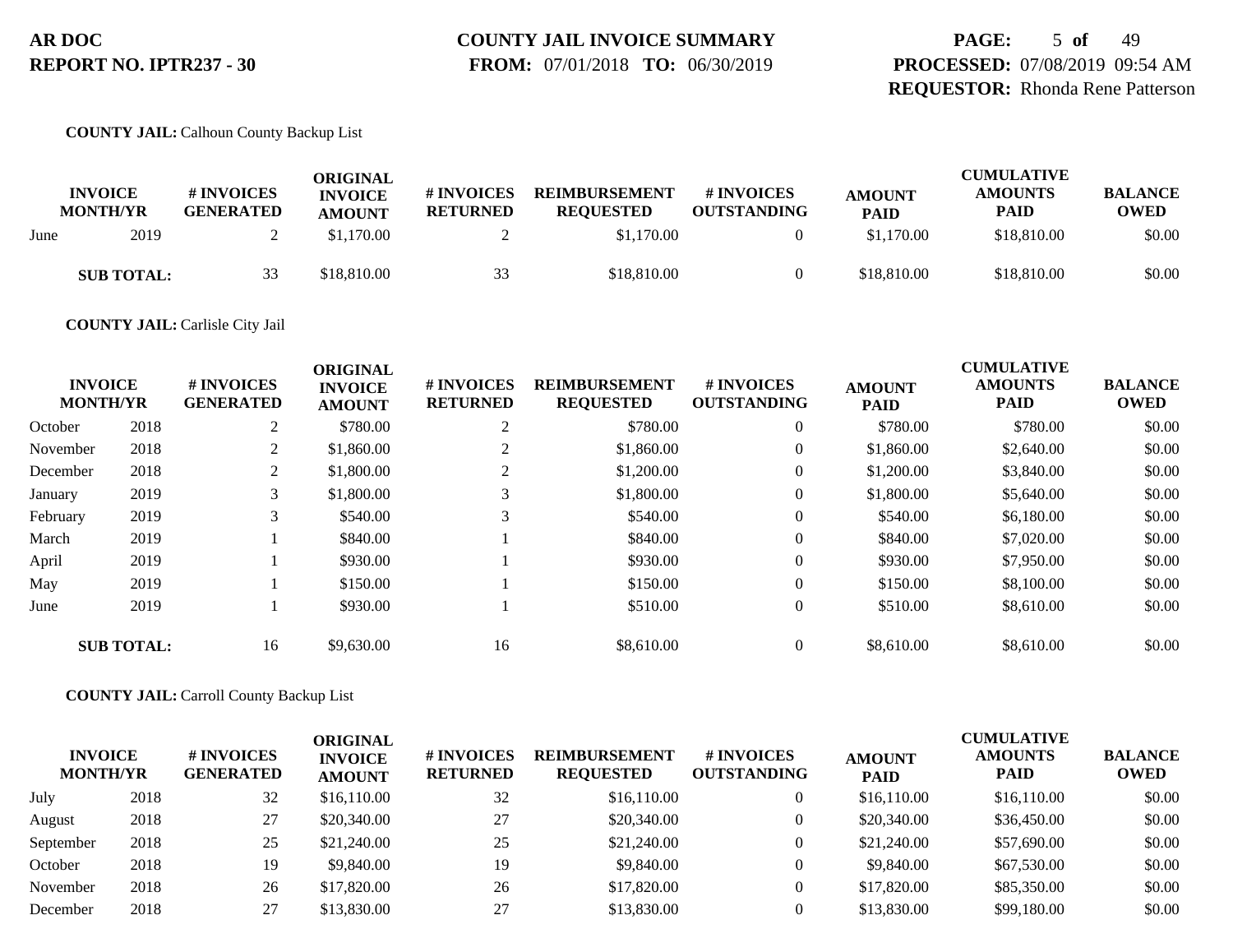# **COUNTY JAIL INVOICE SUMMARY**

 **FROM:** 07/01/2018 **TO:** 06/30/2019

# **PAGE:** 6 **of** 49 **PROCESSED:** 07/08/2019 09:54 AM **REQUESTOR:** Rhonda Rene Patterson

#### **COUNTY JAIL:** Carroll County Backup List

|          | <b>INVOICE</b><br><b>MONTH/YR</b> | # INVOICES<br><b>GENERATED</b> | ORIGINAL<br><b>INVOICE</b><br><b>AMOUNT</b> | <b># INVOICES</b><br><b>RETURNED</b> | <b>REIMBURSEMENT</b><br><b>REQUESTED</b> | # INVOICES<br><b>OUTSTANDING</b> | <b>AMOUNT</b><br><b>PAID</b> | <b>CUMULATIVE</b><br><b>AMOUNTS</b><br><b>PAID</b> | <b>BALANCE</b><br><b>OWED</b> |
|----------|-----------------------------------|--------------------------------|---------------------------------------------|--------------------------------------|------------------------------------------|----------------------------------|------------------------------|----------------------------------------------------|-------------------------------|
| January  | 2019                              | 17                             | \$7,110.00                                  | 17                                   | \$7,110.00                               | $\overline{0}$                   | \$7,110.00                   | \$106,290.00                                       | \$0.00                        |
| February | 2019                              | 22                             | \$11,280.00                                 | 22                                   | \$11,280.00                              | $\theta$                         | \$11,280.00                  | \$117,570.00                                       | \$0.00                        |
| March    | 2019                              | 21                             | \$17,190.00                                 | 21                                   | \$17,190.00                              | $\overline{0}$                   | \$17,190.00                  | \$134,760.00                                       | \$0.00                        |
| April    | 2019                              | 24                             | \$13,080.00                                 | 24                                   | \$13,080.00                              | $\overline{0}$                   | \$13,080.00                  | \$147,840.00                                       | \$0.00                        |
| May      | 2019                              | 28                             | \$9,060.00                                  | 28                                   | \$9,060.00                               | $\overline{0}$                   | \$9,060.00                   | \$156,900.00                                       | \$0.00                        |
| June     | 2019                              | 43                             | \$16,710.00                                 | 43                                   | \$16,710.00                              | $\mathbf{0}$                     | \$16,710.00                  | \$173,610.00                                       | \$0.00                        |
|          | <b>SUB TOTAL:</b>                 | 311                            | \$173,610.00                                | 311                                  | \$173,610.00                             | $\overline{0}$                   | \$173,610.00                 | \$173,610.00                                       | \$0.00                        |

#### **COUNTY JAIL:** Chicot County Backup List

|           | <b>INVOICE</b><br><b>MONTH/YR</b> | # INVOICES<br><b>GENERATED</b> | <b>ORIGINAL</b><br><b>INVOICE</b><br><b>AMOUNT</b> | # INVOICES<br><b>RETURNED</b> | <b>REIMBURSEMENT</b><br><b>REQUESTED</b> | # INVOICES<br><b>OUTSTANDING</b> | <b>AMOUNT</b><br><b>PAID</b> | <b>CUMULATIVE</b><br><b>AMOUNTS</b><br><b>PAID</b> | <b>BALANCE</b><br><b>OWED</b> |
|-----------|-----------------------------------|--------------------------------|----------------------------------------------------|-------------------------------|------------------------------------------|----------------------------------|------------------------------|----------------------------------------------------|-------------------------------|
| July      | 2018                              | 4                              | \$2,430.00                                         | 4                             | \$2,430.00                               | $\overline{0}$                   | \$2,430.00                   | \$2,430.00                                         | \$0.00                        |
| August    | 2018                              | 5                              | \$2,430.00                                         | 5                             | \$2,430.00                               | $\overline{0}$                   | \$2,430.00                   | \$4,860.00                                         | \$0.00                        |
| September | 2018                              |                                | \$4,740.00                                         |                               | \$4,740.00                               | $\overline{0}$                   | \$4,740.00                   | \$9,600.00                                         | \$0.00                        |
| October   | 2018                              | 5                              | \$2,670.00                                         |                               | \$2,670.00                               | $\overline{0}$                   | \$2,670.00                   | \$12,270.00                                        | \$0.00                        |
| November  | 2018                              | 4                              | \$1,950.00                                         | 4                             | \$1,950.00                               | $\overline{0}$                   | \$1,950.00                   | \$14,220.00                                        | \$0.00                        |
| December  | 2018                              | 5                              | \$2,400.00                                         |                               | \$2,400.00                               | $\overline{0}$                   | \$2,400.00                   | \$16,620.00                                        | \$0.00                        |
| January   | 2019                              | 5                              | \$1,650.00                                         |                               | \$1,650.00                               | $\overline{0}$                   | \$1,650.00                   | \$18,270.00                                        | \$0.00                        |
| February  | 2019                              | 5                              | \$1,740.00                                         |                               | \$1,740.00                               | $\overline{0}$                   | \$1,740.00                   | \$20,010.00                                        | \$0.00                        |
| March     | 2019                              | 6                              | \$3,840.00                                         | 6                             | \$3,840.00                               | $\overline{0}$                   | \$3,840.00                   | \$23,850.00                                        | \$0.00                        |
| April     | 2019                              | 5                              | \$2,310.00                                         |                               | \$2,310.00                               | $\overline{0}$                   | \$2,310.00                   | \$26,160.00                                        | \$0.00                        |
| May       | 2019                              | 2                              | \$1,170.00                                         | 2                             | \$1,170.00                               | $\overline{0}$                   | \$1,170.00                   | \$27,330.00                                        | \$0.00                        |
| June      | 2019                              | 8                              | \$5,670.00                                         | $\theta$                      | \$0.00                                   | $\overline{0}$                   | \$0.00                       | \$27,330.00                                        | \$0.00                        |
|           | <b>SUB TOTAL:</b>                 | 61                             | \$33,000.00                                        | 53                            | \$27,330.00                              | $\overline{0}$                   | \$27,330.00                  | \$27,330.00                                        | \$0.00                        |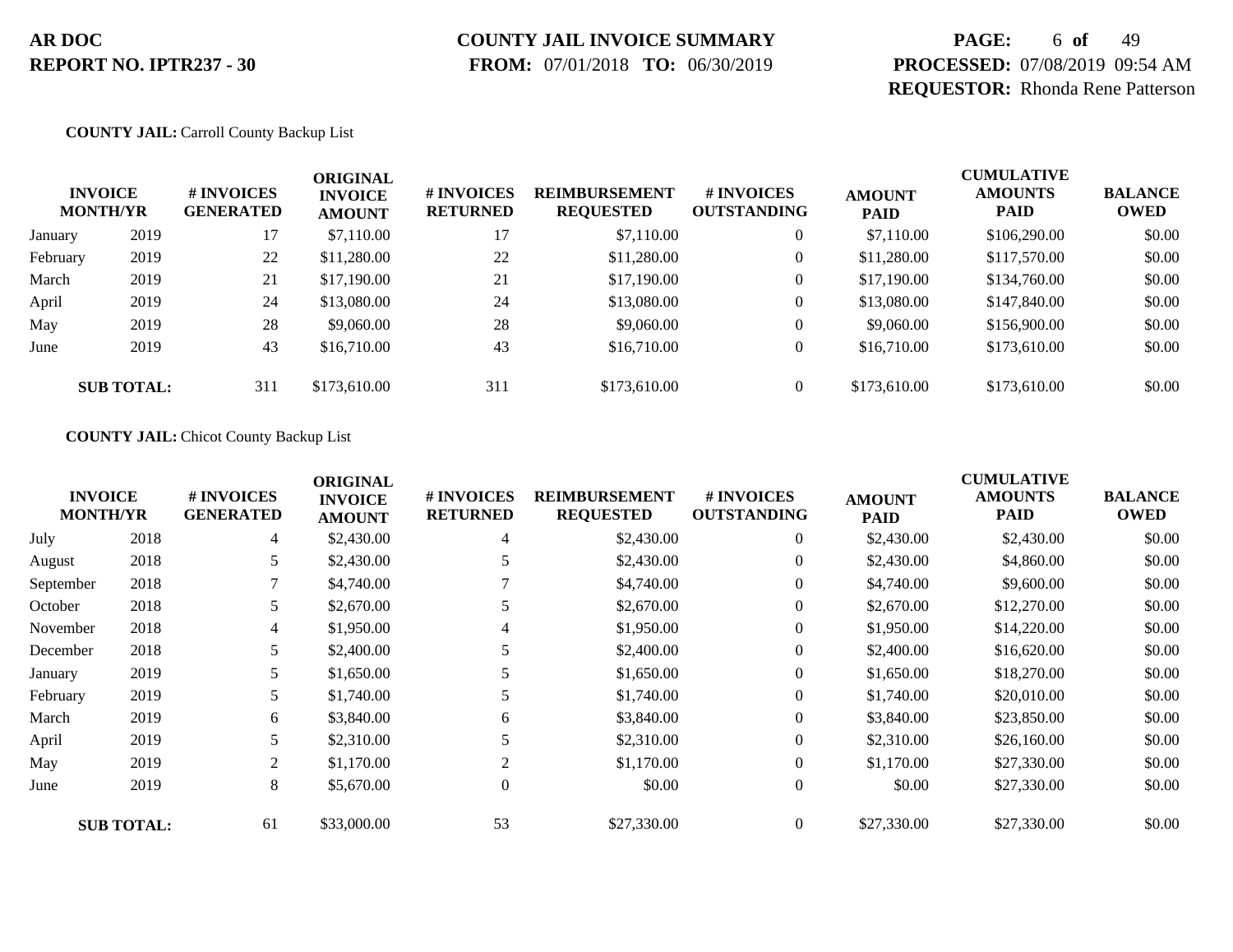### **COUNTY JAIL INVOICE SUMMARY**

 **FROM:** 07/01/2018 **TO:** 06/30/2019

# **PAGE:** 7 **of** 49 **PROCESSED:** 07/08/2019 09:54 AM **REQUESTOR:** Rhonda Rene Patterson

#### **COUNTY JAIL:** Clark County Backup List

| <b>INVOICE</b><br><b>MONTH/YR</b> |                   | # INVOICES<br><b>GENERATED</b> | <b>ORIGINAL</b><br><b>INVOICE</b> | # INVOICES<br><b>RETURNED</b> | <b>REIMBURSEMENT</b><br><b>REQUESTED</b> | # INVOICES<br><b>OUTSTANDING</b> | <b>AMOUNT</b> | <b>CUMULATIVE</b><br><b>AMOUNTS</b><br><b>PAID</b> | <b>BALANCE</b><br><b>OWED</b> |
|-----------------------------------|-------------------|--------------------------------|-----------------------------------|-------------------------------|------------------------------------------|----------------------------------|---------------|----------------------------------------------------|-------------------------------|
|                                   |                   |                                | <b>AMOUNT</b>                     |                               |                                          |                                  | <b>PAID</b>   |                                                    |                               |
| July                              | 2018              | 12                             | \$5,130.00                        | 12                            | \$5,130.00                               | $\boldsymbol{0}$                 | \$5,130.00    | \$5,130.00                                         | \$0.00                        |
| August                            | 2018              | 17                             | \$7,350.00                        | 17                            | \$7,350.00                               | $\overline{0}$                   | \$7,350.00    | \$12,480.00                                        | \$0.00                        |
| September                         | 2018              | 17                             | \$9,750.00                        | 17                            | \$9,750.00                               | $\overline{0}$                   | \$9,750.00    | \$22,230.00                                        | \$0.00                        |
| October                           | 2018              | 19                             | \$9,390.00                        | 19                            | \$9,390.00                               | $\theta$                         | \$9,390.00    | \$31,620.00                                        | \$0.00                        |
| November                          | 2018              | 17                             | \$10,620.00                       | 17                            | \$10,620.00                              | $\boldsymbol{0}$                 | \$10,620.00   | \$42,240.00                                        | \$0.00                        |
| December                          | 2018              | 20                             | \$6,840.00                        | 20                            | \$6,840.00                               | $\boldsymbol{0}$                 | \$6,840.00    | \$49,080.00                                        | \$0.00                        |
| January                           | 2019              | 9                              | \$4,800.00                        | 9                             | \$4,800.00                               | $\overline{0}$                   | \$4,800.00    | \$53,880.00                                        | \$0.00                        |
| February                          | 2019              | 14                             | \$5,460.00                        | 14                            | \$5,460.00                               | $\boldsymbol{0}$                 | \$5,460.00    | \$59,340.00                                        | \$0.00                        |
| March                             | 2019              | 17                             | \$9,540.00                        | 17                            | \$9,540.00                               | $\boldsymbol{0}$                 | \$9,540.00    | \$68,880.00                                        | \$0.00                        |
| April                             | 2019              | 20                             | \$6,810.00                        | 20                            | \$6,810.00                               | $\overline{0}$                   | \$6,810.00    | \$75,690.00                                        | \$0.00                        |
| May                               | 2019              | 28                             | \$13,020.00                       | 28                            | \$13,020.00                              | $\overline{0}$                   | \$13,020.00   | \$88,710.00                                        | \$0.00                        |
| June                              | 2019              | 13                             | \$7,350.00                        | 13                            | \$7,350.00                               | $\boldsymbol{0}$                 | \$7,350.00    | \$96,060.00                                        | \$0.00                        |
|                                   | <b>SUB TOTAL:</b> | 203                            | \$96,060.00                       | 203                           | \$96,060.00                              | $\boldsymbol{0}$                 | \$96,060.00   | \$96,060.00                                        | \$0.00                        |

#### **COUNTY JAIL:** Clay County Backup List

|           | <b>INVOICE</b><br><b>MONTH/YR</b> | <b>#INVOICES</b><br><b>GENERATED</b> | <b>ORIGINAL</b><br><b>INVOICE</b><br><b>AMOUNT</b> | <b># INVOICES</b><br><b>RETURNED</b> | <b>REIMBURSEMENT</b><br><b>REQUESTED</b> | # INVOICES<br><b>OUTSTANDING</b> | <b>AMOUNT</b><br><b>PAID</b> | <b>CUMULATIVE</b><br><b>AMOUNTS</b><br><b>PAID</b> | <b>BALANCE</b><br><b>OWED</b> |
|-----------|-----------------------------------|--------------------------------------|----------------------------------------------------|--------------------------------------|------------------------------------------|----------------------------------|------------------------------|----------------------------------------------------|-------------------------------|
| July      | 2018                              | 5                                    | \$3,450.00                                         |                                      | \$3,450.00                               | $\theta$                         | \$3,450.00                   | \$3,450.00                                         | \$0.00                        |
| August    | 2018                              | 13                                   | \$6,120.00                                         | 13                                   | \$6,120.00                               | $\theta$                         | \$6,120.00                   | \$9,570.00                                         | \$0.00                        |
| September | 2018                              | 16                                   | \$6,270.00                                         | 16                                   | \$6,270.00                               | $\theta$                         | \$6,270.00                   | \$15,840.00                                        | \$0.00                        |
| October   | 2018                              | 10                                   | \$4,980.00                                         | 10                                   | \$4,980.00                               | $\theta$                         | \$4,980.00                   | \$20,820.00                                        | \$0.00                        |
| November  | 2018                              | 9                                    | \$1,410.00                                         | 9                                    | \$1,410.00                               | $\theta$                         | \$1,410.00                   | \$22,230.00                                        | \$0.00                        |
| December  | 2018                              | 12                                   | \$5,520.00                                         | 12                                   | \$5,520.00                               | $\theta$                         | \$5,520.00                   | \$27,750.00                                        | \$0.00                        |
| January   | 2019                              | 4                                    | \$2,130.00                                         | 4                                    | \$2,130.00                               | $\theta$                         | \$2,130.00                   | \$29,880.00                                        | \$0.00                        |
| February  | 2019                              |                                      | \$510.00                                           |                                      | \$510.00                                 | $\theta$                         | \$510.00                     | \$30,390.00                                        | \$0.00                        |
| March     | 2019                              | 3                                    | \$1,950.00                                         |                                      | \$1,950.00                               | $\mathbf{0}$                     | \$1,950.00                   | \$32,340.00                                        | \$0.00                        |
| April     | 2019                              | 6                                    | \$1,530.00                                         | 6                                    | \$1,530.00                               | $\Omega$                         | \$1,530.00                   | \$33,870.00                                        | \$0.00                        |
| May       | 2019                              | 4                                    | \$2,010.00                                         |                                      | \$2,010.00                               | $\theta$                         | \$2,010.00                   | \$35,880.00                                        | \$0.00                        |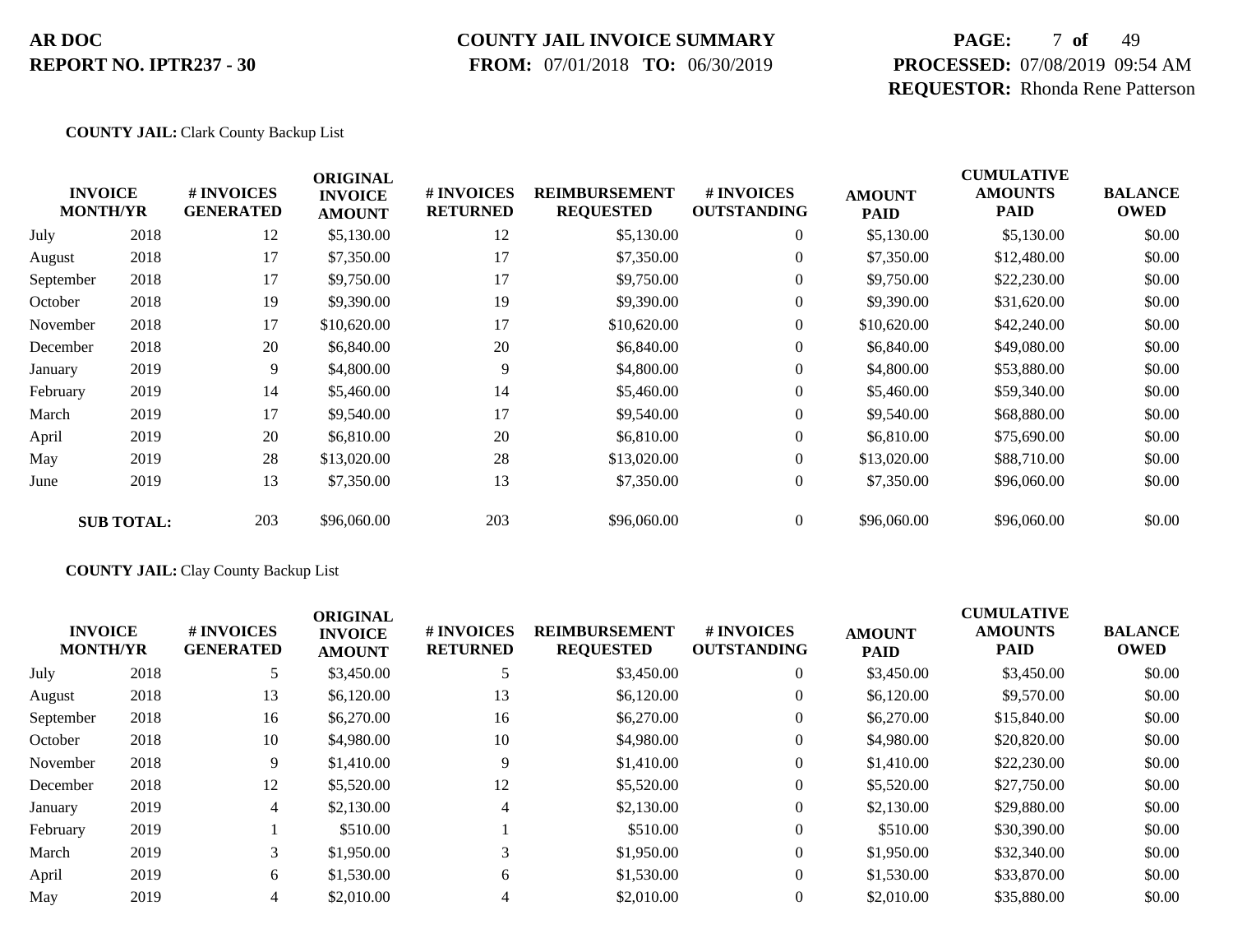# **COUNTY JAIL INVOICE SUMMARY**

 **FROM:** 07/01/2018 **TO:** 06/30/2019

**PAGE:** 8 **of** 49 **PROCESSED:** 07/08/2019 09:54 AM **REQUESTOR:** Rhonda Rene Patterson

**COUNTY JAIL:** Clay County Backup List

|      | <b>INVOICE</b><br><b>MONTH/YR</b> | # INVOICES<br><b>GENERATED</b> | ORIGINAL<br><b>INVOICE</b><br><b>AMOUNT</b> | <b>#INVOICES</b><br><b>RETURNED</b> | <b>REIMBURSEMENT</b><br><b>REOUESTED</b> | # INVOICES<br><b>OUTSTANDING</b> | <b>AMOUNT</b><br><b>PAID</b> | <b>CUMULATIVE</b><br><b>AMOUNTS</b><br><b>PAID</b> | <b>BALANCE</b><br>OWED |
|------|-----------------------------------|--------------------------------|---------------------------------------------|-------------------------------------|------------------------------------------|----------------------------------|------------------------------|----------------------------------------------------|------------------------|
| June | 2019                              |                                | \$4,560.00                                  |                                     | \$4,560.00                               |                                  | \$4,560.00                   | \$40,440.00                                        | \$0.00                 |
|      | <b>SUB TOTAL:</b>                 | 88                             | \$40,440.00                                 | 88                                  | \$40,440.00                              |                                  | \$40,440.00                  | \$40,440.00                                        | \$0.00                 |

**COUNTY JAIL:** Cleburne County Backup List

| <b>INVOICE</b><br><b>MONTH/YR</b> |                   | # INVOICES<br><b>GENERATED</b> | <b>ORIGINAL</b><br><b>INVOICE</b><br><b>AMOUNT</b> | # INVOICES<br><b>RETURNED</b> | <b>REIMBURSEMENT</b><br><b>REQUESTED</b> | # INVOICES<br><b>OUTSTANDING</b> | <b>AMOUNT</b><br><b>PAID</b> | <b>CUMULATIVE</b><br><b>AMOUNTS</b><br><b>PAID</b> | <b>BALANCE</b><br><b>OWED</b> |
|-----------------------------------|-------------------|--------------------------------|----------------------------------------------------|-------------------------------|------------------------------------------|----------------------------------|------------------------------|----------------------------------------------------|-------------------------------|
| July                              | 2018              | 11                             | \$4,110.00                                         | 11                            | \$4,110.00                               | $\boldsymbol{0}$                 | \$4,110.00                   | \$4,110.00                                         | \$0.00                        |
| August                            | 2018              | 12                             | \$3,660.00                                         | 12                            | \$3,660.00                               | $\boldsymbol{0}$                 | \$3,660.00                   | \$7,770.00                                         | \$0.00                        |
| September                         | 2018              | 9                              | \$3,420.00                                         | 9                             | \$2,160.00                               | $\overline{0}$                   | \$2,160.00                   | \$9,930.00                                         | \$0.00                        |
| October                           | 2018              | 9                              | \$4,380.00                                         | 9                             | \$4,380.00                               | $\boldsymbol{0}$                 | \$4,380.00                   | \$14,310.00                                        | \$0.00                        |
| November                          | 2018              | 16                             | \$7,770.00                                         | 16                            | \$7,770.00                               | $\mathbf{0}$                     | \$7,770.00                   | \$22,080.00                                        | \$0.00                        |
| December                          | 2018              | 10                             | \$5,640.00                                         | 10                            | \$5,640.00                               | $\overline{0}$                   | \$5,640.00                   | \$27,720.00                                        | \$0.00                        |
| January                           | 2019              | 7                              | \$2,010.00                                         |                               | \$2,010.00                               | $\boldsymbol{0}$                 | \$2,010.00                   | \$29,730.00                                        | \$0.00                        |
| February                          | 2019              |                                | \$1,800.00                                         | 5                             | \$1,800.00                               | $\boldsymbol{0}$                 | \$1,800.00                   | \$31,530.00                                        | \$0.00                        |
| March                             | 2019              | 8                              | \$3,120.00                                         | 8                             | \$3,120.00                               | $\overline{0}$                   | \$3,120.00                   | \$34,650.00                                        | \$0.00                        |
| April                             | 2019              | 5                              | \$2,550.00                                         |                               | \$2,550.00                               | $\boldsymbol{0}$                 | \$2,550.00                   | \$37,200.00                                        | \$0.00                        |
| May                               | 2019              | 9                              | \$2,850.00                                         | 9                             | \$2,850.00                               | $\overline{0}$                   | \$2,850.00                   | \$40,050.00                                        | \$0.00                        |
| June                              | 2019              | 10                             | \$5,700.00                                         | 10                            | \$5,700.00                               | $\boldsymbol{0}$                 | \$5,700.00                   | \$45,750.00                                        | \$0.00                        |
|                                   | <b>SUB TOTAL:</b> | 111                            | \$47,010.00                                        | 111                           | \$45,750.00                              | $\overline{0}$                   | \$45,750.00                  | \$45,750.00                                        | \$0.00                        |

#### **COUNTY JAIL:** Cleveland Cnty Backup List

|                                   |      |                                | ORIGINAL                        |                               |                                          |                                  |                              | <b>CUMULATIVE</b>      |                               |
|-----------------------------------|------|--------------------------------|---------------------------------|-------------------------------|------------------------------------------|----------------------------------|------------------------------|------------------------|-------------------------------|
| <b>INVOICE</b><br><b>MONTH/YR</b> |      | # INVOICES<br><b>GENERATED</b> | <b>INVOICE</b><br><b>AMOUNT</b> | # INVOICES<br><b>RETURNED</b> | <b>REIMBURSEMENT</b><br><b>REOUESTED</b> | # INVOICES<br><b>OUTSTANDING</b> | <b>AMOUNT</b><br><b>PAID</b> | <b>AMOUNTS</b><br>PAID | <b>BALANCE</b><br><b>OWED</b> |
| July                              | 2018 |                                | \$120.00                        |                               | \$120.00                                 |                                  | \$120.00                     | \$120.00               | \$0.00                        |
| August                            | 2018 |                                | \$1,590.00                      |                               | \$1,590.00                               |                                  | \$1,590.00                   | \$1,710.00             | \$0.00                        |
| September                         | 2018 |                                | \$1.890.00                      |                               | \$1,890.00                               |                                  | \$1,890.00                   | \$3,600.00             | \$0.00                        |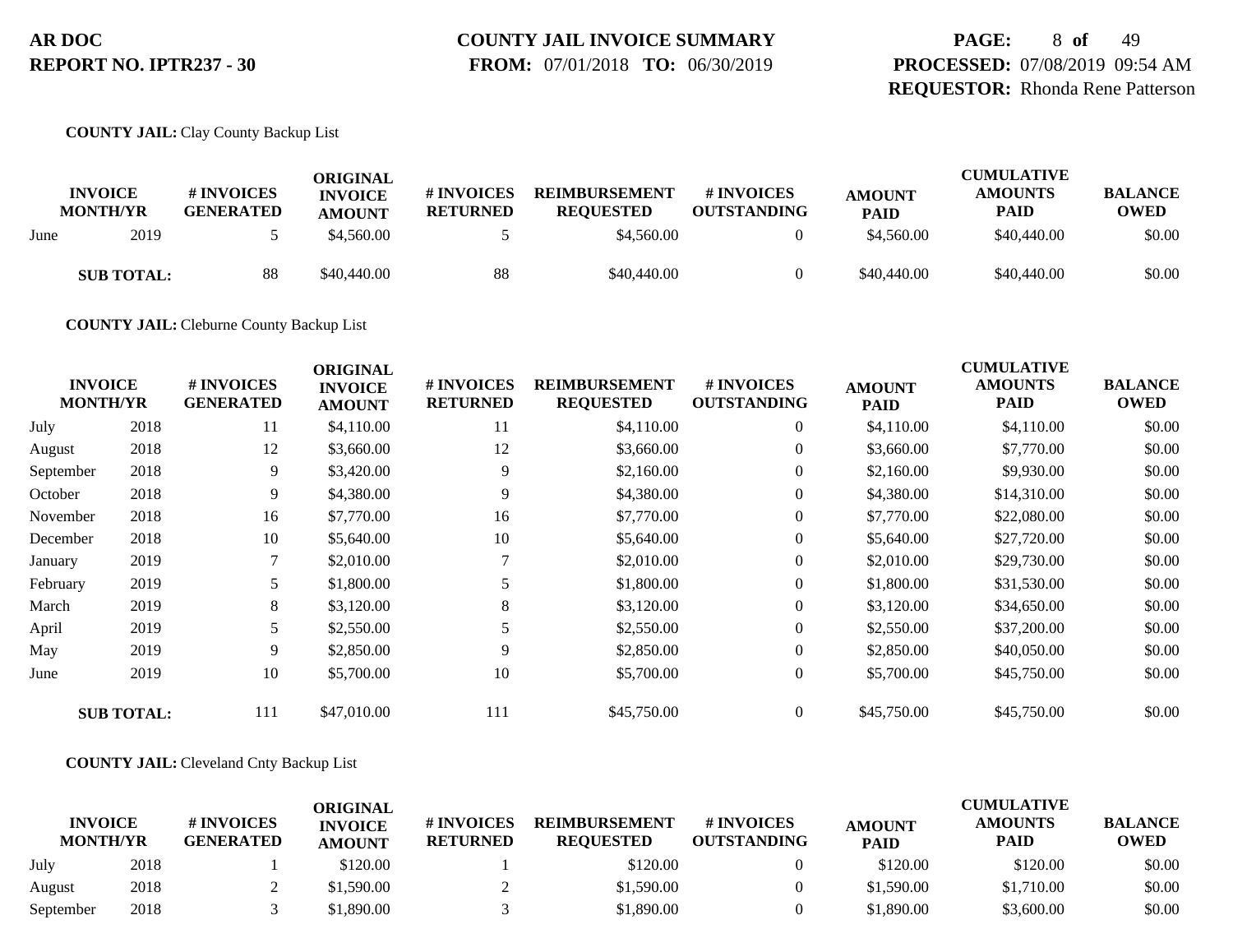### **COUNTY JAIL INVOICE SUMMARY**

 **FROM:** 07/01/2018 **TO:** 06/30/2019

# **PAGE:** 9 **of** 49 **PROCESSED:** 07/08/2019 09:54 AM **REQUESTOR:** Rhonda Rene Patterson

#### **COUNTY JAIL:** Cleveland Cnty Backup List

|          | <b>INVOICE</b><br><b>MONTH/YR</b> | # INVOICES<br><b>GENERATED</b> | <b>ORIGINAL</b><br><b>INVOICE</b><br><b>AMOUNT</b> | # INVOICES<br><b>RETURNED</b> | <b>REIMBURSEMENT</b><br><b>REQUESTED</b> | <b>#INVOICES</b><br><b>OUTSTANDING</b> | <b>AMOUNT</b><br><b>PAID</b> | <b>CUMULATIVE</b><br><b>AMOUNTS</b><br><b>PAID</b> | <b>BALANCE</b><br><b>OWED</b> |
|----------|-----------------------------------|--------------------------------|----------------------------------------------------|-------------------------------|------------------------------------------|----------------------------------------|------------------------------|----------------------------------------------------|-------------------------------|
| October  | 2018                              | 6                              | \$3,300.00                                         | 6                             | \$2,820.00                               | $\mathbf{0}$                           | \$2,820.00                   | \$6,420.00                                         | \$0.00                        |
| November | 2018                              |                                | \$4,500.00                                         |                               | \$4,500.00                               | $\mathbf{0}$                           | \$4,500.00                   | \$10,920.00                                        | \$0.00                        |
| December | 2018                              | $\gamma$                       | \$1,380.00                                         | $\bigcap$                     | \$1,380.00                               | $\mathbf{0}$                           | \$1,380.00                   | \$12,300.00                                        | \$0.00                        |
| January  | 2019                              | 2                              | \$1,860.00                                         | $\gamma$                      | \$1,860.00                               | $\mathbf{0}$                           | \$1,860.00                   | \$14,160.00                                        | \$0.00                        |
| February | 2019                              | $\overline{4}$                 | \$2,190.00                                         | 4                             | \$2,190.00                               | $\boldsymbol{0}$                       | \$2,190.00                   | \$16,350.00                                        | \$0.00                        |
| March    | 2019                              | 3                              | \$1,200.00                                         | 3                             | \$1,200.00                               | $\mathbf{0}$                           | \$1,200.00                   | \$17,550.00                                        | \$0.00                        |
| May      | 2019                              | 4                              | \$1,320.00                                         | 4                             | \$1,320.00                               | $\mathbf{0}$                           | \$1,320.00                   | \$18,870.00                                        | \$0.00                        |
| June     | 2019                              | 4                              | \$3,720.00                                         | 4                             | \$3,720.00                               | $\overline{0}$                         | \$3,720.00                   | \$22,590.00                                        | \$0.00                        |
|          | <b>SUB TOTAL:</b>                 | 36                             | \$23,070.00                                        | 36                            | \$22,590.00                              |                                        | \$22,590.00                  | \$22,590.00                                        | \$0.00                        |

**COUNTY JAIL:** Columbia County Backup List

| <b>INVOICE</b><br><b>MONTH/YR</b> |                   | # INVOICES<br><b>GENERATED</b> | <b>ORIGINAL</b><br><b>INVOICE</b><br><b>AMOUNT</b> | # INVOICES<br><b>RETURNED</b> | <b>REIMBURSEMENT</b><br><b>REQUESTED</b> | # INVOICES<br><b>OUTSTANDING</b> | <b>AMOUNT</b><br><b>PAID</b> | <b>CUMULATIVE</b><br><b>AMOUNTS</b><br><b>PAID</b> | <b>BALANCE</b><br><b>OWED</b> |
|-----------------------------------|-------------------|--------------------------------|----------------------------------------------------|-------------------------------|------------------------------------------|----------------------------------|------------------------------|----------------------------------------------------|-------------------------------|
| July                              | 2018              | 19                             | \$9,780.00                                         | 19                            | \$9,780.00                               | $\overline{0}$                   | \$9,780.00                   | \$9,780.00                                         | \$0.00                        |
| August                            | 2018              | 22                             | \$13,140.00                                        | 22                            | \$13,140.00                              | $\overline{0}$                   | \$13,140.00                  | \$22,920.00                                        | \$0.00                        |
| September                         | 2018              | 21                             | \$9,600.00                                         | 21                            | \$9,600.00                               | $\overline{0}$                   | \$9,600.00                   | \$32,520.00                                        | \$0.00                        |
| October                           | 2018              | 14                             | \$7,980.00                                         | 14                            | \$7,980.00                               | 0                                | \$7,980.00                   | \$40,500.00                                        | \$0.00                        |
| November                          | 2018              | 16                             | \$9,450.00                                         | 16                            | \$9,450.00                               | $\overline{0}$                   | \$9,450.00                   | \$49,950.00                                        | \$0.00                        |
| December                          | 2018              | 19                             | \$6,870.00                                         | 19                            | \$6,870.00                               | $\overline{0}$                   | \$6,870.00                   | \$56,820.00                                        | \$0.00                        |
| January                           | 2019              | 13                             | \$8,940.00                                         | 13                            | \$8,940.00                               | $\boldsymbol{0}$                 | \$8,940.00                   | \$65,760.00                                        | \$0.00                        |
| February                          | 2019              | 21                             | \$10,950.00                                        | 21                            | \$10,950.00                              | $\overline{0}$                   | \$10,950.00                  | \$76,710.00                                        | \$0.00                        |
| March                             | 2019              | 14                             | \$8,100.00                                         | 14                            | \$8,100.00                               | $\overline{0}$                   | \$8,100.00                   | \$84,810.00                                        | \$0.00                        |
| April                             | 2019              | 17                             | \$10,980.00                                        | 17                            | \$10,980.00                              | $\overline{0}$                   | \$10,980.00                  | \$95,790.00                                        | \$0.00                        |
| May                               | 2019              | 15                             | \$9,600.00                                         | 15                            | \$9,600.00                               | $\overline{0}$                   | \$9,600.00                   | \$105,390.00                                       | \$0.00                        |
| June                              | 2019              | 19                             | \$10,410.00                                        | 19                            | \$10,410.00                              | 19                               | \$0.00                       | \$105,390.00                                       | \$10,410.00                   |
|                                   | <b>SUB TOTAL:</b> | 210                            | \$115,800.00                                       | 210                           | \$115,800.00                             | 19                               | \$105,390.00                 | \$105,390.00                                       | \$10,410.00                   |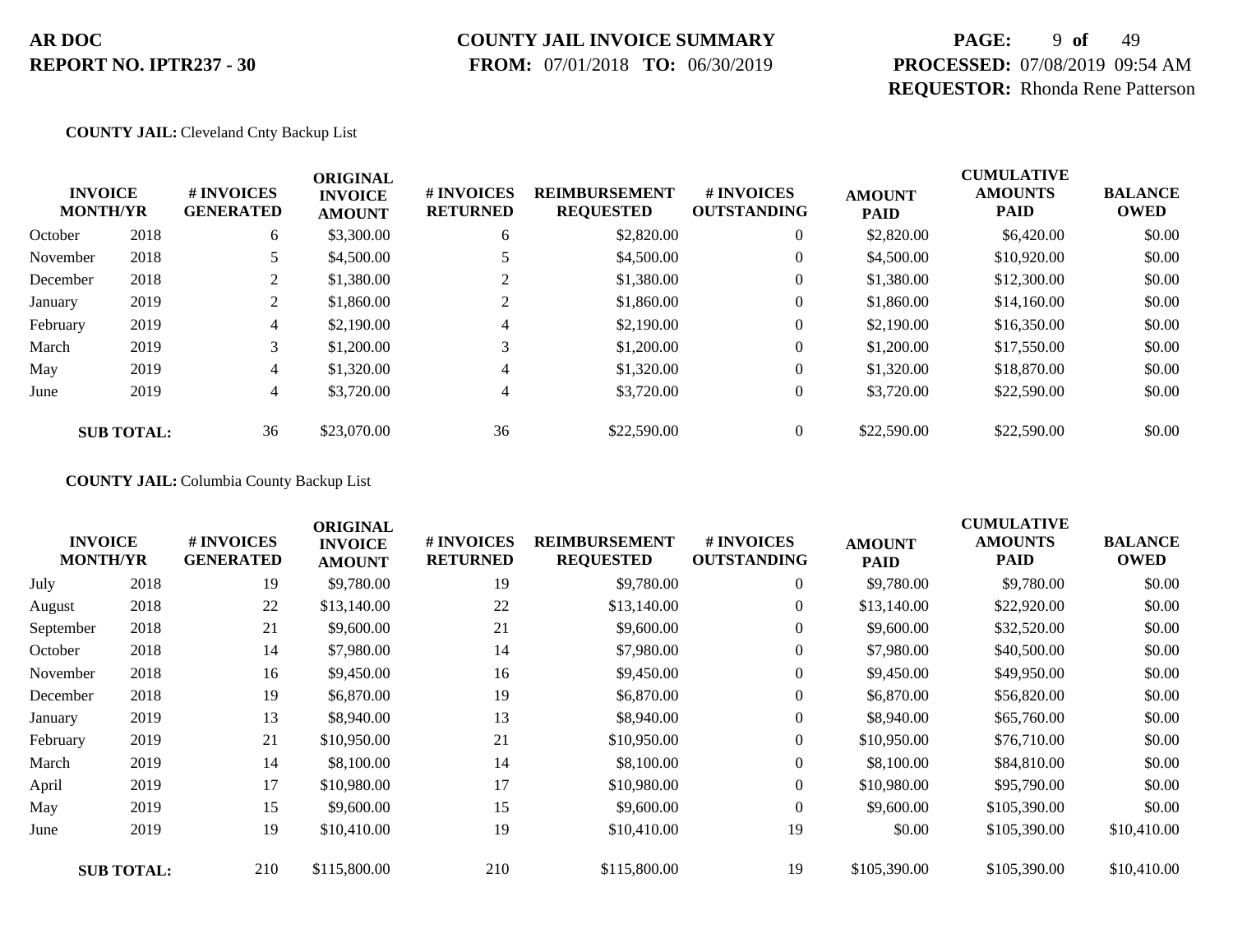# **COUNTY JAIL INVOICE SUMMARY**

 **FROM:** 07/01/2018 **TO:** 06/30/2019

# **PAGE:** 10 **of** 49 **PROCESSED:** 07/08/2019 09:54 AM **REQUESTOR:** Rhonda Rene Patterson

#### **COUNTY JAIL:** Conway County Backup List

|           | <b>INVOICE</b><br><b>MONTH/YR</b> | # INVOICES<br><b>GENERATED</b> | <b>ORIGINAL</b><br><b>INVOICE</b><br><b>AMOUNT</b> | # INVOICES<br><b>RETURNED</b> | <b>REIMBURSEMENT</b><br><b>REQUESTED</b> | # INVOICES<br><b>OUTSTANDING</b> | <b>AMOUNT</b><br><b>PAID</b> | <b>CUMULATIVE</b><br><b>AMOUNTS</b><br><b>PAID</b> | <b>BALANCE</b><br><b>OWED</b> |
|-----------|-----------------------------------|--------------------------------|----------------------------------------------------|-------------------------------|------------------------------------------|----------------------------------|------------------------------|----------------------------------------------------|-------------------------------|
| July      | 2018                              | 19                             | \$10,560.00                                        | 19                            | \$9,180.00                               | $\overline{0}$                   | \$9,180.00                   | \$9,180.00                                         | \$0.00                        |
| August    | 2018                              | 19                             | \$11,550.00                                        | 19                            | \$10,230.00                              | $\overline{0}$                   | \$10,230.00                  | \$19,410.00                                        | \$0.00                        |
| September | 2018                              | 12                             | \$6,180.00                                         | 12                            | \$6,180.00                               | $\boldsymbol{0}$                 | \$6,180.00                   | \$25,590.00                                        | \$0.00                        |
| October   | 2018                              | 16                             | \$6,990.00                                         | 16                            | \$6,990.00                               | $\boldsymbol{0}$                 | \$6,990.00                   | \$32,580.00                                        | \$0.00                        |
| November  | 2018                              | 11                             | \$6,030.00                                         | 11                            | \$6,030.00                               | $\boldsymbol{0}$                 | \$6,030.00                   | \$38,610.00                                        | \$0.00                        |
| December  | 2018                              | 18                             | \$8,340.00                                         | 18                            | \$8,340.00                               | $\overline{0}$                   | \$8,340.00                   | \$46,950.00                                        | \$0.00                        |
| January   | 2019                              | 12                             | \$6,090.00                                         | 12                            | \$6,000.00                               | $\overline{0}$                   | \$6,000.00                   | \$52,950.00                                        | \$0.00                        |
| February  | 2019                              | 15                             | \$6,480.00                                         | 15                            | \$6,480.00                               | $\boldsymbol{0}$                 | \$6,480.00                   | \$59,430.00                                        | \$0.00                        |
| March     | 2019                              | 15                             | \$4,860.00                                         | 15                            | \$4,860.00                               | $\overline{0}$                   | \$4,860.00                   | \$64,290.00                                        | \$0.00                        |
| April     | 2019                              | 12                             | \$6,060.00                                         | 12                            | \$6,060.00                               | $\overline{0}$                   | \$6,060.00                   | \$70,350.00                                        | \$0.00                        |
| May       | 2019                              | 12                             | \$6,420.00                                         | 12                            | \$5,970.00                               | $\overline{0}$                   | \$5,970.00                   | \$76,320.00                                        | \$0.00                        |
| June      | 2019                              | 13                             | \$8,130.00                                         | 13                            | \$8,130.00                               | $\boldsymbol{0}$                 | \$8,130.00                   | \$84,450.00                                        | \$0.00                        |
|           | <b>SUB TOTAL:</b>                 | 174                            | \$87,690.00                                        | 174                           | \$84,450.00                              | $\overline{0}$                   | \$84,450.00                  | \$84,450.00                                        | \$0.00                        |

#### **COUNTY JAIL:** Craighead Cnty Backup List

|                                   |      |                                      | <b>ORIGINAL</b>                 |                                      |                                          |                                  |                              | <b>CUMULATIVE</b>             |                               |
|-----------------------------------|------|--------------------------------------|---------------------------------|--------------------------------------|------------------------------------------|----------------------------------|------------------------------|-------------------------------|-------------------------------|
| <b>INVOICE</b><br><b>MONTH/YR</b> |      | <b>#INVOICES</b><br><b>GENERATED</b> | <b>INVOICE</b><br><b>AMOUNT</b> | <b># INVOICES</b><br><b>RETURNED</b> | <b>REIMBURSEMENT</b><br><b>REQUESTED</b> | # INVOICES<br><b>OUTSTANDING</b> | <b>AMOUNT</b><br><b>PAID</b> | <b>AMOUNTS</b><br><b>PAID</b> | <b>BALANCE</b><br><b>OWED</b> |
| July                              | 2018 | 72                                   | \$39,330.00                     | 72                                   | \$39,330.00                              | $\overline{0}$                   | \$39,330.00                  | \$39,330.00                   | \$0.00                        |
| August                            | 2018 | 66                                   | \$49,230.00                     | 66                                   | \$49,230.00                              | $\overline{0}$                   | \$49,230.00                  | \$88,560.00                   | \$0.00                        |
| September                         | 2018 | 80                                   | \$58,050.00                     | 80                                   | \$58,050.00                              | $\overline{0}$                   | \$58,050.00                  | \$146,610.00                  | \$0.00                        |
| October                           | 2018 | 70                                   | \$46,500.00                     | 70                                   | \$46,500.00                              | $\overline{0}$                   | \$46,500.00                  | \$193,110.00                  | \$0.00                        |
| November                          | 2018 | 66                                   | \$50,100.00                     | 66                                   | \$50,100.00                              | $\overline{0}$                   | \$50,100.00                  | \$243,210.00                  | \$0.00                        |
| December                          | 2018 | 70                                   | \$45,150.00                     | 70                                   | \$45,150.00                              | $\overline{0}$                   | \$45,150.00                  | \$288,360.00                  | \$0.00                        |
| January                           | 2019 | 74                                   | \$41,670.00                     | 74                                   | \$41,670.00                              | $\boldsymbol{0}$                 | \$41,670.00                  | \$330,030.00                  | \$0.00                        |
| February                          | 2019 | 47                                   | \$32,460.00                     | 47                                   | \$32,460.00                              | $\overline{0}$                   | \$32,460.00                  | \$362,490.00                  | \$0.00                        |
| March                             | 2019 | 53                                   | \$33,150.00                     | 53                                   | \$33,150.00                              | $\overline{0}$                   | \$33,150.00                  | \$395,640.00                  | \$0.00                        |
| April                             | 2019 | 55                                   | \$33,360.00                     | 55                                   | \$33,360.00                              | $\overline{0}$                   | \$33,360.00                  | \$429,000.00                  | \$0.00                        |
| May                               | 2019 | 68                                   | \$37,470.00                     | 68                                   | \$37,470.00                              | $\overline{0}$                   | \$37,470.00                  | \$466,470.00                  | \$0.00                        |
|                                   |      |                                      |                                 |                                      |                                          |                                  |                              |                               |                               |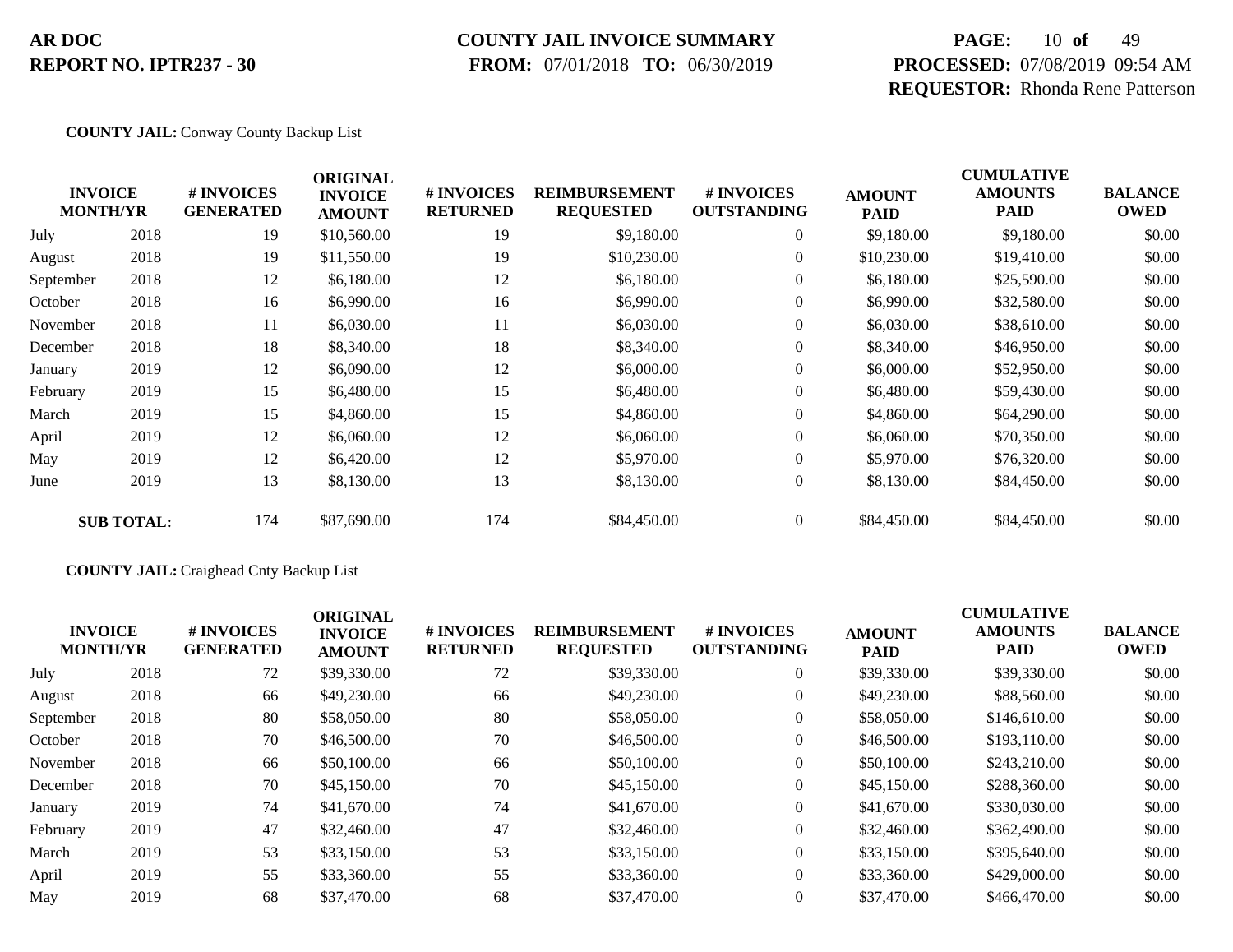# **COUNTY JAIL INVOICE SUMMARY**

 **FROM:** 07/01/2018 **TO:** 06/30/2019

**PAGE:** 11 **of** 49 **PROCESSED:** 07/08/2019 09:54 AM **REQUESTOR:** Rhonda Rene Patterson

#### **COUNTY JAIL:** Craighead Cnty Backup List

|      | <b>INVOICE</b><br><b>MONTH/YR</b> | # INVOICES<br><b>GENERATED</b> | ORIGINAL<br><b>INVOICE</b><br><b>AMOUNT</b> | # INVOICES<br><b>RETURNED</b> | <b>REIMBURSEMENT</b><br><b>REQUESTED</b> | # INVOICES<br><b>OUTSTANDING</b> | <b>AMOUNT</b><br><b>PAID</b> | <b>CUMULATIVE</b><br><b>AMOUNTS</b><br><b>PAID</b> | <b>BALANCE</b><br><b>OWED</b> |
|------|-----------------------------------|--------------------------------|---------------------------------------------|-------------------------------|------------------------------------------|----------------------------------|------------------------------|----------------------------------------------------|-------------------------------|
| June | 2019                              | 44                             | \$25,980.00                                 |                               | \$1,140.00                               |                                  | \$0.00                       | \$466,470.00                                       | \$0.00                        |
|      | <b>SUB TOTAL:</b>                 | 765                            | \$492,450.00                                | 721                           | \$467,610.00                             |                                  | \$466,470.00                 | \$466,470.00                                       | \$0.00                        |

**COUNTY JAIL:** Crawford County Backup List

| <b>INVOICE</b><br><b>MONTH/YR</b> |                   | # INVOICES<br><b>GENERATED</b> | <b>ORIGINAL</b><br><b>INVOICE</b><br><b>AMOUNT</b> | # INVOICES<br><b>RETURNED</b> | <b>REIMBURSEMENT</b><br><b>REQUESTED</b> | # INVOICES<br><b>OUTSTANDING</b> | <b>AMOUNT</b><br>PAID | <b>CUMULATIVE</b><br><b>AMOUNTS</b><br><b>PAID</b> | <b>BALANCE</b><br><b>OWED</b> |
|-----------------------------------|-------------------|--------------------------------|----------------------------------------------------|-------------------------------|------------------------------------------|----------------------------------|-----------------------|----------------------------------------------------|-------------------------------|
| July                              | 2018              | 49                             | \$29,580.00                                        | 49                            | \$29,580.00                              | $\boldsymbol{0}$                 | \$29,580.00           | \$29,580.00                                        | \$0.00                        |
| August                            | 2018              | 37                             | \$19,770.00                                        | 37                            | \$19,770.00                              | $\boldsymbol{0}$                 | \$19,770.00           | \$49,350.00                                        | \$0.00                        |
| September                         | 2018              | 41                             | \$28,890.00                                        | 41                            | \$28,890.00                              | $\boldsymbol{0}$                 | \$28,890.00           | \$78,240.00                                        | \$0.00                        |
| October                           | 2018              | 46                             | \$30,120.00                                        | 46                            | \$29,880.00                              | $\boldsymbol{0}$                 | \$29,880.00           | \$108,120.00                                       | \$0.00                        |
| November                          | 2018              | 48                             | \$28,860.00                                        | 48                            | \$29,130.00                              | $\overline{0}$                   | \$29,130.00           | \$137,250.00                                       | \$0.00                        |
| December                          | 2018              | 50                             | \$31,380.00                                        | 50                            | \$31,380.00                              | $\boldsymbol{0}$                 | \$31,380.00           | \$168,630.00                                       | \$0.00                        |
| January                           | 2019              | 51                             | \$34,500.00                                        | 51                            | \$34,500.00                              | $\overline{0}$                   | \$34,500.00           | \$203,130.00                                       | \$0.00                        |
| February                          | 2019              | 47                             | \$35,040.00                                        | 46                            | \$35,040.00                              | $\overline{0}$                   | \$35,010.00           | \$238,140.00                                       | \$0.00                        |
| March                             | 2019              | 50                             | \$36,660.00                                        | 50                            | \$36,660.00                              | $\overline{0}$                   | \$36,660.00           | \$274,800.00                                       | \$0.00                        |
| April                             | 2019              | 44                             | \$23,760.00                                        | 44                            | \$23,760.00                              | $\overline{0}$                   | \$23,760.00           | \$298,560.00                                       | \$0.00                        |
| May                               | 2019              | 28                             | \$21,240.00                                        | 28                            | \$21,240.00                              | $\overline{0}$                   | \$21,240.00           | \$319,800.00                                       | \$0.00                        |
| June                              | 2019              | 41                             | \$25,740.00                                        | 41                            | \$25,740.00                              | $\overline{0}$                   | \$25,740.00           | \$345,540.00                                       | \$0.00                        |
|                                   | <b>SUB TOTAL:</b> | 532                            | \$345,540.00                                       | 531                           | \$345,570.00                             | $\overline{0}$                   | \$345,540.00          | \$345,540.00                                       | \$0.00                        |

#### **COUNTY JAIL:** Crittenden Cnty Backup List

|                                   |      |                                | ORIGINAL                        |                               |                                          |                                  |                              | <b>CUMULATIVE</b>             |                               |
|-----------------------------------|------|--------------------------------|---------------------------------|-------------------------------|------------------------------------------|----------------------------------|------------------------------|-------------------------------|-------------------------------|
| <b>INVOICE</b><br><b>MONTH/YR</b> |      | # INVOICES<br><b>GENERATED</b> | <b>INVOICE</b><br><b>AMOUNT</b> | # INVOICES<br><b>RETURNED</b> | <b>REIMBURSEMENT</b><br><b>REOUESTED</b> | # INVOICES<br><b>OUTSTANDING</b> | <b>AMOUNT</b><br><b>PAID</b> | <b>AMOUNTS</b><br><b>PAID</b> | <b>BALANCE</b><br><b>OWED</b> |
| July                              | 2018 | 30                             | \$17,430.00                     | 30                            | \$17,610.00                              |                                  | \$17,610.00                  | \$17,610.00                   | \$0.00                        |
| August                            | 2018 | 22                             | \$14,790.00                     | 22                            | \$14,790.00                              |                                  | \$14,790.00                  | \$32,400.00                   | \$0.00                        |
| September                         | 2018 |                                | \$12,690.00                     | 27<br>، ت                     | \$12,690.00                              |                                  | \$12,690.00                  | \$45,090.00                   | \$0.00                        |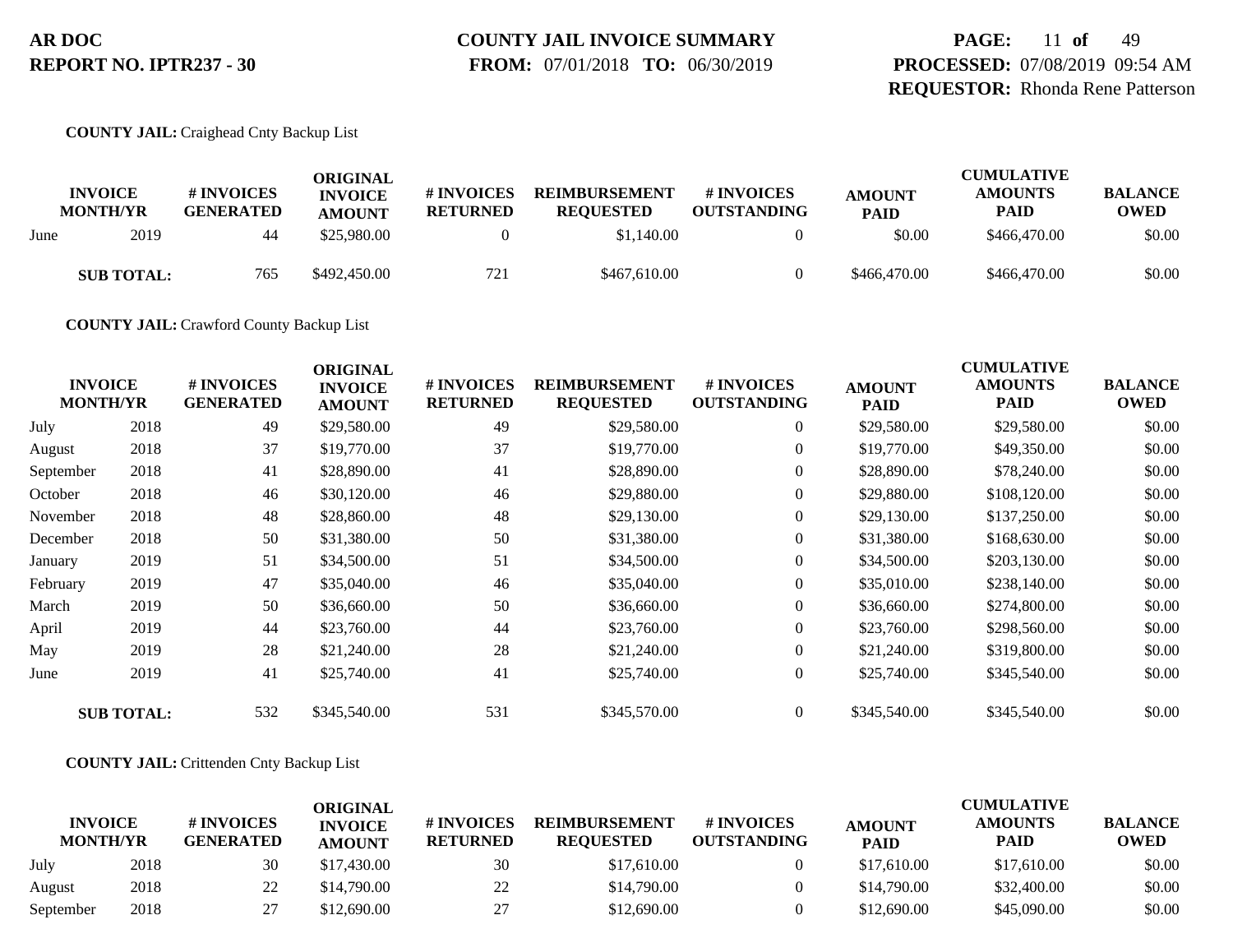# **COUNTY JAIL INVOICE SUMMARY**

 **FROM:** 07/01/2018 **TO:** 06/30/2019

# **PAGE:** 12 **of** 49 **PROCESSED:** 07/08/2019 09:54 AM **REQUESTOR:** Rhonda Rene Patterson

#### **COUNTY JAIL:** Crittenden Cnty Backup List

|          | <b>INVOICE</b><br><b>MONTH/YR</b> | # INVOICES<br><b>GENERATED</b> | <b>ORIGINAL</b><br><b>INVOICE</b><br><b>AMOUNT</b> | # INVOICES<br><b>RETURNED</b> | <b>REIMBURSEMENT</b><br><b>REQUESTED</b> | # INVOICES<br><b>OUTSTANDING</b> | <b>AMOUNT</b><br><b>PAID</b> | <b>CUMULATIVE</b><br><b>AMOUNTS</b><br><b>PAID</b> | <b>BALANCE</b><br><b>OWED</b> |
|----------|-----------------------------------|--------------------------------|----------------------------------------------------|-------------------------------|------------------------------------------|----------------------------------|------------------------------|----------------------------------------------------|-------------------------------|
| October  | 2018                              | 27                             | \$14,310.00                                        | 27                            | \$14,310.00                              | $\overline{0}$                   | \$14,310.00                  | \$59,400.00                                        | \$0.00                        |
| November | 2018                              | 23                             | \$17,220.00                                        | 23                            | \$17,220.00                              | $\overline{0}$                   | \$17,220.00                  | \$76,620.00                                        | \$0.00                        |
| December | 2018                              | 25                             | \$15,450.00                                        | 25                            | \$15,450.00                              | $\overline{0}$                   | \$15,450.00                  | \$92,070.00                                        | \$0.00                        |
| January  | 2019                              | 37                             | \$19,740.00                                        | 37                            | \$19,320.00                              | $\overline{0}$                   | \$19,320.00                  | \$111,390.00                                       | \$0.00                        |
| February | 2019                              | 32                             | \$18,150.00                                        | 32                            | \$18,150.00                              | $\boldsymbol{0}$                 | \$18,150.00                  | \$129,540.00                                       | \$0.00                        |
| March    | 2019                              | 36                             | \$14,610.00                                        | 36                            | \$15,270.00                              | $\overline{0}$                   | \$15,270.00                  | \$144,810.00                                       | \$0.00                        |
| April    | 2019                              | 37                             | \$18,150.00                                        | 37                            | \$18,150.00                              | $\overline{0}$                   | \$18,150.00                  | \$162,960.00                                       | \$0.00                        |
| May      | 2019                              | 30                             | \$20,640.00                                        | 30                            | \$20,640.00                              | $\overline{0}$                   | \$20,640.00                  | \$183,600.00                                       | \$0.00                        |
| June     | 2019                              | 18                             | \$12,870.00                                        | 18                            | \$12,870.00                              | $\boldsymbol{0}$                 | \$12,870.00                  | \$196,470.00                                       | \$0.00                        |
|          | <b>SUB TOTAL:</b>                 | 344                            | \$196,050.00                                       | 344                           | \$196,470.00                             | $\overline{0}$                   | \$196,470.00                 | \$196,470.00                                       | \$0.00                        |

**COUNTY JAIL:** Cross County Backup List

|                                   |                   |                                | <b>ORIGINAL</b>                 |                               |                                          |                                  |                              | <b>CUMULATIVE</b>             |                               |
|-----------------------------------|-------------------|--------------------------------|---------------------------------|-------------------------------|------------------------------------------|----------------------------------|------------------------------|-------------------------------|-------------------------------|
| <b>INVOICE</b><br><b>MONTH/YR</b> |                   | # INVOICES<br><b>GENERATED</b> | <b>INVOICE</b><br><b>AMOUNT</b> | # INVOICES<br><b>RETURNED</b> | <b>REIMBURSEMENT</b><br><b>REQUESTED</b> | # INVOICES<br><b>OUTSTANDING</b> | <b>AMOUNT</b><br><b>PAID</b> | <b>AMOUNTS</b><br><b>PAID</b> | <b>BALANCE</b><br><b>OWED</b> |
| July                              | 2018              | 5                              | \$3,330.00                      |                               | \$3,330.00                               | $\overline{0}$                   | \$3,330.00                   | \$3,330.00                    | \$0.00                        |
| August                            | 2018              | 6                              | \$4,500.00                      | 6                             | \$4,500.00                               | $\overline{0}$                   | \$4,500.00                   | \$7,830.00                    | \$0.00                        |
| September                         | 2018              |                                | \$930.00                        |                               | \$930.00                                 | $\overline{0}$                   | \$930.00                     | \$8,760.00                    | \$0.00                        |
| October                           | 2018              | 12                             | \$2,490.00                      | 12                            | \$2,490.00                               | 0                                | \$2,490.00                   | \$11,250.00                   | \$0.00                        |
| November                          | 2018              | 15                             | \$9,750.00                      | 15                            | \$9,750.00                               | $\overline{0}$                   | \$9,750.00                   | \$21,000.00                   | \$0.00                        |
| December                          | 2018              | 9                              | \$8,100.00                      | 9                             | \$8,100.00                               | $\overline{0}$                   | \$8,100.00                   | \$29,100.00                   | \$0.00                        |
| January                           | 2019              | 10                             | \$5,760.00                      | 10                            | \$5,760.00                               | $\overline{0}$                   | \$5,760.00                   | \$34,860.00                   | \$0.00                        |
| February                          | 2019              | 4                              | \$2,340.00                      | 4                             | \$2,340.00                               | $\overline{0}$                   | \$2,340.00                   | \$37,200.00                   | \$0.00                        |
| March                             | 2019              | 5                              | \$3,270.00                      | 5                             | \$3,270.00                               | 0                                | \$3,270.00                   | \$40,470.00                   | \$0.00                        |
| April                             | 2019              | 17                             | \$3,750.00                      | 17                            | \$3,750.00                               | $\overline{0}$                   | \$3,750.00                   | \$44,220.00                   | \$0.00                        |
| May                               | 2019              | 12                             | \$6,030.00                      | 12                            | \$6,030.00                               | $\overline{0}$                   | \$6,030.00                   | \$50,250.00                   | \$0.00                        |
| June                              | 2019              | 14                             | \$6,660.00                      | $\overline{0}$                | \$0.00                                   | $\overline{0}$                   | \$0.00                       | \$50,250.00                   | \$0.00                        |
|                                   | <b>SUB TOTAL:</b> | 110                            | \$56,910.00                     | 96                            | \$50,250.00                              | $\Omega$                         | \$50,250.00                  | \$50,250.00                   | \$0.00                        |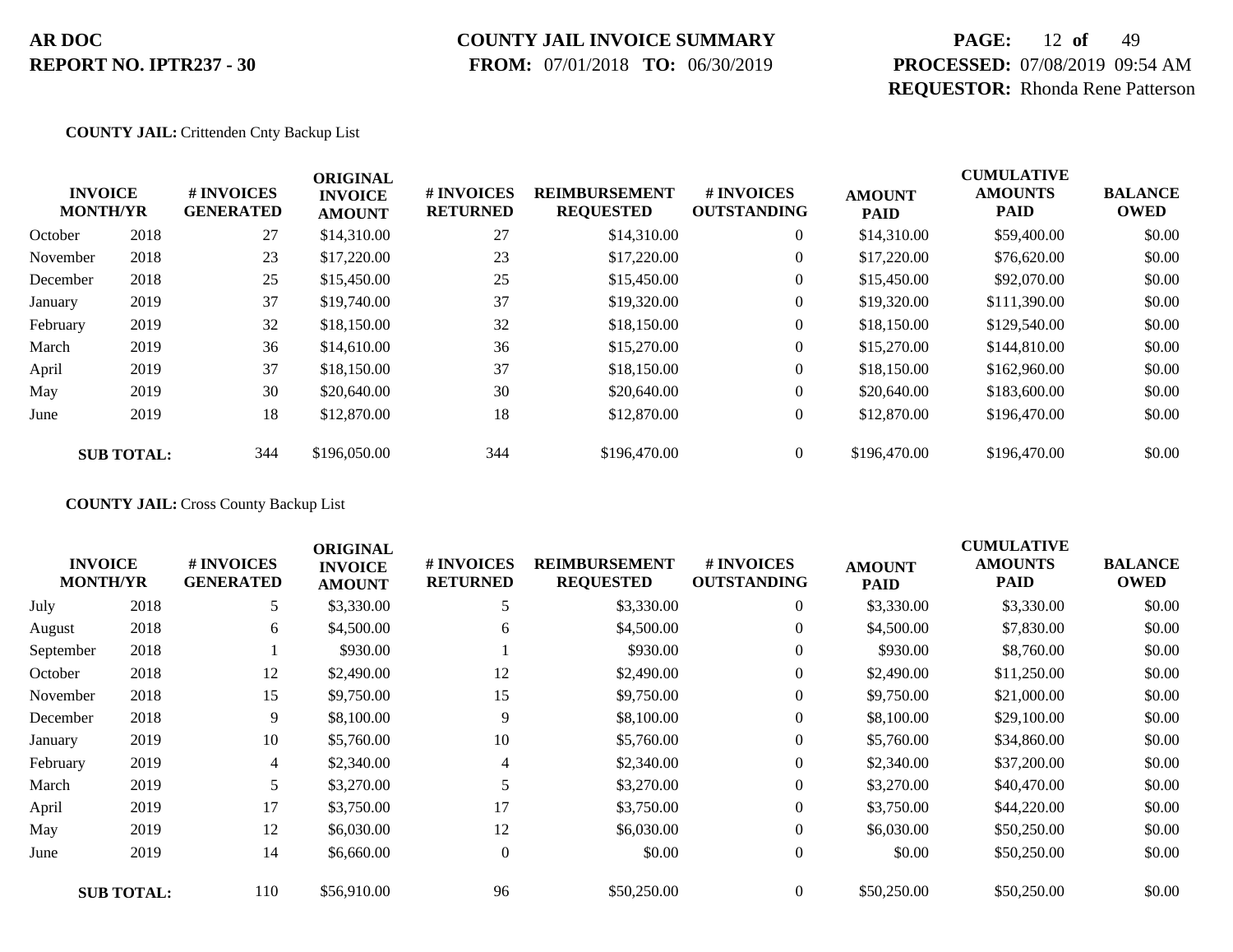### **COUNTY JAIL INVOICE SUMMARY**

 **FROM:** 07/01/2018 **TO:** 06/30/2019

# **PAGE:** 13 **of** 49 **PROCESSED:** 07/08/2019 09:54 AM **REQUESTOR:** Rhonda Rene Patterson

#### **COUNTY JAIL:** Dallas County Backup List

|           | <b>INVOICE</b><br><b>MONTH/YR</b> | # INVOICES<br><b>GENERATED</b> | <b>ORIGINAL</b><br><b>INVOICE</b><br><b>AMOUNT</b> | # INVOICES<br><b>RETURNED</b> | <b>REIMBURSEMENT</b><br><b>REQUESTED</b> | # INVOICES<br><b>OUTSTANDING</b> | <b>AMOUNT</b><br><b>PAID</b> | <b>CUMULATIVE</b><br><b>AMOUNTS</b><br>PAID | <b>BALANCE</b><br><b>OWED</b> |
|-----------|-----------------------------------|--------------------------------|----------------------------------------------------|-------------------------------|------------------------------------------|----------------------------------|------------------------------|---------------------------------------------|-------------------------------|
| July      | 2018                              | 89                             | \$61,680.00                                        | 89                            | \$61,470.00                              | $\overline{0}$                   | \$61,470.00                  | \$61,470.00                                 | \$0.00                        |
| August    | 2018                              | 101                            | \$56,220.00                                        | 101                           | \$55,770.00                              | $\overline{0}$                   | \$55,770.00                  | \$117,240.00                                | \$0.00                        |
| September | 2018                              | 82                             | \$60,690.00                                        | 82                            | \$60,030.00                              | $\overline{0}$                   | \$60,030.00                  | \$177,270.00                                | \$0.00                        |
| October   | 2018                              | 42                             | \$30,690.00                                        | 42                            | \$30,690.00                              | $\overline{0}$                   | \$30,690.00                  | \$207,960.00                                | \$0.00                        |
| November  | 2018                              | 30                             | \$16,080.00                                        | 30                            | \$14,580.00                              | $\overline{0}$                   | \$14,580.00                  | \$222,540.00                                | \$0.00                        |
| December  | 2018                              | 15                             | \$9,810.00                                         | 15                            | \$9,810.00                               | $\boldsymbol{0}$                 | \$9,810.00                   | \$232,350.00                                | \$0.00                        |
| January   | 2019                              | 19                             | \$5,550.00                                         | 19                            | \$5,550.00                               | $\overline{0}$                   | \$5,550.00                   | \$237,900.00                                | \$0.00                        |
| February  | 2019                              | 10                             | \$8,520.00                                         | 10                            | \$8,520.00                               | $\overline{0}$                   | \$8,520.00                   | \$246,420.00                                | \$0.00                        |
| March     | 2019                              | 11                             | \$5,970.00                                         | 11                            | \$5,970.00                               | $\overline{0}$                   | \$5,970.00                   | \$252,390.00                                | \$0.00                        |
| April     | 2019                              | 14                             | \$7,500.00                                         | 14                            | \$7,500.00                               | $\overline{0}$                   | \$7,500.00                   | \$259,890.00                                | \$0.00                        |
| May       | 2019                              | 17                             | \$11,160.00                                        | 17                            | \$11,160.00                              | $\overline{0}$                   | \$11,160.00                  | \$271,050.00                                | \$0.00                        |
| June      | 2019                              | 17                             | \$13,500.00                                        | 17                            | \$13,500.00                              | 17                               | \$0.00                       | \$271,050.00                                | \$13,500.00                   |
|           | <b>SUB TOTAL:</b>                 | 447                            | \$287,370.00                                       | 447                           | \$284,550.00                             | 17                               | \$271,050.00                 | \$271,050.00                                | \$13,500.00                   |

#### **COUNTY JAIL:** Delta Regional Jail

|          | <b>INVOICE</b><br><b>MONTH/YR</b> | # INVOICES<br><b>GENERATED</b> | ORIGINAL<br><b>INVOICE</b><br><b>AMOUNT</b> | # INVOICES<br><b>RETURNED</b> | <b>REIMBURSEMENT</b><br><b>REQUESTED</b> | # INVOICES<br><b>OUTSTANDING</b> | <b>AMOUNT</b><br><b>PAID</b> | <b>CUMULATIVE</b><br><b>AMOUNTS</b><br><b>PAID</b> | <b>BALANCE</b><br><b>OWED</b> |
|----------|-----------------------------------|--------------------------------|---------------------------------------------|-------------------------------|------------------------------------------|----------------------------------|------------------------------|----------------------------------------------------|-------------------------------|
| February | 2019                              |                                | \$930.00                                    | $\Omega$                      | \$0.00                                   | $\overline{0}$                   | \$0.00                       | \$0.00                                             | \$0.00                        |
| March    | 2019                              |                                | \$840.00                                    | $\Omega$                      | \$0.00                                   | $\Omega$                         | \$0.00                       | \$0.00                                             | \$0.00                        |
| April    | 2019                              |                                | \$750.00                                    | $\Omega$                      | \$0.00                                   | $\Omega$                         | \$0.00                       | \$0.00                                             | \$0.00                        |
| May      | 2019                              |                                | \$1,260.00                                  | $\Omega$                      | \$0.00                                   | $\Omega$                         | \$0.00                       | \$0.00                                             | \$0.00                        |
| June     | 2019                              |                                | \$1,560.00                                  | $\Omega$                      | \$0.00                                   | $\Omega$                         | \$0.00                       | \$0.00                                             | \$0.00                        |
|          | <b>SUB TOTAL:</b>                 |                                | \$5,340.00                                  | $\Omega$                      | \$0.00                                   | $\Omega$                         | \$0.00                       | \$0.00                                             | \$0.00                        |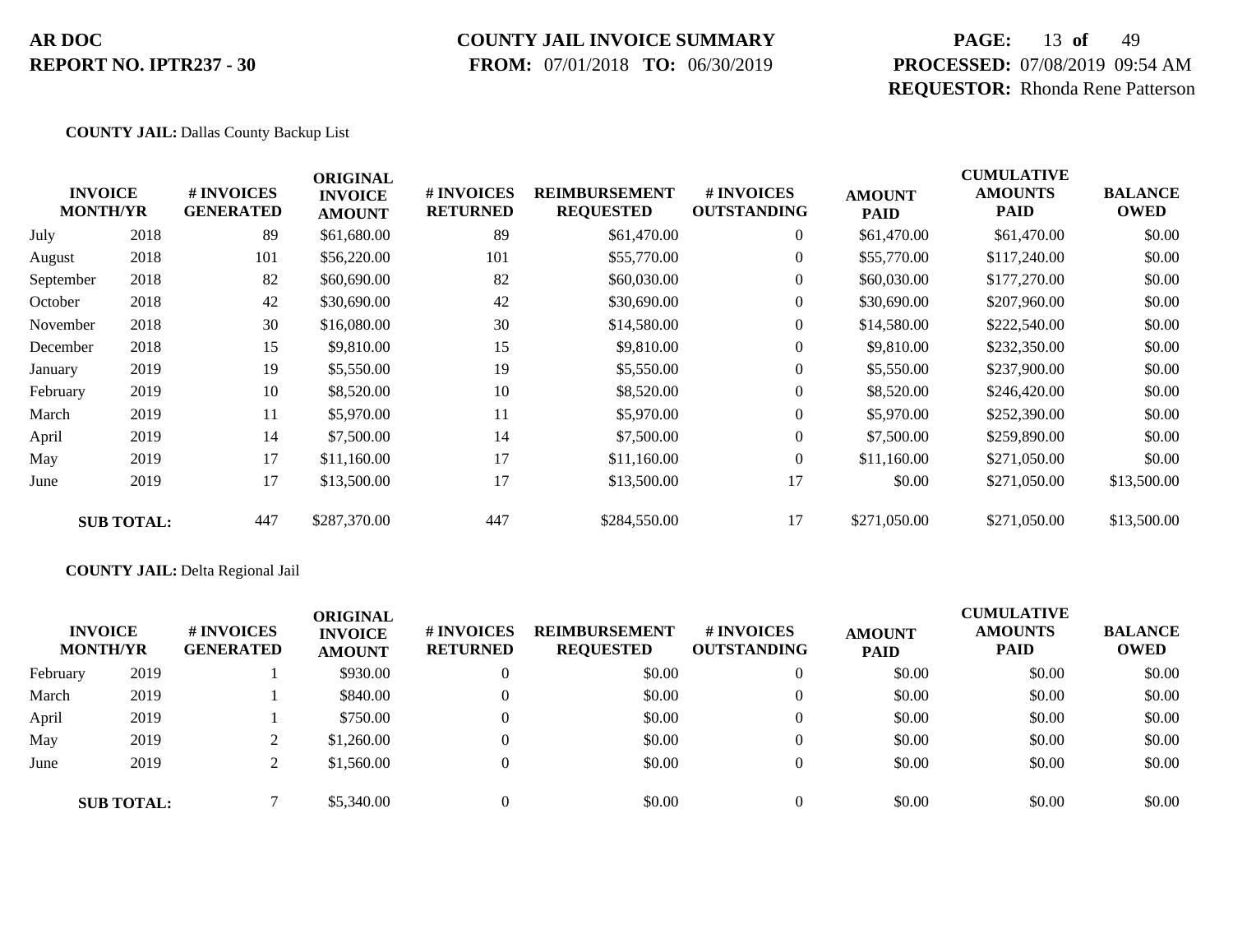### **COUNTY JAIL INVOICE SUMMARY**

 **FROM:** 07/01/2018 **TO:** 06/30/2019

# **PAGE:** 14 **of** 49 **PROCESSED:** 07/08/2019 09:54 AM **REQUESTOR:** Rhonda Rene Patterson

#### **COUNTY JAIL:** Desha County Backup List

|           | <b>INVOICE</b><br><b>MONTH/YR</b> | # INVOICES<br><b>GENERATED</b> | <b>ORIGINAL</b><br><b>INVOICE</b><br><b>AMOUNT</b> | # INVOICES<br><b>RETURNED</b> | <b>REIMBURSEMENT</b><br><b>REQUESTED</b> | # INVOICES<br><b>OUTSTANDING</b> | <b>AMOUNT</b><br><b>PAID</b> | <b>CUMULATIVE</b><br><b>AMOUNTS</b><br><b>PAID</b> | <b>BALANCE</b><br><b>OWED</b> |
|-----------|-----------------------------------|--------------------------------|----------------------------------------------------|-------------------------------|------------------------------------------|----------------------------------|------------------------------|----------------------------------------------------|-------------------------------|
| July      | 2018                              | 17                             | \$5,490.00                                         | 17                            | \$5,490.00                               | $\overline{0}$                   | \$5,490.00                   | \$5,490.00                                         | \$0.00                        |
| August    | 2018                              |                                | \$3,120.00                                         |                               | \$3,120.00                               | $\overline{0}$                   | \$3,120.00                   | \$8,610.00                                         | \$0.00                        |
| September | 2018                              | 6                              | \$1,800.00                                         | 6                             | \$1,800.00                               | $\overline{0}$                   | \$1,800.00                   | \$10,410.00                                        | \$0.00                        |
| October   | 2018                              | 4                              | \$3,510.00                                         | 4                             | \$3,510.00                               | 0                                | \$3,510.00                   | \$13,920.00                                        | \$0.00                        |
| November  | 2018                              | 6                              | \$4,860.00                                         | 6                             | \$4,860.00                               | $\overline{0}$                   | \$4,860.00                   | \$18,780.00                                        | \$0.00                        |
| December  | 2018                              | 9                              | \$2,760.00                                         | 9                             | \$2,760.00                               | $\overline{0}$                   | \$2,760.00                   | \$21,540.00                                        | \$0.00                        |
| January   | 2019                              | 6                              | \$2,430.00                                         | 6                             | \$2,430.00                               | $\overline{0}$                   | \$2,430.00                   | \$23,970.00                                        | \$0.00                        |
| February  | 2019                              | 3                              | \$2,370.00                                         | 3                             | \$2,370.00                               | $\boldsymbol{0}$                 | \$2,370.00                   | \$26,340.00                                        | \$0.00                        |
| March     | 2019                              | 3                              | \$2,520.00                                         | 3                             | \$2,520.00                               | $\overline{0}$                   | \$2,520.00                   | \$28,860.00                                        | \$0.00                        |
| April     | 2019                              | 3                              | \$2,790.00                                         | 3                             | \$2,790.00                               | $\overline{0}$                   | \$2,790.00                   | \$31,650.00                                        | \$0.00                        |
| May       | 2019                              | 11                             | \$2,880.00                                         | 11                            | \$2,400.00                               | $\overline{0}$                   | \$2,400.00                   | \$34,050.00                                        | \$0.00                        |
| June      | 2019                              | $\overline{4}$                 | \$2,490.00                                         | 4                             | \$2,490.00                               | $\boldsymbol{0}$                 | \$2,490.00                   | \$36,540.00                                        | \$0.00                        |
|           | <b>SUB TOTAL:</b>                 | 79                             | \$37,020.00                                        | 79                            | \$36,540.00                              | $\boldsymbol{0}$                 | \$36,540.00                  | \$36,540.00                                        | \$0.00                        |

#### **COUNTY JAIL:** Drew County Backup List

|           | <b>INVOICE</b><br><b>MONTH/YR</b> | # INVOICES<br><b>GENERATED</b> | <b>ORIGINAL</b><br><b>INVOICE</b><br><b>AMOUNT</b> | # INVOICES<br><b>RETURNED</b> | <b>REIMBURSEMENT</b><br><b>REQUESTED</b> | # INVOICES<br><b>OUTSTANDING</b> | <b>AMOUNT</b><br><b>PAID</b> | <b>CUMULATIVE</b><br><b>AMOUNTS</b><br><b>PAID</b> | <b>BALANCE</b><br><b>OWED</b> |
|-----------|-----------------------------------|--------------------------------|----------------------------------------------------|-------------------------------|------------------------------------------|----------------------------------|------------------------------|----------------------------------------------------|-------------------------------|
| July      | 2018                              | 9                              | \$1,890.00                                         | 9                             | \$1,890.00                               | $\theta$                         | \$1,890.00                   | \$1,890.00                                         | \$0.00                        |
| August    | 2018                              | 4                              | \$1,770.00                                         | 4                             | \$1,770.00                               | $\theta$                         | \$1,770.00                   | \$3,660.00                                         | \$0.00                        |
| September | 2018                              | 11                             | \$1,920.00                                         | 11                            | \$1,920.00                               |                                  | \$1,920.00                   | \$5,580.00                                         | \$0.00                        |
| October   | 2018                              | 22                             | \$5,490.00                                         |                               | \$0.00                                   | $\theta$                         | \$0.00                       | \$5,580.00                                         | \$0.00                        |
| November  | 2018                              | 6                              | \$1,740.00                                         |                               | \$0.00                                   | $\overline{0}$                   | \$0.00                       | \$5,580.00                                         | \$0.00                        |
| December  | 2018                              | 11                             | \$4,770.00                                         |                               | \$0.00                                   | $\theta$                         | \$0.00                       | \$5,580.00                                         | \$0.00                        |
| January   | 2019                              | 12                             | \$6,720.00                                         |                               | \$0.00                                   | $\overline{0}$                   | \$0.00                       | \$5,580.00                                         | \$0.00                        |
| February  | 2019                              | 16                             | \$6,780.00                                         |                               | \$0.00                                   | $\theta$                         | \$0.00                       | \$5,580.00                                         | \$0.00                        |
| March     | 2019                              | 15                             | \$6,180.00                                         | $\Omega$                      | \$0.00                                   | $\overline{0}$                   | \$0.00                       | \$5,580.00                                         | \$0.00                        |
| April     | 2019                              | 11                             | \$3,120.00                                         | 11                            | \$3,120.00                               | $\Omega$                         | \$3,120.00                   | \$8,700.00                                         | \$0.00                        |
| May       | 2019                              | 13                             | \$7,290.00                                         |                               | \$0.00                                   | $\Omega$                         | \$0.00                       | \$8,700.00                                         | \$0.00                        |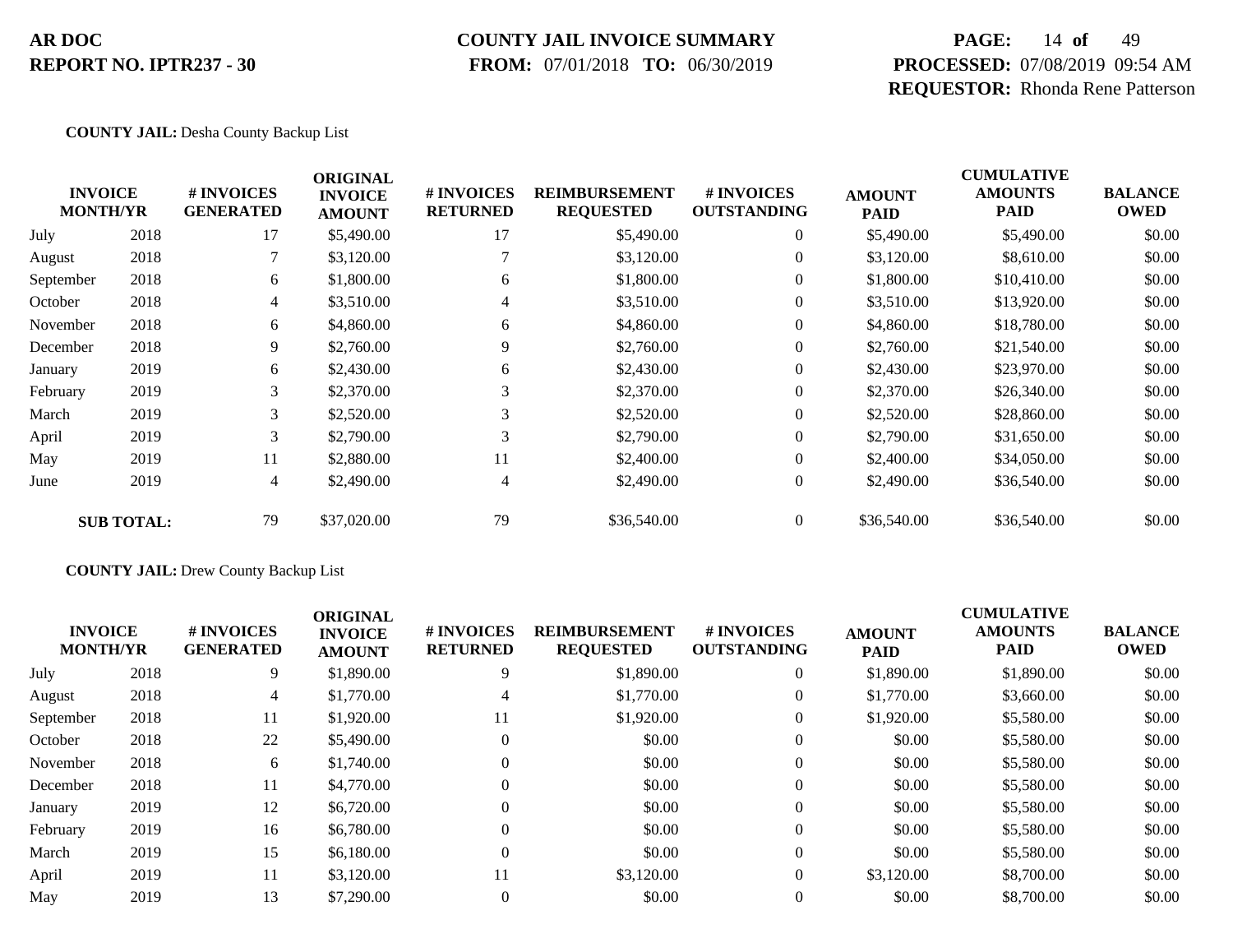# **COUNTY JAIL INVOICE SUMMARY**

 **FROM:** 07/01/2018 **TO:** 06/30/2019

**PAGE:** 15 **of** 49 **PROCESSED:** 07/08/2019 09:54 AM **REQUESTOR:** Rhonda Rene Patterson

#### **COUNTY JAIL:** Drew County Backup List

|      | <b>INVOICE</b><br><b>MONTH/YR</b> | # INVOICES<br><b>GENERATED</b> | ORIGINAL<br><b>INVOICE</b><br><b>AMOUNT</b> | <b># INVOICES</b><br><b>RETURNED</b> | <b>REIMBURSEMENT</b><br><b>REQUESTED</b> | # INVOICES<br><b>OUTSTANDING</b> | <b>AMOUNT</b><br><b>PAID</b> | <b>CUMULATIVE</b><br><b>AMOUNTS</b><br><b>PAID</b> | <b>BALANCE</b><br><b>OWED</b> |
|------|-----------------------------------|--------------------------------|---------------------------------------------|--------------------------------------|------------------------------------------|----------------------------------|------------------------------|----------------------------------------------------|-------------------------------|
| June | 2019                              | 14                             | \$7,380.00                                  |                                      | \$0.00                                   |                                  | \$0.00                       | \$8,700.00                                         | \$0.00                        |
|      | <b>SUB TOTAL:</b>                 | 144                            | \$55,050.00                                 | 35                                   | \$8,700.00                               | $\theta$                         | \$8,700.00                   | \$8,700.00                                         | \$0.00                        |

#### **COUNTY JAIL:** Dumas City Jail

|           |                                   |                                | <b>ORIGINAL</b>                 |                               |                                          |                                  |                              | <b>CUMULATIVE</b>             |                               |
|-----------|-----------------------------------|--------------------------------|---------------------------------|-------------------------------|------------------------------------------|----------------------------------|------------------------------|-------------------------------|-------------------------------|
|           | <b>INVOICE</b><br><b>MONTH/YR</b> | # INVOICES<br><b>GENERATED</b> | <b>INVOICE</b><br><b>AMOUNT</b> | # INVOICES<br><b>RETURNED</b> | <b>REIMBURSEMENT</b><br><b>REQUESTED</b> | # INVOICES<br><b>OUTSTANDING</b> | <b>AMOUNT</b><br><b>PAID</b> | <b>AMOUNTS</b><br><b>PAID</b> | <b>BALANCE</b><br><b>OWED</b> |
| July      | 2018                              | 3                              | \$1,380.00                      | 3                             | \$1,380.00                               | $\boldsymbol{0}$                 | \$1,380.00                   | \$1,380.00                    | \$0.00                        |
| August    | 2018                              |                                | \$240.00                        |                               | \$240.00                                 | $\overline{0}$                   | \$240.00                     | \$1,620.00                    | \$0.00                        |
| September | 2018                              |                                | \$300.00                        |                               | \$300.00                                 | $\overline{0}$                   | \$300.00                     | \$1,920.00                    | \$0.00                        |
| October   | 2018                              |                                | \$600.00                        |                               | \$600.00                                 | $\overline{0}$                   | \$600.00                     | \$2,520.00                    | \$0.00                        |
| December  | 2018                              |                                | \$360.00                        |                               | \$360.00                                 | $\overline{0}$                   | \$360.00                     | \$2,880.00                    | \$0.00                        |
| January   | 2019                              |                                | \$120.00                        |                               | \$120.00                                 | $\overline{0}$                   | \$120.00                     | \$3,000.00                    | \$0.00                        |
| March     | 2019                              | $\overline{c}$                 | \$870.00                        | $\sim$                        | \$870.00                                 | $\overline{0}$                   | \$870.00                     | \$3,870.00                    | \$0.00                        |
| April     | 2019                              | 2                              | \$1,860.00                      |                               | \$1,860.00                               | $\overline{0}$                   | \$1,860.00                   | \$5,730.00                    | \$0.00                        |
| May       | 2019                              | 2                              | \$1,800.00                      |                               | \$1,800.00                               | $\overline{0}$                   | \$1,800.00                   | \$7,530.00                    | \$0.00                        |
| June      | 2019                              | 5                              | \$2,850.00                      |                               | \$2,850.00                               | $\overline{0}$                   | \$2,850.00                   | \$10,380.00                   | \$0.00                        |
|           | <b>SUB TOTAL:</b>                 | 19                             | \$10,380.00                     | 19                            | \$10,380.00                              | $\overline{0}$                   | \$10,380.00                  | \$10,380.00                   | \$0.00                        |

#### **COUNTY JAIL:** England City Jail Backup

| <b>INVOICE</b><br><b>MONTH/YR</b> |      | # INVOICES<br><b>GENERATED</b> | ORIGINAL<br><b>INVOICE</b><br><b>AMOUNT</b> | # INVOICES<br><b>RETURNED</b> | <b>REIMBURSEMENT</b><br><b>REOUESTED</b> | # INVOICES<br><b>OUTSTANDING</b> | <b>AMOUNT</b><br><b>PAID</b> | <b>CUMULATIVE</b><br><b>AMOUNTS</b><br><b>PAID</b> | <b>BALANCE</b><br><b>OWED</b> |
|-----------------------------------|------|--------------------------------|---------------------------------------------|-------------------------------|------------------------------------------|----------------------------------|------------------------------|----------------------------------------------------|-------------------------------|
| July                              | 2018 |                                | \$6,120.00                                  |                               | \$6,120.00                               |                                  | \$6,120.00                   | \$6,120.00                                         | \$0.00                        |
| August                            | 2018 |                                | \$3,510.00                                  |                               | \$3,510.00                               |                                  | \$3,510.00                   | \$9,630.00                                         | \$0.00                        |
| September                         | 2018 |                                | \$5,220.00                                  |                               | \$5,820.00                               |                                  | \$5,820.00                   | \$15,450.00                                        | \$0.00                        |
| October                           | 2018 |                                | \$6,210.00                                  |                               | \$6,300.00                               |                                  | \$6,300.00                   | \$21,750.00                                        | \$0.00                        |
| November                          | 2018 |                                | \$3,180.00                                  |                               | \$4,230.00                               |                                  | \$4,230.00                   | \$25,980.00                                        | \$0.00                        |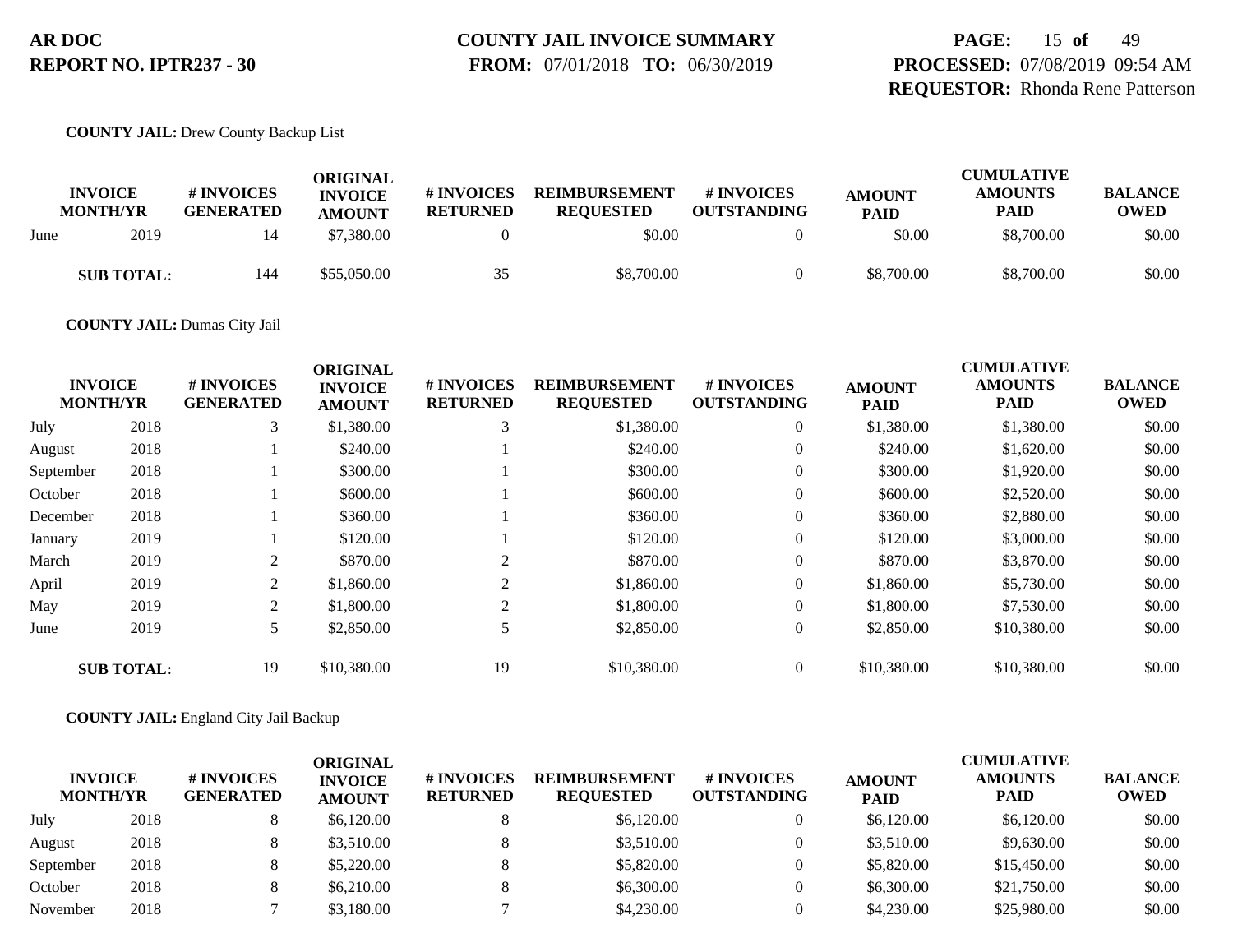# **COUNTY JAIL INVOICE SUMMARY**

 **FROM:** 07/01/2018 **TO:** 06/30/2019

# **PAGE:** 16 **of** 49 **PROCESSED:** 07/08/2019 09:54 AM **REQUESTOR:** Rhonda Rene Patterson

#### **COUNTY JAIL:** England City Jail Backup

|          | <b>INVOICE</b><br><b>MONTH/YR</b> | # INVOICES<br><b>GENERATED</b> | ORIGINAL<br><b>INVOICE</b><br><b>AMOUNT</b> | # INVOICES<br><b>RETURNED</b> | <b>REIMBURSEMENT</b><br><b>REQUESTED</b> | # INVOICES<br><b>OUTSTANDING</b> | <b>AMOUNT</b><br><b>PAID</b> | <b>CUMULATIVE</b><br><b>AMOUNTS</b><br><b>PAID</b> | <b>BALANCE</b><br><b>OWED</b> |
|----------|-----------------------------------|--------------------------------|---------------------------------------------|-------------------------------|------------------------------------------|----------------------------------|------------------------------|----------------------------------------------------|-------------------------------|
| December | 2018                              |                                | \$2,610.00                                  |                               | \$2,610.00                               | $\overline{0}$                   | \$2,610.00                   | \$28,590.00                                        | \$0.00                        |
| January  | 2019                              | 5                              | \$2,850.00                                  |                               | \$2,820.00                               | $\overline{0}$                   | \$2,820.00                   | \$31,410.00                                        | \$0.00                        |
| February | 2019                              |                                | \$1,050.00                                  | $\mathbf{\overline{3}}$       | \$900.00                                 | $\overline{0}$                   | \$900.00                     | \$32,310.00                                        | \$0.00                        |
| April    | 2019                              | $\gamma$                       | \$240.00                                    |                               | \$240.00                                 | $\overline{0}$                   | \$240.00                     | \$32,550.00                                        | \$0.00                        |
| May      | 2019                              | $\bigcap$<br>∠                 | \$1,320.00                                  | ◠                             | \$1,320.00                               | $\overline{0}$                   | \$1,320.00                   | \$33,870.00                                        | \$0.00                        |
| June     | 2019                              |                                | \$2,010.00                                  |                               | \$2,100.00                               | $\overline{0}$                   | \$2,100.00                   | \$35,970.00                                        | \$0.00                        |
|          | <b>SUB TOTAL:</b>                 | 65                             | \$34,320.00                                 | 65                            | \$35,970.00                              | $\overline{0}$                   | \$35,970.00                  | \$35,970.00                                        | \$0.00                        |

#### **COUNTY JAIL:** Faulkner County Backup List

|           | <b>INVOICE</b><br><b>MONTH/YR</b> | # INVOICES<br><b>GENERATED</b> | <b>ORIGINAL</b><br><b>INVOICE</b><br><b>AMOUNT</b> | # INVOICES<br><b>RETURNED</b> | <b>REIMBURSEMENT</b><br><b>REQUESTED</b> | # INVOICES<br><b>OUTSTANDING</b> | <b>AMOUNT</b><br><b>PAID</b> | <b>CUMULATIVE</b><br><b>AMOUNTS</b><br>PAID | <b>BALANCE</b><br><b>OWED</b> |
|-----------|-----------------------------------|--------------------------------|----------------------------------------------------|-------------------------------|------------------------------------------|----------------------------------|------------------------------|---------------------------------------------|-------------------------------|
| July      | 2018                              | 100                            | \$57,120.00                                        | 100                           | \$56,040.00                              | $\overline{0}$                   | \$56,040.00                  | \$56,040.00                                 | \$0.00                        |
| August    | 2018                              | 71                             | \$48,660.00                                        | 71                            | \$48,570.00                              | $\overline{0}$                   | \$48,570.00                  | \$104,610.00                                | \$0.00                        |
| September | 2018                              | 83                             | \$47,880.00                                        | 83                            | \$47,820.00                              | $\overline{0}$                   | \$47,820.00                  | \$152,430.00                                | \$0.00                        |
| October   | 2018                              | 63                             | \$43,260.00                                        | 63                            | \$43,110.00                              | $\overline{0}$                   | \$43,110.00                  | \$195,540.00                                | \$0.00                        |
| November  | 2018                              | 56                             | \$38,940.00                                        | 56                            | \$38,940.00                              | $\overline{0}$                   | \$38,940.00                  | \$234,480.00                                | \$0.00                        |
| December  | 2018                              | 48                             | \$34,680.00                                        | 48                            | \$33,900.00                              | $\overline{0}$                   | \$33,900.00                  | \$268,380.00                                | \$0.00                        |
| January   | 2019                              | 75                             | \$47,940.00                                        | 75                            | \$47,820.00                              | $\boldsymbol{0}$                 | \$47,820.00                  | \$316,200.00                                | \$0.00                        |
| February  | 2019                              | 100                            | \$51,630.00                                        | 100                           | \$52,260.00                              | $\overline{0}$                   | \$52,260.00                  | \$368,460.00                                | \$0.00                        |
| March     | 2019                              | 90                             | \$59,190.00                                        | 90                            | \$58,830.00                              | $\overline{0}$                   | \$58,830.00                  | \$427,290.00                                | \$0.00                        |
| April     | 2019                              | 67                             | \$37,920.00                                        | 67                            | \$37,770.00                              | $\boldsymbol{0}$                 | \$37,770.00                  | \$465,060.00                                | \$0.00                        |
| May       | 2019                              | 77                             | \$38,340.00                                        | 77                            | \$37,620.00                              | $\overline{0}$                   | \$37,620.00                  | \$502,680.00                                | \$0.00                        |
| June      | 2019                              | 73                             | \$44,760.00                                        | 73                            | \$44,700.00                              | $\boldsymbol{0}$                 | \$44,700.00                  | \$547,380.00                                | \$0.00                        |
|           | <b>SUB TOTAL:</b>                 | 903                            | \$550,320.00                                       | 903                           | \$547,380.00                             | $\overline{0}$                   | \$547,380.00                 | \$547,380.00                                | \$0.00                        |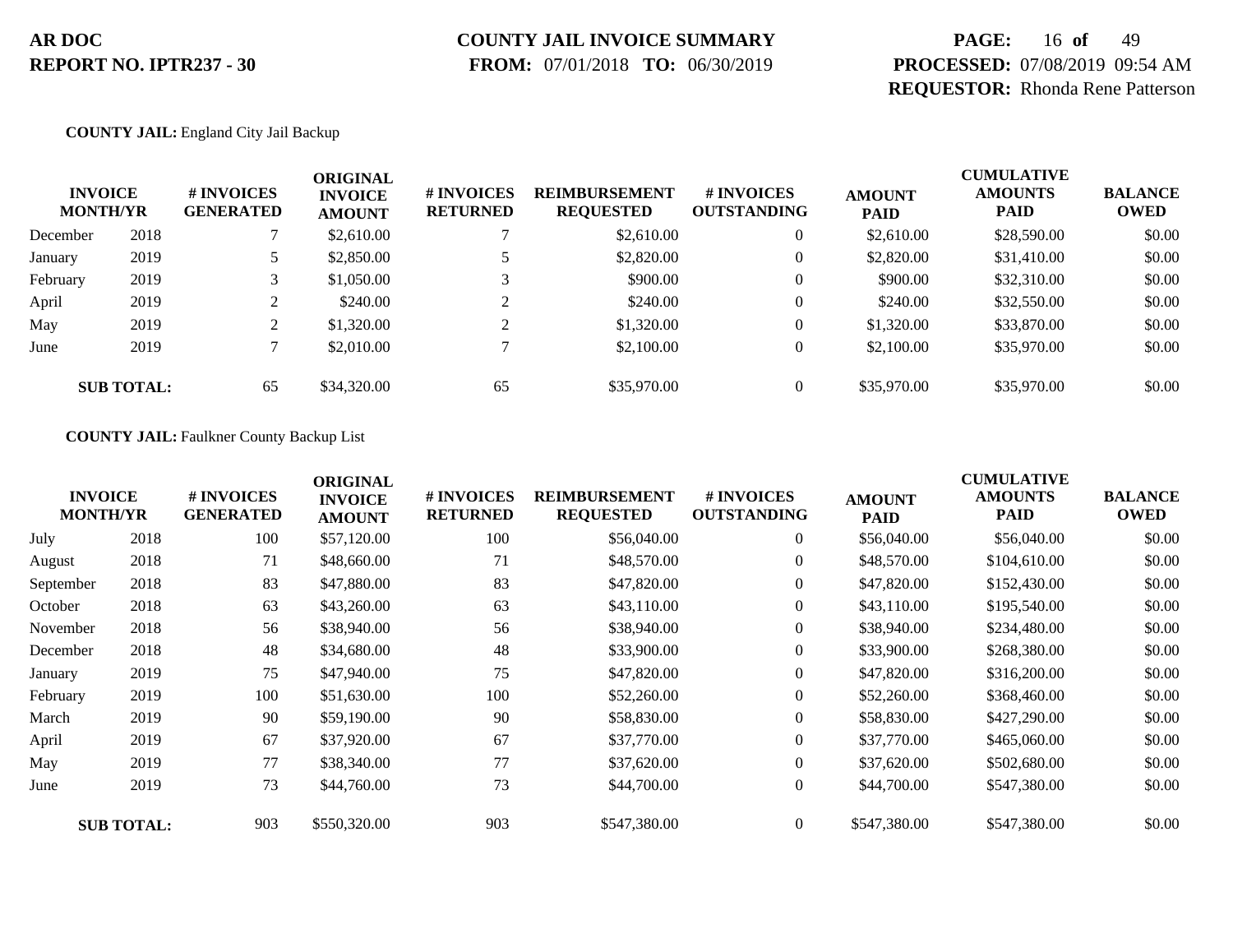### **COUNTY JAIL INVOICE SUMMARY**

 **FROM:** 07/01/2018 **TO:** 06/30/2019

# **PAGE:** 17 **of** 49 **PROCESSED:** 07/08/2019 09:54 AM **REQUESTOR:** Rhonda Rene Patterson

#### **COUNTY JAIL:** Franklin County Backup List

|           | <b>INVOICE</b>    | # INVOICES       | <b>ORIGINAL</b><br><b>INVOICE</b> | # INVOICES      | <b>REIMBURSEMENT</b> | # INVOICES         | <b>AMOUNT</b> | <b>CUMULATIVE</b><br><b>AMOUNTS</b> | <b>BALANCE</b> |
|-----------|-------------------|------------------|-----------------------------------|-----------------|----------------------|--------------------|---------------|-------------------------------------|----------------|
|           | <b>MONTH/YR</b>   | <b>GENERATED</b> | <b>AMOUNT</b>                     | <b>RETURNED</b> | <b>REQUESTED</b>     | <b>OUTSTANDING</b> | <b>PAID</b>   | <b>PAID</b>                         | <b>OWED</b>    |
| July      | 2018              | 14               | \$6,990.00                        | 14              | \$6,990.00           | $\boldsymbol{0}$   | \$6,990.00    | \$6,990.00                          | \$0.00         |
| August    | 2018              | 12               | \$8,190.00                        | 12              | \$8,190.00           | $\overline{0}$     | \$8,190.00    | \$15,180.00                         | \$0.00         |
| September | 2018              | 19               | \$7,920.00                        | 19              | \$7,920.00           | $\overline{0}$     | \$7,920.00    | \$23,100.00                         | \$0.00         |
| October   | 2018              | 7                | \$4,080.00                        |                 | \$4,080.00           | $\overline{0}$     | \$4,080.00    | \$27,180.00                         | \$0.00         |
| November  | 2018              | 18               | \$10,170.00                       | 18              | \$10,170.00          | $\boldsymbol{0}$   | \$10,170.00   | \$37,350.00                         | \$0.00         |
| December  | 2018              | 14               | \$11,760.00                       | 14              | \$11,760.00          | 0                  | \$11,760.00   | \$49,110.00                         | \$0.00         |
| January   | 2019              | 16               | \$5,670.00                        | 16              | \$5,670.00           | $\overline{0}$     | \$5,670.00    | \$54,780.00                         | \$0.00         |
| February  | 2019              | 10               | \$8,220.00                        | 10              | \$8,220.00           | $\boldsymbol{0}$   | \$8,220.00    | \$63,000.00                         | \$0.00         |
| March     | 2019              | 20               | \$8,760.00                        | 20              | \$8,760.00           | $\boldsymbol{0}$   | \$8,760.00    | \$71,760.00                         | \$0.00         |
| April     | 2019              | 10               | \$6,990.00                        | 10              | \$6,990.00           | $\overline{0}$     | \$6,990.00    | \$78,750.00                         | \$0.00         |
| May       | 2019              | 9                | \$4,830.00                        | 9               | \$4,830.00           | $\overline{0}$     | \$4,830.00    | \$83,580.00                         | \$0.00         |
| June      | 2019              | 12               | \$5,820.00                        | 12              | \$5,820.00           | $\boldsymbol{0}$   | \$5,820.00    | \$89,400.00                         | \$0.00         |
|           | <b>SUB TOTAL:</b> | 161              | \$89,400.00                       | 161             | \$89,400.00          | $\overline{0}$     | \$89,400.00   | \$89,400.00                         | \$0.00         |

#### **COUNTY JAIL:** Fulton County Backup List

|      | <b>#INVOICES</b><br><b>GENERATED</b> | <b>ORIGINAL</b><br><b>INVOICE</b><br><b>AMOUNT</b> | <b># INVOICES</b><br><b>RETURNED</b> | <b>REIMBURSEMENT</b><br><b>REQUESTED</b> | # INVOICES<br><b>OUTSTANDING</b> | <b>AMOUNT</b><br><b>PAID</b> | <b>CUMULATIVE</b><br><b>AMOUNTS</b><br><b>PAID</b> | <b>BALANCE</b><br><b>OWED</b> |
|------|--------------------------------------|----------------------------------------------------|--------------------------------------|------------------------------------------|----------------------------------|------------------------------|----------------------------------------------------|-------------------------------|
| 2018 |                                      | \$3,060.00                                         |                                      | \$3,060.00                               |                                  | \$3,060.00                   | \$3,060.00                                         | \$0.00                        |
| 2018 |                                      | \$1,230.00                                         |                                      | \$1,230.00                               | 0                                | \$1,230.00                   | \$4,290.00                                         | \$0.00                        |
| 2018 | 2                                    | \$1,080.00                                         |                                      | \$1,080.00                               | 0                                | \$1,080.00                   | \$5,370.00                                         | \$0.00                        |
| 2018 |                                      | \$1,590.00                                         |                                      | \$1,590.00                               |                                  | \$1,590.00                   | \$6,960.00                                         | \$0.00                        |
| 2018 | 3                                    | \$1,440.00                                         |                                      | \$1,440.00                               | $\theta$                         | \$1,440.00                   | \$8,400.00                                         | \$0.00                        |
| 2019 |                                      | \$180.00                                           |                                      | \$180.00                                 | $\theta$                         | \$180.00                     | \$8,580.00                                         | \$0.00                        |
| 2019 |                                      | \$930.00                                           |                                      | \$930.00                                 | $\Omega$                         | \$930.00                     | \$9,510.00                                         | \$0.00                        |
| 2019 | 2                                    | \$1,620.00                                         |                                      | \$1,620.00                               | $\theta$                         | \$1,620.00                   | \$11,130.00                                        | \$0.00                        |
| 2019 | $\gamma$                             | \$600.00                                           | ◠                                    | \$600.00                                 | $\theta$                         | \$600.00                     | \$11,730.00                                        | \$0.00                        |
| 2019 |                                      | \$510.00                                           |                                      | \$510.00                                 |                                  | \$510.00                     | \$12,240.00                                        | \$0.00                        |
|      | <b>INVOICE</b><br><b>MONTH/YR</b>    |                                                    |                                      |                                          |                                  |                              |                                                    |                               |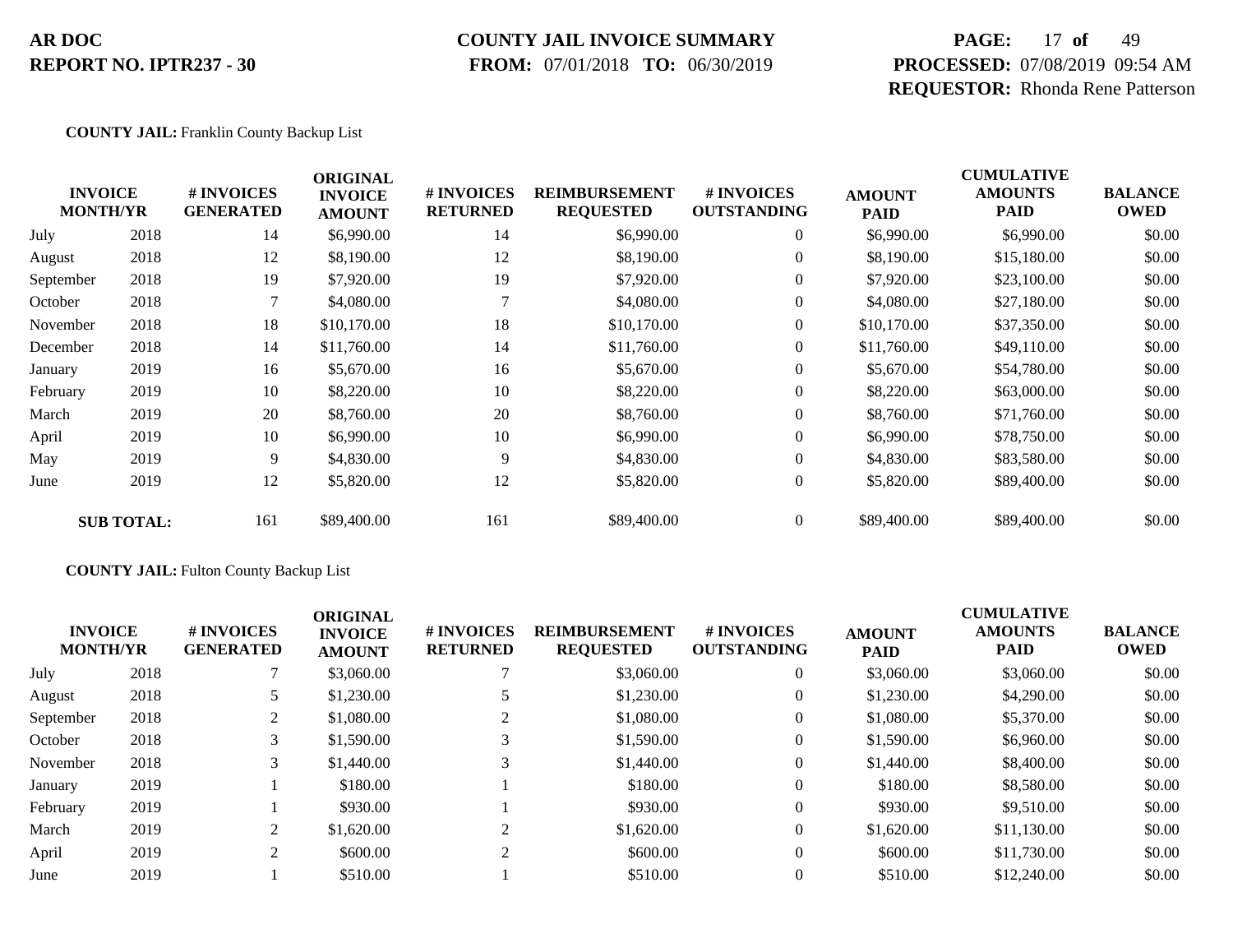**PAGE:** 18 **of** 49 **PROCESSED:** 07/08/2019 09:54 AM **REQUESTOR:** Rhonda Rene Patterson

**COUNTY JAIL:** Fulton County Backup List

| <b>INVOICE</b><br><b>MONTH/YR</b> | # INVOICES<br><b>GENERATED</b> | ORIGINAL<br><b>INVOICE</b><br><b>AMOUNT</b> | # INVOICES<br><b>RETURNED</b> | <b>REIMBURSEMENT</b><br><b>REOUESTED</b> | # INVOICES<br><b>OUTSTANDING</b> | <b>AMOUNT</b><br><b>PAID</b> | <b>CUMULATIVE</b><br><b>AMOUNTS</b><br>PAID | <b>BALANCE</b><br>OWED |
|-----------------------------------|--------------------------------|---------------------------------------------|-------------------------------|------------------------------------------|----------------------------------|------------------------------|---------------------------------------------|------------------------|
| <b>SUB TOTAL:</b>                 | าา<br>∠                        | \$12,240.00                                 | 27                            | \$12,240.00                              |                                  | \$12,240.00                  | \$12,240.00                                 | \$0.00                 |

**COUNTY JAIL:** Garland County Backup List

| <b>INVOICE</b><br><b>MONTH/YR</b> |                   | # INVOICES<br><b>GENERATED</b> | <b>ORIGINAL</b><br><b>INVOICE</b><br><b>AMOUNT</b> | # INVOICES<br><b>RETURNED</b> | <b>REIMBURSEMENT</b><br><b>REQUESTED</b> | # INVOICES<br><b>OUTSTANDING</b> | <b>AMOUNT</b><br><b>PAID</b> | <b>CUMULATIVE</b><br><b>AMOUNTS</b><br><b>PAID</b> | <b>BALANCE</b><br><b>OWED</b> |
|-----------------------------------|-------------------|--------------------------------|----------------------------------------------------|-------------------------------|------------------------------------------|----------------------------------|------------------------------|----------------------------------------------------|-------------------------------|
| July                              | 2018              | 59                             | \$34,350.00                                        | 59                            | \$33,720.00                              | $\overline{0}$                   | \$33,720.00                  | \$33,720.00                                        | \$0.00                        |
| August                            | 2018              | 63                             | \$37,320.00                                        | 63                            | \$37,170.00                              | $\overline{0}$                   | \$37,170.00                  | \$70,890.00                                        | \$0.00                        |
| September                         | 2018              | 63                             | \$35,850.00                                        | 63                            | \$35,130.00                              | $\overline{0}$                   | \$35,130.00                  | \$106,020.00                                       | \$0.00                        |
| October                           | 2018              | 57                             | \$23,580.00                                        | 57                            | \$23,220.00                              | $\overline{0}$                   | \$23,220.00                  | \$129,240.00                                       | \$0.00                        |
| November                          | 2018              | 69                             | \$23,100.00                                        | 69                            | \$23,100.00                              | $\overline{0}$                   | \$23,100.00                  | \$152,340.00                                       | \$0.00                        |
| December                          | 2018              | 40                             | \$13,710.00                                        | 40                            | \$13,710.00                              | $\overline{0}$                   | \$13,710.00                  | \$166,050.00                                       | \$0.00                        |
| January                           | 2019              | 47                             | \$19,080.00                                        | 47                            | \$19,590.00                              | $\overline{0}$                   | \$19,590.00                  | \$185,640.00                                       | \$0.00                        |
| February                          | 2019              | 34                             | \$16,200.00                                        | 34                            | \$17,730.00                              | $\overline{0}$                   | \$17,730.00                  | \$203,370.00                                       | \$0.00                        |
| March                             | 2019              | 34                             | \$21,030.00                                        | 34                            | \$21,030.00                              | $\overline{0}$                   | \$21,030.00                  | \$224,400.00                                       | \$0.00                        |
| April                             | 2019              | 52                             | \$22,290.00                                        | 52                            | \$24,120.00                              | $\overline{0}$                   | \$24,120.00                  | \$248,520.00                                       | \$0.00                        |
| May                               | 2019              | 47                             | \$26,610.00                                        | 47                            | \$26,580.00                              | $\boldsymbol{0}$                 | \$26,580.00                  | \$275,100.00                                       | \$0.00                        |
| June                              | 2019              | 48                             | \$21,420.00                                        | 48                            | \$21,420.00                              | 48                               | \$0.00                       | \$275,100.00                                       | \$21,420.00                   |
|                                   | <b>SUB TOTAL:</b> | 613                            | \$294,540.00                                       | 613                           | \$296,520.00                             | 48                               | \$275,100.00                 | \$275,100.00                                       | \$21,420.00                   |

#### **COUNTY JAIL:** Grant County Backup List

| <b>INVOICE</b><br><b>MONTH/YR</b> |      | <b># INVOICES</b><br><b>GENERATED</b> | <b>ORIGINAL</b><br><b>INVOICE</b><br><b>AMOUNT</b> | # INVOICES<br><b>RETURNED</b> | <b>REIMBURSEMENT</b><br><b>REOUESTED</b> | # INVOICES<br><b>OUTSTANDING</b> | <b>AMOUNT</b><br><b>PAID</b> | <b>CUMULATIVE</b><br><b>AMOUNTS</b><br><b>PAID</b> | <b>BALANCE</b><br><b>OWED</b> |
|-----------------------------------|------|---------------------------------------|----------------------------------------------------|-------------------------------|------------------------------------------|----------------------------------|------------------------------|----------------------------------------------------|-------------------------------|
| July                              | 2018 |                                       | \$2,130.00                                         |                               | \$1,620.00                               |                                  | \$1,620.00                   | \$1,620.00                                         | \$0.00                        |
| August                            | 2018 |                                       | \$1,830.00                                         |                               | \$1,830.00                               |                                  | \$1,830.00                   | \$3,450.00                                         | \$0.00                        |
| September                         | 2018 |                                       | \$2,820.00                                         |                               | \$2,820.00                               |                                  | \$2,820.00                   | \$6,270.00                                         | \$0.00                        |
| October                           | 2018 |                                       | \$2,700.00                                         |                               | \$2,700.00                               |                                  | \$2,700.00                   | \$8,970.00                                         | \$0.00                        |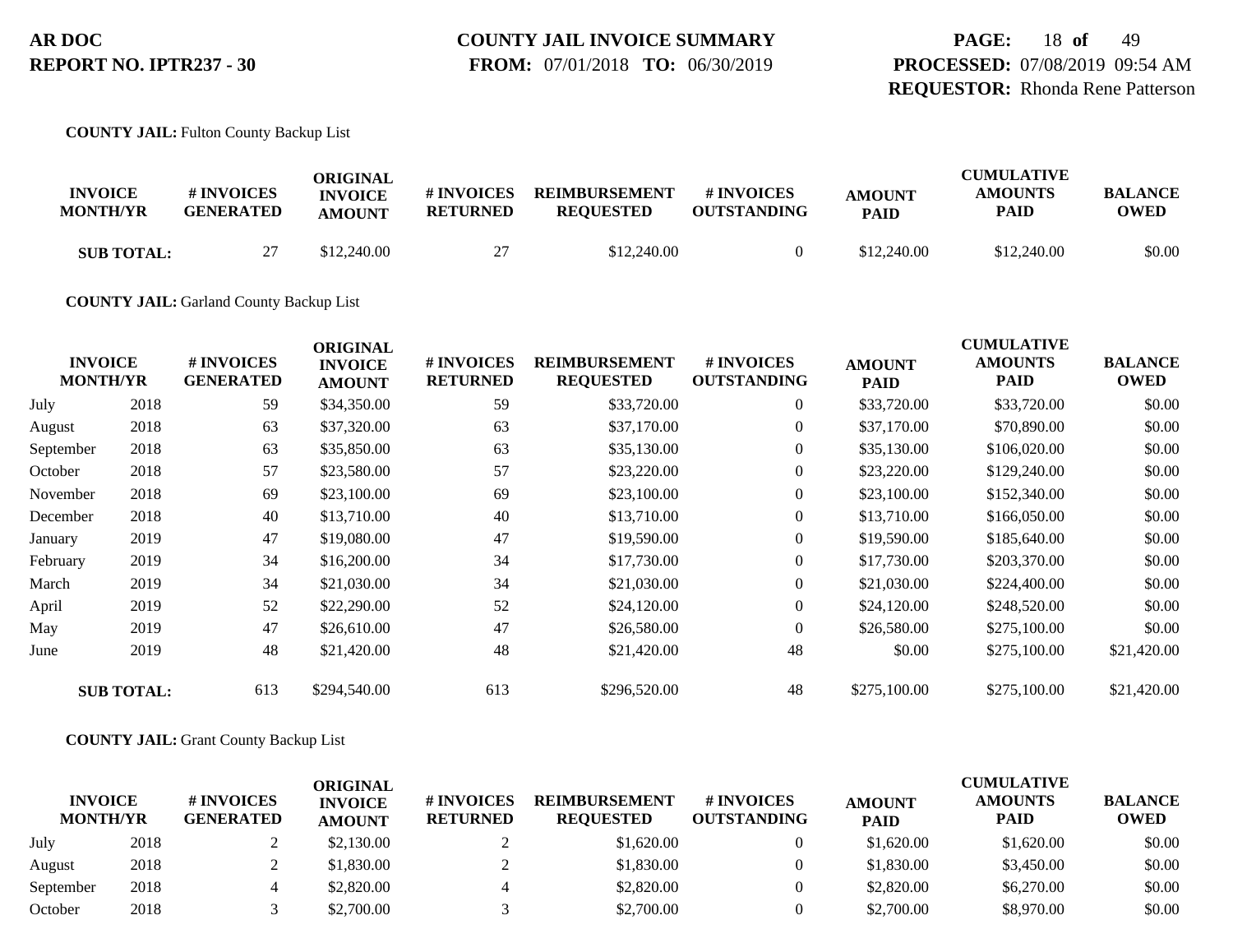### **COUNTY JAIL INVOICE SUMMARY**

 **FROM:** 07/01/2018 **TO:** 06/30/2019

# **PAGE:** 19 **of** 49 **PROCESSED:** 07/08/2019 09:54 AM **REQUESTOR:** Rhonda Rene Patterson

#### **COUNTY JAIL:** Grant County Backup List

| <b>INVOICE</b><br><b>MONTH/YR</b> |                   | # INVOICES<br><b>GENERATED</b> | <b>ORIGINAL</b><br><b>INVOICE</b><br><b>AMOUNT</b> | # INVOICES<br><b>RETURNED</b> | <b>REIMBURSEMENT</b><br><b>REQUESTED</b> | # INVOICES<br><b>OUTSTANDING</b> | <b>AMOUNT</b><br><b>PAID</b> | <b>CUMULATIVE</b><br><b>AMOUNTS</b><br><b>PAID</b> | <b>BALANCE</b><br><b>OWED</b> |
|-----------------------------------|-------------------|--------------------------------|----------------------------------------------------|-------------------------------|------------------------------------------|----------------------------------|------------------------------|----------------------------------------------------|-------------------------------|
| November                          | 2018              | 4                              | \$1,950.00                                         | 4                             | \$1,830.00                               | $\theta$                         | \$1,830.00                   | \$10,800.00                                        | \$0.00                        |
| December                          | 2018              | 6                              | \$2,040.00                                         | 6                             | \$810.00                                 | $\theta$                         | \$810.00                     | \$11,610.00                                        | \$0.00                        |
| January                           | 2019              |                                | \$1,020.00                                         |                               | \$1,020.00                               | 0                                | \$1,020.00                   | \$12,630.00                                        | \$0.00                        |
| February                          | 2019              |                                | \$3,720.00                                         |                               | \$3,720.00                               | 0                                | \$3,720.00                   | \$16,350.00                                        | \$0.00                        |
| March                             | 2019              | 4                              | \$1,560.00                                         | 4                             | \$1,560.00                               | 0                                | \$1,560.00                   | \$17,910.00                                        | \$0.00                        |
| April                             | 2019              |                                | \$4,320.00                                         |                               | \$2,700.00                               | 0                                | \$2,700.00                   | \$20,610.00                                        | \$0.00                        |
| May                               | 2019              | 4                              | \$2,760.00                                         | 4                             | \$2,760.00                               | 0                                | \$2,760.00                   | \$23,370.00                                        | \$0.00                        |
| June                              | 2019              |                                | \$3,570.00                                         |                               | \$3,540.00                               | $\boldsymbol{0}$                 | \$3,540.00                   | \$26,910.00                                        | \$0.00                        |
|                                   | <b>SUB TOTAL:</b> | 47                             | \$30,420.00                                        | 47                            | \$26,910.00                              | 0                                | \$26,910.00                  | \$26,910.00                                        | \$0.00                        |

**COUNTY JAIL:** Greene County Backup List

| <b>INVOICE</b><br><b>MONTH/YR</b> |                   | # INVOICES<br><b>GENERATED</b> | <b>ORIGINAL</b><br><b>INVOICE</b><br><b>AMOUNT</b> | # INVOICES<br><b>RETURNED</b> | <b>REIMBURSEMENT</b><br><b>REQUESTED</b> | # INVOICES<br><b>OUTSTANDING</b> | <b>AMOUNT</b><br><b>PAID</b> | <b>CUMULATIVE</b><br><b>AMOUNTS</b><br><b>PAID</b> | <b>BALANCE</b><br><b>OWED</b> |
|-----------------------------------|-------------------|--------------------------------|----------------------------------------------------|-------------------------------|------------------------------------------|----------------------------------|------------------------------|----------------------------------------------------|-------------------------------|
| July                              | 2018              | 47                             | \$27,570.00                                        | 47                            | \$27,570.00                              | $\overline{0}$                   | \$27,570.00                  | \$27,570.00                                        | \$0.00                        |
| August                            | 2018              | 54                             | \$33,270.00                                        | 54                            | \$33,270.00                              | $\boldsymbol{0}$                 | \$33,270.00                  | \$60,840.00                                        | \$0.00                        |
| September                         | 2018              | 56                             | \$40,260.00                                        | 56                            | \$40,260.00                              | $\overline{0}$                   | \$40,260.00                  | \$101,100.00                                       | \$0.00                        |
| October                           | 2018              | 49                             | \$35,640.00                                        | 49                            | \$35,640.00                              | $\overline{0}$                   | \$35,640.00                  | \$136,740.00                                       | \$0.00                        |
| November                          | 2018              | 53                             | \$30,960.00                                        | 53                            | \$30,960.00                              | $\overline{0}$                   | \$30,960.00                  | \$167,700.00                                       | \$0.00                        |
| December                          | 2018              | 54                             | \$29,790.00                                        | 54                            | \$29,790.00                              | $\overline{0}$                   | \$29,790.00                  | \$197,490.00                                       | \$0.00                        |
| January                           | 2019              | 38                             | \$22,800.00                                        | 38                            | \$22,800.00                              | $\boldsymbol{0}$                 | \$22,800.00                  | \$220,290.00                                       | \$0.00                        |
| February                          | 2019              | 72                             | \$32,220.00                                        | 72                            | \$32,340.00                              | $\overline{0}$                   | \$32,340.00                  | \$252,630.00                                       | \$0.00                        |
| March                             | 2019              | 128                            | \$72,630.00                                        | 128                           | \$72,000.00                              | $\overline{0}$                   | \$72,000.00                  | \$324,630.00                                       | \$0.00                        |
| April                             | 2019              | 174                            | \$117,060.00                                       | 174                           | \$118,140.00                             | $\overline{0}$                   | \$118,140.00                 | \$442,770.00                                       | \$0.00                        |
| May                               | 2019              | 184                            | \$121,500.00                                       | 184                           | \$121,500.00                             | $\overline{0}$                   | \$121,500.00                 | \$564,270.00                                       | \$0.00                        |
| June                              | 2019              | 178                            | \$139,050.00                                       | $\overline{0}$                | \$0.00                                   | $\overline{0}$                   | \$0.00                       | \$564,270.00                                       | \$0.00                        |
|                                   | <b>SUB TOTAL:</b> | 1087                           | \$702,750.00                                       | 909                           | \$564,270.00                             | $\overline{0}$                   | \$564,270.00                 | \$564,270.00                                       | \$0.00                        |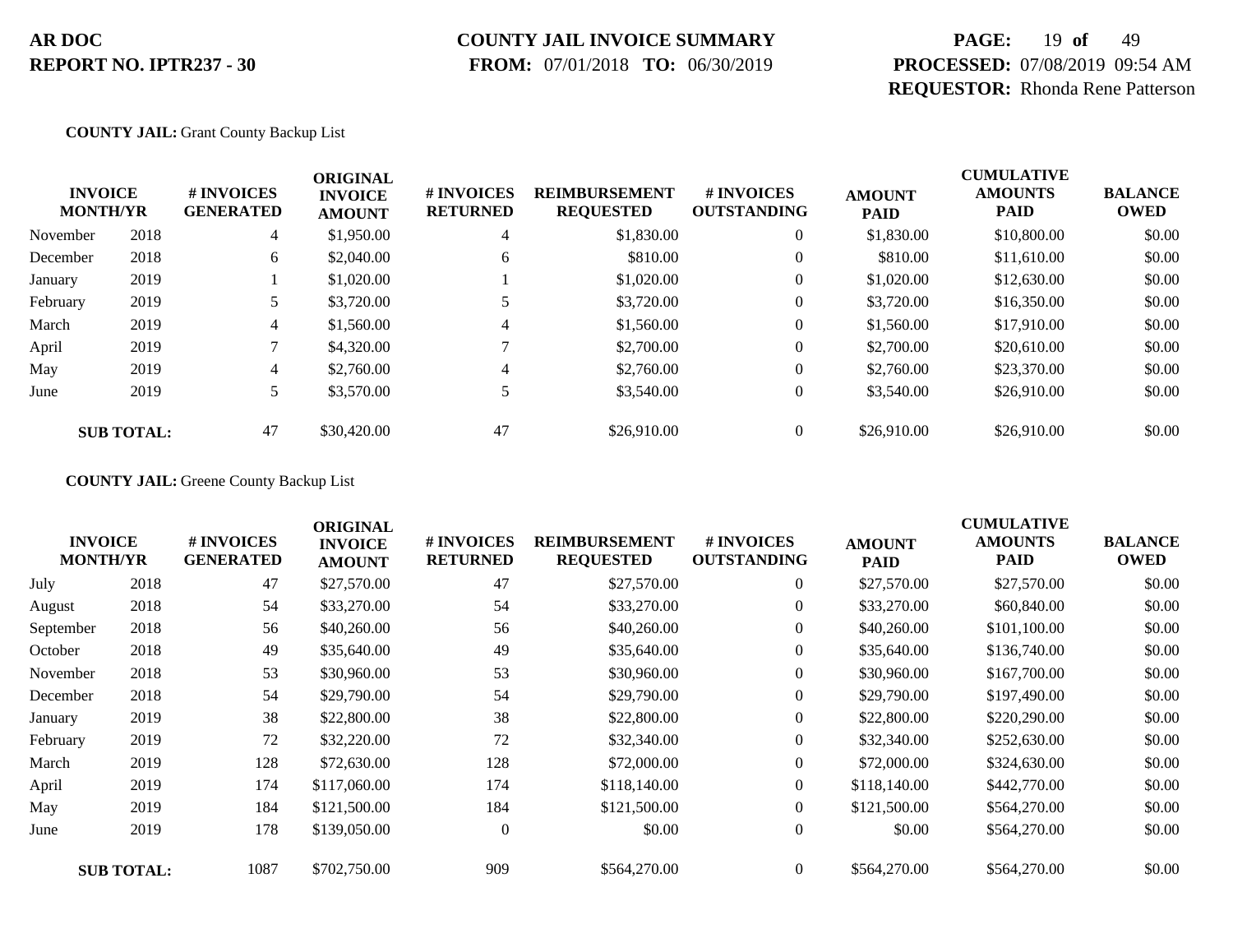### **COUNTY JAIL INVOICE SUMMARY**

 **FROM:** 07/01/2018 **TO:** 06/30/2019

# **PAGE:** 20 **of** 49 **PROCESSED:** 07/08/2019 09:54 AM **REQUESTOR:** Rhonda Rene Patterson

#### **COUNTY JAIL:** Hempstead County Backup List

|           | <b>INVOICE</b><br><b>MONTH/YR</b> | # INVOICES<br><b>GENERATED</b> | <b>ORIGINAL</b><br><b>INVOICE</b><br><b>AMOUNT</b> | # INVOICES<br><b>RETURNED</b> | <b>REIMBURSEMENT</b><br><b>REQUESTED</b> | <b>#INVOICES</b><br><b>OUTSTANDING</b> | <b>AMOUNT</b><br><b>PAID</b> | <b>CUMULATIVE</b><br><b>AMOUNTS</b><br><b>PAID</b> | <b>BALANCE</b><br><b>OWED</b> |
|-----------|-----------------------------------|--------------------------------|----------------------------------------------------|-------------------------------|------------------------------------------|----------------------------------------|------------------------------|----------------------------------------------------|-------------------------------|
| July      | 2018                              | 29                             | \$17,580.00                                        | 29                            | \$17,580.00                              | $\overline{0}$                         | \$17,580.00                  | \$17,580.00                                        | \$0.00                        |
| August    | 2018                              | 29                             | \$16,800.00                                        | 29                            | \$16,800.00                              | $\overline{0}$                         | \$16,800.00                  | \$34,380.00                                        | \$0.00                        |
| September | 2018                              | 25                             | \$17,100.00                                        | 25                            | \$17,100.00                              | $\overline{0}$                         | \$17,100.00                  | \$51,480.00                                        | \$0.00                        |
| October   | 2018                              | 28                             | \$17,220.00                                        | 28                            | \$17,220.00                              | 0                                      | \$17,220.00                  | \$68,700.00                                        | \$0.00                        |
| November  | 2018                              | 29                             | \$18,180.00                                        | 29                            | \$18,180.00                              | $\boldsymbol{0}$                       | \$18,180.00                  | \$86,880.00                                        | \$0.00                        |
| December  | 2018                              | 26                             | \$11,490.00                                        | 26                            | \$11,490.00                              | $\overline{0}$                         | \$11,490.00                  | \$98,370.00                                        | \$0.00                        |
| January   | 2019                              | 20                             | \$10,620.00                                        | 20                            | \$10,620.00                              | $\overline{0}$                         | \$10,620.00                  | \$108,990.00                                       | \$0.00                        |
| February  | 2019                              | 13                             | \$7,710.00                                         | 13                            | \$8,580.00                               | $\overline{0}$                         | \$8,580.00                   | \$117,570.00                                       | \$0.00                        |
| March     | 2019                              | 15                             | \$9,390.00                                         | 15                            | \$9,390.00                               | $\overline{0}$                         | \$9,390.00                   | \$126,960.00                                       | \$0.00                        |
| April     | 2019                              | 23                             | \$10,200.00                                        | 23                            | \$10,200.00                              | $\overline{0}$                         | \$10,200.00                  | \$137,160.00                                       | \$0.00                        |
| May       | 2019                              | 21                             | \$12,660.00                                        | $\mathbf{0}$                  | \$0.00                                   | $\overline{0}$                         | \$0.00                       | \$137,160.00                                       | \$0.00                        |
| June      | 2019                              | 32                             | \$19,140.00                                        | 32                            | \$19,140.00                              | $\boldsymbol{0}$                       | \$19,140.00                  | \$156,300.00                                       | \$0.00                        |
|           | <b>SUB TOTAL:</b>                 | 290                            | \$168,090.00                                       | 269                           | \$156,300.00                             | $\overline{0}$                         | \$156,300.00                 | \$156,300.00                                       | \$0.00                        |

#### **COUNTY JAIL:** Hot Spring County Backup List

|           | <b>INVOICE</b><br><b>MONTH/YR</b> | <b>#INVOICES</b><br><b>GENERATED</b> | <b>ORIGINAL</b><br><b>INVOICE</b><br><b>AMOUNT</b> | <b># INVOICES</b><br><b>RETURNED</b> | <b>REIMBURSEMENT</b><br><b>REQUESTED</b> | # INVOICES<br><b>OUTSTANDING</b> | <b>AMOUNT</b><br><b>PAID</b> | <b>CUMULATIVE</b><br><b>AMOUNTS</b><br><b>PAID</b> | <b>BALANCE</b><br><b>OWED</b> |
|-----------|-----------------------------------|--------------------------------------|----------------------------------------------------|--------------------------------------|------------------------------------------|----------------------------------|------------------------------|----------------------------------------------------|-------------------------------|
| July      | 2018                              | 15                                   | \$7,050.00                                         | 15                                   | \$7,050.00                               | $\overline{0}$                   | \$7,050.00                   | \$7,050.00                                         | \$0.00                        |
| August    | 2018                              | 18                                   | \$5,550.00                                         | 18                                   | \$5,550.00                               | $\theta$                         | \$5,550.00                   | \$12,600.00                                        | \$0.00                        |
| September | 2018                              | 21                                   | \$7,410.00                                         | 21                                   | \$7,410.00                               | $\overline{0}$                   | \$7,410.00                   | \$20,010.00                                        | \$0.00                        |
| October   | 2018                              | 13                                   | \$5,820.00                                         | 13                                   | \$5,820.00                               | $\overline{0}$                   | \$5,820.00                   | \$25,830.00                                        | \$0.00                        |
| November  | 2018                              | 28                                   | \$14,130.00                                        | 28                                   | \$14,130.00                              | $\overline{0}$                   | \$14,130.00                  | \$39,960.00                                        | \$0.00                        |
| December  | 2018                              | 26                                   | \$18,150.00                                        | 26                                   | \$18,150.00                              | $\overline{0}$                   | \$18,150.00                  | \$58,110.00                                        | \$0.00                        |
| January   | 2019                              | 33                                   | \$15,360.00                                        | 33                                   | \$14,730.00                              | $\overline{0}$                   | \$14,730.00                  | \$72,840.00                                        | \$0.00                        |
| February  | 2019                              | 25                                   | \$13,020.00                                        | 25                                   | \$13,020.00                              | $\overline{0}$                   | \$13,020.00                  | \$85,860.00                                        | \$0.00                        |
| March     | 2019                              | 21                                   | \$9,870.00                                         | 21                                   | \$9,870.00                               | $\theta$                         | \$9,870.00                   | \$95,730.00                                        | \$0.00                        |
| April     | 2019                              | 22                                   | \$12,150.00                                        | 22                                   | \$12,150.00                              | $\Omega$                         | \$12,150.00                  | \$107,880.00                                       | \$0.00                        |
| May       | 2019                              | 14                                   | \$9,300.00                                         | 14                                   | \$9,300.00                               | $\theta$                         | \$9,300.00                   | \$117,180.00                                       | \$0.00                        |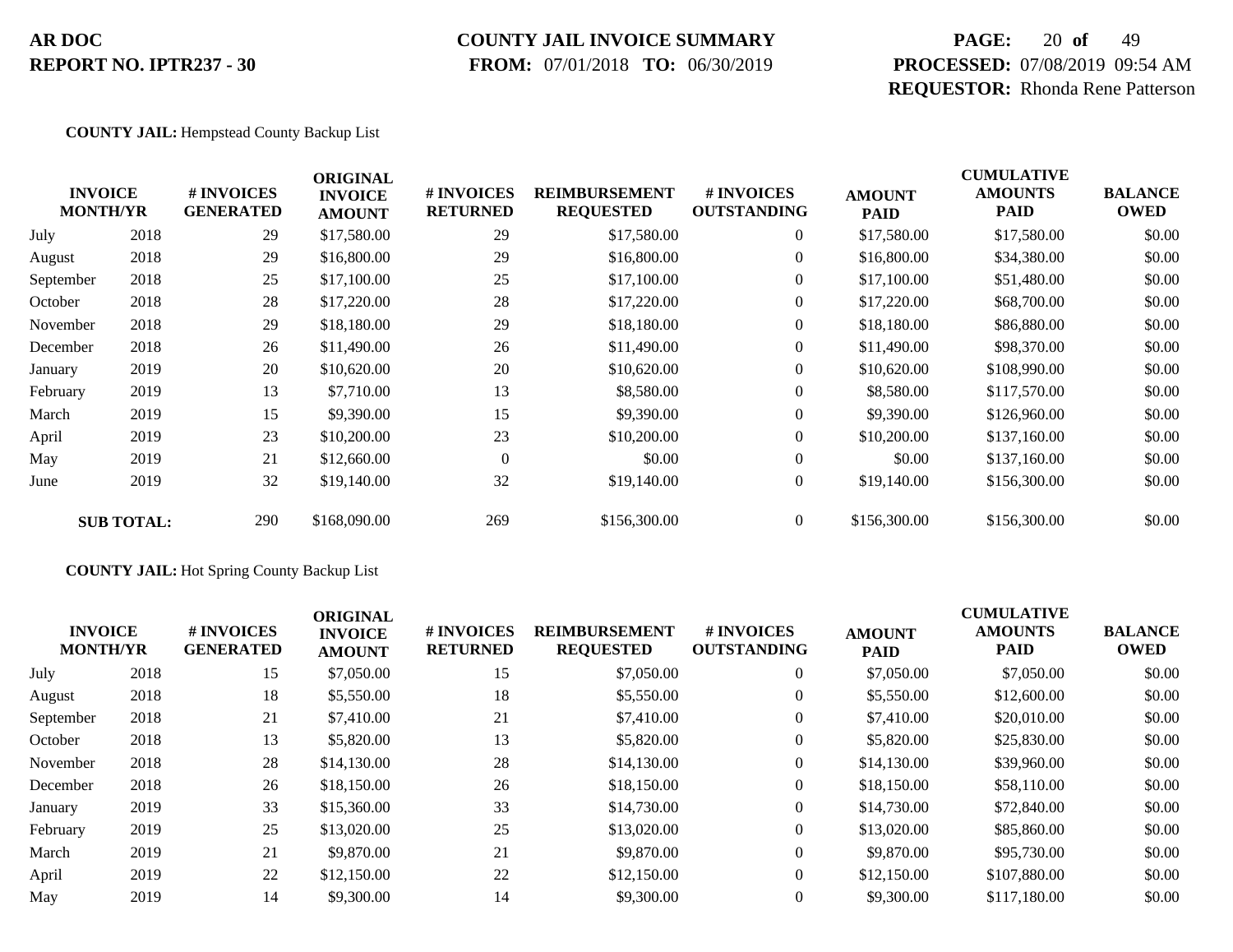# **COUNTY JAIL INVOICE SUMMARY**

 **FROM:** 07/01/2018 **TO:** 06/30/2019

**PAGE:** 21 **of** 49 **PROCESSED:** 07/08/2019 09:54 AM **REQUESTOR:** Rhonda Rene Patterson

**COUNTY JAIL:** Hot Spring County Backup List

|      | <b>INVOICE</b><br><b>MONTH/YR</b> | # INVOICES<br><b>GENERATED</b> | ORIGINAL<br><b>INVOICE</b><br><b>AMOUNT</b> | # INVOICES<br><b>RETURNED</b> | <b>REIMBURSEMENT</b><br><b>REQUESTED</b> | # INVOICES<br><b>OUTSTANDING</b> | <b>AMOUNT</b><br><b>PAID</b> | <b>CUMULATIVE</b><br><b>AMOUNTS</b><br><b>PAID</b> | <b>BALANCE</b><br><b>OWED</b> |
|------|-----------------------------------|--------------------------------|---------------------------------------------|-------------------------------|------------------------------------------|----------------------------------|------------------------------|----------------------------------------------------|-------------------------------|
| June | 2019                              | 20                             | \$10,440.00                                 | 20                            | \$10,440.00                              |                                  | \$10,440.00                  | \$127,620.00                                       | \$0.00                        |
|      | <b>SUB TOTAL:</b>                 | 256                            | \$128,250.00                                | 256                           | \$127,620.00                             |                                  | \$127,620.00                 | \$127,620.00                                       | \$0.00                        |

**COUNTY JAIL:** Howard County Backup List

| <b>INVOICE</b><br><b>MONTH/YR</b> |                   | # INVOICES<br><b>GENERATED</b> | <b>ORIGINAL</b><br><b>INVOICE</b><br><b>AMOUNT</b> | # INVOICES<br><b>RETURNED</b> | <b>REIMBURSEMENT</b><br><b>REQUESTED</b> | # INVOICES<br><b>OUTSTANDING</b> | <b>AMOUNT</b><br><b>PAID</b> | <b>CUMULATIVE</b><br><b>AMOUNTS</b><br><b>PAID</b> | <b>BALANCE</b><br><b>OWED</b> |
|-----------------------------------|-------------------|--------------------------------|----------------------------------------------------|-------------------------------|------------------------------------------|----------------------------------|------------------------------|----------------------------------------------------|-------------------------------|
| July                              | 2018              | 13                             | \$4,980.00                                         | 13                            | \$4,890.00                               | $\overline{0}$                   | \$4,890.00                   | \$4,890.00                                         | \$0.00                        |
| August                            | 2018              | 9                              | \$5,610.00                                         | 9                             | \$5,610.00                               | $\overline{0}$                   | \$5,610.00                   | \$10,500.00                                        | \$0.00                        |
| September                         | 2018              | 12                             | \$9,000.00                                         | 12                            | \$9,000.00                               | $\overline{0}$                   | \$9,000.00                   | \$19,500.00                                        | \$0.00                        |
| October                           | 2018              | 15                             | \$3,900.00                                         | 15                            | \$3,660.00                               | $\boldsymbol{0}$                 | \$3,660.00                   | \$23,160.00                                        | \$0.00                        |
| November                          | 2018              | 11                             | \$5,130.00                                         | 11                            | \$5,130.00                               | $\overline{0}$                   | \$5,130.00                   | \$28,290.00                                        | \$0.00                        |
| December                          | 2018              | 7                              | \$3,900.00                                         |                               | \$3,900.00                               | $\overline{0}$                   | \$3,900.00                   | \$32,190.00                                        | \$0.00                        |
| January                           | 2019              | 9                              | \$6,720.00                                         | 9                             | \$6,720.00                               | $\overline{0}$                   | \$6,720.00                   | \$38,910.00                                        | \$0.00                        |
| February                          | 2019              | 11                             | \$5,550.00                                         | 11                            | \$5,550.00                               | $\overline{0}$                   | \$5,550.00                   | \$44,460.00                                        | \$0.00                        |
| March                             | 2019              | 10                             | \$5,760.00                                         | 10                            | \$5,760.00                               | $\overline{0}$                   | \$5,760.00                   | \$50,220.00                                        | \$0.00                        |
| April                             | 2019              | 14                             | \$7,950.00                                         | 14                            | \$7,950.00                               | $\overline{0}$                   | \$7,950.00                   | \$58,170.00                                        | \$0.00                        |
| May                               | 2019              | 12                             | \$7,530.00                                         | 12                            | \$7,530.00                               | $\boldsymbol{0}$                 | \$7,530.00                   | \$65,700.00                                        | \$0.00                        |
| June                              | 2019              | 14                             | \$7,350.00                                         | 14                            | \$7,350.00                               | $\boldsymbol{0}$                 | \$7,350.00                   | \$73,050.00                                        | \$0.00                        |
|                                   | <b>SUB TOTAL:</b> | 137                            | \$73,380.00                                        | 137                           | \$73,050.00                              | $\overline{0}$                   | \$73,050.00                  | \$73,050.00                                        | \$0.00                        |

#### **COUNTY JAIL:** Independence County Backup List

|                                   |      |                                | ORIGINAL                        |                               |                                          |                                  |                              | <b>CUMULATIVE</b>             |                               |
|-----------------------------------|------|--------------------------------|---------------------------------|-------------------------------|------------------------------------------|----------------------------------|------------------------------|-------------------------------|-------------------------------|
| <b>INVOICE</b><br><b>MONTH/YR</b> |      | # INVOICES<br><b>GENERATED</b> | <b>INVOICE</b><br><b>AMOUNT</b> | # INVOICES<br><b>RETURNED</b> | <b>REIMBURSEMENT</b><br><b>REOUESTED</b> | # INVOICES<br><b>OUTSTANDING</b> | <b>AMOUNT</b><br><b>PAID</b> | <b>AMOUNTS</b><br><b>PAID</b> | <b>BALANCE</b><br><b>OWED</b> |
| July                              | 2018 |                                | \$7,320.00                      | 14                            | \$7,320.00                               |                                  | \$7,320.00                   | \$7,320.00                    | \$0.00                        |
| August                            | 2018 | 19                             | \$6,450.00                      | 19                            | \$6,450.00                               |                                  | \$6,450.00                   | \$13,770.00                   | \$0.00                        |
| September                         | 2018 | 18                             | \$5.880.00                      | 18                            | \$5,880.00                               |                                  | \$5,880.00                   | \$19,650.00                   | \$0.00                        |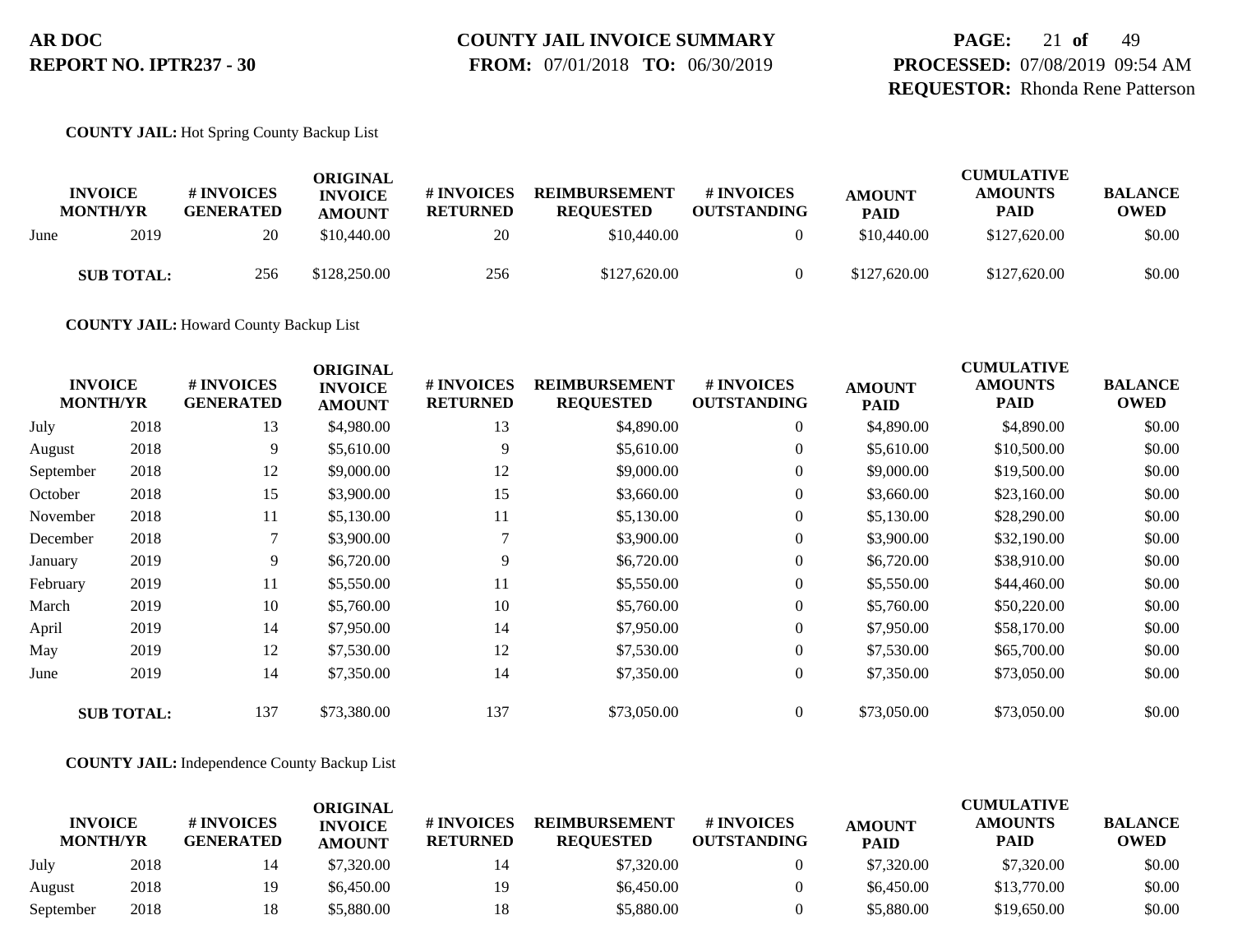### **COUNTY JAIL INVOICE SUMMARY**

 **FROM:** 07/01/2018 **TO:** 06/30/2019

# **PAGE:** 22 **of** 49 **PROCESSED:** 07/08/2019 09:54 AM **REQUESTOR:** Rhonda Rene Patterson

#### **COUNTY JAIL:** Independence County Backup List

|          | <b>INVOICE</b><br><b>MONTH/YR</b> | # INVOICES<br><b>GENERATED</b> | <b>ORIGINAL</b><br><b>INVOICE</b><br><b>AMOUNT</b> | # INVOICES<br><b>RETURNED</b> | <b>REIMBURSEMENT</b><br><b>REQUESTED</b> | <b>#INVOICES</b><br><b>OUTSTANDING</b> | <b>AMOUNT</b><br><b>PAID</b> | <b>CUMULATIVE</b><br><b>AMOUNTS</b><br><b>PAID</b> | <b>BALANCE</b><br><b>OWED</b> |
|----------|-----------------------------------|--------------------------------|----------------------------------------------------|-------------------------------|------------------------------------------|----------------------------------------|------------------------------|----------------------------------------------------|-------------------------------|
| October  | 2018                              | 24                             | \$4,830.00                                         | 24                            | \$4,830.00                               | $\overline{0}$                         | \$4,830.00                   | \$24,480.00                                        | \$0.00                        |
| November | 2018                              | 19                             | \$10,710.00                                        | 19                            | \$10,710.00                              | $\overline{0}$                         | \$10,710.00                  | \$35,190.00                                        | \$0.00                        |
| December | 2018                              | 24                             | \$15,450.00                                        | 24                            | \$15,450.00                              | 0                                      | \$15,450.00                  | \$50,640.00                                        | \$0.00                        |
| January  | 2019                              | 18                             | \$10,440.00                                        | 18                            | \$10,440.00                              | 0                                      | \$10,440.00                  | \$61,080.00                                        | \$0.00                        |
| February | 2019                              | 26                             | \$8,700.00                                         | 26                            | \$8,700.00                               | $\boldsymbol{0}$                       | \$8,700.00                   | \$69,780.00                                        | \$0.00                        |
| March    | 2019                              | 19                             | \$8,940.00                                         | 19                            | \$8,940.00                               | $\overline{0}$                         | \$8,940.00                   | \$78,720.00                                        | \$0.00                        |
| April    | 2019                              | 14                             | \$3,870.00                                         | 14                            | \$3,870.00                               | $\overline{0}$                         | \$3,870.00                   | \$82,590.00                                        | \$0.00                        |
| May      | 2019                              | 13                             | \$8,640.00                                         | 13                            | \$8,640.00                               | $\theta$                               | \$8,640.00                   | \$91,230.00                                        | \$0.00                        |
| June     | 2019                              | 33                             | \$16,740.00                                        | 33                            | \$16,740.00                              | 33                                     | \$0.00                       | \$91,230.00                                        | \$16,740.00                   |
|          | <b>SUB TOTAL:</b>                 | 241                            | \$107,970.00                                       | 241                           | \$107,970.00                             | 33                                     | \$91,230.00                  | \$91,230.00                                        | \$16,740.00                   |

**COUNTY JAIL:** Izard County Backup List

| <b>INVOICE</b><br><b>MONTH/YR</b> |                   | # INVOICES<br><b>GENERATED</b> | <b>ORIGINAL</b><br><b>INVOICE</b><br><b>AMOUNT</b> | # INVOICES<br><b>RETURNED</b> | <b>REIMBURSEMENT</b><br><b>REQUESTED</b> | # INVOICES<br><b>OUTSTANDING</b> | <b>AMOUNT</b><br>PAID | <b>CUMULATIVE</b><br><b>AMOUNTS</b><br><b>PAID</b> | <b>BALANCE</b><br><b>OWED</b> |
|-----------------------------------|-------------------|--------------------------------|----------------------------------------------------|-------------------------------|------------------------------------------|----------------------------------|-----------------------|----------------------------------------------------|-------------------------------|
| July                              | 2018              |                                | \$2,130.00                                         |                               | \$2,130.00                               | $\boldsymbol{0}$                 | \$2,130.00            | \$2,130.00                                         | \$0.00                        |
| August                            | 2018              | 6                              | \$3,600.00                                         | 6                             | \$3,600.00                               | $\overline{0}$                   | \$3,600.00            | \$5,730.00                                         | \$0.00                        |
| September                         | 2018              | 7                              | \$4,950.00                                         |                               | \$4,950.00                               | $\overline{0}$                   | \$4,950.00            | \$10,680.00                                        | \$0.00                        |
| October                           | 2018              | 5                              | \$2,910.00                                         | 5                             | \$2,910.00                               | 0                                | \$2,910.00            | \$13,590.00                                        | \$0.00                        |
| November                          | 2018              | $\overline{2}$                 | \$570.00                                           | $\overline{2}$                | \$570.00                                 | $\overline{0}$                   | \$570.00              | \$14,160.00                                        | \$0.00                        |
| December                          | 2018              | 6                              | \$1,920.00                                         | 6                             | \$1,920.00                               | $\overline{0}$                   | \$1,920.00            | \$16,080.00                                        | \$0.00                        |
| January                           | 2019              | 5                              | \$2,490.00                                         |                               | \$2,490.00                               | $\overline{0}$                   | \$2,490.00            | \$18,570.00                                        | \$0.00                        |
| February                          | 2019              | 10                             | \$2,340.00                                         | 10                            | \$2,340.00                               | $\overline{0}$                   | \$2,340.00            | \$20,910.00                                        | \$0.00                        |
| March                             | 2019              | 6                              | \$2,520.00                                         | 6                             | \$2,520.00                               | $\overline{0}$                   | \$2,520.00            | \$23,430.00                                        | \$0.00                        |
| April                             | 2019              | 12                             | \$5,640.00                                         | 12                            | \$5,730.00                               | $\overline{0}$                   | \$5,730.00            | \$29,160.00                                        | \$0.00                        |
| May                               | 2019              | 9                              | \$2,640.00                                         | 9                             | \$2,640.00                               | 0                                | \$2,640.00            | \$31,800.00                                        | \$0.00                        |
| June                              | 2019              | 4                              | \$2,160.00                                         | 4                             | \$2,160.00                               | $\overline{0}$                   | \$2,160.00            | \$33,960.00                                        | \$0.00                        |
|                                   | <b>SUB TOTAL:</b> | 79                             | \$33,870.00                                        | 79                            | \$33,960.00                              | $\overline{0}$                   | \$33,960.00           | \$33,960.00                                        | \$0.00                        |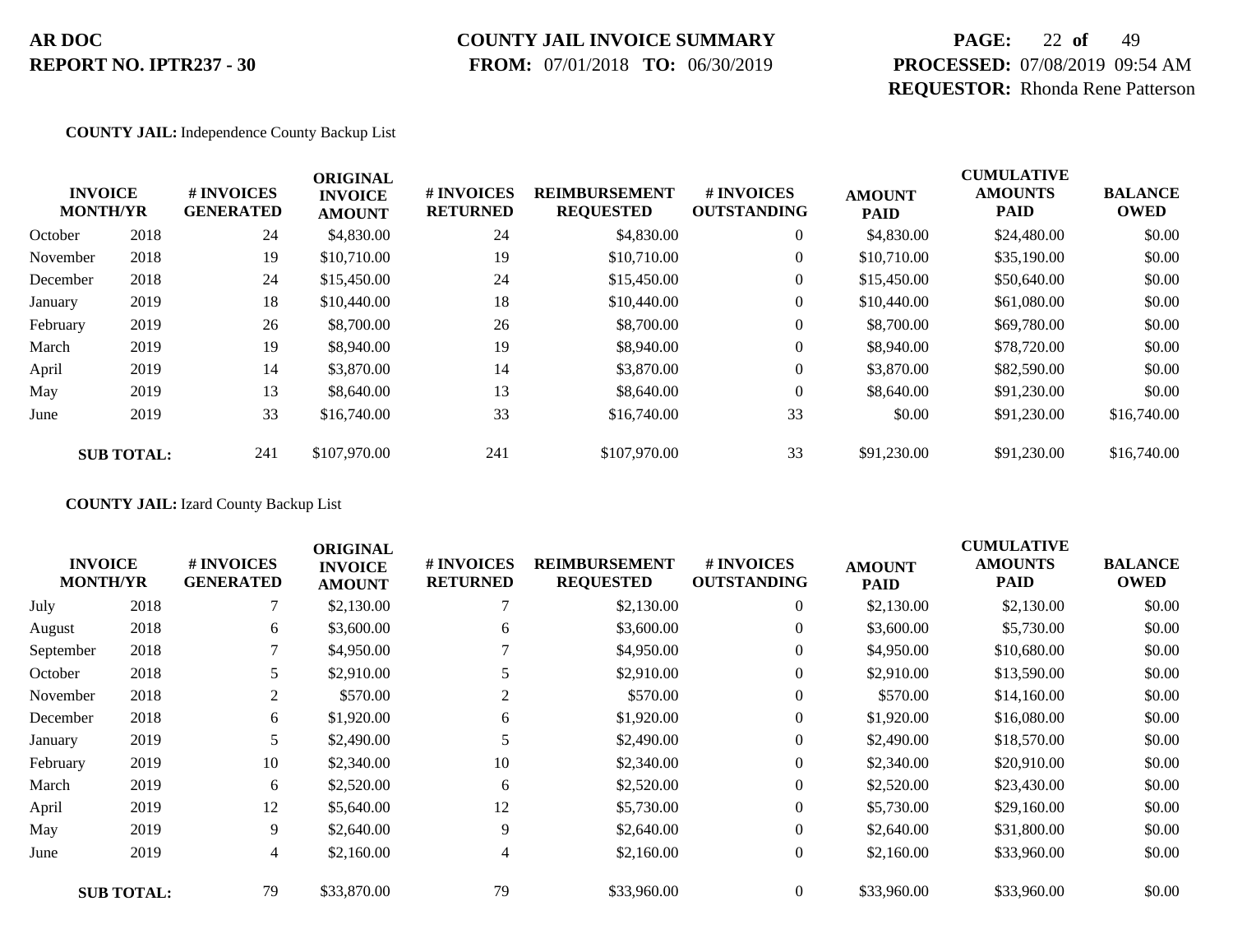### **COUNTY JAIL INVOICE SUMMARY**

 **FROM:** 07/01/2018 **TO:** 06/30/2019

# **PAGE:** 23 **of** 49 **PROCESSED:** 07/08/2019 09:54 AM **REQUESTOR:** Rhonda Rene Patterson

#### **COUNTY JAIL:** Jackson County Backup List

|           | <b>INVOICE</b><br><b>MONTH/YR</b> | # INVOICES<br><b>GENERATED</b> | <b>ORIGINAL</b><br><b>INVOICE</b><br><b>AMOUNT</b> | # INVOICES<br><b>RETURNED</b> | <b>REIMBURSEMENT</b><br><b>REQUESTED</b> | # INVOICES<br><b>OUTSTANDING</b> | <b>AMOUNT</b><br><b>PAID</b> | <b>CUMULATIVE</b><br><b>AMOUNTS</b><br>PAID | <b>BALANCE</b><br><b>OWED</b> |
|-----------|-----------------------------------|--------------------------------|----------------------------------------------------|-------------------------------|------------------------------------------|----------------------------------|------------------------------|---------------------------------------------|-------------------------------|
| July      | 2018                              | 53                             | \$28,980.00                                        | 53                            | \$28,980.00                              | $\overline{0}$                   | \$28,980.00                  | \$28,980.00                                 | \$0.00                        |
| August    | 2018                              | 43                             | \$28,650.00                                        | 43                            | \$28,650.00                              | $\overline{0}$                   | \$28,650.00                  | \$57,630.00                                 | \$0.00                        |
| September | 2018                              | 49                             | \$29,130.00                                        | 49                            | \$28,440.00                              | $\overline{0}$                   | \$28,440.00                  | \$86,070.00                                 | \$0.00                        |
| October   | 2018                              | 44                             | \$24,210.00                                        | 44                            | \$24,210.00                              | $\overline{0}$                   | \$24,210.00                  | \$110,280.00                                | \$0.00                        |
| November  | 2018                              | 42                             | \$25,110.00                                        | 42                            | \$25,110.00                              | $\overline{0}$                   | \$25,110.00                  | \$135,390.00                                | \$0.00                        |
| December  | 2018                              | 44                             | \$27,390.00                                        | 44                            | \$27,390.00                              | $\overline{0}$                   | \$27,390.00                  | \$162,780.00                                | \$0.00                        |
| January   | 2019                              | 48                             | \$27,990.00                                        | 48                            | \$27,990.00                              | $\overline{0}$                   | \$27,990.00                  | \$190,770.00                                | \$0.00                        |
| February  | 2019                              | 41                             | \$21,480.00                                        | 41                            | \$21,480.00                              | $\overline{0}$                   | \$21,480.00                  | \$212,250.00                                | \$0.00                        |
| March     | 2019                              | 43                             | \$25,890.00                                        | 43                            | \$25,890.00                              | $\overline{0}$                   | \$25,890.00                  | \$238,140.00                                | \$0.00                        |
| April     | 2019                              | 44                             | \$24,540.00                                        | 44                            | \$24,540.00                              | $\overline{0}$                   | \$24,540.00                  | \$262,680.00                                | \$0.00                        |
| May       | 2019                              | 41                             | \$24,480.00                                        | 41                            | \$24,480.00                              | $\overline{0}$                   | \$24,480.00                  | \$287,160.00                                | \$0.00                        |
| June      | 2019                              | 41                             | \$23,220.00                                        | 41                            | \$23,220.00                              | $\overline{0}$                   | \$23,220.00                  | \$310,380.00                                | \$0.00                        |
|           | <b>SUB TOTAL:</b>                 | 533                            | \$311,070.00                                       | 533                           | \$310,380.00                             | $\overline{0}$                   | \$310,380.00                 | \$310,380.00                                | \$0.00                        |

#### **COUNTY JAIL:** Jefferson County Backup List

|           | <b>INVOICE</b><br><b>MONTH/YR</b> | # INVOICES<br><b>GENERATED</b> | <b>ORIGINAL</b><br><b>INVOICE</b><br><b>AMOUNT</b> | <b># INVOICES</b><br><b>RETURNED</b> | <b>REIMBURSEMENT</b><br><b>REQUESTED</b> | <b>#INVOICES</b><br><b>OUTSTANDING</b> | <b>AMOUNT</b><br><b>PAID</b> | <b>CUMULATIVE</b><br><b>AMOUNTS</b><br><b>PAID</b> | <b>BALANCE</b><br><b>OWED</b> |
|-----------|-----------------------------------|--------------------------------|----------------------------------------------------|--------------------------------------|------------------------------------------|----------------------------------------|------------------------------|----------------------------------------------------|-------------------------------|
| July      | 2018                              | 81                             | \$42,630.00                                        | 81                                   | \$42,630.00                              | $\overline{0}$                         | \$42,630.00                  | \$42,630.00                                        | \$0.00                        |
| August    | 2018                              | 69                             | \$51,960.00                                        | 69                                   | \$51,960.00                              | $\overline{0}$                         | \$51,960.00                  | \$94,590.00                                        | \$0.00                        |
| September | 2018                              | 78                             | \$58,710.00                                        | 78                                   | \$58,710.00                              | $\overline{0}$                         | \$58,710.00                  | \$153,300.00                                       | \$0.00                        |
| October   | 2018                              | 82                             | \$52,770.00                                        | 82                                   | \$52,770.00                              | $\overline{0}$                         | \$52,770.00                  | \$206,070.00                                       | \$0.00                        |
| November  | 2018                              | 78                             | \$57,420.00                                        | 78                                   | \$57,420.00                              | $\overline{0}$                         | \$57,420.00                  | \$263,490.00                                       | \$0.00                        |
| December  | 2018                              | 86                             | \$65,520.00                                        | 86                                   | \$65,520.00                              | $\overline{0}$                         | \$65,520.00                  | \$329,010.00                                       | \$0.00                        |
| January   | 2019                              | 94                             | \$59,520.00                                        | 94                                   | \$59,010.00                              | $\overline{0}$                         | \$59,010.00                  | \$388,020.00                                       | \$0.00                        |
| February  | 2019                              | 80                             | \$52,710.00                                        | 80                                   | \$52,710.00                              | $\overline{0}$                         | \$52,710.00                  | \$440,730.00                                       | \$0.00                        |
| March     | 2019                              | 69                             | \$45,720.00                                        | 69                                   | \$45,720.00                              | $\overline{0}$                         | \$45,720.00                  | \$486,450.00                                       | \$0.00                        |
| April     | 2019                              | 102                            | \$58,620.00                                        | 102                                  | \$58,620.00                              | $\overline{0}$                         | \$58,620.00                  | \$545,070.00                                       | \$0.00                        |
| May       | 2019                              | 80                             | \$32,430.00                                        | 80                                   | \$32,430.00                              | $\overline{0}$                         | \$32,430.00                  | \$577,500.00                                       | \$0.00                        |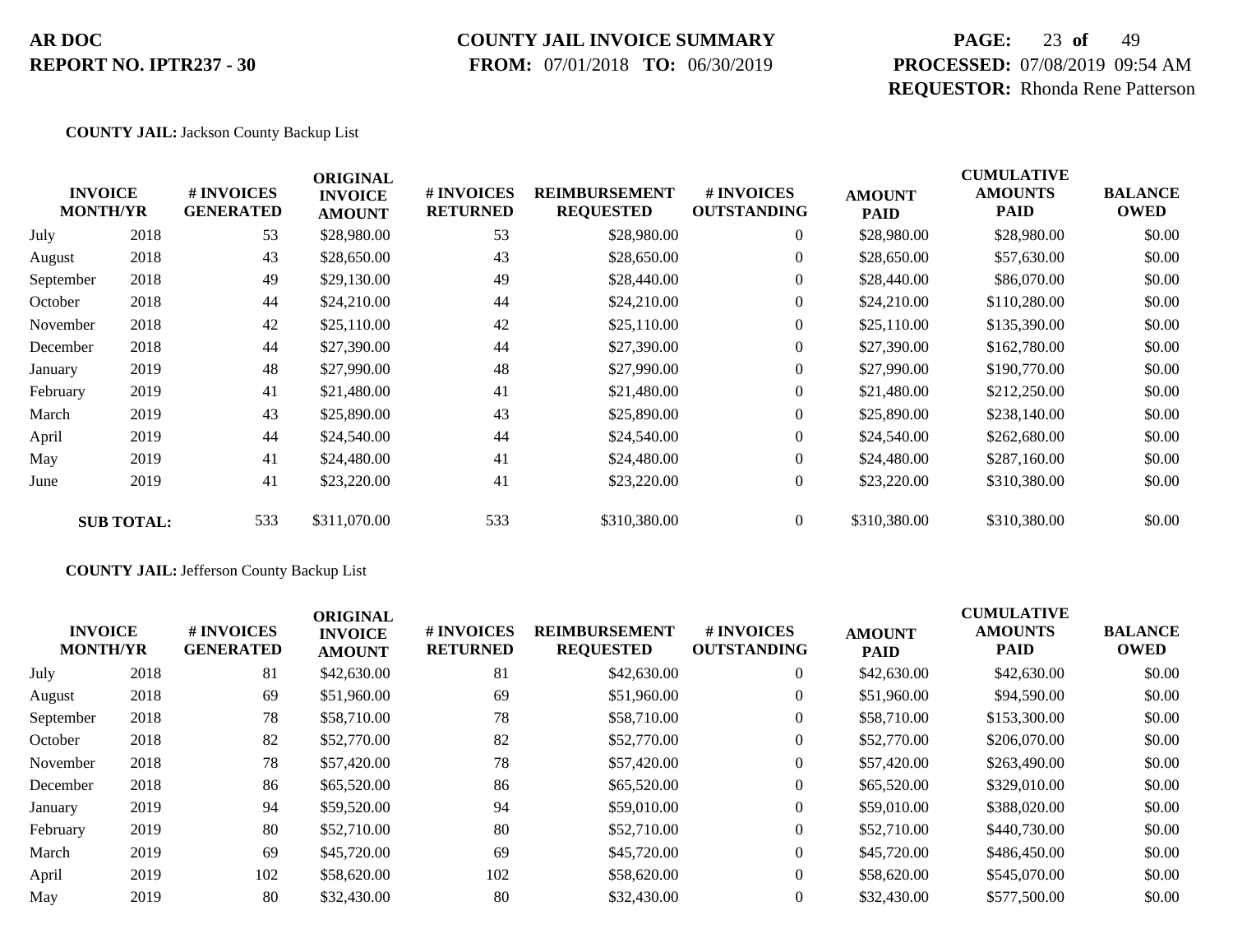# **COUNTY JAIL INVOICE SUMMARY**

 **FROM:** 07/01/2018 **TO:** 06/30/2019

**PAGE:** 24 **of** 49 **PROCESSED:** 07/08/2019 09:54 AM **REQUESTOR:** Rhonda Rene Patterson

**COUNTY JAIL:** Jefferson County Backup List

|      | <b>INVOICE</b><br><b>MONTH/YR</b> | # INVOICES<br><b>GENERATED</b> | ORIGINAL<br><b>INVOICE</b><br><b>AMOUNT</b> | # INVOICES<br><b>RETURNED</b> | <b>REIMBURSEMENT</b><br><b>REOUESTED</b> | # INVOICES<br><b>OUTSTANDING</b> | <b>AMOUNT</b><br><b>PAID</b> | <b>CUMULATIVE</b><br><b>AMOUNTS</b><br><b>PAID</b> | <b>BALANCE</b><br><b>OWED</b> |
|------|-----------------------------------|--------------------------------|---------------------------------------------|-------------------------------|------------------------------------------|----------------------------------|------------------------------|----------------------------------------------------|-------------------------------|
| June | 2019                              | 67                             | \$41,910.00                                 | 67                            | \$41,910.00                              |                                  | \$41,910.00                  | \$619,410.00                                       | \$0.00                        |
|      | <b>SUB TOTAL:</b>                 | 966                            | \$619,920.00                                | 966                           | \$619,410.00                             |                                  | \$619,410.00                 | \$619,410.00                                       | \$0.00                        |

**COUNTY JAIL:** Johnson County Backup List

| <b>INVOICE</b><br><b>MONTH/YR</b> |                   | # INVOICES<br><b>GENERATED</b> | <b>ORIGINAL</b><br><b>INVOICE</b><br><b>AMOUNT</b> | # INVOICES<br><b>RETURNED</b> | <b>REIMBURSEMENT</b><br><b>REQUESTED</b> | # INVOICES<br><b>OUTSTANDING</b> | <b>AMOUNT</b><br><b>PAID</b> | <b>CUMULATIVE</b><br><b>AMOUNTS</b><br><b>PAID</b> | <b>BALANCE</b><br><b>OWED</b> |
|-----------------------------------|-------------------|--------------------------------|----------------------------------------------------|-------------------------------|------------------------------------------|----------------------------------|------------------------------|----------------------------------------------------|-------------------------------|
| July                              | 2018              | 19                             | \$11,730.00                                        | 19                            | \$11,730.00                              | $\boldsymbol{0}$                 | \$11,730.00                  | \$11,730.00                                        | \$0.00                        |
| August                            | 2018              | 28                             | \$18,120.00                                        | 28                            | \$18,120.00                              | $\overline{0}$                   | \$18,120.00                  | \$29,850.00                                        | \$0.00                        |
| September                         | 2018              | 26                             | \$14,160.00                                        | 26                            | \$14,160.00                              | $\overline{0}$                   | \$14,160.00                  | \$44,010.00                                        | \$0.00                        |
| October                           | 2018              | 26                             | \$18,840.00                                        | 26                            | \$18,840.00                              | $\overline{0}$                   | \$18,840.00                  | \$62,850.00                                        | \$0.00                        |
| November                          | 2018              | 35                             | \$22,440.00                                        | 35                            | \$22,440.00                              | $\overline{0}$                   | \$22,440.00                  | \$85,290.00                                        | \$0.00                        |
| December                          | 2018              | 34                             | \$22,950.00                                        | 34                            | \$22,950.00                              | $\overline{0}$                   | \$22,950.00                  | \$108,240.00                                       | \$0.00                        |
| January                           | 2019              | 25                             | \$22,560.00                                        | 25                            | \$22,560.00                              | $\overline{0}$                   | \$22,560.00                  | \$130,800.00                                       | \$0.00                        |
| February                          | 2019              | 34                             | \$18,000.00                                        | 34                            | \$18,000.00                              | $\overline{0}$                   | \$18,000.00                  | \$148,800.00                                       | \$0.00                        |
| March                             | 2019              | 28                             | \$18,420.00                                        | 28                            | \$18,420.00                              | $\overline{0}$                   | \$18,420.00                  | \$167,220.00                                       | \$0.00                        |
| April                             | 2019              | 30                             | \$15,600.00                                        | 30                            | \$15,600.00                              | $\overline{0}$                   | \$15,600.00                  | \$182,820.00                                       | \$0.00                        |
| May                               | 2019              | 27                             | \$14,070.00                                        | 27                            | \$14,070.00                              | $\overline{0}$                   | \$14,070.00                  | \$196,890.00                                       | \$0.00                        |
| June                              | 2019              | 28                             | \$14,730.00                                        | $\overline{0}$                | \$0.00                                   | $\overline{0}$                   | \$0.00                       | \$196,890.00                                       | \$0.00                        |
|                                   | <b>SUB TOTAL:</b> | 340                            | \$211,620.00                                       | 312                           | \$196,890.00                             | $\overline{0}$                   | \$196,890.00                 | \$196,890.00                                       | \$0.00                        |

#### **COUNTY JAIL:** Lafayette County Backup List

|                                   |      |                                | ORIGINAL                        |                               |                                          |                                  |                              | <b>CUMULATIVE</b>             |                               |
|-----------------------------------|------|--------------------------------|---------------------------------|-------------------------------|------------------------------------------|----------------------------------|------------------------------|-------------------------------|-------------------------------|
| <b>INVOICE</b><br><b>MONTH/YR</b> |      | # INVOICES<br><b>GENERATED</b> | <b>INVOICE</b><br><b>AMOUNT</b> | # INVOICES<br><b>RETURNED</b> | <b>REIMBURSEMENT</b><br><b>REOUESTED</b> | # INVOICES<br><b>OUTSTANDING</b> | <b>AMOUNT</b><br><b>PAID</b> | <b>AMOUNTS</b><br><b>PAID</b> | <b>BALANCE</b><br><b>OWED</b> |
| July                              | 2018 | 37                             | \$21,930.00                     | 37                            | \$22,410.00                              |                                  | \$22,410.00                  | \$22,410.00                   | \$0.00                        |
| August                            | 2018 | 43                             | \$23,130.00                     | 43                            | \$23,130.00                              |                                  | \$23,130.00                  | \$45,540.00                   | \$0.00                        |
| September                         | 2018 |                                | \$26,550.00                     | 41                            | \$27,750.00                              |                                  | \$27,750.00                  | \$73,290.00                   | \$0.00                        |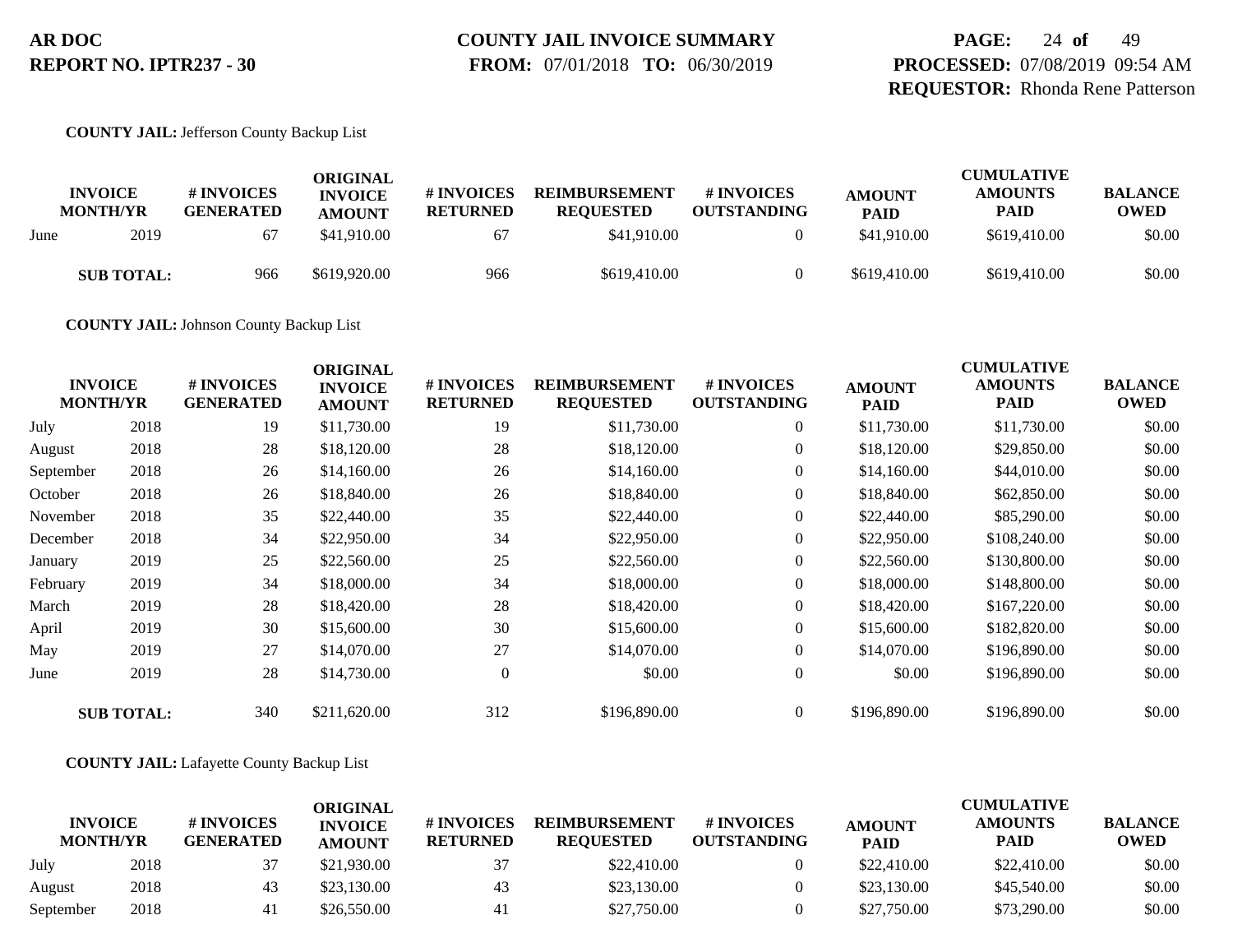### **COUNTY JAIL INVOICE SUMMARY**

 **FROM:** 07/01/2018 **TO:** 06/30/2019

# **PAGE:** 25 **of** 49 **PROCESSED:** 07/08/2019 09:54 AM **REQUESTOR:** Rhonda Rene Patterson

#### **COUNTY JAIL:** Lafayette County Backup List

|          | <b>INVOICE</b><br><b>MONTH/YR</b> | # INVOICES<br><b>GENERATED</b> | <b>ORIGINAL</b><br><b>INVOICE</b><br><b>AMOUNT</b> | # INVOICES<br><b>RETURNED</b> | <b>REIMBURSEMENT</b><br><b>REQUESTED</b> | <b>#INVOICES</b><br><b>OUTSTANDING</b> | <b>AMOUNT</b><br><b>PAID</b> | <b>CUMULATIVE</b><br><b>AMOUNTS</b><br><b>PAID</b> | <b>BALANCE</b><br><b>OWED</b> |
|----------|-----------------------------------|--------------------------------|----------------------------------------------------|-------------------------------|------------------------------------------|----------------------------------------|------------------------------|----------------------------------------------------|-------------------------------|
| October  | 2018                              | 40                             | \$24,780.00                                        | 40                            | \$24,780.00                              | $\overline{0}$                         | \$24,780.00                  | \$98,070.00                                        | \$0.00                        |
| November | 2018                              | 36                             | \$23,040.00                                        | 36                            | \$23,040.00                              | $\overline{0}$                         | \$23,040.00                  | \$121,110.00                                       | \$0.00                        |
| December | 2018                              | 37                             | \$23,820.00                                        | 37                            | \$23,820.00                              | 0                                      | \$23,820.00                  | \$144,930.00                                       | \$0.00                        |
| January  | 2019                              | 46                             | \$22,500.00                                        | 46                            | \$22,500.00                              | 0                                      | \$22,500.00                  | \$167,430.00                                       | \$0.00                        |
| February | 2019                              | 47                             | \$26,760.00                                        | 47                            | \$26,760.00                              | $\boldsymbol{0}$                       | \$26,760.00                  | \$194,190.00                                       | \$0.00                        |
| March    | 2019                              | 32                             | \$24,300.00                                        | 32                            | \$24,300.00                              | $\overline{0}$                         | \$24,300.00                  | \$218,490.00                                       | \$0.00                        |
| April    | 2019                              | 50                             | \$22,740.00                                        | 50                            | \$23,580.00                              | $\overline{0}$                         | \$23,580.00                  | \$242,070.00                                       | \$0.00                        |
| May      | 2019                              | 40                             | \$24,750.00                                        | 40                            | \$24,750.00                              | $\overline{0}$                         | \$24,750.00                  | \$266,820.00                                       | \$0.00                        |
| June     | 2019                              | 39                             | \$26,310.00                                        | 39                            | \$26,310.00                              | $\overline{0}$                         | \$26,310.00                  | \$293,130.00                                       | \$0.00                        |
|          | <b>SUB TOTAL:</b>                 | 488                            | \$290,610.00                                       | 488                           | \$293,130.00                             | $\overline{0}$                         | \$293,130.00                 | \$293,130.00                                       | \$0.00                        |

**COUNTY JAIL:** Lawrence County Backup List

| <b>INVOICE</b><br><b>MONTH/YR</b> |                   | # INVOICES<br><b>GENERATED</b> | <b>ORIGINAL</b><br><b>INVOICE</b><br><b>AMOUNT</b> | # INVOICES<br><b>RETURNED</b> | <b>REIMBURSEMENT</b><br><b>REQUESTED</b> | # INVOICES<br><b>OUTSTANDING</b> | <b>AMOUNT</b><br><b>PAID</b> | <b>CUMULATIVE</b><br><b>AMOUNTS</b><br><b>PAID</b> | <b>BALANCE</b><br><b>OWED</b> |
|-----------------------------------|-------------------|--------------------------------|----------------------------------------------------|-------------------------------|------------------------------------------|----------------------------------|------------------------------|----------------------------------------------------|-------------------------------|
| July                              | 2018              | 12                             | \$5,910.00                                         | 12                            | \$5,910.00                               | $\boldsymbol{0}$                 | \$5,910.00                   | \$5,910.00                                         | \$0.00                        |
| August                            | 2018              | 14                             | \$7,440.00                                         | 14                            | \$7,440.00                               | $\overline{0}$                   | \$7,440.00                   | \$13,350.00                                        | \$0.00                        |
| September                         | 2018              | 14                             | \$9,960.00                                         | 14                            | \$9,960.00                               | $\overline{0}$                   | \$9,960.00                   | \$23,310.00                                        | \$0.00                        |
| October                           | 2018              | 16                             | \$7,980.00                                         | 16                            | \$7,980.00                               | 0                                | \$7,980.00                   | \$31,290.00                                        | \$0.00                        |
| November                          | 2018              | 14                             | \$11,160.00                                        | 14                            | \$11,160.00                              | $\boldsymbol{0}$                 | \$11,160.00                  | \$42,450.00                                        | \$0.00                        |
| December                          | 2018              | 20                             | \$14,760.00                                        | 20                            | \$15,510.00                              | $\overline{0}$                   | \$15,510.00                  | \$57,960.00                                        | \$0.00                        |
| January                           | 2019              | 11                             | \$7,350.00                                         | 11                            | \$6,780.00                               | $\overline{0}$                   | \$6,780.00                   | \$64,740.00                                        | \$0.00                        |
| February                          | 2019              | 11                             | \$6,600.00                                         | 11                            | \$6,600.00                               | $\overline{0}$                   | \$6,600.00                   | \$71,340.00                                        | \$0.00                        |
| March                             | 2019              | 10                             | \$6,300.00                                         | 10                            | \$6,300.00                               | $\overline{0}$                   | \$6,300.00                   | \$77,640.00                                        | \$0.00                        |
| April                             | 2019              | 9                              | \$3,690.00                                         | 9                             | \$3,690.00                               | $\overline{0}$                   | \$3,690.00                   | \$81,330.00                                        | \$0.00                        |
| May                               | 2019              | 10                             | \$3,660.00                                         | 10                            | \$3,660.00                               | 0                                | \$3,660.00                   | \$84,990.00                                        | \$0.00                        |
| June                              | 2019              | 11                             | \$5,100.00                                         | 11                            | \$5,100.00                               | $\overline{0}$                   | \$5,100.00                   | \$90,090.00                                        | \$0.00                        |
|                                   | <b>SUB TOTAL:</b> | 152                            | \$89,910.00                                        | 152                           | \$90,090.00                              | $\overline{0}$                   | \$90,090.00                  | \$90,090.00                                        | \$0.00                        |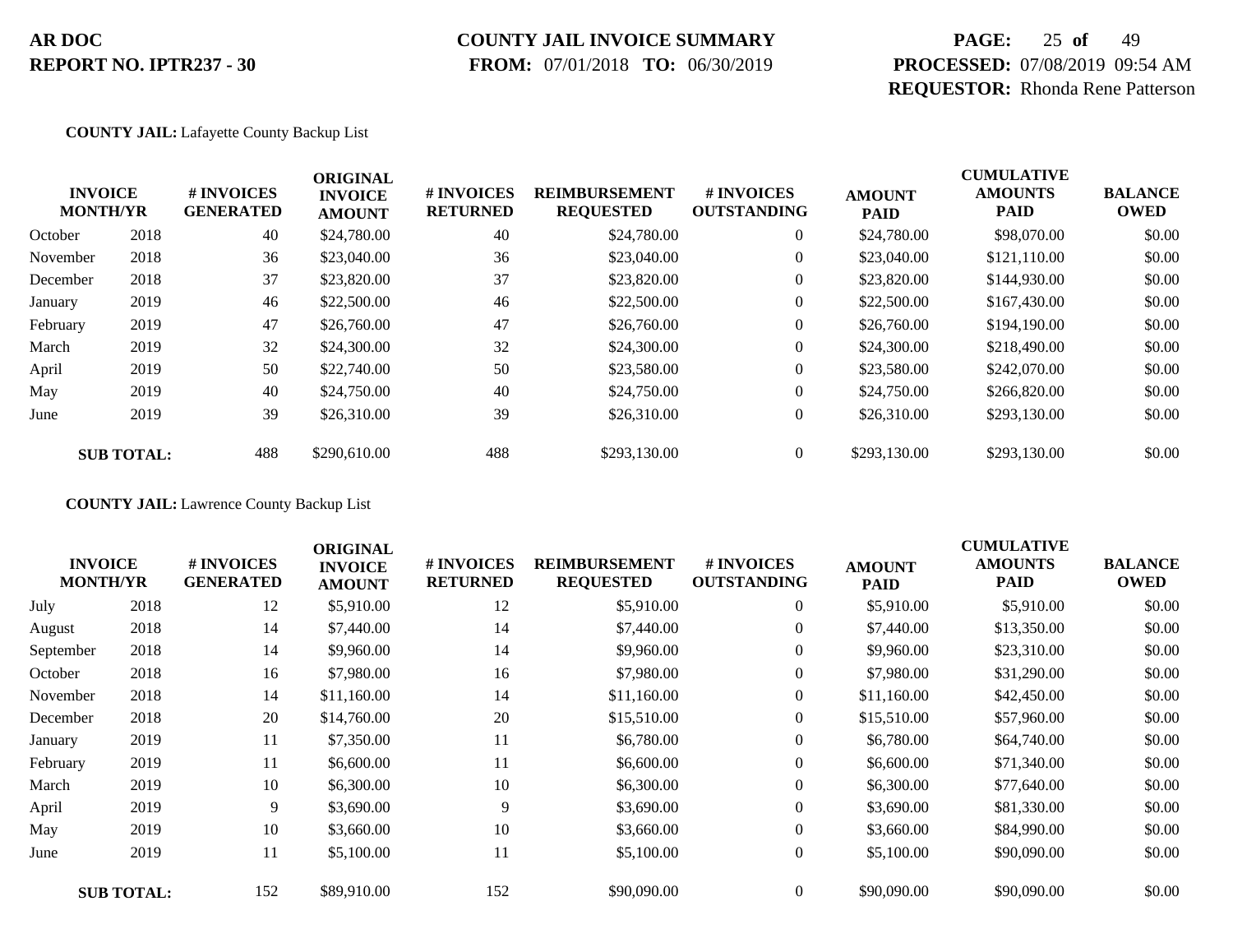### **COUNTY JAIL INVOICE SUMMARY**

 **FROM:** 07/01/2018 **TO:** 06/30/2019

# **PAGE:** 26 **of** 49 **PROCESSED:** 07/08/2019 09:54 AM **REQUESTOR:** Rhonda Rene Patterson

#### **COUNTY JAIL:** Lee County Backup List

| <b>INVOICE</b><br><b>MONTH/YR</b> |                   | # INVOICES<br><b>GENERATED</b> | <b>ORIGINAL</b><br><b>INVOICE</b><br><b>AMOUNT</b> | # INVOICES<br><b>RETURNED</b> | <b>REIMBURSEMENT</b><br><b>REQUESTED</b> | # INVOICES<br><b>OUTSTANDING</b> | <b>AMOUNT</b><br><b>PAID</b> | <b>CUMULATIVE</b><br><b>AMOUNTS</b><br><b>PAID</b> | <b>BALANCE</b><br><b>OWED</b> |
|-----------------------------------|-------------------|--------------------------------|----------------------------------------------------|-------------------------------|------------------------------------------|----------------------------------|------------------------------|----------------------------------------------------|-------------------------------|
| July                              | 2018              | 4                              | \$3,060.00                                         | $\overline{4}$                | \$3,060.00                               | $\overline{0}$                   | \$3,060.00                   | \$3,060.00                                         | \$0.00                        |
| August                            | 2018              | 9                              | \$5,850.00                                         | 9                             | \$5,850.00                               | $\overline{0}$                   | \$5,850.00                   | \$8,910.00                                         | \$0.00                        |
| September                         | 2018              | 5                              | \$2,820.00                                         |                               | \$2,820.00                               | $\overline{0}$                   | \$2,820.00                   | \$11,730.00                                        | \$0.00                        |
| October                           | 2018              | 2                              | \$240.00                                           | 2                             | \$240.00                                 | $\overline{0}$                   | \$240.00                     | \$11,970.00                                        | \$0.00                        |
| November                          | 2018              |                                | \$210.00                                           | $\Omega$                      | \$0.00                                   | $\overline{0}$                   | \$0.00                       | \$11,970.00                                        | \$0.00                        |
| December                          | 2018              | 3                              | \$750.00                                           | 3                             | \$750.00                                 | $\overline{0}$                   | \$750.00                     | \$12,720.00                                        | \$0.00                        |
| January                           | 2019              | 3                              | \$810.00                                           | 3                             | \$810.00                                 | $\overline{0}$                   | \$810.00                     | \$13,530.00                                        | \$0.00                        |
| February                          | 2019              | 2                              | \$420.00                                           | 2                             | \$420.00                                 | $\overline{0}$                   | \$420.00                     | \$13,950.00                                        | \$0.00                        |
| March                             | 2019              | 2                              | \$690.00                                           | 2                             | \$690.00                                 | $\overline{0}$                   | \$690.00                     | \$14,640.00                                        | \$0.00                        |
| April                             | 2019              | 2                              | \$420.00                                           | 2                             | \$420.00                                 | $\overline{0}$                   | \$420.00                     | \$15,060.00                                        | \$0.00                        |
| May                               | 2019              | 2                              | \$1,110.00                                         | $\overline{2}$                | \$1,110.00                               | $\overline{0}$                   | \$1,110.00                   | \$16,170.00                                        | \$0.00                        |
| June                              | 2019              |                                | \$30.00                                            |                               | \$30.00                                  | $\boldsymbol{0}$                 | \$30.00                      | \$16,200.00                                        | \$0.00                        |
|                                   | <b>SUB TOTAL:</b> | 36                             | \$16,410.00                                        | 35                            | \$16,200.00                              | $\overline{0}$                   | \$16,200.00                  | \$16,200.00                                        | \$0.00                        |

#### **COUNTY JAIL:** Lincoln County Backup List

|           | <b>INVOICE</b><br><b>MONTH/YR</b> | # INVOICES<br><b>GENERATED</b> | <b>ORIGINAL</b><br><b>INVOICE</b><br><b>AMOUNT</b> | <b># INVOICES</b><br><b>RETURNED</b> | <b>REIMBURSEMENT</b><br><b>REQUESTED</b> | <b>#INVOICES</b><br><b>OUTSTANDING</b> | <b>AMOUNT</b><br><b>PAID</b> | <b>CUMULATIVE</b><br><b>AMOUNTS</b><br><b>PAID</b> | <b>BALANCE</b><br><b>OWED</b> |
|-----------|-----------------------------------|--------------------------------|----------------------------------------------------|--------------------------------------|------------------------------------------|----------------------------------------|------------------------------|----------------------------------------------------|-------------------------------|
| July      | 2018                              | 4                              | \$2,400.00                                         | 4                                    | \$2,400.00                               | $\theta$                               | \$2,400.00                   | \$2,400.00                                         | \$0.00                        |
| August    | 2018                              | 4                              | \$3,150.00                                         | 4                                    | \$3,150.00                               |                                        | \$3,150.00                   | \$5,550.00                                         | \$0.00                        |
| September | 2018                              |                                | \$1,140.00                                         |                                      | \$1,140.00                               |                                        | \$1,140.00                   | \$6,690.00                                         | \$0.00                        |
| October   | 2018                              | 8                              | \$4,140.00                                         | 8                                    | \$4,140.00                               |                                        | \$4,140.00                   | \$10,830.00                                        | \$0.00                        |
| November  | 2018                              | 6                              | \$4,080.00                                         | 6                                    | \$4,080.00                               | $\theta$                               | \$4,080.00                   | \$14,910.00                                        | \$0.00                        |
| December  | 2018                              | 4                              | \$2,610.00                                         |                                      | \$2,610.00                               |                                        | \$2,610.00                   | \$17,520.00                                        | \$0.00                        |
| January   | 2019                              |                                | \$930.00                                           |                                      | \$930.00                                 | $\theta$                               | \$930.00                     | \$18,450.00                                        | \$0.00                        |
| February  | 2019                              | 3                              | \$930.00                                           |                                      | \$930.00                                 |                                        | \$930.00                     | \$19,380.00                                        | \$0.00                        |
| March     | 2019                              | 3                              | \$1,890.00                                         |                                      | \$1,890.00                               | $\Omega$                               | \$1,890.00                   | \$21,270.00                                        | \$0.00                        |
| April     | 2019                              | 4                              | \$2,460.00                                         |                                      | \$2,460.00                               | $\theta$                               | \$2,460.00                   | \$23,730.00                                        | \$0.00                        |
| May       | 2019                              | 2                              | \$1,350.00                                         |                                      | \$1,350.00                               |                                        | \$1,350.00                   | \$25,080.00                                        | \$0.00                        |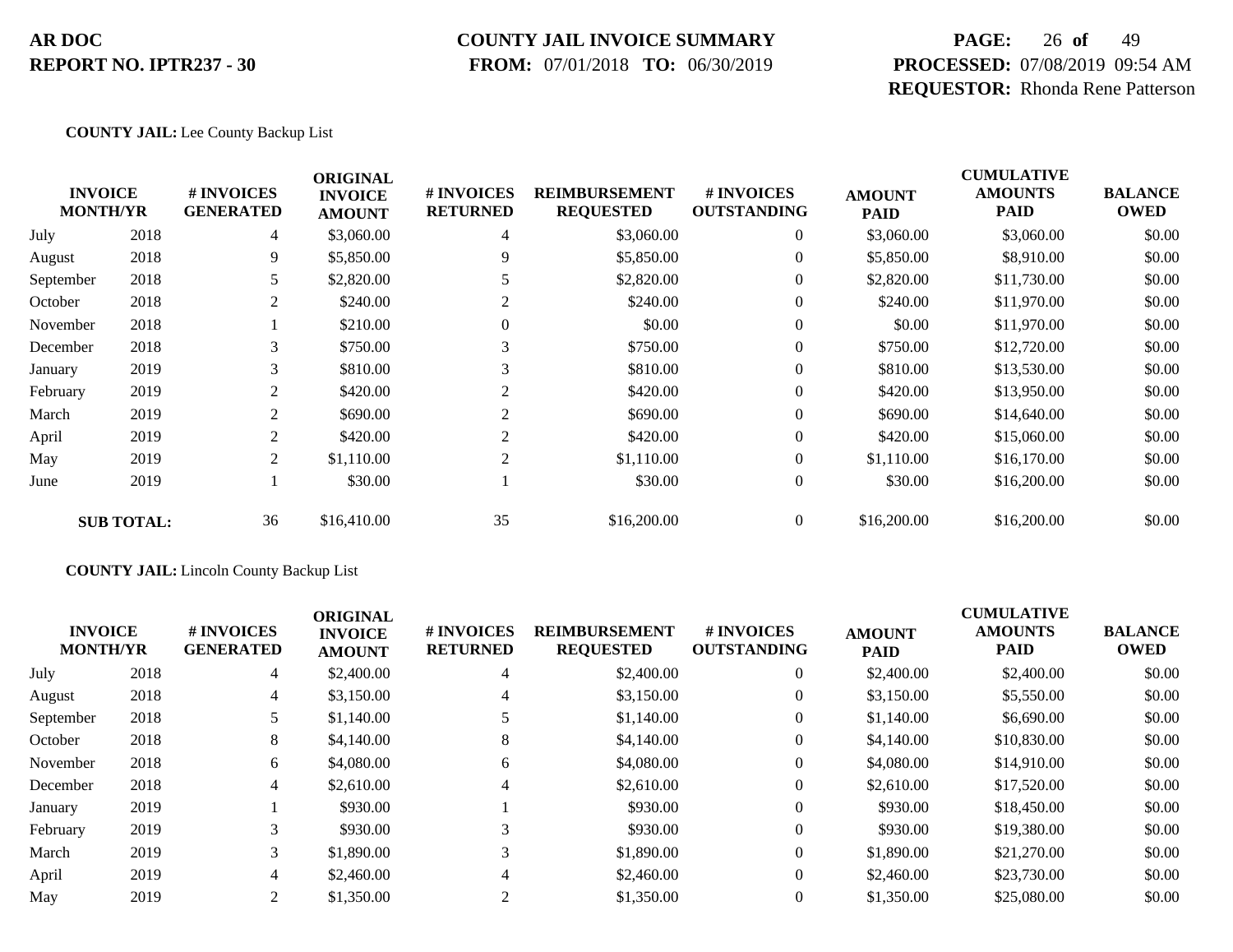# **COUNTY JAIL INVOICE SUMMARY**

 **FROM:** 07/01/2018 **TO:** 06/30/2019

# **PAGE:** 27 **of** 49 **PROCESSED:** 07/08/2019 09:54 AM **REQUESTOR:** Rhonda Rene Patterson

**COUNTY JAIL:** Lincoln County Backup List

|      | <b>INVOICE</b><br><b>MONTH/YR</b> | # INVOICES<br><b>GENERATED</b> | ORIGINAL<br><b>INVOICE</b><br><b>AMOUNT</b> | <b># INVOICES</b><br><b>RETURNED</b> | <b>REIMBURSEMENT</b><br><b>REOUESTED</b> | # INVOICES<br><b>OUTSTANDING</b> | <b>AMOUNT</b><br><b>PAID</b> | <b>CUMULATIVE</b><br><b>AMOUNTS</b><br><b>PAID</b> | <b>BALANCE</b><br><b>OWED</b> |
|------|-----------------------------------|--------------------------------|---------------------------------------------|--------------------------------------|------------------------------------------|----------------------------------|------------------------------|----------------------------------------------------|-------------------------------|
| June | 2019                              |                                | \$1,620.00                                  |                                      | \$1,620.00                               |                                  | \$1,620.00                   | \$26,700.00                                        | \$0.00                        |
|      | <b>SUB TOTAL:</b>                 | 48                             | \$26,700.00                                 | 48                                   | \$26,700.00                              |                                  | \$26,700.00                  | \$26,700.00                                        | \$0.00                        |

**COUNTY JAIL:** Little River County Backup List

| <b>INVOICE</b><br><b>MONTH/YR</b> |                   | # INVOICES<br><b>GENERATED</b> | <b>ORIGINAL</b><br><b>INVOICE</b><br><b>AMOUNT</b> | # INVOICES<br><b>RETURNED</b> | <b>REIMBURSEMENT</b><br><b>REQUESTED</b> | # INVOICES<br><b>OUTSTANDING</b> | <b>AMOUNT</b><br><b>PAID</b> | <b>CUMULATIVE</b><br><b>AMOUNTS</b><br><b>PAID</b> | <b>BALANCE</b><br><b>OWED</b> |
|-----------------------------------|-------------------|--------------------------------|----------------------------------------------------|-------------------------------|------------------------------------------|----------------------------------|------------------------------|----------------------------------------------------|-------------------------------|
| July                              | 2018              | 15                             | \$6,210.00                                         | 15                            | \$6,210.00                               | $\overline{0}$                   | \$6,210.00                   | \$6,210.00                                         | \$0.00                        |
| August                            | 2018              | 12                             | \$6,180.00                                         | 12                            | \$6,360.00                               | $\overline{0}$                   | \$6,360.00                   | \$12,570.00                                        | \$0.00                        |
| September                         | 2018              | 9                              | \$5,430.00                                         | 9                             | \$5,640.00                               | $\overline{0}$                   | \$5,640.00                   | \$18,210.00                                        | \$0.00                        |
| October                           | 2018              | 13                             | \$5,610.00                                         | 13                            | \$6,780.00                               | $\overline{0}$                   | \$6,780.00                   | \$24,990.00                                        | \$0.00                        |
| November                          | 2018              | 12                             | \$4,980.00                                         | 12                            | \$5,490.00                               | $\overline{0}$                   | \$5,490.00                   | \$30,480.00                                        | \$0.00                        |
| December                          | 2018              | 12                             | \$6,600.00                                         | 12                            | \$7,740.00                               | $\overline{0}$                   | \$7,740.00                   | \$38,220.00                                        | \$0.00                        |
| January                           | 2019              | 10                             | \$2,700.00                                         | 10                            | \$2,700.00                               | $\boldsymbol{0}$                 | \$2,700.00                   | \$40,920.00                                        | \$0.00                        |
| February                          | 2019              | $\overline{4}$                 | \$1,830.00                                         | 4                             | \$2,610.00                               | $\overline{0}$                   | \$2,610.00                   | \$43,530.00                                        | \$0.00                        |
| March                             | 2019              | 9                              | \$3,570.00                                         | 9                             | \$3,570.00                               | $\overline{0}$                   | \$3,570.00                   | \$47,100.00                                        | \$0.00                        |
| April                             | 2019              | 11                             | \$7,860.00                                         | 11                            | \$8,130.00                               | $\boldsymbol{0}$                 | \$8,130.00                   | \$55,230.00                                        | \$0.00                        |
| May                               | 2019              | 10                             | \$6,750.00                                         | 10                            | \$6,870.00                               | $\overline{0}$                   | \$6,870.00                   | \$62,100.00                                        | \$0.00                        |
| June                              | 2019              | 18                             | \$8,790.00                                         | $\mathbf{0}$                  | \$0.00                                   | $\overline{0}$                   | \$0.00                       | \$62,100.00                                        | \$0.00                        |
|                                   | <b>SUB TOTAL:</b> | 135                            | \$66,510.00                                        | 117                           | \$62,100.00                              | $\overline{0}$                   | \$62,100.00                  | \$62,100.00                                        | \$0.00                        |

#### **COUNTY JAIL:** Logan County Backup List

|                                   |      |                                | ORIGINAL                        |                               |                                          |                                  |                              | <b>CUMULATIVE</b>             |                               |
|-----------------------------------|------|--------------------------------|---------------------------------|-------------------------------|------------------------------------------|----------------------------------|------------------------------|-------------------------------|-------------------------------|
| <b>INVOICE</b><br><b>MONTH/YR</b> |      | # INVOICES<br><b>GENERATED</b> | <b>INVOICE</b><br><b>AMOUNT</b> | # INVOICES<br><b>RETURNED</b> | <b>REIMBURSEMENT</b><br><b>REOUESTED</b> | # INVOICES<br><b>OUTSTANDING</b> | <b>AMOUNT</b><br><b>PAID</b> | <b>AMOUNTS</b><br><b>PAID</b> | <b>BALANCE</b><br><b>OWED</b> |
| July                              | 2018 |                                | \$2.940.00                      |                               | \$2,940.00                               |                                  | \$2,940.00                   | \$2,940.00                    | \$0.00                        |
| August                            | 2018 |                                | \$2,790.00                      |                               | \$2,430.00                               |                                  | \$2,430.00                   | \$5,370.00                    | \$0.00                        |
| September                         | 2018 |                                | \$3.540.00                      |                               | \$3,540.00                               |                                  | \$3,540.00                   | \$8,910.00                    | \$0.00                        |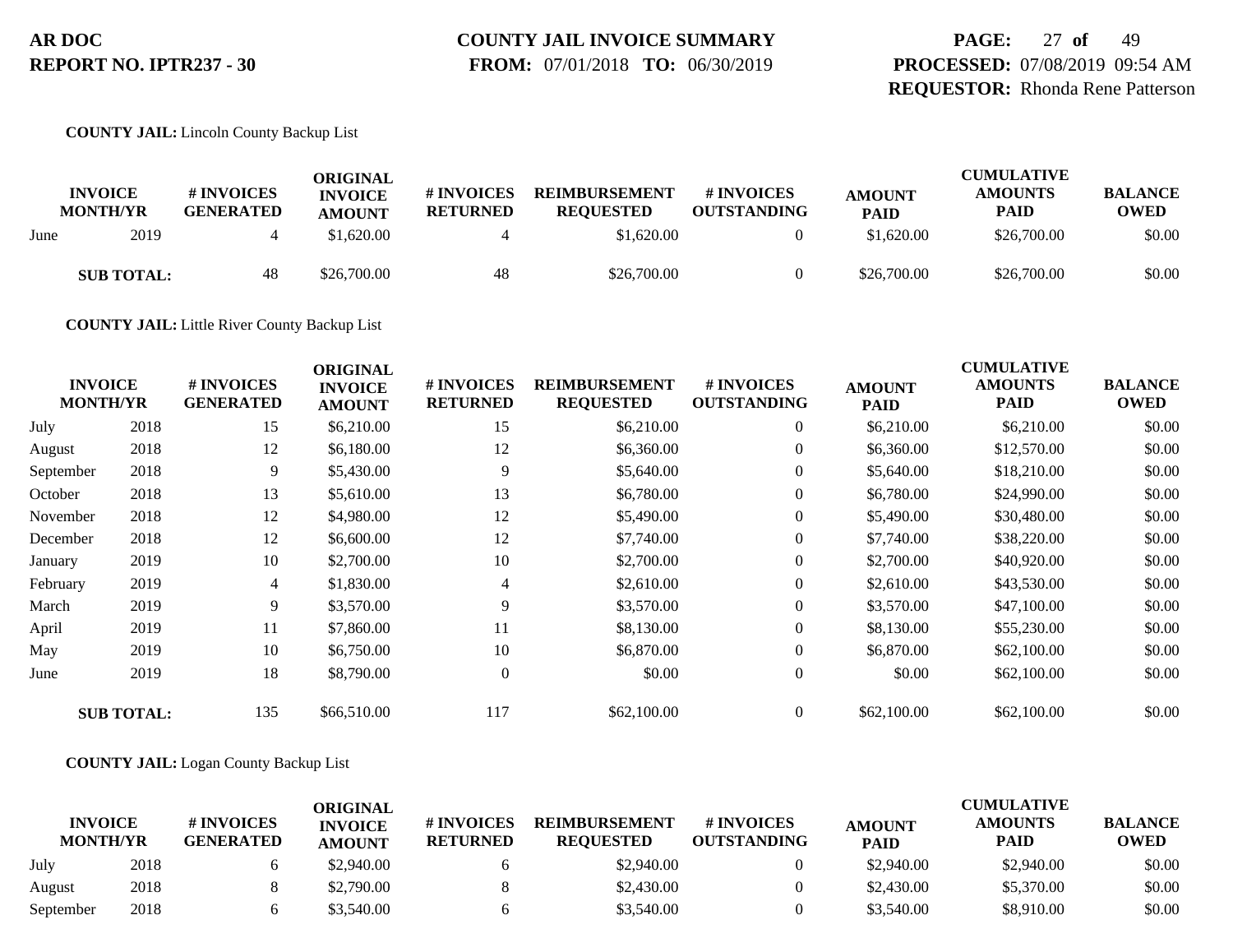### **COUNTY JAIL INVOICE SUMMARY**

 **FROM:** 07/01/2018 **TO:** 06/30/2019

# **PAGE:** 28 **of** 49 **PROCESSED:** 07/08/2019 09:54 AM **REQUESTOR:** Rhonda Rene Patterson

#### **COUNTY JAIL:** Logan County Backup List

|          | <b>INVOICE</b><br><b>MONTH/YR</b> | # INVOICES<br><b>GENERATED</b> | <b>ORIGINAL</b><br><b>INVOICE</b><br><b>AMOUNT</b> | # INVOICES<br><b>RETURNED</b> | <b>REIMBURSEMENT</b><br><b>REQUESTED</b> | # INVOICES<br><b>OUTSTANDING</b> | <b>AMOUNT</b><br><b>PAID</b> | <b>CUMULATIVE</b><br><b>AMOUNTS</b><br><b>PAID</b> | <b>BALANCE</b><br><b>OWED</b> |
|----------|-----------------------------------|--------------------------------|----------------------------------------------------|-------------------------------|------------------------------------------|----------------------------------|------------------------------|----------------------------------------------------|-------------------------------|
| October  | 2018                              | 9                              | \$3,420.00                                         | 9                             | \$2,550.00                               | $\overline{0}$                   | \$2,550.00                   | \$11,460.00                                        | \$0.00                        |
| November | 2018                              |                                | \$4,440.00                                         |                               | \$4,410.00                               | 0                                | \$4,410.00                   | \$15,870.00                                        | \$0.00                        |
| December | 2018                              |                                | \$4,020.00                                         |                               | \$4,020.00                               | $\overline{0}$                   | \$4,020.00                   | \$19,890.00                                        | \$0.00                        |
| January  | 2019                              | 8                              | \$4,800.00                                         | 8                             | \$4,800.00                               | 0                                | \$4,800.00                   | \$24,690.00                                        | \$0.00                        |
| February | 2019                              | 10                             | \$2,280.00                                         | 10                            | \$2,280.00                               | $\overline{0}$                   | \$2,280.00                   | \$26,970.00                                        | \$0.00                        |
| March    | 2019                              | 4                              | \$1,710.00                                         | 4                             | \$1,890.00                               | 0                                | \$1,890.00                   | \$28,860.00                                        | \$0.00                        |
| April    | 2019                              | 6                              | \$1,440.00                                         | 6                             | \$1,440.00                               | 0                                | \$1,440.00                   | \$30,300.00                                        | \$0.00                        |
| May      | 2019                              |                                | \$1,530.00                                         |                               | \$1,530.00                               | $\overline{0}$                   | \$1,530.00                   | \$31,830.00                                        | \$0.00                        |
| June     | 2019                              | 8                              | \$2,550.00                                         | 8                             | \$2,550.00                               | 8                                | \$0.00                       | \$31,830.00                                        | \$2,550.00                    |
|          | <b>SUB TOTAL:</b>                 | 84                             | \$35,460.00                                        | 84                            | \$34,380.00                              | 8                                | \$31,830.00                  | \$31,830.00                                        | \$2,550.00                    |

**COUNTY JAIL:** Lonoke City Jail

|           | <b>INVOICE</b><br><b>MONTH/YR</b> | # INVOICES<br><b>GENERATED</b> | <b>ORIGINAL</b><br><b>INVOICE</b><br><b>AMOUNT</b> | # INVOICES<br><b>RETURNED</b> | <b>REIMBURSEMENT</b><br><b>REQUESTED</b> | # INVOICES<br><b>OUTSTANDING</b> | <b>AMOUNT</b><br><b>PAID</b> | <b>CUMULATIVE</b><br><b>AMOUNTS</b><br><b>PAID</b> | <b>BALANCE</b><br><b>OWED</b> |
|-----------|-----------------------------------|--------------------------------|----------------------------------------------------|-------------------------------|------------------------------------------|----------------------------------|------------------------------|----------------------------------------------------|-------------------------------|
| July      | 2018                              | 14                             | \$6,090.00                                         | 14                            | \$6,090.00                               | $\overline{0}$                   | \$6,090.00                   | \$6,090.00                                         | \$0.00                        |
| August    | 2018                              | 10                             | \$5,220.00                                         | 10                            | \$5,220.00                               | $\overline{0}$                   | \$5,220.00                   | \$11,310.00                                        | \$0.00                        |
| September | 2018                              | 9                              | \$5,460.00                                         | 9                             | \$5,460.00                               | $\overline{0}$                   | \$5,460.00                   | \$16,770.00                                        | \$0.00                        |
| October   | 2018                              | 8                              | \$5,580.00                                         | 8                             | \$5,580.00                               | $\overline{0}$                   | \$5,580.00                   | \$22,350.00                                        | \$0.00                        |
| November  | 2018                              | 9                              | \$5,940.00                                         | $\overline{0}$                | \$0.00                                   | $\overline{0}$                   | \$0.00                       | \$22,350.00                                        | \$0.00                        |
| December  | 2018                              | 7                              | \$4,290.00                                         |                               | \$4,290.00                               | $\overline{0}$                   | \$4,290.00                   | \$26,640.00                                        | \$0.00                        |
| January   | 2019                              |                                | \$4,320.00                                         |                               | \$4,320.00                               | $\overline{0}$                   | \$4,320.00                   | \$30,960.00                                        | \$0.00                        |
| February  | 2019                              | 14                             | \$6,930.00                                         | 14                            | \$6,930.00                               | $\overline{0}$                   | \$6,930.00                   | \$37,890.00                                        | \$0.00                        |
| March     | 2019                              | 10                             | \$7,380.00                                         | 10                            | \$7,380.00                               | $\overline{0}$                   | \$7,380.00                   | \$45,270.00                                        | \$0.00                        |
| April     | 2019                              | 11                             | \$6,210.00                                         | 11                            | \$6,210.00                               | $\overline{0}$                   | \$6,210.00                   | \$51,480.00                                        | \$0.00                        |
| May       | 2019                              | 12                             | \$4,740.00                                         | 12                            | \$4,740.00                               | 0                                | \$4,740.00                   | \$56,220.00                                        | \$0.00                        |
| June      | 2019                              | 11                             | \$5,220.00                                         | 11                            | \$5,220.00                               | $\boldsymbol{0}$                 | \$5,220.00                   | \$61,440.00                                        | \$0.00                        |
|           | <b>SUB TOTAL:</b>                 | 120                            | \$67,380.00                                        | 111                           | \$61,440.00                              | $\overline{0}$                   | \$61,440.00                  | \$61,440.00                                        | \$0.00                        |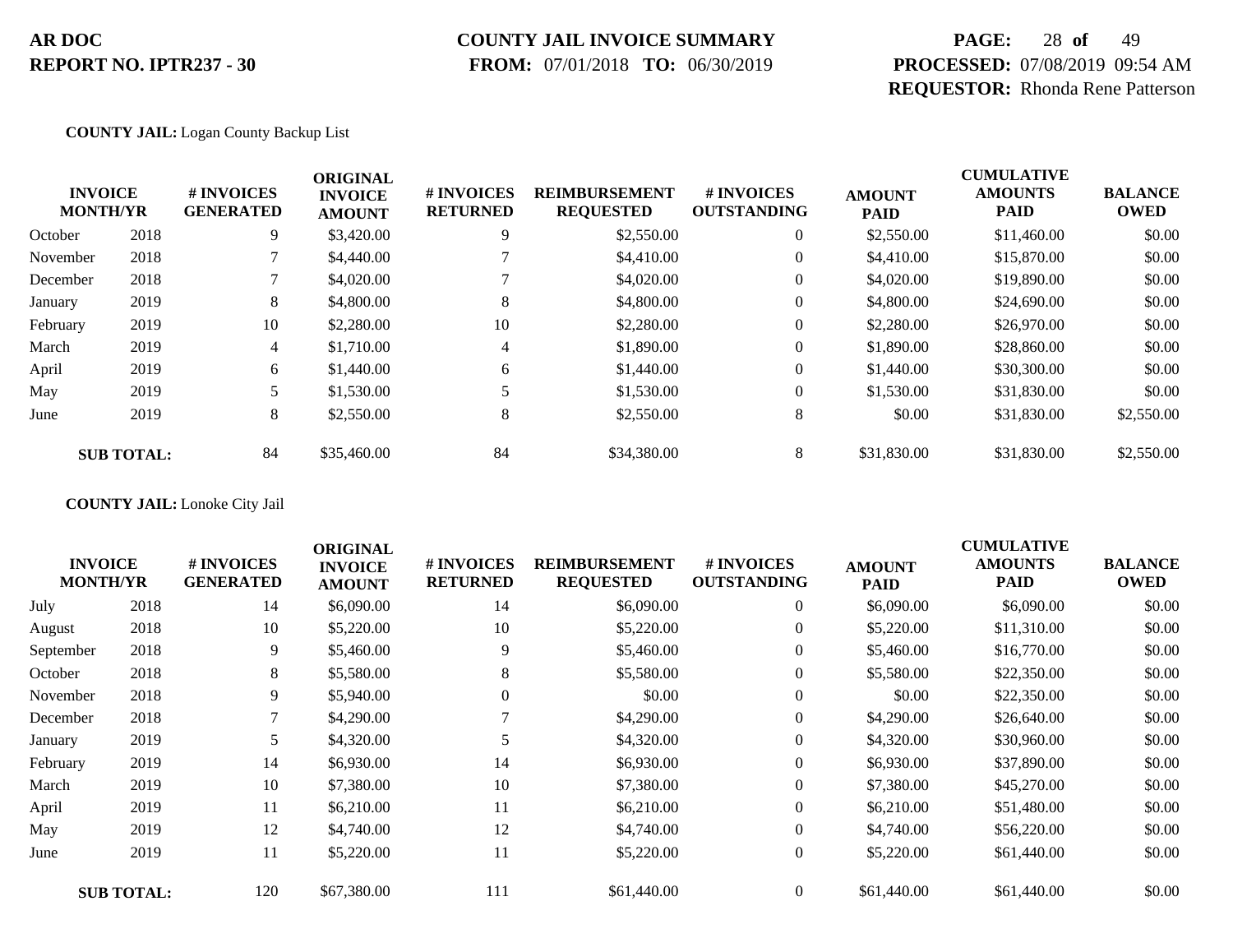### **COUNTY JAIL INVOICE SUMMARY**

 **FROM:** 07/01/2018 **TO:** 06/30/2019

# **PAGE:** 29 **of** 49 **PROCESSED:** 07/08/2019 09:54 AM **REQUESTOR:** Rhonda Rene Patterson

#### **COUNTY JAIL:** Lonoke County Backup List

|           | <b>INVOICE</b><br><b>MONTH/YR</b> | # INVOICES<br><b>GENERATED</b> | <b>ORIGINAL</b><br><b>INVOICE</b><br><b>AMOUNT</b> | # INVOICES<br><b>RETURNED</b> | <b>REIMBURSEMENT</b><br><b>REQUESTED</b> | # INVOICES<br><b>OUTSTANDING</b> | <b>AMOUNT</b><br><b>PAID</b> | <b>CUMULATIVE</b><br><b>AMOUNTS</b><br><b>PAID</b> | <b>BALANCE</b><br><b>OWED</b> |
|-----------|-----------------------------------|--------------------------------|----------------------------------------------------|-------------------------------|------------------------------------------|----------------------------------|------------------------------|----------------------------------------------------|-------------------------------|
| July      | 2018                              | 68                             | \$29,610.00                                        | 68                            | \$29,610.00                              | $\overline{0}$                   | \$29,610.00                  | \$29,610.00                                        | \$0.00                        |
| August    | 2018                              | 56                             | \$40,050.00                                        | 56                            | \$40,050.00                              | $\overline{0}$                   | \$40,050.00                  | \$69,660.00                                        | \$0.00                        |
| September | 2018                              | 66                             | \$42,510.00                                        | 66                            | \$42,510.00                              | $\overline{0}$                   | \$42,510.00                  | \$112,170.00                                       | \$0.00                        |
| October   | 2018                              | 83                             | \$41,700.00                                        | 83                            | \$41,310.00                              | $\overline{0}$                   | \$41,310.00                  | \$153,480.00                                       | \$0.00                        |
| November  | 2018                              | 51                             | \$31,830.00                                        | 51                            | \$31,830.00                              | $\overline{0}$                   | \$31,830.00                  | \$185,310.00                                       | \$0.00                        |
| December  | 2018                              | 45                             | \$28,800.00                                        | 45                            | \$28,800.00                              | $\overline{0}$                   | \$28,800.00                  | \$214,110.00                                       | \$0.00                        |
| January   | 2019                              | 31                             | \$19,500.00                                        | 31                            | \$19,500.00                              | $\overline{0}$                   | \$19,500.00                  | \$233,610.00                                       | \$0.00                        |
| February  | 2019                              | 45                             | \$28,620.00                                        | 45                            | \$28,620.00                              | $\overline{0}$                   | \$28,620.00                  | \$262,230.00                                       | \$0.00                        |
| March     | 2019                              | 46                             | \$26,850.00                                        | 46                            | \$26,850.00                              | $\overline{0}$                   | \$26,850.00                  | \$289,080.00                                       | \$0.00                        |
| April     | 2019                              | 40                             | \$21,900.00                                        | 40                            | \$21,900.00                              | $\overline{0}$                   | \$21,900.00                  | \$310,980.00                                       | \$0.00                        |
| May       | 2019                              | 42                             | \$22,650.00                                        | 42                            | \$21,750.00                              | $\overline{0}$                   | \$21,750.00                  | \$332,730.00                                       | \$0.00                        |
| June      | 2019                              | 44                             | \$26,160.00                                        | 44                            | \$26,160.00                              | $\overline{0}$                   | \$26,160.00                  | \$358,890.00                                       | \$0.00                        |
|           | <b>SUB TOTAL:</b>                 | 617                            | \$360,180.00                                       | 617                           | \$358,890.00                             | $\overline{0}$                   | \$358,890.00                 | \$358,890.00                                       | \$0.00                        |

#### **COUNTY JAIL:** Madison County Backup List

|           | <b>INVOICE</b><br><b>MONTH/YR</b> | <b>#INVOICES</b><br><b>GENERATED</b> | <b>ORIGINAL</b><br><b>INVOICE</b><br><b>AMOUNT</b> | <b># INVOICES</b><br><b>RETURNED</b> | <b>REIMBURSEMENT</b><br><b>REQUESTED</b> | # INVOICES<br><b>OUTSTANDING</b> | <b>AMOUNT</b><br><b>PAID</b> | <b>CUMULATIVE</b><br><b>AMOUNTS</b><br><b>PAID</b> | <b>BALANCE</b><br><b>OWED</b> |
|-----------|-----------------------------------|--------------------------------------|----------------------------------------------------|--------------------------------------|------------------------------------------|----------------------------------|------------------------------|----------------------------------------------------|-------------------------------|
| July      | 2018                              | 4                                    | \$2,730.00                                         | 4                                    | \$2,730.00                               | $\theta$                         | \$2,730.00                   | \$2,730.00                                         | \$0.00                        |
| August    | 2018                              |                                      | \$3,240.00                                         |                                      | \$3,240.00                               | $\theta$                         | \$3,240.00                   | \$5,970.00                                         | \$0.00                        |
| September | 2018                              |                                      | \$4,260.00                                         |                                      | \$4,080.00                               | $\theta$                         | \$4,080.00                   | \$10,050.00                                        | \$0.00                        |
| October   | 2018                              |                                      | \$3,000.00                                         |                                      | \$2,580.00                               | $\theta$                         | \$2,580.00                   | \$12,630.00                                        | \$0.00                        |
| November  | 2018                              | 2                                    | \$1,620.00                                         |                                      | \$1,620.00                               | $\theta$                         | \$1,620.00                   | \$14,250.00                                        | \$0.00                        |
| December  | 2018                              | 2                                    | \$1,650.00                                         |                                      | \$1,650.00                               | $\theta$                         | \$1,650.00                   | \$15,900.00                                        | \$0.00                        |
| January   | 2019                              | 4                                    | \$3,660.00                                         | $\overline{4}$                       | \$3,660.00                               | $\theta$                         | \$3,660.00                   | \$19,560.00                                        | \$0.00                        |
| February  | 2019                              | 4                                    | \$3,720.00                                         | 4                                    | \$3,720.00                               | $\mathbf{0}$                     | \$3,720.00                   | \$23,280.00                                        | \$0.00                        |
| March     | 2019                              | 6                                    | \$2,370.00                                         | 6                                    | \$2,370.00                               | $\theta$                         | \$2,370.00                   | \$25,650.00                                        | \$0.00                        |
| April     | 2019                              | 2                                    | \$1,860.00                                         | 2                                    | \$1,860.00                               | $\Omega$                         | \$1,860.00                   | \$27,510.00                                        | \$0.00                        |
| May       | 2019                              | 6                                    | \$4,530.00                                         | 6                                    | \$4,170.00                               | $\Omega$                         | \$4,170.00                   | \$31,680.00                                        | \$0.00                        |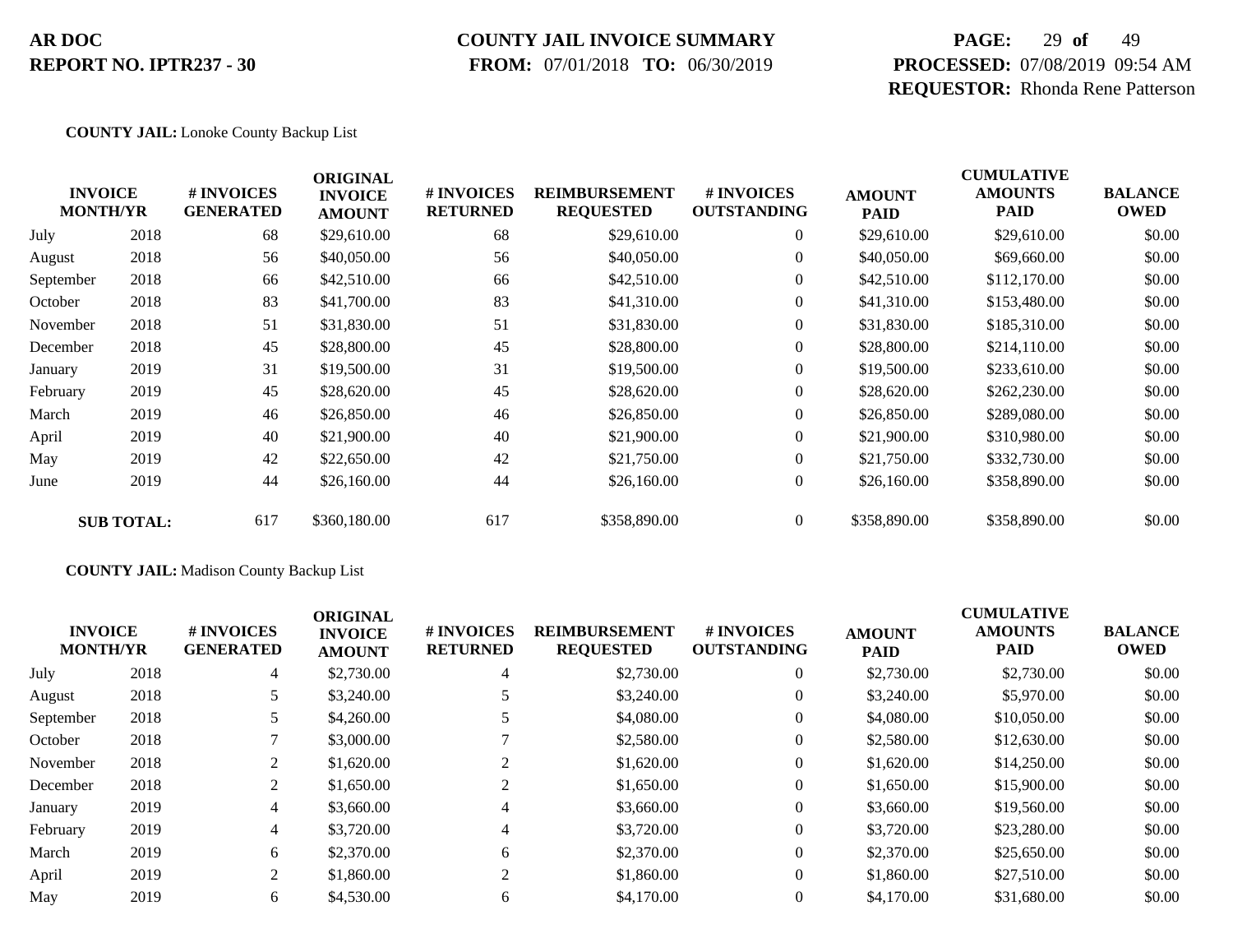# **COUNTY JAIL INVOICE SUMMARY**

 **FROM:** 07/01/2018 **TO:** 06/30/2019

**PAGE:** 30 **of** 49 **PROCESSED:** 07/08/2019 09:54 AM **REQUESTOR:** Rhonda Rene Patterson

**COUNTY JAIL:** Madison County Backup List

|      | <b>INVOICE</b><br><b>MONTH/YR</b> | # INVOICES<br><b>GENERATED</b> | ORIGINAL<br><b>INVOICE</b><br><b>AMOUNT</b> | # INVOICES<br><b>RETURNED</b> | <b>REIMBURSEMENT</b><br><b>REOUESTED</b> | # INVOICES<br><b>OUTSTANDING</b> | <b>AMOUNT</b><br><b>PAID</b> | <b>CUMULATIVE</b><br><b>AMOUNTS</b><br><b>PAID</b> | <b>BALANCE</b><br><b>OWED</b> |
|------|-----------------------------------|--------------------------------|---------------------------------------------|-------------------------------|------------------------------------------|----------------------------------|------------------------------|----------------------------------------------------|-------------------------------|
| June | 2019                              |                                | \$1,530.00                                  |                               | \$1,530.00                               |                                  | \$1,530.00                   | \$33,210.00                                        | \$0.00                        |
|      | <b>SUB TOTAL:</b>                 |                                | \$34,170.00                                 | 53                            | \$33,210.00                              |                                  | \$33,210.00                  | \$33,210.00                                        | \$0.00                        |

**COUNTY JAIL:** Marion County Backup List

| <b>INVOICE</b><br><b>MONTH/YR</b> |                   | # INVOICES<br><b>GENERATED</b> | <b>ORIGINAL</b><br><b>INVOICE</b><br><b>AMOUNT</b> | # INVOICES<br><b>RETURNED</b> | <b>REIMBURSEMENT</b><br><b>REQUESTED</b> | # INVOICES<br><b>OUTSTANDING</b> | <b>AMOUNT</b><br><b>PAID</b> | <b>CUMULATIVE</b><br><b>AMOUNTS</b><br><b>PAID</b> | <b>BALANCE</b><br><b>OWED</b> |
|-----------------------------------|-------------------|--------------------------------|----------------------------------------------------|-------------------------------|------------------------------------------|----------------------------------|------------------------------|----------------------------------------------------|-------------------------------|
| July                              | 2018              | 2                              | \$600.00                                           | 2                             | \$600.00                                 | $\overline{0}$                   | \$600.00                     | \$600.00                                           | \$0.00                        |
| August                            | 2018              | 2                              | \$450.00                                           |                               | \$360.00                                 | $\overline{0}$                   | \$330.00                     | \$930.00                                           | \$0.00                        |
| September                         | 2018              |                                | \$390.00                                           |                               | \$390.00                                 | $\overline{0}$                   | \$390.00                     | \$1,320.00                                         | \$0.00                        |
| October                           | 2018              | 4                              | \$1,800.00                                         | 4                             | \$1,800.00                               | $\overline{0}$                   | \$1,800.00                   | \$3,120.00                                         | \$0.00                        |
| November                          | 2018              | 5                              | \$1,260.00                                         | 5.                            | \$1,260.00                               | $\overline{0}$                   | \$1,260.00                   | \$4,380.00                                         | \$0.00                        |
| December                          | 2018              | 7                              | \$3,120.00                                         |                               | \$3,120.00                               | $\overline{0}$                   | \$3,120.00                   | \$7,500.00                                         | \$0.00                        |
| January                           | 2019              | 2                              | \$1,200.00                                         | 0                             | \$0.00                                   | $\overline{0}$                   | \$0.00                       | \$7,500.00                                         | \$0.00                        |
| February                          | 2019              | 3                              | \$2,070.00                                         | 3                             | \$2,070.00                               | $\overline{0}$                   | \$2,070.00                   | \$9,570.00                                         | \$0.00                        |
| March                             | 2019              | 7                              | \$5,040.00                                         | $\theta$                      | \$5,040.00                               | $\overline{0}$                   | \$0.00                       | \$9,570.00                                         | \$0.00                        |
| April                             | 2019              | 6                              | \$3,510.00                                         | 6                             | \$2,250.00                               | $\overline{0}$                   | \$2,250.00                   | \$11,820.00                                        | \$0.00                        |
| May                               | 2019              | 9                              | \$5,340.00                                         | $\Omega$                      | \$0.00                                   | $\overline{0}$                   | \$0.00                       | \$11,820.00                                        | \$0.00                        |
| June                              | 2019              | 9                              | \$5,970.00                                         | $\theta$                      | \$0.00                                   | $\overline{0}$                   | \$0.00                       | \$11,820.00                                        | \$0.00                        |
|                                   | <b>SUB TOTAL:</b> | 57                             | \$30,750.00                                        | 29                            | \$16,890.00                              | $\overline{0}$                   | \$11,820.00                  | \$11,820.00                                        | \$0.00                        |

#### **COUNTY JAIL:** McGehee City Jail

|                                   |      |                                | ORIGINAL                        |                               |                                          |                                  |                              | <b>CUMULATIVE</b>             |                               |
|-----------------------------------|------|--------------------------------|---------------------------------|-------------------------------|------------------------------------------|----------------------------------|------------------------------|-------------------------------|-------------------------------|
| <b>INVOICE</b><br><b>MONTH/YR</b> |      | # INVOICES<br><b>GENERATED</b> | <b>INVOICE</b><br><b>AMOUNT</b> | # INVOICES<br><b>RETURNED</b> | <b>REIMBURSEMENT</b><br><b>REOUESTED</b> | # INVOICES<br><b>OUTSTANDING</b> | <b>AMOUNT</b><br><b>PAID</b> | <b>AMOUNTS</b><br><b>PAID</b> | <b>BALANCE</b><br><b>OWED</b> |
| October                           | 2018 |                                | \$510.00                        |                               | \$510.00                                 |                                  | \$0.00                       | \$0.00                        | \$510.00                      |
| June                              | 2019 |                                | \$570.00                        |                               | \$0.00                                   |                                  | \$0.00                       | \$0.00                        | \$510.00                      |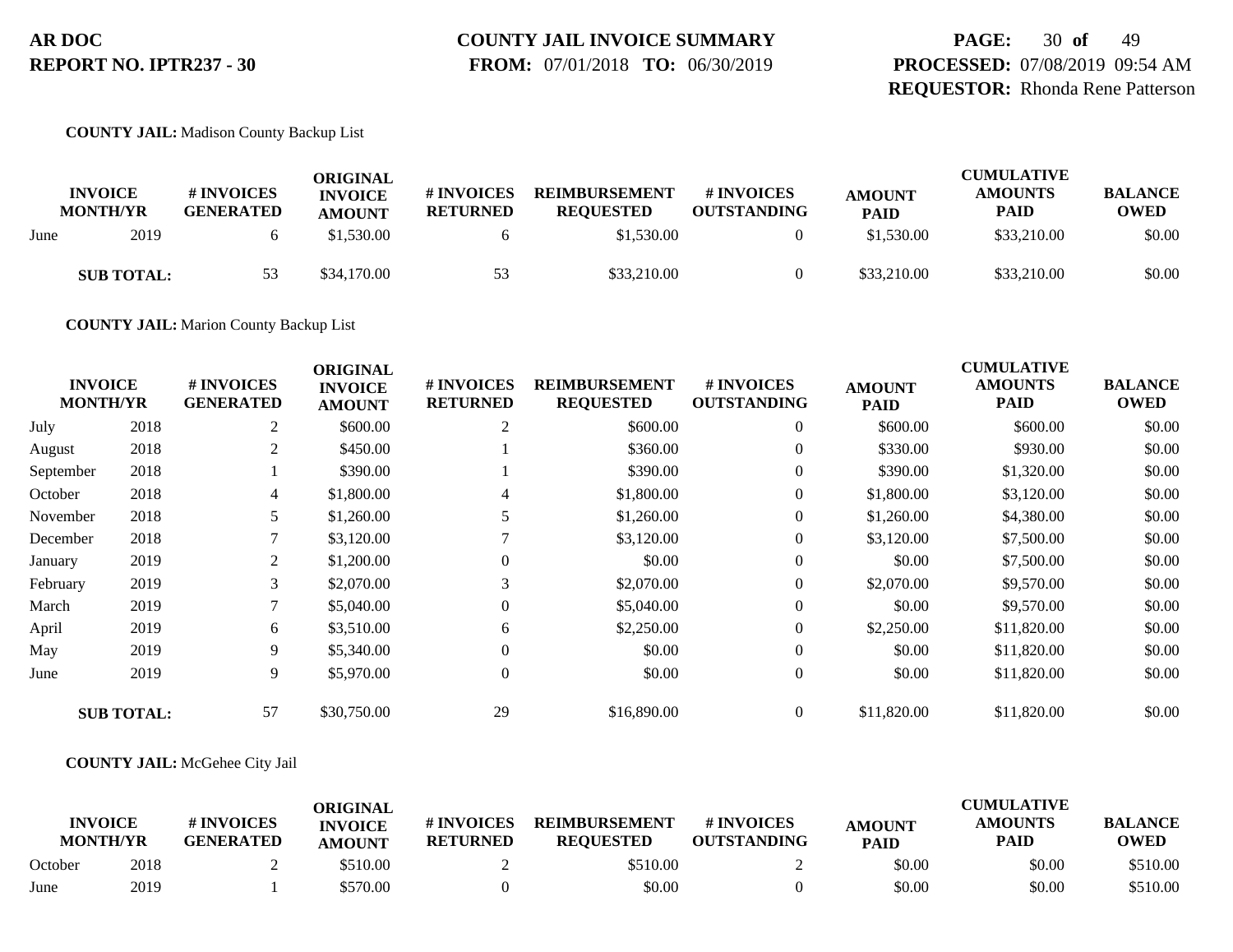### **COUNTY JAIL INVOICE SUMMARY FROM:** 07/01/2018 **TO:** 06/30/2019

# **PAGE:** 31 **of** 49 **PROCESSED:** 07/08/2019 09:54 AM **REQUESTOR:** Rhonda Rene Patterson

**COUNTY JAIL:** McGehee City Jail

| <b>INVOICE</b><br><b>MONTH/YR</b> | # INVOICES<br><b>GENERATED</b> | ORIGINAL<br><b>INVOICE</b><br><b>AMOUNT</b> | # INVOICES<br><b>RETURNED</b> | <b>REIMBURSEMENT</b><br><b>REOUESTED</b> | # INVOICES<br><b>OUTSTANDING</b> | <b>AMOUNT</b><br><b>PAID</b> | <b>CUMULATIVE</b><br><b>AMOUNTS</b><br>PAID | <b>BALANCE</b><br><b>OWED</b> |
|-----------------------------------|--------------------------------|---------------------------------------------|-------------------------------|------------------------------------------|----------------------------------|------------------------------|---------------------------------------------|-------------------------------|
| <b>SUB TOTAL:</b>                 |                                | \$1.080.00                                  |                               | \$510.00                                 |                                  | \$0.00                       | \$0.00                                      | \$510.00                      |

**COUNTY JAIL:** Miller County Backup List

|           | <b>INVOICE</b><br><b>MONTH/YR</b> | # INVOICES<br><b>GENERATED</b> | <b>ORIGINAL</b><br><b>INVOICE</b><br><b>AMOUNT</b> | # INVOICES<br><b>RETURNED</b> | <b>REIMBURSEMENT</b><br><b>REQUESTED</b> | # INVOICES<br><b>OUTSTANDING</b> | <b>AMOUNT</b><br><b>PAID</b> | <b>CUMULATIVE</b><br><b>AMOUNTS</b><br><b>PAID</b> | <b>BALANCE</b><br><b>OWED</b> |
|-----------|-----------------------------------|--------------------------------|----------------------------------------------------|-------------------------------|------------------------------------------|----------------------------------|------------------------------|----------------------------------------------------|-------------------------------|
| July      | 2018                              | 105                            | \$72,600.00                                        | 105                           | \$72,600.00                              | $\overline{0}$                   | \$72,600.00                  | \$72,600.00                                        | \$0.00                        |
| August    | 2018                              | 107                            | \$69,480.00                                        | 107                           | \$69,720.00                              | $\overline{0}$                   | \$69,720.00                  | \$142,320.00                                       | \$0.00                        |
| September | 2018                              | 110                            | \$79,920.00                                        | 110                           | \$79,920.00                              | $\overline{0}$                   | \$79,920.00                  | \$222,240.00                                       | \$0.00                        |
| October   | 2018                              | 101                            | \$64,740.00                                        | 101                           | \$64,740.00                              | $\boldsymbol{0}$                 | \$64,740.00                  | \$286,980.00                                       | \$0.00                        |
| November  | 2018                              | 92                             | \$61,830.00                                        | 92                            | \$61,830.00                              | $\overline{0}$                   | \$61,830.00                  | \$348,810.00                                       | \$0.00                        |
| December  | 2018                              | 68                             | \$54,360.00                                        | 68                            | \$54,060.00                              | $\boldsymbol{0}$                 | \$54,060.00                  | \$402,870.00                                       | \$0.00                        |
| January   | 2019                              | 75                             | \$58,440.00                                        | 75                            | \$58,440.00                              | $\overline{0}$                   | \$58,440.00                  | \$461,310.00                                       | \$0.00                        |
| February  | 2019                              | 93                             | \$66,240.00                                        | 93                            | \$66,240.00                              | $\boldsymbol{0}$                 | \$66,240.00                  | \$527,550.00                                       | \$0.00                        |
| March     | 2019                              | 86                             | \$67,440.00                                        | 86                            | \$67,440.00                              | $\overline{0}$                   | \$67,440.00                  | \$594,990.00                                       | \$0.00                        |
| April     | 2019                              | 94                             | \$70,590.00                                        | 94                            | \$70,590.00                              | $\overline{0}$                   | \$70,590.00                  | \$665,580.00                                       | \$0.00                        |
| May       | 2019                              | 96                             | \$75,690.00                                        | 96                            | \$75,690.00                              | $\overline{0}$                   | \$75,690.00                  | \$741,270.00                                       | \$0.00                        |
| June      | 2019                              | 108                            | \$68,760.00                                        | 108                           | \$68,760.00                              | $\overline{0}$                   | \$68,760.00                  | \$810,030.00                                       | \$0.00                        |
|           | <b>SUB TOTAL:</b>                 | 1135                           | \$810,090.00                                       | 1135                          | \$810,030.00                             | $\overline{0}$                   | \$810,030.00                 | \$810,030.00                                       | \$0.00                        |

#### **COUNTY JAIL:** Mississippi County Backup List

| <b>INVOICE</b><br><b>MONTH/YR</b> |      | # INVOICES<br><b>GENERATED</b> | ORIGINAL<br><b>INVOICE</b><br><b>AMOUNT</b> | # INVOICES<br><b>RETURNED</b> | <b>REIMBURSEMENT</b><br><b>REQUESTED</b> | # INVOICES<br><b>OUTSTANDING</b> | <b>AMOUNT</b><br><b>PAID</b> | <b>CUMULATIVE</b><br><b>AMOUNTS</b><br><b>PAID</b> | <b>BALANCE</b><br><b>OWED</b> |
|-----------------------------------|------|--------------------------------|---------------------------------------------|-------------------------------|------------------------------------------|----------------------------------|------------------------------|----------------------------------------------------|-------------------------------|
| July                              | 2018 | 31                             | \$16,650.00                                 | 31                            | \$16,680.00                              |                                  | \$16,680.00                  | \$16,680.00                                        | \$0.00                        |
| August                            | 2018 | 27                             | \$16,410.00                                 | 27                            | \$16,380.00                              |                                  | \$16,380.00                  | \$33,060.00                                        | \$0.00                        |
| September                         | 2018 | 35                             | \$21,240.00                                 | 35                            | \$21,600.00                              |                                  | \$21,600.00                  | \$54,660.00                                        | \$0.00                        |
| October                           | 2018 | 30                             | \$22,380.00                                 | 30                            | \$22,470.00                              |                                  | \$22,470.00                  | \$77,130.00                                        | \$0.00                        |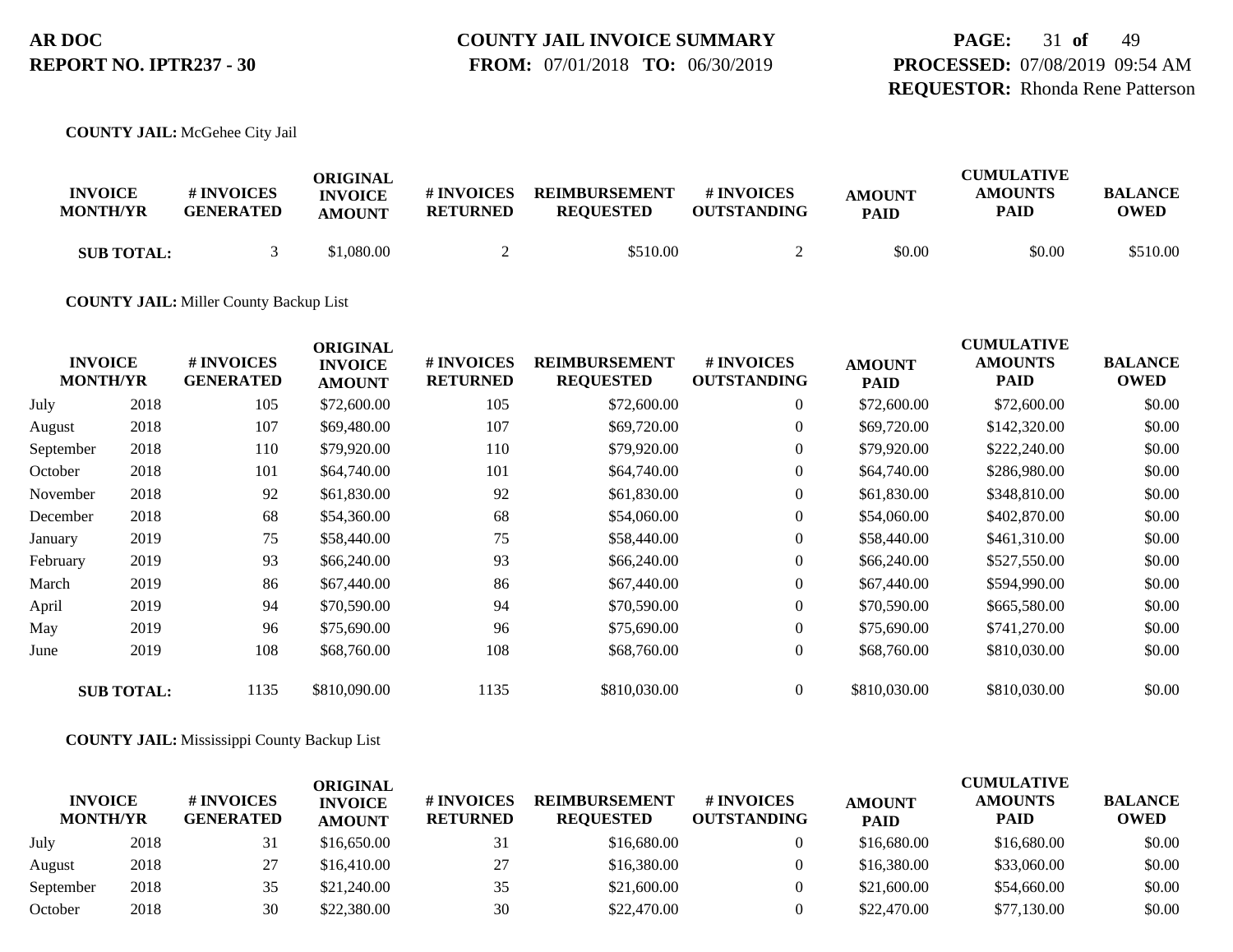# **COUNTY JAIL INVOICE SUMMARY**

 **FROM:** 07/01/2018 **TO:** 06/30/2019

# **PAGE:** 32 **of** 49 **PROCESSED:** 07/08/2019 09:54 AM **REQUESTOR:** Rhonda Rene Patterson

**COUNTY JAIL:** Mississippi County Backup List

| <b>INVOICE</b><br><b>MONTH/YR</b> |                   | # INVOICES<br><b>GENERATED</b> | <b>ORIGINAL</b><br><b>INVOICE</b><br><b>AMOUNT</b> | # INVOICES<br><b>RETURNED</b> | <b>REIMBURSEMENT</b><br><b>REQUESTED</b> | # INVOICES<br><b>OUTSTANDING</b> | <b>AMOUNT</b><br><b>PAID</b> | <b>CUMULATIVE</b><br><b>AMOUNTS</b><br><b>PAID</b> | <b>BALANCE</b><br><b>OWED</b> |
|-----------------------------------|-------------------|--------------------------------|----------------------------------------------------|-------------------------------|------------------------------------------|----------------------------------|------------------------------|----------------------------------------------------|-------------------------------|
| November                          | 2018              | 43                             | \$32,100.00                                        | 43                            | \$32,460.00                              | $\overline{0}$                   | \$32,460.00                  | \$109,590.00                                       | \$0.00                        |
| December                          | 2018              | 51                             | \$40,470.00                                        | 51                            | \$40,830.00                              | $\boldsymbol{0}$                 | \$40,830.00                  | \$150,420.00                                       | \$0.00                        |
| January                           | 2019              | 55                             | \$43,590.00                                        | 55                            | \$43,860.00                              | $\boldsymbol{0}$                 | \$43,860.00                  | \$194,280.00                                       | \$0.00                        |
| February                          | 2019              | 38                             | \$30,270.00                                        | 38                            | \$30,360.00                              | $\overline{0}$                   | \$30,360.00                  | \$224,640.00                                       | \$0.00                        |
| March                             | 2019              | 43                             | \$32,490.00                                        | 43                            | \$32,490.00                              | $\boldsymbol{0}$                 | \$32,490.00                  | \$257,130.00                                       | \$0.00                        |
| April                             | 2019              | 43                             | \$22,800.00                                        | 43                            | \$23,340.00                              | $\boldsymbol{0}$                 | \$23,340.00                  | \$280,470.00                                       | \$0.00                        |
| May                               | 2019              | 30                             | \$22,530.00                                        | 30                            | \$22,530.00                              | $\overline{0}$                   | \$22,530.00                  | \$303,000.00                                       | \$0.00                        |
| June                              | 2019              | 27                             | \$18,720.00                                        | $\mathbf{0}$                  | \$0.00                                   | $\overline{0}$                   | \$0.00                       | \$303,000.00                                       | \$0.00                        |
|                                   | <b>SUB TOTAL:</b> | 453                            | \$319,650.00                                       | 426                           | \$303,000.00                             | $\Omega$                         | \$303,000.00                 | \$303,000.00                                       | \$0.00                        |

**COUNTY JAIL:** Monroe County Backup List

| <b>INVOICE</b><br><b>MONTH/YR</b> |                   | # INVOICES<br><b>GENERATED</b> | <b>ORIGINAL</b><br><b>INVOICE</b><br><b>AMOUNT</b> | # INVOICES<br><b>RETURNED</b> | <b>REIMBURSEMENT</b><br><b>REQUESTED</b> | # INVOICES<br><b>OUTSTANDING</b> | <b>AMOUNT</b><br><b>PAID</b> | <b>CUMULATIVE</b><br><b>AMOUNTS</b><br><b>PAID</b> | <b>BALANCE</b><br><b>OWED</b> |
|-----------------------------------|-------------------|--------------------------------|----------------------------------------------------|-------------------------------|------------------------------------------|----------------------------------|------------------------------|----------------------------------------------------|-------------------------------|
| July                              | 2018              | 9                              | \$4,920.00                                         | 9                             | \$4,650.00                               | $\overline{0}$                   | \$4,650.00                   | \$4,650.00                                         | \$0.00                        |
| August                            | 2018              | 9                              | \$6,870.00                                         | 9                             | \$6,870.00                               | $\overline{0}$                   | \$6,870.00                   | \$11,520.00                                        | \$0.00                        |
| September                         | 2018              | 11                             | \$5,850.00                                         | 11                            | \$5,490.00                               | $\overline{0}$                   | \$5,490.00                   | \$17,010.00                                        | \$0.00                        |
| October                           | 2018              | 8                              | \$3,840.00                                         | 8                             | \$3,540.00                               | $\overline{0}$                   | \$3,540.00                   | \$20,550.00                                        | \$0.00                        |
| November                          | 2018              | 5                              | \$3,030.00                                         | 5                             | \$3,030.00                               | $\overline{0}$                   | \$3,030.00                   | \$23,580.00                                        | \$0.00                        |
| December                          | 2018              | 5                              | \$3,150.00                                         |                               | \$3,150.00                               | $\overline{0}$                   | \$3,150.00                   | \$26,730.00                                        | \$0.00                        |
| January                           | 2019              | 2                              | \$1,050.00                                         | 2                             | \$1,050.00                               | $\overline{0}$                   | \$1,050.00                   | \$27,780.00                                        | \$0.00                        |
| February                          | 2019              | 3                              | \$660.00                                           | 3                             | \$660.00                                 | $\overline{0}$                   | \$660.00                     | \$28,440.00                                        | \$0.00                        |
| March                             | 2019              | 8                              | \$3,270.00                                         | 8                             | \$2,670.00                               | $\overline{0}$                   | \$2,670.00                   | \$31,110.00                                        | \$0.00                        |
| April                             | 2019              | 18                             | \$13,530.00                                        | 18                            | \$9,330.00                               | $\overline{0}$                   | \$9,330.00                   | \$40,440.00                                        | \$0.00                        |
| May                               | 2019              | 9                              | \$4,560.00                                         | 9                             | \$4,470.00                               | $\overline{0}$                   | \$4,470.00                   | \$44,910.00                                        | \$0.00                        |
| June                              | 2019              | 14                             | \$11,760.00                                        | 14                            | \$8,550.00                               | $\overline{0}$                   | \$8,550.00                   | \$53,460.00                                        | \$0.00                        |
|                                   | <b>SUB TOTAL:</b> | 101                            | \$62,490.00                                        | 101                           | \$53,460.00                              | $\overline{0}$                   | \$53,460.00                  | \$53,460.00                                        | \$0.00                        |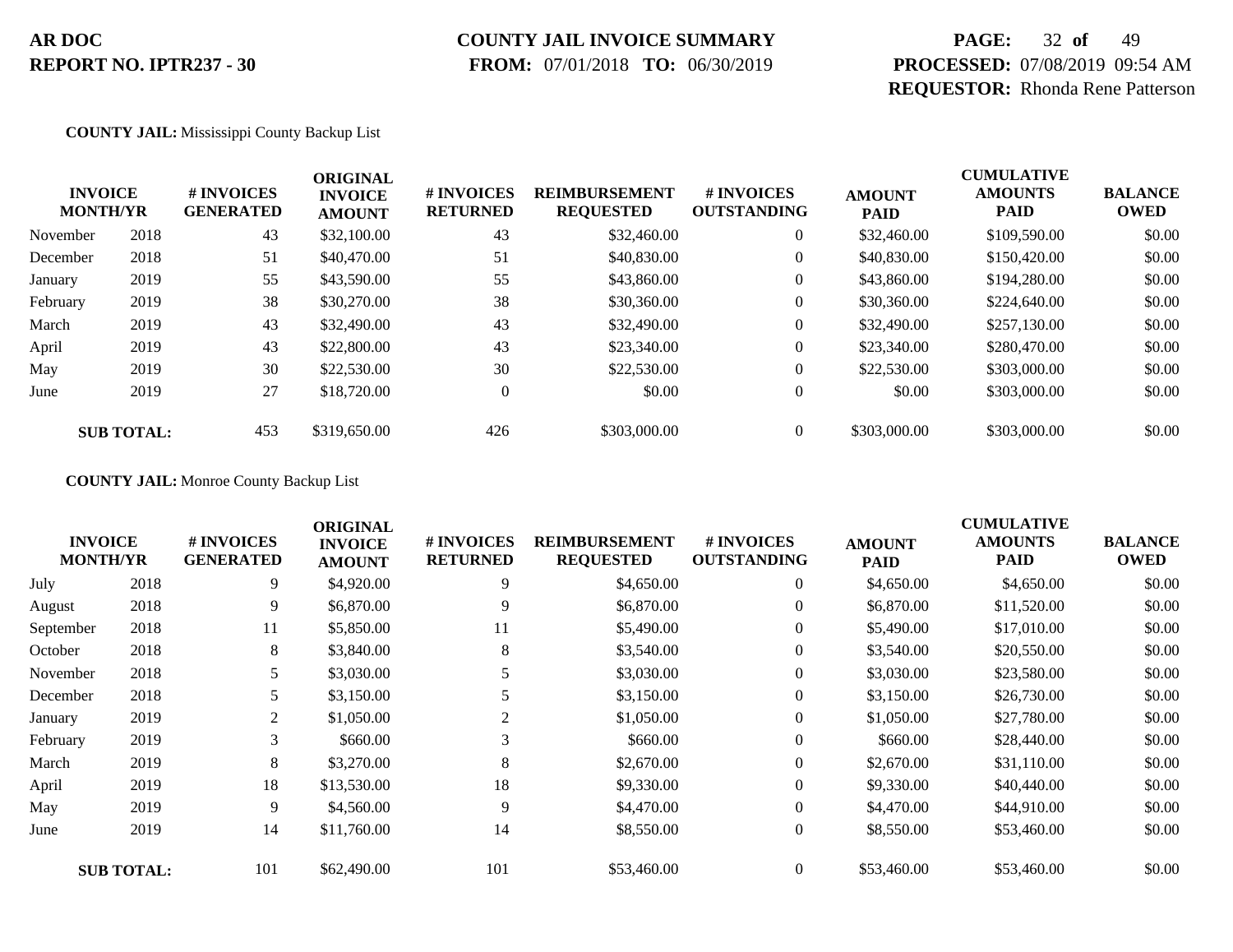### **COUNTY JAIL INVOICE SUMMARY**

 **FROM:** 07/01/2018 **TO:** 06/30/2019

# **PAGE:** 33 **of** 49 **PROCESSED:** 07/08/2019 09:54 AM **REQUESTOR:** Rhonda Rene Patterson

**COUNTY JAIL:** Montgomery County Backup List

| <b>BALANCE</b><br><b>OWED</b> |
|-------------------------------|
| \$0.00                        |
| \$0.00                        |
| \$0.00                        |
| \$0.00                        |
| \$0.00                        |
| \$0.00                        |
| \$0.00                        |
| \$0.00                        |
| \$0.00                        |
| \$0.00                        |
| \$0.00                        |
| \$0.00                        |
| \$0.00                        |
|                               |

#### **COUNTY JAIL:** Nevada County Backup List

|                                   |      |                                | <b>ORIGINAL</b>                 |                                      |                                          |                                        |                              | <b>CUMULATIVE</b>             |                               |
|-----------------------------------|------|--------------------------------|---------------------------------|--------------------------------------|------------------------------------------|----------------------------------------|------------------------------|-------------------------------|-------------------------------|
| <b>INVOICE</b><br><b>MONTH/YR</b> |      | # INVOICES<br><b>GENERATED</b> | <b>INVOICE</b><br><b>AMOUNT</b> | <b># INVOICES</b><br><b>RETURNED</b> | <b>REIMBURSEMENT</b><br><b>REQUESTED</b> | <b>#INVOICES</b><br><b>OUTSTANDING</b> | <b>AMOUNT</b><br><b>PAID</b> | <b>AMOUNTS</b><br><b>PAID</b> | <b>BALANCE</b><br><b>OWED</b> |
| July                              | 2018 | 12                             | \$10,470.00                     | 12                                   | \$10,470.00                              | $\mathbf{0}$                           | \$10,470.00                  | \$10,470.00                   | \$0.00                        |
| August                            | 2018 | 15                             | \$12,120.00                     | 15                                   | \$12,120.00                              |                                        | \$12,120.00                  | \$22,590.00                   | \$0.00                        |
| September                         | 2018 | 16                             | \$5,520.00                      | 16                                   | \$5,520.00                               |                                        | \$5,520.00                   | \$28,110.00                   | \$0.00                        |
| October                           | 2018 | 10                             | \$4,410.00                      | 10                                   | \$4,410.00                               |                                        | \$4,410.00                   | \$32,520.00                   | \$0.00                        |
| December                          | 2018 | 12                             | \$6,540.00                      | 12                                   | \$6,540.00                               | $\overline{0}$                         | \$6,540.00                   | \$39,060.00                   | \$0.00                        |
| January                           | 2019 | 13                             | \$8,820.00                      | 13                                   | \$8,820.00                               | $\mathbf{0}$                           | \$8,820.00                   | \$47,880.00                   | \$0.00                        |
| February                          | 2019 | 13                             | \$6,750.00                      | 13                                   | \$6,600.00                               | $\mathbf{0}$                           | \$6,600.00                   | \$54,480.00                   | \$0.00                        |
| March                             | 2019 | 19                             | \$9,090.00                      | 19                                   | \$9,090.00                               |                                        | \$9,090.00                   | \$63,570.00                   | \$0.00                        |
| April                             | 2019 | 20                             | \$8,820.00                      | 20                                   | \$8,820.00                               | $\Omega$                               | \$8,820.00                   | \$72,390.00                   | \$0.00                        |
| May                               | 2019 | 16                             | \$14,880.00                     | 16                                   | \$14,880.00                              | $\overline{0}$                         | \$14,880.00                  | \$87,270.00                   | \$0.00                        |
| June                              | 2019 | 13                             | \$8,040.00                      | 13                                   | \$8,040.00                               |                                        | \$8,040.00                   | \$95,310.00                   | \$0.00                        |
|                                   |      |                                |                                 |                                      |                                          |                                        |                              |                               |                               |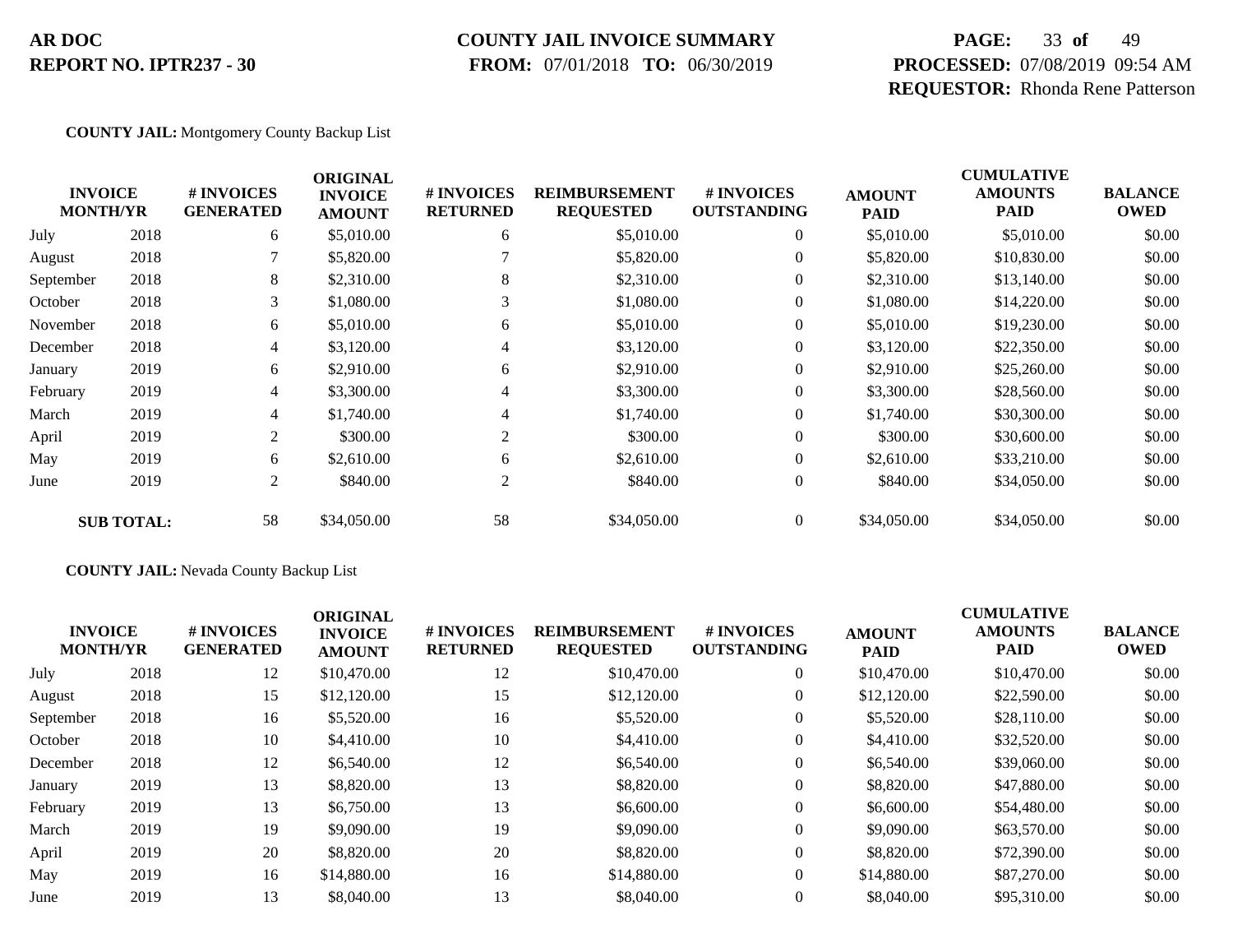**PAGE:** 34 **of** 49 **PROCESSED:** 07/08/2019 09:54 AM **REQUESTOR:** Rhonda Rene Patterson

**COUNTY JAIL:** Nevada County Backup List

| <b>INVOICE</b><br><b>MONTH/YR</b> | # INVOICES<br><b>GENERATED</b> | ORIGINAL<br><b>INVOICE</b><br><b>AMOUNT</b> | # INVOICES<br><b>RETURNED</b> | <b>REIMBURSEMENT</b><br><b>REOUESTED</b> | <b>#INVOICES</b><br><b>OUTSTANDING</b> | <b>AMOUNT</b><br><b>PAID</b> | <b>CUMULATIVE</b><br><b>AMOUNTS</b><br>PAID | <b>BALANCE</b><br><b>OWED</b> |
|-----------------------------------|--------------------------------|---------------------------------------------|-------------------------------|------------------------------------------|----------------------------------------|------------------------------|---------------------------------------------|-------------------------------|
| <b>SUB TOTAL:</b>                 | 159                            | \$95,460.00                                 | 159                           | \$95,310.00                              |                                        | \$95,310.00                  | \$95,310.00                                 | \$0.00                        |

**COUNTY JAIL:** Newton County Backup List

| <b>INVOICE</b><br><b>MONTH/YR</b> |                   | # INVOICES<br><b>GENERATED</b> | <b>ORIGINAL</b><br><b>INVOICE</b><br><b>AMOUNT</b> | # INVOICES<br><b>RETURNED</b> | <b>REIMBURSEMENT</b><br><b>REQUESTED</b> | # INVOICES<br><b>OUTSTANDING</b> | <b>AMOUNT</b><br><b>PAID</b> | <b>CUMULATIVE</b><br><b>AMOUNTS</b><br>PAID | <b>BALANCE</b><br><b>OWED</b> |
|-----------------------------------|-------------------|--------------------------------|----------------------------------------------------|-------------------------------|------------------------------------------|----------------------------------|------------------------------|---------------------------------------------|-------------------------------|
| July                              | 2018              | 24                             | \$14,310.00                                        | 24                            | \$14,310.00                              | $\overline{0}$                   | \$14,310.00                  | \$14,310.00                                 | \$0.00                        |
| August                            | 2018              | 20                             | \$15,900.00                                        | 20                            | \$15,900.00                              | $\overline{0}$                   | \$15,900.00                  | \$30,210.00                                 | \$0.00                        |
| September                         | 2018              | 23                             | \$11,940.00                                        | 23                            | \$11,940.00                              | $\overline{0}$                   | \$11,940.00                  | \$42,150.00                                 | \$0.00                        |
| October                           | 2018              | 19                             | \$11,760.00                                        | 19                            | \$11,760.00                              | $\overline{0}$                   | \$11,760.00                  | \$53,910.00                                 | \$0.00                        |
| November                          | 2018              | 19                             | \$16,770.00                                        | 19                            | \$16,770.00                              | $\overline{0}$                   | \$16,770.00                  | \$70,680.00                                 | \$0.00                        |
| December                          | 2018              | 20                             | \$16,800.00                                        | 20                            | \$16,800.00                              | $\overline{0}$                   | \$16,800.00                  | \$87,480.00                                 | \$0.00                        |
| January                           | 2019              | 26                             | \$15,210.00                                        | 26                            | \$15,210.00                              | $\overline{0}$                   | \$15,210.00                  | \$102,690.00                                | \$0.00                        |
| February                          | 2019              | 23                             | \$13,260.00                                        | 23                            | \$13,260.00                              | $\boldsymbol{0}$                 | \$13,260.00                  | \$115,950.00                                | \$0.00                        |
| March                             | 2019              | 25                             | \$12,750.00                                        | 25                            | \$12,750.00                              | $\overline{0}$                   | \$12,750.00                  | \$128,700.00                                | \$0.00                        |
| April                             | 2019              | 26                             | \$11,580.00                                        | 26                            | \$11,580.00                              | $\overline{0}$                   | \$11,580.00                  | \$140,280.00                                | \$0.00                        |
| May                               | 2019              | 16                             | \$14,100.00                                        | 16                            | \$14,100.00                              | $\overline{0}$                   | \$14,100.00                  | \$154,380.00                                | \$0.00                        |
| June                              | 2019              | 22                             | \$11,910.00                                        | 22                            | \$11,910.00                              | 22                               | \$0.00                       | \$154,380.00                                | \$11,910.00                   |
|                                   | <b>SUB TOTAL:</b> | 263                            | \$166,290.00                                       | 263                           | \$166,290.00                             | 22                               | \$154,380.00                 | \$154,380.00                                | \$11,910.00                   |

**COUNTY JAIL:** Ouachita County Backup List

| <b>INVOICE</b><br><b>MONTH/YR</b> |      | # INVOICES<br><b>GENERATED</b> | <b>ORIGINAL</b><br><b>INVOICE</b><br><b>AMOUNT</b> | # INVOICES<br><b>RETURNED</b> | <b>REIMBURSEMENT</b><br><b>REQUESTED</b> | # INVOICES<br><b>OUTSTANDING</b> | <b>AMOUNT</b><br><b>PAID</b> | <b>CUMULATIVE</b><br><b>AMOUNTS</b><br><b>PAID</b> | <b>BALANCE</b><br><b>OWED</b> |
|-----------------------------------|------|--------------------------------|----------------------------------------------------|-------------------------------|------------------------------------------|----------------------------------|------------------------------|----------------------------------------------------|-------------------------------|
| July                              | 2018 | 104                            | \$77,100.00                                        | 104                           | \$77,100.00                              |                                  | \$77,100.00                  | \$77,100.00                                        | \$0.00                        |
| August                            | 2018 | 113                            | \$78,480.00                                        | 113                           | \$78,480.00                              |                                  | \$78,480.00                  | \$155,580.00                                       | \$0.00                        |
| September                         | 2018 | 119                            | \$80,310.00                                        | 119                           | \$80,310.00                              |                                  | \$80,310.00                  | \$235,890.00                                       | \$0.00                        |
| October                           | 2018 | 121                            | \$73,710.00                                        | 121                           | \$73,710.00                              |                                  | \$73,710.00                  | \$309,600.00                                       | \$0.00                        |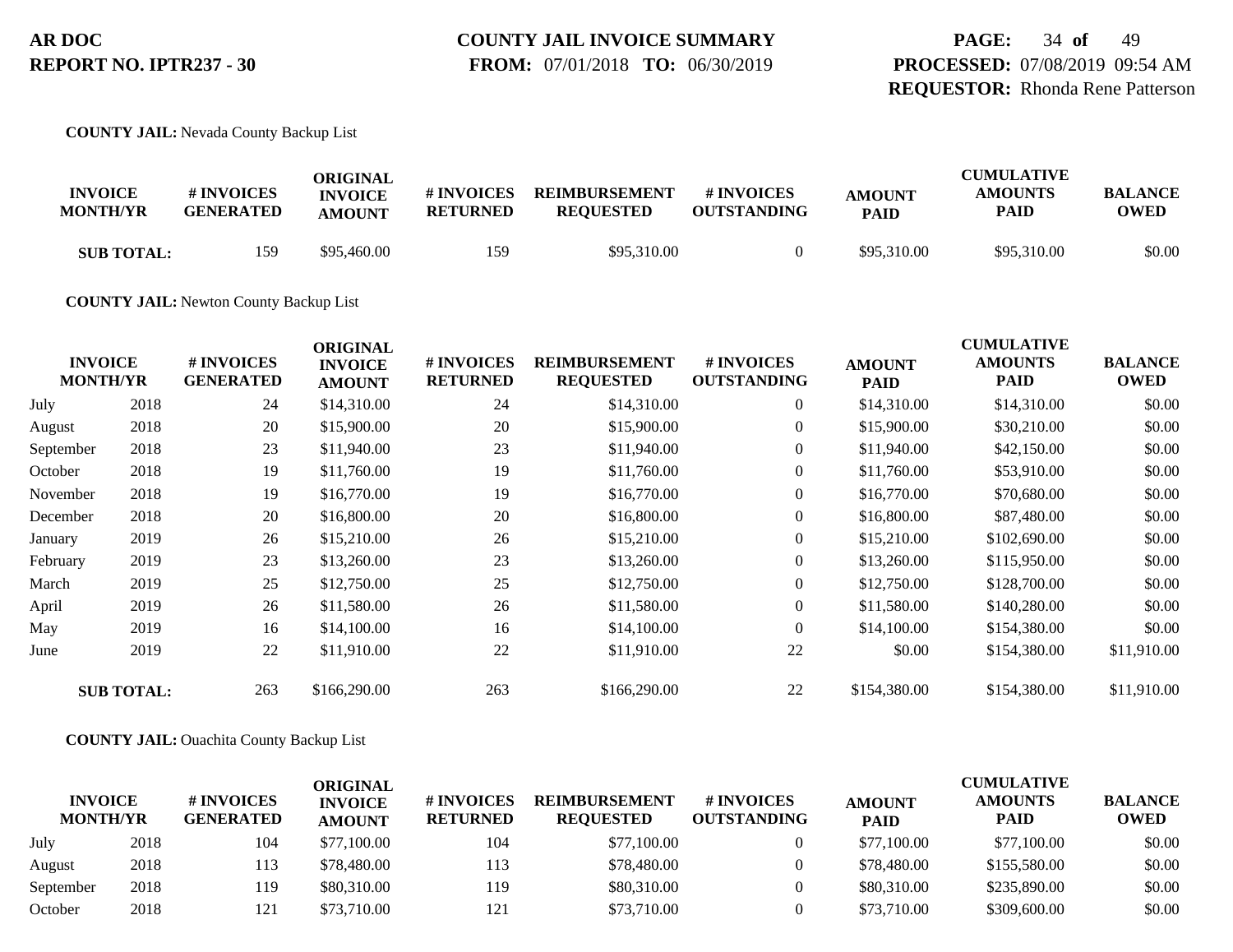# **COUNTY JAIL INVOICE SUMMARY**

 **FROM:** 07/01/2018 **TO:** 06/30/2019

# **PAGE:** 35 **of** 49 **PROCESSED:** 07/08/2019 09:54 AM **REQUESTOR:** Rhonda Rene Patterson

#### **COUNTY JAIL:** Ouachita County Backup List

| <b>INVOICE</b><br><b>MONTH/YR</b> |                   | # INVOICES<br><b>GENERATED</b> | <b>ORIGINAL</b><br><b>INVOICE</b><br><b>AMOUNT</b> | # INVOICES<br><b>RETURNED</b> | <b>REIMBURSEMENT</b><br><b>REQUESTED</b> | <b>#INVOICES</b><br><b>OUTSTANDING</b> | <b>AMOUNT</b><br><b>PAID</b> | <b>CUMULATIVE</b><br><b>AMOUNTS</b><br><b>PAID</b> | <b>BALANCE</b><br><b>OWED</b> |
|-----------------------------------|-------------------|--------------------------------|----------------------------------------------------|-------------------------------|------------------------------------------|----------------------------------------|------------------------------|----------------------------------------------------|-------------------------------|
| November                          | 2018              | 116                            | \$90,780.00                                        | 116                           | \$90,780.00                              | $\overline{0}$                         | \$90,780.00                  | \$400,380.00                                       | \$0.00                        |
| December                          | 2018              | 106                            | \$71,700.00                                        | 106                           | \$71,700.00                              |                                        | \$71,700.00                  | \$472,080.00                                       | \$0.00                        |
| January                           | 2019              | 143                            | \$76,860.00                                        | 143                           | \$76,860.00                              |                                        | \$76,860.00                  | \$548,940.00                                       | \$0.00                        |
| February                          | 2019              | 114                            | \$82,050.00                                        | 114                           | \$82,050.00                              |                                        | \$82,050.00                  | \$630,990.00                                       | \$0.00                        |
| March                             | 2019              | 105                            | \$73,740.00                                        | 105                           | \$73,740.00                              | $\boldsymbol{0}$                       | \$73,740.00                  | \$704,730.00                                       | \$0.00                        |
| April                             | 2019              | 94                             | \$70,530.00                                        | 94                            | \$70,530.00                              | $\boldsymbol{0}$                       | \$70,530.00                  | \$775,260.00                                       | \$0.00                        |
| May                               | 2019              | 106                            | \$65,220.00                                        | 106                           | \$65,220.00                              | $\overline{0}$                         | \$65,220.00                  | \$840,480.00                                       | \$0.00                        |
| June                              | 2019              | 101                            | \$74,250.00                                        | 101                           | \$74,250.00                              | $\overline{0}$                         | \$74,250.00                  | \$914,730.00                                       | \$0.00                        |
|                                   | <b>SUB TOTAL:</b> | 1342                           | \$914,730.00                                       | 1342                          | \$914,730.00                             |                                        | \$914,730.00                 | \$914,730.00                                       | \$0.00                        |

#### **COUNTY JAIL:** Perry County Backup List

| <b>INVOICE</b><br><b>MONTH/YR</b> |                   | # INVOICES<br><b>GENERATED</b> | <b>ORIGINAL</b><br><b>INVOICE</b><br><b>AMOUNT</b> | # INVOICES<br><b>RETURNED</b> | <b>REIMBURSEMENT</b><br><b>REQUESTED</b> | # INVOICES<br><b>OUTSTANDING</b> | <b>AMOUNT</b><br><b>PAID</b> | <b>CUMULATIVE</b><br><b>AMOUNTS</b><br><b>PAID</b> | <b>BALANCE</b><br><b>OWED</b> |
|-----------------------------------|-------------------|--------------------------------|----------------------------------------------------|-------------------------------|------------------------------------------|----------------------------------|------------------------------|----------------------------------------------------|-------------------------------|
| July                              | 2018              |                                | \$5,520.00                                         |                               | \$5,520.00                               | $\overline{0}$                   | \$5,520.00                   | \$5,520.00                                         | \$0.00                        |
| August                            | 2018              |                                | \$4,410.00                                         |                               | \$4,410.00                               | $\overline{0}$                   | \$4,410.00                   | \$9,930.00                                         | \$0.00                        |
| September                         | 2018              |                                | \$3,240.00                                         | $\Omega$                      | \$2,310.00                               | $\mathbf{0}$                     | \$0.00                       | \$9,930.00                                         | \$0.00                        |
| October                           | 2018              | 3                              | \$2,190.00                                         |                               | \$2,190.00                               | 0                                | \$2,190.00                   | \$12,120.00                                        | \$0.00                        |
| November                          | 2018              | 15                             | \$10,740.00                                        | 15                            | \$10,740.00                              | $\overline{0}$                   | \$10,740.00                  | \$22,860.00                                        | \$0.00                        |
| December                          | 2018              | 15                             | \$10,860.00                                        | 15                            | \$10,860.00                              | $\overline{0}$                   | \$10,860.00                  | \$33,720.00                                        | \$0.00                        |
| January                           | 2019              | 7                              | \$5,790.00                                         |                               | \$5,790.00                               | $\boldsymbol{0}$                 | \$5,790.00                   | \$39,510.00                                        | \$0.00                        |
| February                          | 2019              |                                | \$3,240.00                                         |                               | \$3,240.00                               | $\overline{0}$                   | \$3,240.00                   | \$42,750.00                                        | \$0.00                        |
| March                             | 2019              | 4                              | \$1,950.00                                         | 4                             | \$1,950.00                               | $\overline{0}$                   | \$1,950.00                   | \$44,700.00                                        | \$0.00                        |
| April                             | 2019              | 6                              | \$4,620.00                                         | 6                             | \$4,620.00                               | $\boldsymbol{0}$                 | \$4,620.00                   | \$49,320.00                                        | \$0.00                        |
| May                               | 2019              | 4                              | \$1,260.00                                         | $\overline{4}$                | \$1,260.00                               | $\overline{0}$                   | \$1,260.00                   | \$50,580.00                                        | \$0.00                        |
| June                              | 2019              | 5                              | \$2,160.00                                         | 5                             | \$2,160.00                               | $\overline{0}$                   | \$2,160.00                   | \$52,740.00                                        | \$0.00                        |
|                                   | <b>SUB TOTAL:</b> | 85                             | \$55,980.00                                        | 80                            | \$55,050.00                              | $\overline{0}$                   | \$52,740.00                  | \$52,740.00                                        | \$0.00                        |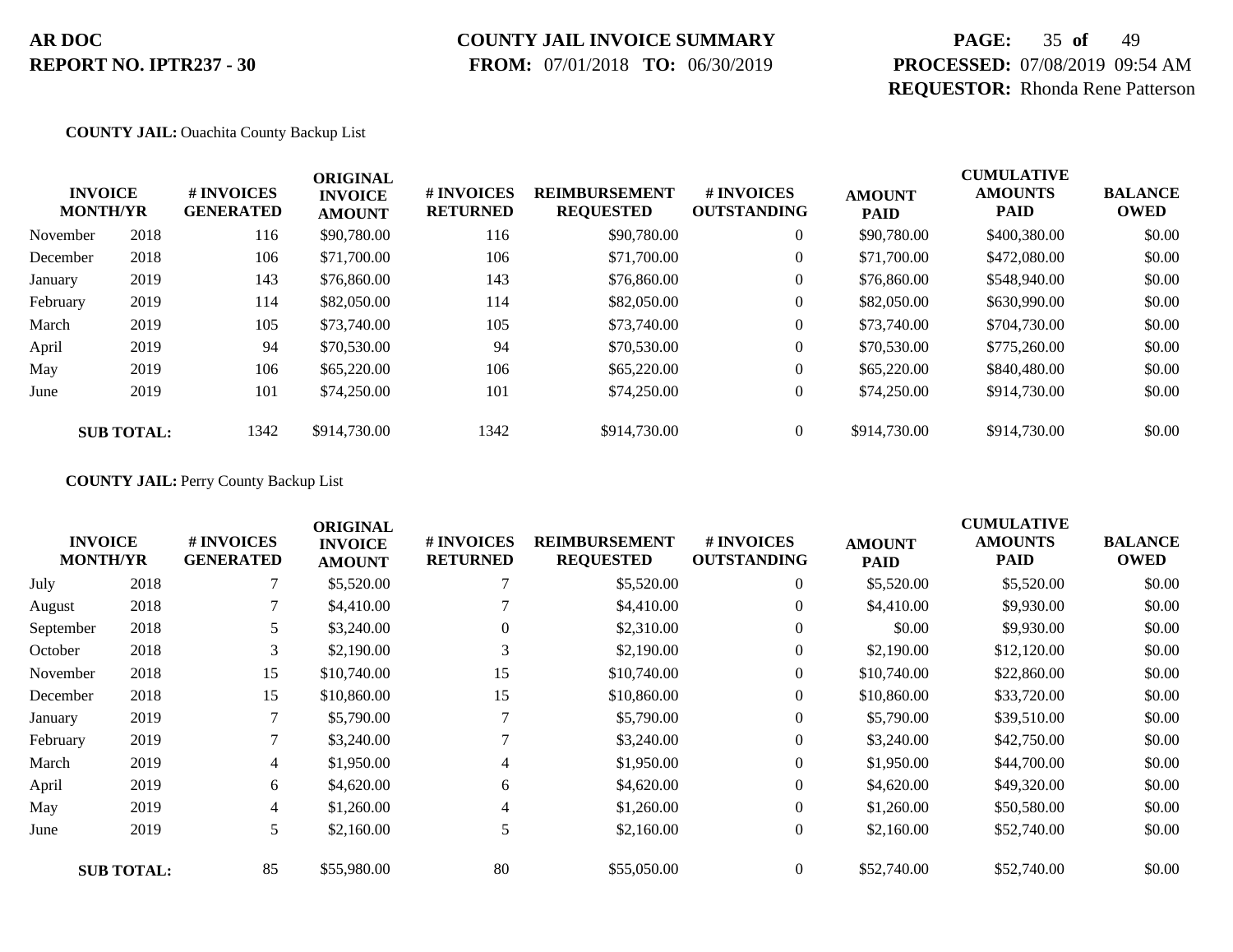### **COUNTY JAIL INVOICE SUMMARY**

 **FROM:** 07/01/2018 **TO:** 06/30/2019

# **PAGE:** 36 **of** 49 **PROCESSED:** 07/08/2019 09:54 AM **REQUESTOR:** Rhonda Rene Patterson

#### **COUNTY JAIL:** Phillips County Backup List

| <b>INVOICE</b><br><b>MONTH/YR</b> |                   | # INVOICES<br><b>GENERATED</b> | <b>ORIGINAL</b><br><b>INVOICE</b><br><b>AMOUNT</b> | # INVOICES<br><b>RETURNED</b> | <b>REIMBURSEMENT</b><br><b>REQUESTED</b> | <b>#INVOICES</b><br><b>OUTSTANDING</b> | <b>AMOUNT</b><br><b>PAID</b> | <b>CUMULATIVE</b><br><b>AMOUNTS</b><br><b>PAID</b> | <b>BALANCE</b><br><b>OWED</b> |
|-----------------------------------|-------------------|--------------------------------|----------------------------------------------------|-------------------------------|------------------------------------------|----------------------------------------|------------------------------|----------------------------------------------------|-------------------------------|
| July                              | 2018              |                                | \$60.00                                            |                               | \$60.00                                  | $\theta$                               | \$60.00                      | \$60.00                                            | \$0.00                        |
| August                            | 2018              |                                | \$60.00                                            | $\theta$                      | \$60.00                                  | $\overline{0}$                         | \$0.00                       | \$60.00                                            | \$0.00                        |
| September                         | 2018              | 4                              | \$2,640.00                                         | 4                             | \$2,640.00                               | $\overline{0}$                         | \$2,640.00                   | \$2,700.00                                         | \$0.00                        |
| October                           | 2018              |                                | \$1,800.00                                         |                               | \$1,800.00                               | 0                                      | \$1,800.00                   | \$4,500.00                                         | \$0.00                        |
| December                          | 2018              |                                | \$1,650.00                                         |                               | \$1,650.00                               | $\overline{0}$                         | \$1,650.00                   | \$6,150.00                                         | \$0.00                        |
| January                           | 2019              |                                | \$300.00                                           |                               | \$300.00                                 | $\overline{0}$                         | \$300.00                     | \$6,450.00                                         | \$0.00                        |
| April                             | 2019              | 2                              | \$1,110.00                                         |                               | \$1,110.00                               | 0                                      | \$1,110.00                   | \$7,560.00                                         | \$0.00                        |
| May                               | 2019              | 2                              | \$870.00                                           | $\gamma$                      | \$870.00                                 | $\theta$                               | \$870.00                     | \$8,430.00                                         | \$0.00                        |
| June                              | 2019              |                                | \$30.00                                            |                               | \$30.00                                  | $\overline{0}$                         | \$30.00                      | \$8,460.00                                         | \$0.00                        |
|                                   | <b>SUB TOTAL:</b> | 26                             | \$8,520.00                                         | 25                            | \$8,520.00                               | $\overline{0}$                         | \$8,460.00                   | \$8,460.00                                         | \$0.00                        |

**COUNTY JAIL:** Pike County Backup List

| <b>INVOICE</b><br><b>MONTH/YR</b> |                   | # INVOICES<br><b>GENERATED</b> | <b>ORIGINAL</b><br><b>INVOICE</b><br><b>AMOUNT</b> | # INVOICES<br><b>RETURNED</b> | <b>REIMBURSEMENT</b><br><b>REQUESTED</b> | # INVOICES<br><b>OUTSTANDING</b> | <b>AMOUNT</b><br><b>PAID</b> | <b>CUMULATIVE</b><br><b>AMOUNTS</b><br><b>PAID</b> | <b>BALANCE</b><br><b>OWED</b> |
|-----------------------------------|-------------------|--------------------------------|----------------------------------------------------|-------------------------------|------------------------------------------|----------------------------------|------------------------------|----------------------------------------------------|-------------------------------|
| July                              | 2018              | 26                             | \$14,910.00                                        | 26                            | \$14,910.00                              | $\overline{0}$                   | \$14,910.00                  | \$14,910.00                                        | \$0.00                        |
| August                            | 2018              | 20                             | \$12,180.00                                        | 20                            | \$12,180.00                              | $\boldsymbol{0}$                 | \$12,180.00                  | \$27,090.00                                        | \$0.00                        |
| September                         | 2018              | 30                             | \$18,720.00                                        | 30                            | \$18,720.00                              | $\overline{0}$                   | \$18,720.00                  | \$45,810.00                                        | \$0.00                        |
| October                           | 2018              | 31                             | \$22,230.00                                        | 31                            | \$22,230.00                              | 0                                | \$22,230.00                  | \$68,040.00                                        | \$0.00                        |
| November                          | 2018              | 33                             | \$23,280.00                                        | 33                            | \$23,280.00                              | $\boldsymbol{0}$                 | \$23,280.00                  | \$91,320.00                                        | \$0.00                        |
| December                          | 2018              | 22                             | \$15,210.00                                        | 22                            | \$15,210.00                              | $\overline{0}$                   | \$15,210.00                  | \$106,530.00                                       | \$0.00                        |
| January                           | 2019              | 16                             | \$4,530.00                                         | 16                            | \$4,530.00                               | $\boldsymbol{0}$                 | \$4,530.00                   | \$111,060.00                                       | \$0.00                        |
| February                          | 2019              | 9                              | \$7,410.00                                         | 9                             | \$7,410.00                               | $\overline{0}$                   | \$7,410.00                   | \$118,470.00                                       | \$0.00                        |
| March                             | 2019              | 10                             | \$8,730.00                                         | 10                            | \$8,730.00                               | $\overline{0}$                   | \$8,730.00                   | \$127,200.00                                       | \$0.00                        |
| April                             | 2019              | 22                             | \$11,250.00                                        | 22                            | \$11,250.00                              | $\overline{0}$                   | \$11,250.00                  | \$138,450.00                                       | \$0.00                        |
| May                               | 2019              | 14                             | \$7,710.00                                         | 14                            | \$7,710.00                               | $\overline{0}$                   | \$7,710.00                   | \$146,160.00                                       | \$0.00                        |
| June                              | 2019              | 25                             | \$15,300.00                                        | 25                            | \$15,300.00                              | $\boldsymbol{0}$                 | \$15,300.00                  | \$161,460.00                                       | \$0.00                        |
|                                   | <b>SUB TOTAL:</b> | 258                            | \$161,460.00                                       | 258                           | \$161,460.00                             | $\Omega$                         | \$161,460.00                 | \$161,460.00                                       | \$0.00                        |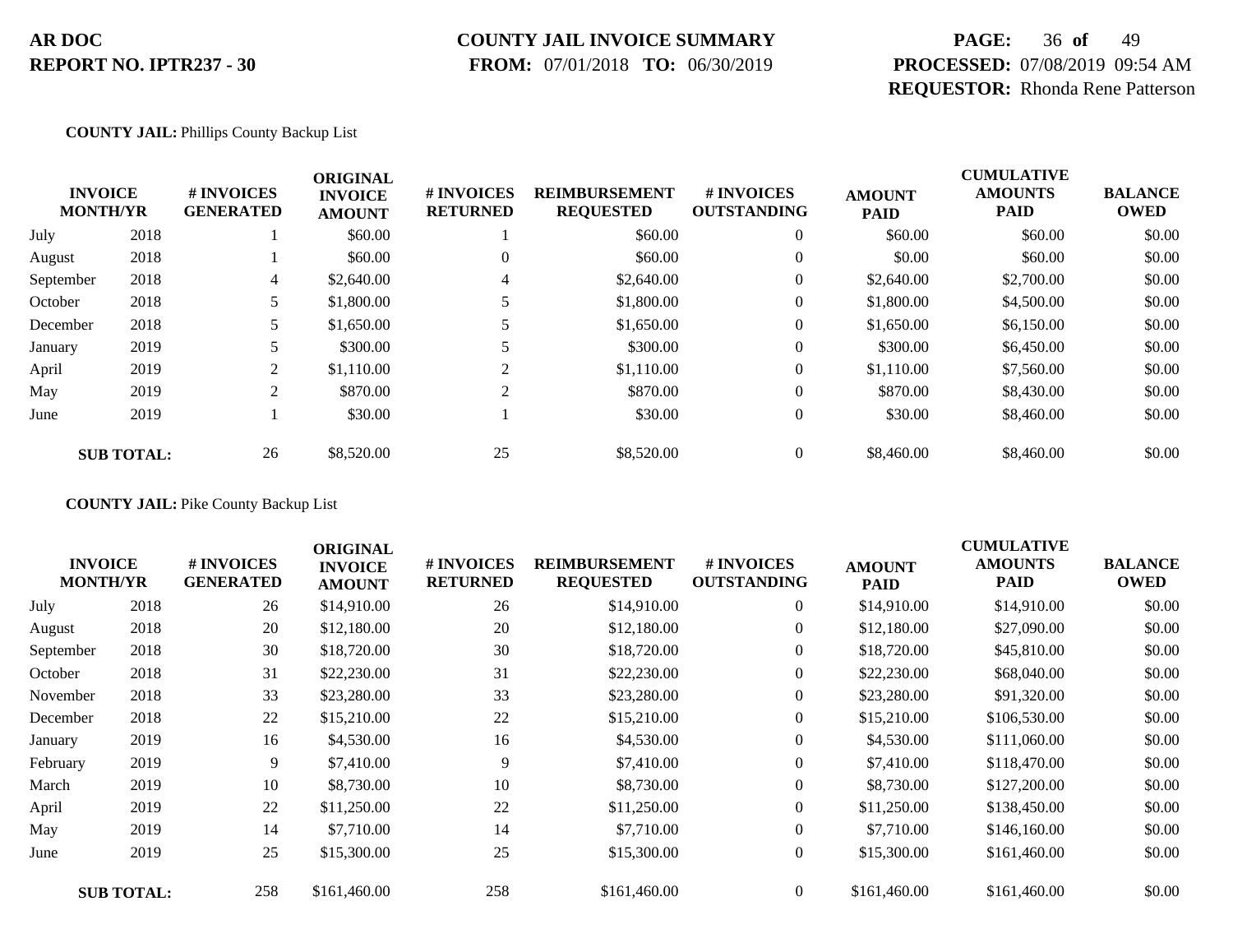### **COUNTY JAIL INVOICE SUMMARY**

 **FROM:** 07/01/2018 **TO:** 06/30/2019

# **PAGE:** 37 **of** 49 **PROCESSED:** 07/08/2019 09:54 AM **REQUESTOR:** Rhonda Rene Patterson

#### **COUNTY JAIL:** Poinsett County Backup List

| <b>INVOICE</b><br><b>MONTH/YR</b> |                   | # INVOICES<br><b>GENERATED</b> | <b>ORIGINAL</b><br><b>INVOICE</b><br><b>AMOUNT</b> | # INVOICES<br><b>RETURNED</b> | <b>REIMBURSEMENT</b><br><b>REQUESTED</b> | # INVOICES<br><b>OUTSTANDING</b> | <b>AMOUNT</b><br><b>PAID</b> | <b>CUMULATIVE</b><br><b>AMOUNTS</b><br><b>PAID</b> | <b>BALANCE</b><br><b>OWED</b> |
|-----------------------------------|-------------------|--------------------------------|----------------------------------------------------|-------------------------------|------------------------------------------|----------------------------------|------------------------------|----------------------------------------------------|-------------------------------|
| July                              | 2018              | 26                             | \$12,600.00                                        | 26                            | \$12,600.00                              | $\boldsymbol{0}$                 | \$12,600.00                  | \$12,600.00                                        | \$0.00                        |
| August                            | 2018              | 19                             | \$8,790.00                                         | 19                            | \$8,790.00                               | $\overline{0}$                   | \$8,790.00                   | \$21,390.00                                        | \$0.00                        |
| September                         | 2018              | 7                              | \$5,190.00                                         |                               | \$5,190.00                               | $\boldsymbol{0}$                 | \$5,190.00                   | \$26,580.00                                        | \$0.00                        |
| October                           | 2018              | 12                             | \$6,360.00                                         | 12                            | \$6,360.00                               | $\overline{0}$                   | \$6,360.00                   | \$32,940.00                                        | \$0.00                        |
| November                          | 2018              | 17                             | \$8,550.00                                         | 17                            | \$8,550.00                               | $\boldsymbol{0}$                 | \$8,550.00                   | \$41,490.00                                        | \$0.00                        |
| December                          | 2018              | 6                              | \$5,040.00                                         | 6                             | \$5,040.00                               | $\boldsymbol{0}$                 | \$5,040.00                   | \$46,530.00                                        | \$0.00                        |
| January                           | 2019              | 12                             | \$6,000.00                                         | 12                            | \$6,000.00                               | $\overline{0}$                   | \$6,000.00                   | \$52,530.00                                        | \$0.00                        |
| February                          | 2019              | 9                              | \$5,520.00                                         | 9                             | \$5,520.00                               | $\boldsymbol{0}$                 | \$5,520.00                   | \$58,050.00                                        | \$0.00                        |
| March                             | 2019              | 13                             | \$7,050.00                                         | 13                            | \$7,050.00                               | $\overline{0}$                   | \$7,050.00                   | \$65,100.00                                        | \$0.00                        |
| April                             | 2019              | 18                             | \$8,700.00                                         | 18                            | \$8,700.00                               | $\overline{0}$                   | \$8,700.00                   | \$73,800.00                                        | \$0.00                        |
| May                               | 2019              | 18                             | \$11,820.00                                        | 18                            | \$11,820.00                              | $\overline{0}$                   | \$11,820.00                  | \$85,620.00                                        | \$0.00                        |
| June                              | 2019              | 15                             | \$7,920.00                                         | 15                            | \$7,920.00                               | 15                               | \$0.00                       | \$85,620.00                                        | \$7,920.00                    |
|                                   | <b>SUB TOTAL:</b> | 172                            | \$93,540.00                                        | 172                           | \$93,540.00                              | 15                               | \$85,620.00                  | \$85,620.00                                        | \$7,920.00                    |

#### **COUNTY JAIL:** Polk County Backup List

|           | <b>INVOICE</b><br><b>MONTH/YR</b> | <b>#INVOICES</b><br><b>GENERATED</b> | <b>ORIGINAL</b><br><b>INVOICE</b><br><b>AMOUNT</b> | <b># INVOICES</b><br><b>RETURNED</b> | <b>REIMBURSEMENT</b><br><b>REQUESTED</b> | # INVOICES<br><b>OUTSTANDING</b> | <b>AMOUNT</b><br><b>PAID</b> | <b>CUMULATIVE</b><br><b>AMOUNTS</b><br><b>PAID</b> | <b>BALANCE</b><br><b>OWED</b> |
|-----------|-----------------------------------|--------------------------------------|----------------------------------------------------|--------------------------------------|------------------------------------------|----------------------------------|------------------------------|----------------------------------------------------|-------------------------------|
| July      | 2018                              | 10                                   | \$4,110.00                                         | 10                                   | \$3,360.00                               | $\theta$                         | \$3,360.00                   | \$3,360.00                                         | \$0.00                        |
| August    | 2018                              |                                      | \$3,150.00                                         |                                      | \$2,730.00                               | $\theta$                         | \$2,730.00                   | \$6,090.00                                         | \$0.00                        |
| September | 2018                              | 6                                    | \$3,540.00                                         | 6                                    | \$3,210.00                               | $\theta$                         | \$3,210.00                   | \$9,300.00                                         | \$0.00                        |
| October   | 2018                              | 12                                   | \$5,010.00                                         | 12                                   | \$3,690.00                               | $\theta$                         | \$3,690.00                   | \$12,990.00                                        | \$0.00                        |
| November  | 2018                              | 8                                    | \$2,130.00                                         | 8                                    | \$2,010.00                               | $\theta$                         | \$2,010.00                   | \$15,000.00                                        | \$0.00                        |
| December  | 2018                              | 4                                    | \$2,070.00                                         | 4                                    | \$2,070.00                               | $\theta$                         | \$2,070.00                   | \$17,070.00                                        | \$0.00                        |
| January   | 2019                              |                                      | \$3,150.00                                         |                                      | \$2,340.00                               | $\theta$                         | \$2,340.00                   | \$19,410.00                                        | \$0.00                        |
| February  | 2019                              |                                      | \$2,100.00                                         |                                      | \$1,980.00                               | $\mathbf{0}$                     | \$1,980.00                   | \$21,390.00                                        | \$0.00                        |
| March     | 2019                              | 3 <sup>1</sup>                       | \$1,230.00                                         |                                      | \$1,020.00                               | $\theta$                         | \$1,020.00                   | \$22,410.00                                        | \$0.00                        |
| April     | 2019                              | 3                                    | \$990.00                                           |                                      | \$510.00                                 | $\Omega$                         | \$510.00                     | \$22,920.00                                        | \$0.00                        |
| May       | 2019                              | 11                                   | \$2,670.00                                         | 11                                   | \$1,230.00                               | $\Omega$                         | \$1,230.00                   | \$24,150.00                                        | \$0.00                        |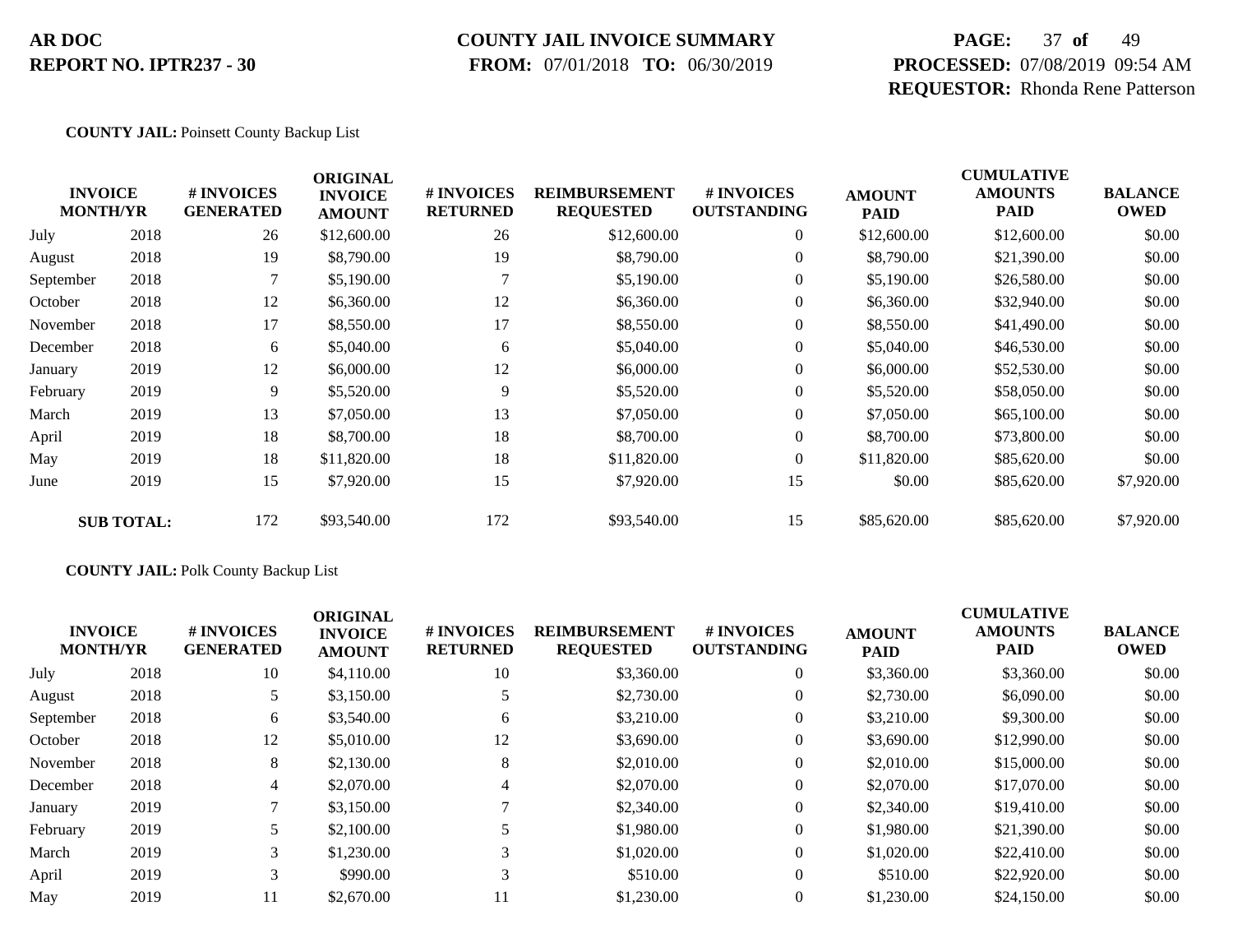# **COUNTY JAIL INVOICE SUMMARY**

 **FROM:** 07/01/2018 **TO:** 06/30/2019

**PAGE:** 38 **of** 49 **PROCESSED:** 07/08/2019 09:54 AM **REQUESTOR:** Rhonda Rene Patterson

**COUNTY JAIL:** Polk County Backup List

|      | <b>INVOICE</b><br><b>MONTH/YR</b> | # INVOICES<br><b>GENERATED</b> | ORIGINAL<br><b>INVOICE</b><br><b>AMOUNT</b> | # INVOICES<br><b>RETURNED</b> | <b>REIMBURSEMENT</b><br><b>REQUESTED</b> | # INVOICES<br><b>OUTSTANDING</b> | <b>AMOUNT</b><br><b>PAID</b> | <b>CUMULATIVE</b><br><b>AMOUNTS</b><br><b>PAID</b> | <b>BALANCE</b><br><b>OWED</b> |
|------|-----------------------------------|--------------------------------|---------------------------------------------|-------------------------------|------------------------------------------|----------------------------------|------------------------------|----------------------------------------------------|-------------------------------|
| June | 2019                              | 12                             | \$5,400.00                                  | ∸                             | \$4,530.00                               |                                  | \$4,530.00                   | \$28,680.00                                        | \$0.00                        |
|      | <b>SUB TOTAL:</b>                 | 86                             | \$35,550.00                                 | 86                            | \$28,680.00                              |                                  | \$28,680.00                  | \$28,680.00                                        | \$0.00                        |

**COUNTY JAIL:** Pope County Backup List

| <b>INVOICE</b><br><b>MONTH/YR</b> |                   | # INVOICES<br><b>GENERATED</b> | <b>ORIGINAL</b><br><b>INVOICE</b><br><b>AMOUNT</b> | # INVOICES<br><b>RETURNED</b> | <b>REIMBURSEMENT</b><br><b>REQUESTED</b> | # INVOICES<br><b>OUTSTANDING</b> | <b>AMOUNT</b><br><b>PAID</b> | <b>CUMULATIVE</b><br><b>AMOUNTS</b><br><b>PAID</b> | <b>BALANCE</b><br><b>OWED</b> |
|-----------------------------------|-------------------|--------------------------------|----------------------------------------------------|-------------------------------|------------------------------------------|----------------------------------|------------------------------|----------------------------------------------------|-------------------------------|
| July                              | 2018              | 45                             | \$20,820.00                                        | 45                            | \$20,820.00                              | $\boldsymbol{0}$                 | \$20,820.00                  | \$20,820.00                                        | \$0.00                        |
| August                            | 2018              | 43                             | \$26,010.00                                        | 43                            | \$25,980.00                              | $\boldsymbol{0}$                 | \$25,980.00                  | \$46,800.00                                        | \$0.00                        |
| September                         | 2018              | 54                             | \$35,460.00                                        | 54                            | \$35,460.00                              | $\overline{0}$                   | \$35,460.00                  | \$82,260.00                                        | \$0.00                        |
| October                           | 2018              | 47                             | \$28,860.00                                        | 47                            | \$28,860.00                              | $\boldsymbol{0}$                 | \$28,860.00                  | \$111,120.00                                       | \$0.00                        |
| November                          | 2018              | 49                             | \$24,900.00                                        | 49                            | \$24,900.00                              | $\overline{0}$                   | \$24,900.00                  | \$136,020.00                                       | \$0.00                        |
| December                          | 2018              | 50                             | \$33,810.00                                        | 50                            | \$33,810.00                              | $\overline{0}$                   | \$33,810.00                  | \$169,830.00                                       | \$0.00                        |
| January                           | 2019              | 48                             | \$28,380.00                                        | 48                            | \$28,380.00                              | $\boldsymbol{0}$                 | \$28,380.00                  | \$198,210.00                                       | \$0.00                        |
| February                          | 2019              | 44                             | \$15,990.00                                        | 44                            | \$15,240.00                              | $\overline{0}$                   | \$15,240.00                  | \$213,450.00                                       | \$0.00                        |
| March                             | 2019              | 48                             | \$27,450.00                                        | 48                            | \$27,450.00                              | $\overline{0}$                   | \$27,450.00                  | \$240,900.00                                       | \$0.00                        |
| April                             | 2019              | 50                             | \$26,010.00                                        | 50                            | \$25,800.00                              | $\overline{0}$                   | \$25,800.00                  | \$266,700.00                                       | \$0.00                        |
| May                               | 2019              | 53                             | \$32,430.00                                        | 53                            | \$31,950.00                              | $\overline{0}$                   | \$31,950.00                  | \$298,650.00                                       | \$0.00                        |
| June                              | 2019              | 52                             | \$32,940.00                                        | 52                            | \$32,520.00                              | $\overline{0}$                   | \$32,520.00                  | \$331,170.00                                       | \$0.00                        |
|                                   | <b>SUB TOTAL:</b> | 583                            | \$333,060.00                                       | 583                           | \$331,170.00                             | $\overline{0}$                   | \$331,170.00                 | \$331,170.00                                       | \$0.00                        |

**COUNTY JAIL:** Prairie County Backup List

|                                   |      |                                      | ORIGINAL                        |                               |                                          |                                  |                              | <b>CUMULATIVE</b>             |                               |
|-----------------------------------|------|--------------------------------------|---------------------------------|-------------------------------|------------------------------------------|----------------------------------|------------------------------|-------------------------------|-------------------------------|
| <b>INVOICE</b><br><b>MONTH/YR</b> |      | <b>#INVOICES</b><br><b>GENERATED</b> | <b>INVOICE</b><br><b>AMOUNT</b> | # INVOICES<br><b>RETURNED</b> | <b>REIMBURSEMENT</b><br><b>REOUESTED</b> | # INVOICES<br><b>OUTSTANDING</b> | <b>AMOUNT</b><br><b>PAID</b> | <b>AMOUNTS</b><br><b>PAID</b> | <b>BALANCE</b><br><b>OWED</b> |
| July                              | 2018 |                                      | \$1,560.00                      |                               | \$1,560.00                               |                                  | \$1,560.00                   | \$1,560.00                    | \$0.00                        |
| August                            | 2018 |                                      | \$1,980.00                      |                               | \$1,980.00                               |                                  | \$1,980.00                   | \$3,540.00                    | \$0.00                        |
| September                         | 2018 |                                      | \$3.450.00                      |                               | \$3,450.00                               |                                  | \$3,450.00                   | \$6,990.00                    | \$0.00                        |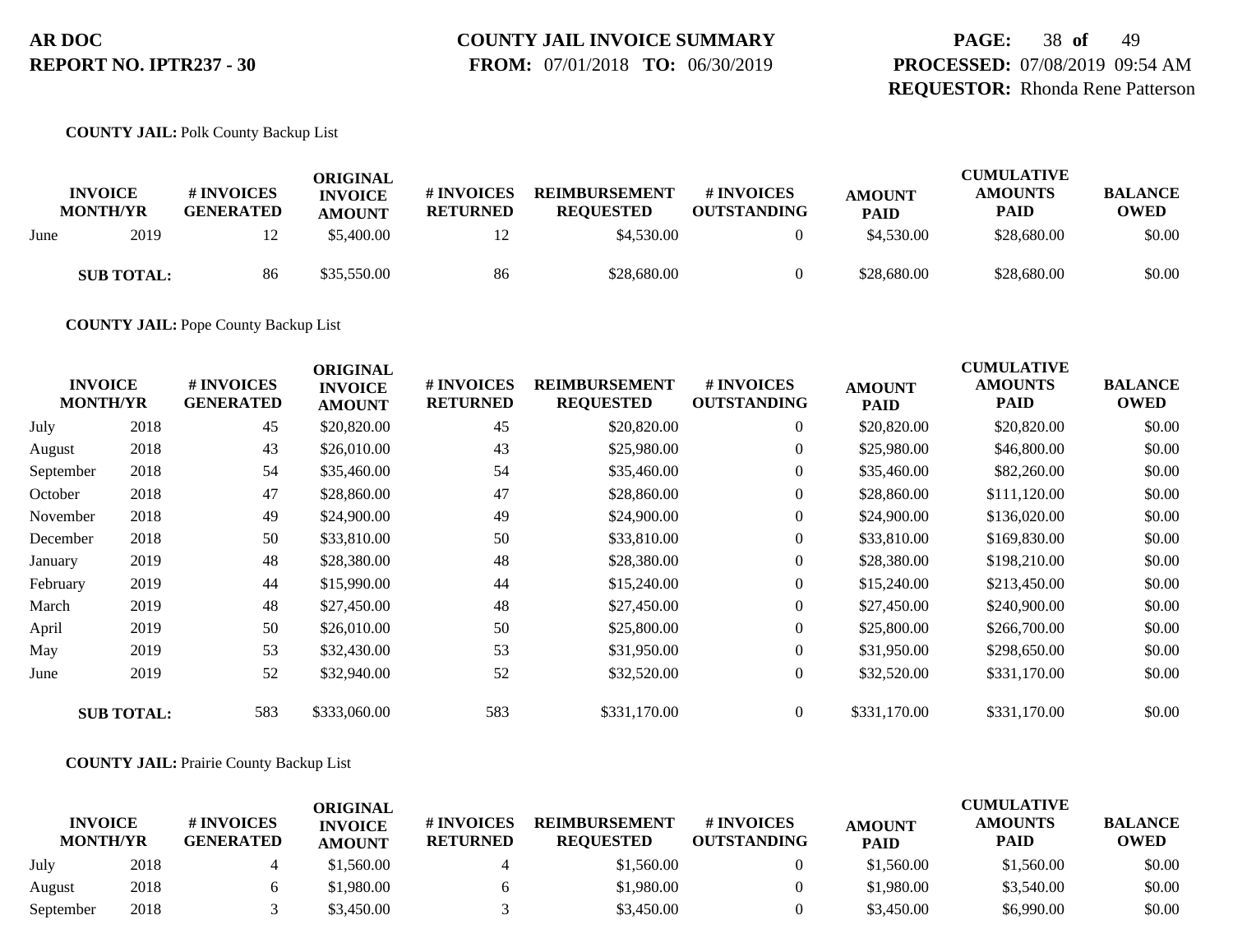### **COUNTY JAIL INVOICE SUMMARY**

 **FROM:** 07/01/2018 **TO:** 06/30/2019

# **PAGE:** 39 **of** 49 **PROCESSED:** 07/08/2019 09:54 AM **REQUESTOR:** Rhonda Rene Patterson

#### **COUNTY JAIL:** Prairie County Backup List

| <b>INVOICE</b><br><b>MONTH/YR</b> |                   | # INVOICES<br><b>GENERATED</b> | <b>ORIGINAL</b><br><b>INVOICE</b><br><b>AMOUNT</b> | # INVOICES<br><b>RETURNED</b> | <b>REIMBURSEMENT</b><br><b>REQUESTED</b> | # INVOICES<br><b>OUTSTANDING</b> | <b>AMOUNT</b><br><b>PAID</b> | <b>CUMULATIVE</b><br><b>AMOUNTS</b><br><b>PAID</b> | <b>BALANCE</b><br><b>OWED</b> |
|-----------------------------------|-------------------|--------------------------------|----------------------------------------------------|-------------------------------|------------------------------------------|----------------------------------|------------------------------|----------------------------------------------------|-------------------------------|
| October                           | 2018              | 4                              | \$3,060.00                                         | 4                             | \$3,060.00                               | $\overline{0}$                   | \$3,060.00                   | \$10,050.00                                        | \$0.00                        |
| November                          | 2018              | 4                              | \$2,490.00                                         | 4                             | \$1,890.00                               | 0                                | \$1,890.00                   | \$11,940.00                                        | \$0.00                        |
| December                          | 2018              | 8                              | \$3,480.00                                         | 8                             | \$3,480.00                               |                                  | \$3,480.00                   | \$15,420.00                                        | \$0.00                        |
| January                           | 2019              | 4                              | \$2,790.00                                         | 4                             | \$2,460.00                               |                                  | \$2,460.00                   | \$17,880.00                                        | \$0.00                        |
| February                          | 2019              |                                | \$3,150.00                                         |                               | \$3,150.00                               | 0                                | \$3,150.00                   | \$21,030.00                                        | \$0.00                        |
| March                             | 2019              |                                | \$2,460.00                                         |                               | \$2,460.00                               | $\boldsymbol{0}$                 | \$2,460.00                   | \$23,490.00                                        | \$0.00                        |
| April                             | 2019              | 2                              | \$1,530.00                                         |                               | \$1,530.00                               | $\overline{0}$                   | \$1,530.00                   | \$25,020.00                                        | \$0.00                        |
| May                               | 2019              | 3                              | \$1,470.00                                         | 3                             | \$1,380.00                               | $\overline{0}$                   | \$1,380.00                   | \$26,400.00                                        | \$0.00                        |
|                                   | <b>SUB TOTAL:</b> | 48                             | \$27,420.00                                        | 48                            | \$26,400.00                              |                                  | \$26,400.00                  | \$26,400.00                                        | \$0.00                        |

**COUNTY JAIL:** Pulaski County Backup List

|           | <b>INVOICE</b><br><b>MONTH/YR</b> | # INVOICES<br><b>GENERATED</b> | <b>ORIGINAL</b><br><b>INVOICE</b><br><b>AMOUNT</b> | # INVOICES<br><b>RETURNED</b> | <b>REIMBURSEMENT</b><br><b>REQUESTED</b> | <b>#INVOICES</b><br><b>OUTSTANDING</b> | <b>AMOUNT</b><br><b>PAID</b> | <b>CUMULATIVE</b><br><b>AMOUNTS</b><br><b>PAID</b> | <b>BALANCE</b><br><b>OWED</b> |
|-----------|-----------------------------------|--------------------------------|----------------------------------------------------|-------------------------------|------------------------------------------|----------------------------------------|------------------------------|----------------------------------------------------|-------------------------------|
| July      | 2018                              | 403                            | \$237,300.00                                       | 403                           | \$237,720.00                             | $\overline{0}$                         | \$237,720.00                 | \$237,720.00                                       | \$0.00                        |
| August    | 2018                              | 401                            | \$245,790.00                                       | 401                           | \$244,290.00                             | $\overline{0}$                         | \$244,290.00                 | \$482,010.00                                       | \$0.00                        |
| September | 2018                              | 416                            | \$276,720.00                                       | 416                           | \$271,470.00                             | $\overline{0}$                         | \$271,470.00                 | \$753,480.00                                       | \$0.00                        |
| October   | 2018                              | 411                            | \$246,960.00                                       | 411                           | \$246,900.00                             | $\overline{0}$                         | \$246,900.00                 | \$1,000,380.00                                     | \$0.00                        |
| November  | 2018                              | 398                            | \$281,130.00                                       | 398                           | \$280,500.00                             | $\overline{0}$                         | \$280,500.00                 | \$1,280,880.00                                     | \$0.00                        |
| December  | 2018                              | 391                            | \$269,610.00                                       | 391                           | \$269,400.00                             | $\overline{0}$                         | \$269,400.00                 | \$1,550,280.00                                     | \$0.00                        |
| January   | 2019                              | 377                            | \$274,260.00                                       | 377                           | \$272,940.00                             | $\overline{0}$                         | \$272,940.00                 | \$1,823,220.00                                     | \$0.00                        |
| February  | 2019                              | 405                            | \$263,400.00                                       | 405                           | \$263,220.00                             | $\overline{0}$                         | \$263,220.00                 | \$2,086,440.00                                     | \$0.00                        |
| March     | 2019                              | 395                            | \$248,100.00                                       | 395                           | \$247,170.00                             | $\Omega$                               | \$247,170.00                 | \$2,333,610.00                                     | \$0.00                        |
| April     | 2019                              | 412                            | \$279,990.00                                       | 412                           | \$278,370.00                             | $\overline{0}$                         | \$278,370.00                 | \$2,611,980.00                                     | \$0.00                        |
| May       | 2019                              | 388                            | \$238,170.00                                       | 388                           | \$236,910.00                             | 388                                    | \$0.00                       | \$2,611,980.00                                     | \$236,910.00                  |
| June      | 2019                              | 369                            | \$261,390.00                                       | 369                           | \$258,900.00                             | 369                                    | \$0.00                       | \$2,611,980.00                                     | \$495,810.00                  |
|           | <b>SUB TOTAL:</b>                 | 4766                           | \$3,122,820.00                                     | 4766                          | \$3,107,790.00                           | 757                                    | \$2,611,980.00               | \$2,611,980.00                                     | \$495,810.00                  |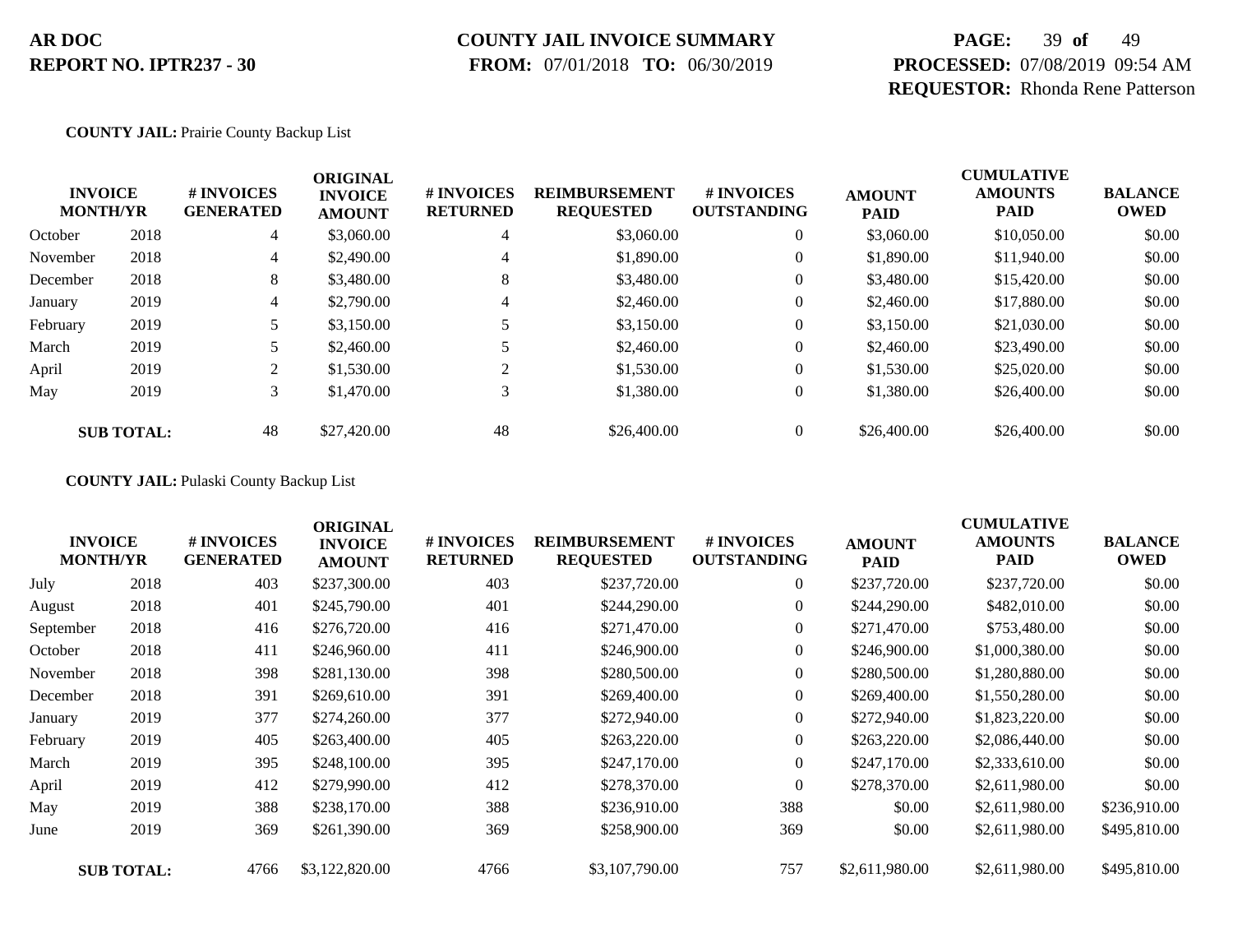### **COUNTY JAIL INVOICE SUMMARY**

 **FROM:** 07/01/2018 **TO:** 06/30/2019

# **PAGE:** 40 **of** 49 **PROCESSED:** 07/08/2019 09:54 AM **REQUESTOR:** Rhonda Rene Patterson

#### **COUNTY JAIL:** Randolph County Backup List

|           | <b>INVOICE</b><br><b>MONTH/YR</b> | # INVOICES<br><b>GENERATED</b> | <b>ORIGINAL</b><br><b>INVOICE</b><br><b>AMOUNT</b> | # INVOICES<br><b>RETURNED</b> | <b>REIMBURSEMENT</b><br><b>REQUESTED</b> | # INVOICES<br><b>OUTSTANDING</b> | <b>AMOUNT</b><br><b>PAID</b> | <b>CUMULATIVE</b><br><b>AMOUNTS</b><br><b>PAID</b> | <b>BALANCE</b><br><b>OWED</b> |
|-----------|-----------------------------------|--------------------------------|----------------------------------------------------|-------------------------------|------------------------------------------|----------------------------------|------------------------------|----------------------------------------------------|-------------------------------|
| July      | 2018                              |                                | \$3,330.00                                         |                               | \$3,330.00                               | 0                                | \$3,330.00                   | \$3,330.00                                         | \$0.00                        |
| August    | 2018                              | 5                              | \$3,930.00                                         |                               | \$3,930.00                               | $\overline{0}$                   | \$3,930.00                   | \$7,260.00                                         | \$0.00                        |
| September | 2018                              | 8                              | \$4,170.00                                         | 8                             | \$4,170.00                               | $\overline{0}$                   | \$4,170.00                   | \$11,430.00                                        | \$0.00                        |
| October   | 2018                              | 7                              | \$2,490.00                                         |                               | \$2,490.00                               | $\overline{0}$                   | \$2,490.00                   | \$13,920.00                                        | \$0.00                        |
| November  | 2018                              | 3                              | \$990.00                                           |                               | \$990.00                                 | $\overline{0}$                   | \$990.00                     | \$14,910.00                                        | \$0.00                        |
| December  | 2018                              |                                | \$4,860.00                                         |                               | \$4,860.00                               | $\overline{0}$                   | \$4,860.00                   | \$19,770.00                                        | \$0.00                        |
| January   | 2019                              | 9                              | \$3,270.00                                         | 9                             | \$3,270.00                               | $\overline{0}$                   | \$3,270.00                   | \$23,040.00                                        | \$0.00                        |
| February  | 2019                              | 8                              | \$2,430.00                                         | 8                             | \$2,430.00                               | $\boldsymbol{0}$                 | \$2,430.00                   | \$25,470.00                                        | \$0.00                        |
| March     | 2019                              | 3                              | \$1,740.00                                         | 3                             | \$1,740.00                               | $\overline{0}$                   | \$1,740.00                   | \$27,210.00                                        | \$0.00                        |
| April     | 2019                              | 4                              | \$3,180.00                                         | 4                             | \$3,180.00                               | $\overline{0}$                   | \$3,180.00                   | \$30,390.00                                        | \$0.00                        |
| May       | 2019                              | 7                              | \$4,680.00                                         |                               | \$4,680.00                               | $\overline{0}$                   | \$4,680.00                   | \$35,070.00                                        | \$0.00                        |
| June      | 2019                              | 6                              | \$3,030.00                                         | 6                             | \$3,030.00                               | $\boldsymbol{0}$                 | \$3,030.00                   | \$38,100.00                                        | \$0.00                        |
|           | <b>SUB TOTAL:</b>                 | 74                             | \$38,100.00                                        | 74                            | \$38,100.00                              | $\boldsymbol{0}$                 | \$38,100.00                  | \$38,100.00                                        | \$0.00                        |

#### **COUNTY JAIL:** Saline County Backup List

|                                   |      |                                      | <b>ORIGINAL</b>                 |                               |                                          |                                  |                              | <b>CUMULATIVE</b>             |                               |
|-----------------------------------|------|--------------------------------------|---------------------------------|-------------------------------|------------------------------------------|----------------------------------|------------------------------|-------------------------------|-------------------------------|
| <b>INVOICE</b><br><b>MONTH/YR</b> |      | <b>#INVOICES</b><br><b>GENERATED</b> | <b>INVOICE</b><br><b>AMOUNT</b> | # INVOICES<br><b>RETURNED</b> | <b>REIMBURSEMENT</b><br><b>REQUESTED</b> | # INVOICES<br><b>OUTSTANDING</b> | <b>AMOUNT</b><br><b>PAID</b> | <b>AMOUNTS</b><br><b>PAID</b> | <b>BALANCE</b><br><b>OWED</b> |
| July                              | 2018 | 71                                   | \$48,810.00                     | 71                            | \$48,810.00                              | $\overline{0}$                   | \$48,810.00                  | \$48,810.00                   | \$0.00                        |
| August                            | 2018 | 79                                   | \$47,100.00                     | 79                            | \$47,100.00                              | $\overline{0}$                   | \$47,100.00                  | \$95,910.00                   | \$0.00                        |
| September                         | 2018 | 73                                   | \$44,880.00                     | 73                            | \$44,880.00                              | $\overline{0}$                   | \$44,880.00                  | \$140,790.00                  | \$0.00                        |
| October                           | 2018 | 50                                   | \$33,660.00                     | 50                            | \$33,660.00                              | $\overline{0}$                   | \$33,660.00                  | \$174,450.00                  | \$0.00                        |
| November                          | 2018 | 52                                   | \$34,200.00                     | 52                            | \$34,200.00                              | $\overline{0}$                   | \$34,200.00                  | \$208,650.00                  | \$0.00                        |
| December                          | 2018 | 57                                   | \$36,480.00                     | 57                            | \$36,480.00                              | $\overline{0}$                   | \$36,480.00                  | \$245,130.00                  | \$0.00                        |
| January                           | 2019 | 63                                   | \$31,830.00                     | 63                            | \$31,830.00                              | $\overline{0}$                   | \$31,830.00                  | \$276,960.00                  | \$0.00                        |
| February                          | 2019 | 61                                   | \$34,350.00                     | 61                            | \$34,350.00                              | $\overline{0}$                   | \$34,350.00                  | \$311,310.00                  | \$0.00                        |
| March                             | 2019 | 61                                   | \$35,250.00                     | 61                            | \$35,250.00                              | $\overline{0}$                   | \$35,250.00                  | \$346,560.00                  | \$0.00                        |
| April                             | 2019 | 63                                   | \$42,720.00                     | 63                            | \$42,720.00                              | $\Omega$                         | \$42,720.00                  | \$389,280.00                  | \$0.00                        |
| May                               | 2019 | 53                                   | \$35,610.00                     | 53                            | \$35,610.00                              | $\overline{0}$                   | \$35,610.00                  | \$424,890.00                  | \$0.00                        |
|                                   |      |                                      |                                 |                               |                                          |                                  |                              |                               |                               |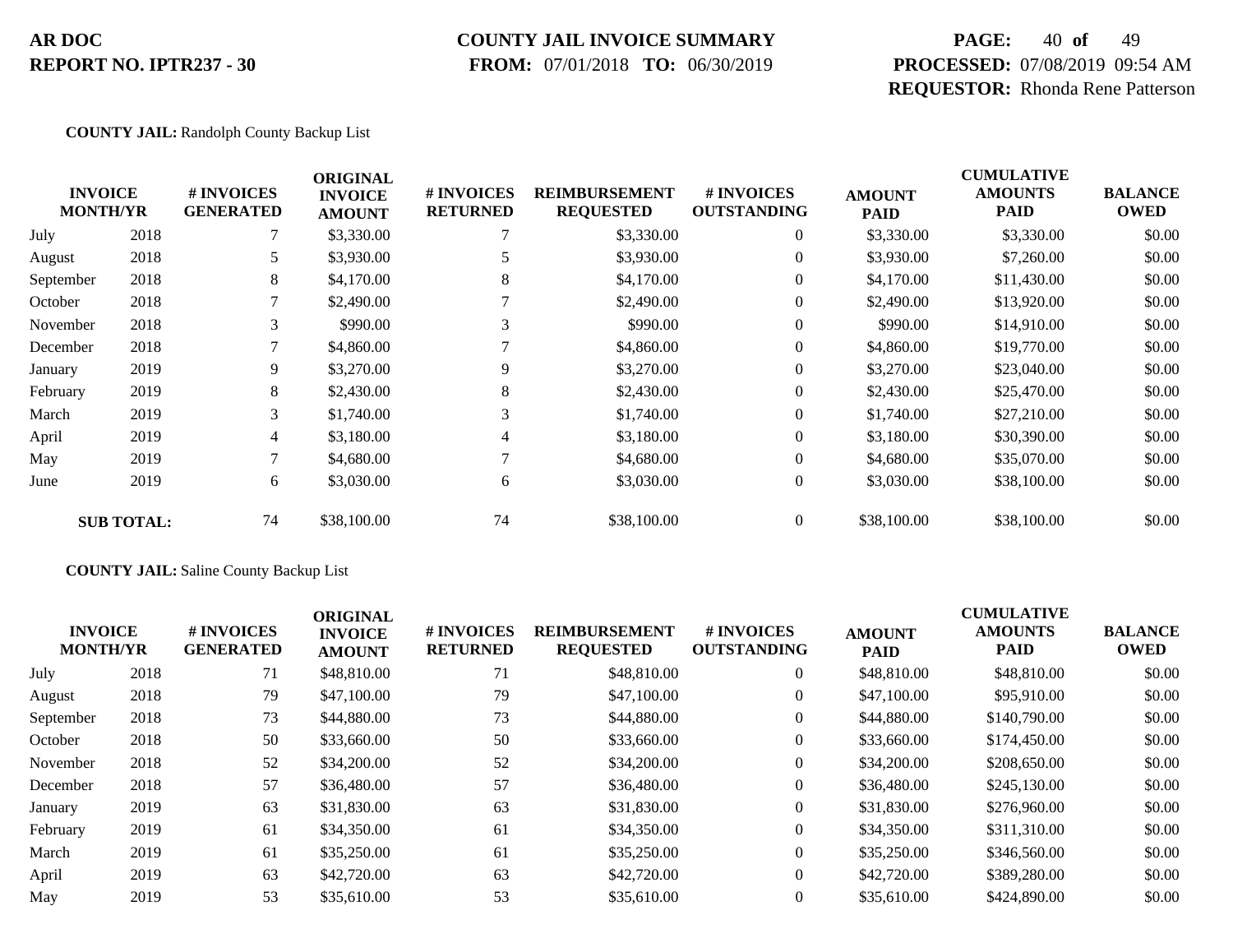# **COUNTY JAIL INVOICE SUMMARY**

 **FROM:** 07/01/2018 **TO:** 06/30/2019

**PAGE:** 41 **of** 49 **PROCESSED:** 07/08/2019 09:54 AM **REQUESTOR:** Rhonda Rene Patterson

**COUNTY JAIL:** Saline County Backup List

|      | <b>INVOICE</b><br><b>MONTH/YR</b> | # INVOICES<br><b>GENERATED</b> | ORIGINAL<br><b>INVOICE</b><br><b>AMOUNT</b> | # INVOICES<br><b>RETURNED</b> | <b>REIMBURSEMENT</b><br><b>REOUESTED</b> | # INVOICES<br><b>OUTSTANDING</b> | <b>AMOUNT</b><br><b>PAID</b> | <b>CUMULATIVE</b><br><b>AMOUNTS</b><br><b>PAID</b> | <b>BALANCE</b><br><b>OWED</b> |
|------|-----------------------------------|--------------------------------|---------------------------------------------|-------------------------------|------------------------------------------|----------------------------------|------------------------------|----------------------------------------------------|-------------------------------|
| June | 2019                              | 68                             | \$47,580.00                                 | 68                            | \$47,580.00                              |                                  | \$47,580.00                  | \$472,470.00                                       | \$0.00                        |
|      | <b>SUB TOTAL:</b>                 | 751                            | \$472,470.00                                | 751                           | \$472,470.00                             |                                  | \$472,470.00                 | \$472,470.00                                       | \$0.00                        |

**COUNTY JAIL:** Scott County Backup List

| <b>INVOICE</b><br><b>MONTH/YR</b> |                   | # INVOICES<br><b>GENERATED</b> | <b>ORIGINAL</b><br><b>INVOICE</b><br><b>AMOUNT</b> | # INVOICES<br><b>RETURNED</b> | <b>REIMBURSEMENT</b><br><b>REQUESTED</b> | # INVOICES<br><b>OUTSTANDING</b> | <b>AMOUNT</b><br><b>PAID</b> | <b>CUMULATIVE</b><br><b>AMOUNTS</b><br><b>PAID</b> | <b>BALANCE</b><br><b>OWED</b> |
|-----------------------------------|-------------------|--------------------------------|----------------------------------------------------|-------------------------------|------------------------------------------|----------------------------------|------------------------------|----------------------------------------------------|-------------------------------|
| July                              | 2018              | 3                              | \$1,770.00                                         | 3                             | \$1,770.00                               | $\boldsymbol{0}$                 | \$1,770.00                   | \$1,770.00                                         | \$0.00                        |
| August                            | 2018              |                                | \$1,710.00                                         |                               | \$1,710.00                               | $\overline{0}$                   | \$1,710.00                   | \$3,480.00                                         | \$0.00                        |
| September                         | 2018              |                                | \$2,340.00                                         |                               | \$2,340.00                               | $\overline{0}$                   | \$2,340.00                   | \$5,820.00                                         | \$0.00                        |
| October                           | 2018              |                                | \$3,690.00                                         | 0                             | \$0.00                                   | $\theta$                         | \$0.00                       | \$5,820.00                                         | \$0.00                        |
| November                          | 2018              |                                | \$2,370.00                                         |                               | \$2,370.00                               | $\overline{0}$                   | \$2,370.00                   | \$8,190.00                                         | \$0.00                        |
| December                          | 2018              | 6                              | \$2,550.00                                         | 6                             | \$2,550.00                               | $\overline{0}$                   | \$2,550.00                   | \$10,740.00                                        | \$0.00                        |
| January                           | 2019              | 6                              | \$2,520.00                                         | 6                             | \$2,520.00                               | $\boldsymbol{0}$                 | \$2,520.00                   | \$13,260.00                                        | \$0.00                        |
| February                          | 2019              | 5                              | \$2,850.00                                         | 5                             | \$2,850.00                               | $\overline{0}$                   | \$2,850.00                   | \$16,110.00                                        | \$0.00                        |
| March                             | 2019              | $\overline{4}$                 | \$2,130.00                                         |                               | \$2,130.00                               | $\overline{0}$                   | \$2,130.00                   | \$18,240.00                                        | \$0.00                        |
| April                             | 2019              | 5                              | \$3,150.00                                         |                               | \$3,150.00                               | $\overline{0}$                   | \$3,150.00                   | \$21,390.00                                        | \$0.00                        |
| May                               | 2019              | 3                              | \$2,700.00                                         | 3                             | \$2,700.00                               | $\overline{0}$                   | \$2,700.00                   | \$24,090.00                                        | \$0.00                        |
| June                              | 2019              | 4                              | \$3,030.00                                         | 4                             | \$3,030.00                               | $\overline{0}$                   | \$3,030.00                   | \$27,120.00                                        | \$0.00                        |
|                                   | <b>SUB TOTAL:</b> | 60                             | \$30,810.00                                        | 55                            | \$27,120.00                              | $\overline{0}$                   | \$27,120.00                  | \$27,120.00                                        | \$0.00                        |

#### **COUNTY JAIL:** Searcy County Backup List

|                                   |      |                                | ORIGINAL                        |                               |                                          |                                  |                              | <b>CUMULATIVE</b>             |                               |
|-----------------------------------|------|--------------------------------|---------------------------------|-------------------------------|------------------------------------------|----------------------------------|------------------------------|-------------------------------|-------------------------------|
| <b>INVOICE</b><br><b>MONTH/YR</b> |      | # INVOICES<br><b>GENERATED</b> | <b>INVOICE</b><br><b>AMOUNT</b> | # INVOICES<br><b>RETURNED</b> | <b>REIMBURSEMENT</b><br><b>REOUESTED</b> | # INVOICES<br><b>OUTSTANDING</b> | <b>AMOUNT</b><br><b>PAID</b> | <b>AMOUNTS</b><br><b>PAID</b> | <b>BALANCE</b><br><b>OWED</b> |
| August                            | 2018 |                                | \$3,600.00                      |                               | \$3,600.00                               |                                  | \$3,600.00                   | \$3,600.00                    | \$0.00                        |
| September                         | 2018 |                                | \$3,120.00                      |                               | \$3,120.00                               |                                  | \$3,120.00                   | \$6,720.00                    | \$0.00                        |
| October                           | 2018 |                                | \$600.00                        |                               | \$600.00                                 |                                  | \$600.00                     | \$7,320.00                    | \$0.00                        |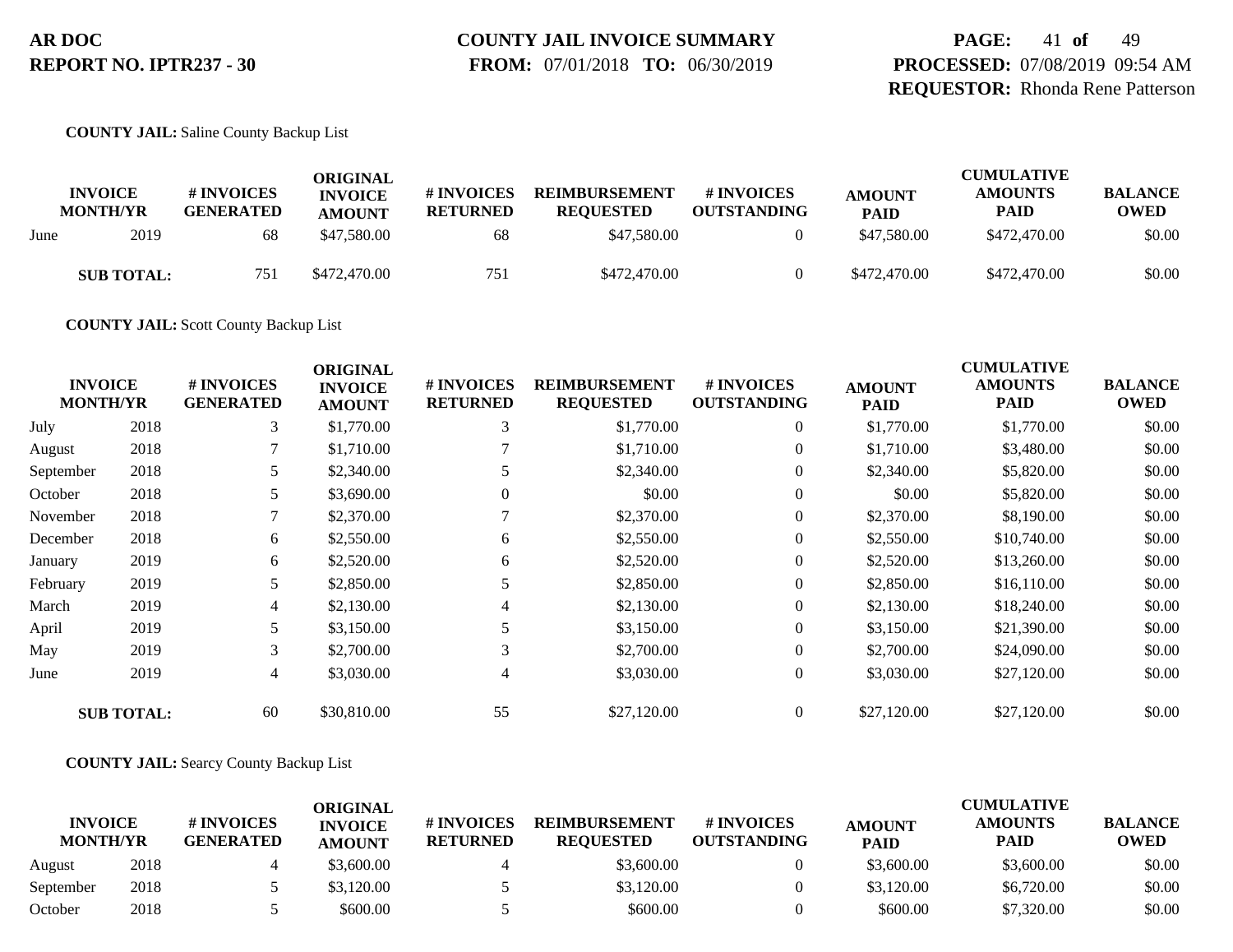### **COUNTY JAIL INVOICE SUMMARY**

 **FROM:** 07/01/2018 **TO:** 06/30/2019

# **PAGE:** 42 **of** 49 **PROCESSED:** 07/08/2019 09:54 AM **REQUESTOR:** Rhonda Rene Patterson

**COUNTY JAIL:** Searcy County Backup List

|          | <b>INVOICE</b><br><b>MONTH/YR</b> | # INVOICES<br><b>GENERATED</b> | <b>ORIGINAL</b><br><b>INVOICE</b><br><b>AMOUNT</b> | # INVOICES<br><b>RETURNED</b> | <b>REIMBURSEMENT</b><br><b>REQUESTED</b> | # INVOICES<br><b>OUTSTANDING</b> | <b>AMOUNT</b><br><b>PAID</b> | <b>CUMULATIVE</b><br><b>AMOUNTS</b><br><b>PAID</b> | <b>BALANCE</b><br><b>OWED</b> |
|----------|-----------------------------------|--------------------------------|----------------------------------------------------|-------------------------------|------------------------------------------|----------------------------------|------------------------------|----------------------------------------------------|-------------------------------|
| November | 2018                              | $\gamma$                       | \$1,200.00                                         | ◠<br>∠                        | \$1,050.00                               | $\theta$                         | \$1,050.00                   | \$8,370.00                                         | \$0.00                        |
| December | 2018                              | $\gamma$                       | \$1,050.00                                         |                               | \$1,050.00                               | $\theta$                         | \$1,050.00                   | \$9,420.00                                         | \$0.00                        |
| January  | 2019                              | $\overline{2}$                 | \$1,560.00                                         | ◠                             | \$1,560.00                               | 0                                | \$1,560.00                   | \$10,980.00                                        | \$0.00                        |
| February | 2019                              | 4                              | \$2,460.00                                         | 4                             | \$2,460.00                               | $\theta$                         | \$2,460.00                   | \$13,440.00                                        | \$0.00                        |
| March    | 2019                              |                                | \$2,790.00                                         |                               | \$2,790.00                               | $\theta$                         | \$2,790.00                   | \$16,230.00                                        | \$0.00                        |
| April    | 2019                              |                                | \$1,410.00                                         |                               | \$1,410.00                               | $\boldsymbol{0}$                 | \$1,410.00                   | \$17,640.00                                        | \$0.00                        |
| May      | 2019                              |                                | \$4,200.00                                         |                               | \$4,200.00                               | $\overline{0}$                   | \$4,200.00                   | \$21,840.00                                        | \$0.00                        |
| June     | 2019                              | 5                              | \$3,150.00                                         |                               | \$3,150.00                               | $\theta$                         | \$3,150.00                   | \$24,990.00                                        | \$0.00                        |
|          | <b>SUB TOTAL:</b>                 | 46                             | \$25,140.00                                        | 46                            | \$24,990.00                              |                                  | \$24,990.00                  | \$24,990.00                                        | \$0.00                        |

**COUNTY JAIL:** Sebastian County Backup List

| <b>INVOICE</b><br><b>MONTH/YR</b> |                   | # INVOICES<br><b>GENERATED</b> | <b>ORIGINAL</b><br><b>INVOICE</b><br><b>AMOUNT</b> | # INVOICES<br><b>RETURNED</b> | <b>REIMBURSEMENT</b><br><b>REQUESTED</b> | # INVOICES<br><b>OUTSTANDING</b> | <b>AMOUNT</b><br><b>PAID</b> | <b>CUMULATIVE</b><br><b>AMOUNTS</b><br><b>PAID</b> | <b>BALANCE</b><br><b>OWED</b> |
|-----------------------------------|-------------------|--------------------------------|----------------------------------------------------|-------------------------------|------------------------------------------|----------------------------------|------------------------------|----------------------------------------------------|-------------------------------|
| July                              | 2018              | 86                             | \$34,650.00                                        | 86                            | \$36,810.00                              | $\overline{0}$                   | \$36,810.00                  | \$36,810.00                                        | \$0.00                        |
| August                            | 2018              | 98                             | \$43,230.00                                        | 98                            | \$43,320.00                              | $\boldsymbol{0}$                 | \$43,320.00                  | \$80,130.00                                        | \$0.00                        |
| September                         | 2018              | 82                             | \$30,750.00                                        | 82                            | \$32,220.00                              | $\overline{0}$                   | \$32,220.00                  | \$112,350.00                                       | \$0.00                        |
| October                           | 2018              | 118                            | \$58,230.00                                        | 118                           | \$60,480.00                              | $\overline{0}$                   | \$60,480.00                  | \$172,830.00                                       | \$0.00                        |
| November                          | 2018              | 114                            | \$56,940.00                                        | 114                           | \$61,290.00                              | $\boldsymbol{0}$                 | \$61,290.00                  | \$234,120.00                                       | \$0.00                        |
| December                          | 2018              | 96                             | \$61,650.00                                        | 96                            | \$64,440.00                              | $\overline{0}$                   | \$64,440.00                  | \$298,560.00                                       | \$0.00                        |
| January                           | 2019              | 140                            | \$66,900.00                                        | 140                           | \$70,830.00                              | $\boldsymbol{0}$                 | \$70,830.00                  | \$369,390.00                                       | \$0.00                        |
| February                          | 2019              | 106                            | \$63,150.00                                        | 106                           | \$67,380.00                              | $\boldsymbol{0}$                 | \$67,380.00                  | \$436,770.00                                       | \$0.00                        |
| March                             | 2019              | 108                            | \$52,200.00                                        | 108                           | \$53,760.00                              | $\overline{0}$                   | \$53,760.00                  | \$490,530.00                                       | \$0.00                        |
| April                             | 2019              | 92                             | \$40,020.00                                        | 92                            | \$41,790.00                              | $\boldsymbol{0}$                 | \$41,790.00                  | \$532,320.00                                       | \$0.00                        |
| May                               | 2019              | 116                            | \$52,710.00                                        | 116                           | \$54,720.00                              | $\overline{0}$                   | \$54,720.00                  | \$587,040.00                                       | \$0.00                        |
| June                              | 2019              | 133                            | \$71,340.00                                        | $\overline{0}$                | \$0.00                                   | $\boldsymbol{0}$                 | \$0.00                       | \$587,040.00                                       | \$0.00                        |
|                                   | <b>SUB TOTAL:</b> | 1289                           | \$631,770.00                                       | 1156                          | \$587,040.00                             | $\overline{0}$                   | \$587,040.00                 | \$587,040.00                                       | \$0.00                        |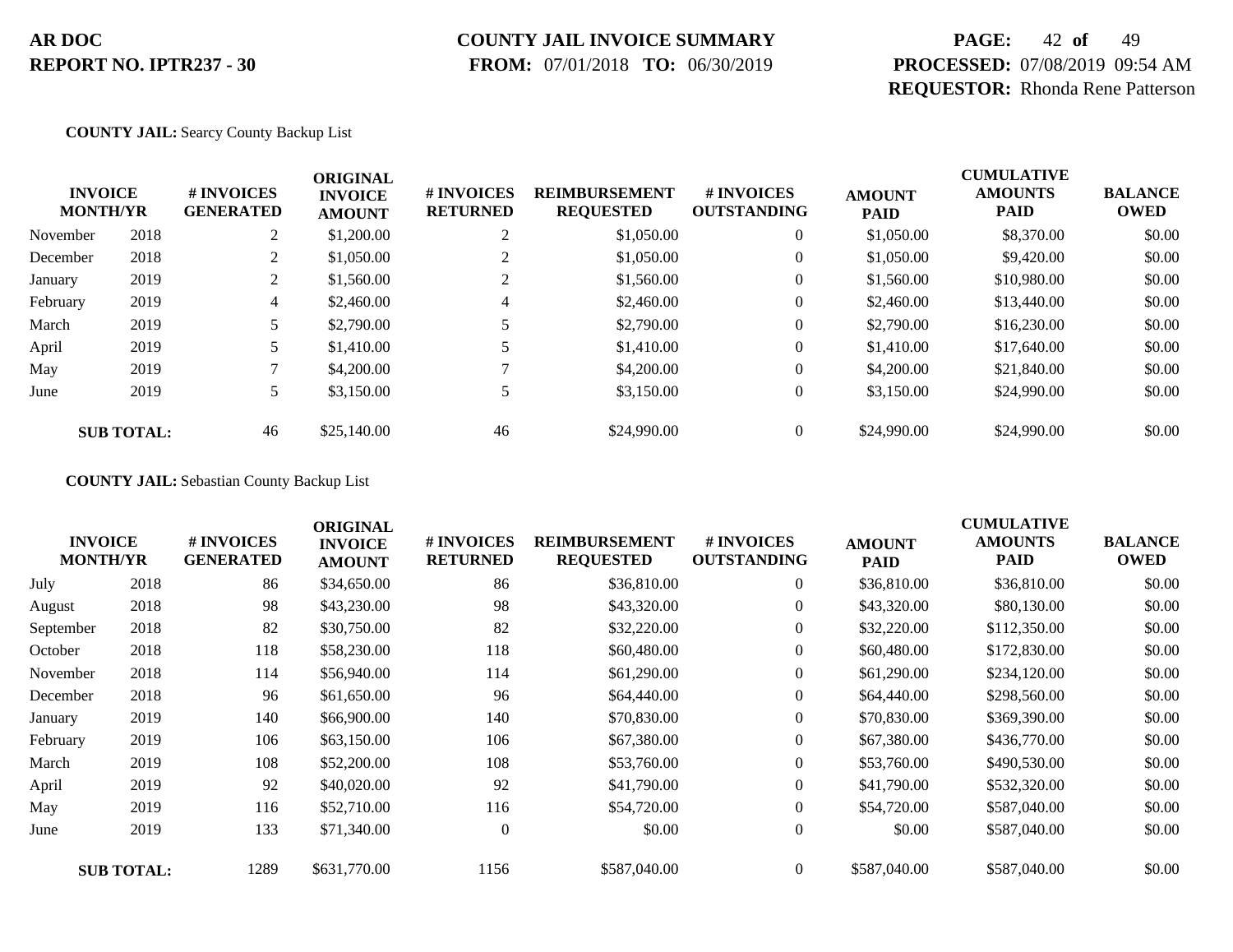### **COUNTY JAIL INVOICE SUMMARY**

 **FROM:** 07/01/2018 **TO:** 06/30/2019

# **PAGE:** 43 **of** 49 **PROCESSED:** 07/08/2019 09:54 AM **REQUESTOR:** Rhonda Rene Patterson

#### **COUNTY JAIL:** Sevier County Backup List

| <b>INVOICE</b><br><b>MONTH/YR</b> |                   | # INVOICES<br><b>GENERATED</b> | <b>ORIGINAL</b><br><b>INVOICE</b><br><b>AMOUNT</b> | # INVOICES<br><b>RETURNED</b> | <b>REIMBURSEMENT</b><br><b>REQUESTED</b> | # INVOICES<br><b>OUTSTANDING</b> | <b>AMOUNT</b><br><b>PAID</b> | <b>CUMULATIVE</b><br><b>AMOUNTS</b><br><b>PAID</b> | <b>BALANCE</b><br><b>OWED</b> |
|-----------------------------------|-------------------|--------------------------------|----------------------------------------------------|-------------------------------|------------------------------------------|----------------------------------|------------------------------|----------------------------------------------------|-------------------------------|
| July                              | 2018              | 17                             | \$12,510.00                                        | 17                            | \$12,510.00                              | $\boldsymbol{0}$                 | \$12,510.00                  | \$12,510.00                                        | \$0.00                        |
| August                            | 2018              | 23                             | \$10,800.00                                        | 23                            | \$10,800.00                              | $\boldsymbol{0}$                 | \$10,800.00                  | \$23,310.00                                        | \$0.00                        |
| September                         | 2018              | 19                             | \$7,890.00                                         | 19                            | \$7,890.00                               | $\overline{0}$                   | \$7,890.00                   | \$31,200.00                                        | \$0.00                        |
| October                           | 2018              | 13                             | \$9,420.00                                         | 13                            | \$9,420.00                               | $\boldsymbol{0}$                 | \$9,420.00                   | \$40,620.00                                        | \$0.00                        |
| November                          | 2018              | 22                             | \$12,750.00                                        | 22                            | \$12,750.00                              | $\overline{0}$                   | \$12,750.00                  | \$53,370.00                                        | \$0.00                        |
| December                          | 2018              | 19                             | \$15,570.00                                        | 19                            | \$15,570.00                              | $\boldsymbol{0}$                 | \$15,570.00                  | \$68,940.00                                        | \$0.00                        |
| January                           | 2019              | 25                             | \$9,450.00                                         | 25                            | \$9,450.00                               | $\overline{0}$                   | \$9,450.00                   | \$78,390.00                                        | \$0.00                        |
| February                          | 2019              | 15                             | \$8,310.00                                         | 15                            | \$8,310.00                               | $\boldsymbol{0}$                 | \$8,310.00                   | \$86,700.00                                        | \$0.00                        |
| March                             | 2019              | 18                             | \$14,310.00                                        | 18                            | \$14,310.00                              | $\overline{0}$                   | \$14,310.00                  | \$101,010.00                                       | \$0.00                        |
| April                             | 2019              | 17                             | \$12,600.00                                        | 17                            | \$12,600.00                              | $\overline{0}$                   | \$12,600.00                  | \$113,610.00                                       | \$0.00                        |
| May                               | 2019              | 19                             | \$12,450.00                                        | 19                            | \$12,450.00                              | $\overline{0}$                   | \$12,450.00                  | \$126,060.00                                       | \$0.00                        |
| June                              | 2019              | $\tau$                         | \$6,330.00                                         | $\mathbf{0}$                  | \$0.00                                   | $\overline{0}$                   | \$0.00                       | \$126,060.00                                       | \$0.00                        |
|                                   | <b>SUB TOTAL:</b> | 214                            | \$132,390.00                                       | 207                           | \$126,060.00                             | $\overline{0}$                   | \$126,060.00                 | \$126,060.00                                       | \$0.00                        |

#### **COUNTY JAIL:** Sharp County Backup List

|           | <b>INVOICE</b><br><b>MONTH/YR</b> | # INVOICES<br><b>GENERATED</b> | <b>ORIGINAL</b><br><b>INVOICE</b><br><b>AMOUNT</b> | <b># INVOICES</b><br><b>RETURNED</b> | <b>REIMBURSEMENT</b><br><b>REQUESTED</b> | # INVOICES<br><b>OUTSTANDING</b> | <b>AMOUNT</b><br><b>PAID</b> | <b>CUMULATIVE</b><br><b>AMOUNTS</b><br><b>PAID</b> | <b>BALANCE</b><br><b>OWED</b> |
|-----------|-----------------------------------|--------------------------------|----------------------------------------------------|--------------------------------------|------------------------------------------|----------------------------------|------------------------------|----------------------------------------------------|-------------------------------|
| July      | 2018                              | 5                              | \$3,060.00                                         |                                      | \$3,060.00                               | $\overline{0}$                   | \$3,060.00                   | \$3,060.00                                         | \$0.00                        |
| August    | 2018                              | 6                              | \$2,790.00                                         | 6                                    | \$2,790.00                               |                                  | \$2,790.00                   | \$5,850.00                                         | \$0.00                        |
| September | 2018                              | 6                              | \$4,170.00                                         | 6                                    | \$4,170.00                               |                                  | \$4,170.00                   | \$10,020.00                                        | \$0.00                        |
| October   | 2018                              |                                | \$2,880.00                                         |                                      | \$2,880.00                               |                                  | \$2,880.00                   | \$12,900.00                                        | \$0.00                        |
| November  | 2018                              |                                | \$900.00                                           |                                      | \$900.00                                 |                                  | \$900.00                     | \$13,800.00                                        | \$0.00                        |
| December  | 2018                              | 2                              | \$420.00                                           |                                      | \$420.00                                 |                                  | \$420.00                     | \$14,220.00                                        | \$0.00                        |
| January   | 2019                              | 2                              | \$420.00                                           |                                      | \$420.00                                 |                                  | \$420.00                     | \$14,640.00                                        | \$0.00                        |
| February  | 2019                              | 4                              | \$900.00                                           |                                      | \$900.00                                 |                                  | \$900.00                     | \$15,540.00                                        | \$0.00                        |
| March     | 2019                              | 4                              | \$1,020.00                                         | 4                                    | \$1,020.00                               |                                  | \$1,020.00                   | \$16,560.00                                        | \$0.00                        |
| April     | 2019                              |                                | \$2,430.00                                         |                                      | \$2,430.00                               |                                  | \$2,430.00                   | \$18,990.00                                        | \$0.00                        |
| May       | 2019                              |                                | \$4,170.00                                         |                                      | \$0.00                                   |                                  | \$0.00                       | \$18,990.00                                        | \$0.00                        |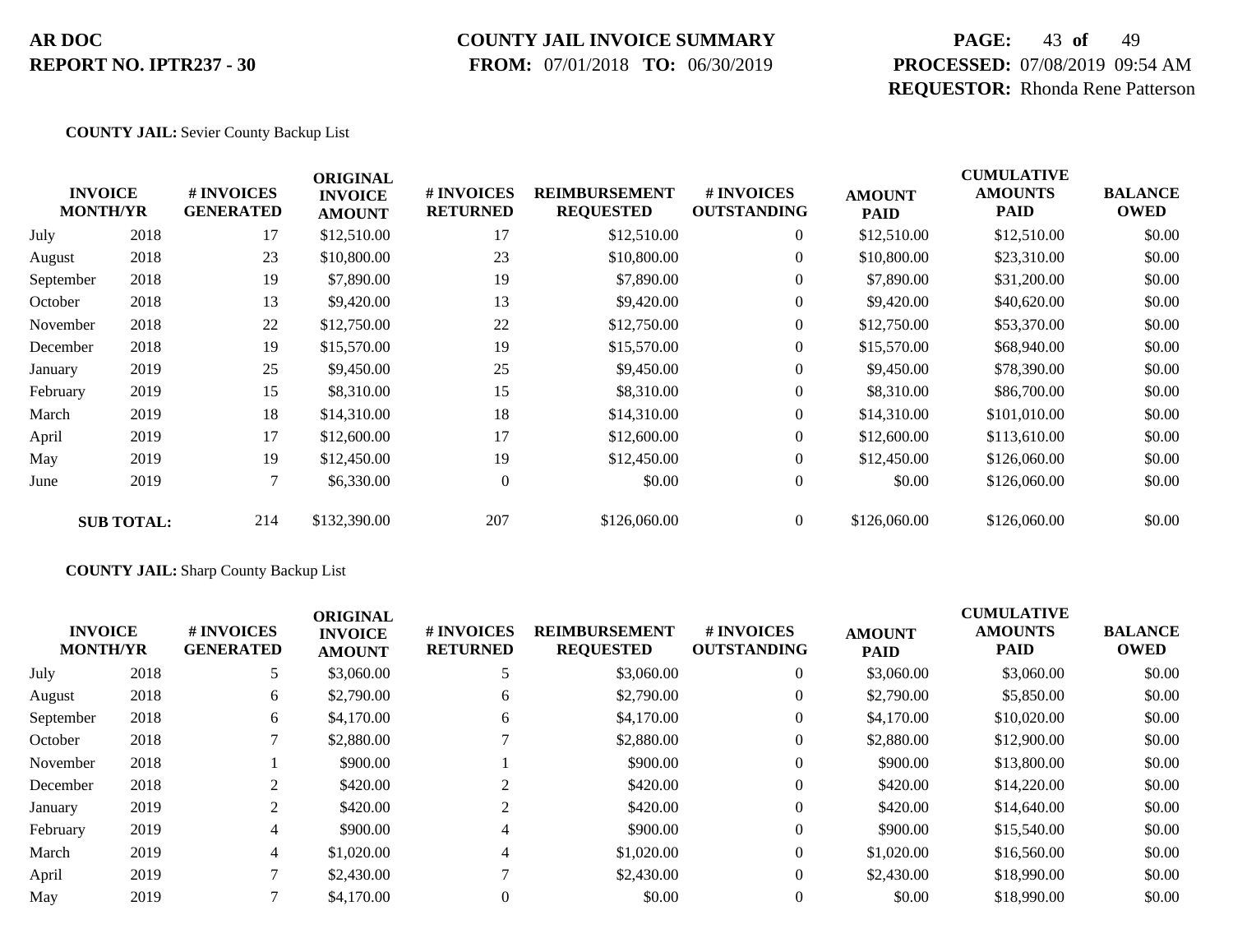# **COUNTY JAIL INVOICE SUMMARY**

 **FROM:** 07/01/2018 **TO:** 06/30/2019

**PAGE:** 44 **of** 49 **PROCESSED:** 07/08/2019 09:54 AM **REQUESTOR:** Rhonda Rene Patterson

**COUNTY JAIL:** Sharp County Backup List

|      | <b>INVOICE</b><br><b>MONTH/YR</b> | # INVOICES<br><b>GENERATED</b> | ORIGINAL<br><b>INVOICE</b><br><b>AMOUNT</b> | # INVOICES<br><b>RETURNED</b> | <b>REIMBURSEMENT</b><br><b>REOUESTED</b> | # INVOICES<br><b>OUTSTANDING</b> | <b>AMOUNT</b><br><b>PAID</b> | <b>CUMULATIVE</b><br><b>AMOUNTS</b><br><b>PAID</b> | <b>BALANCE</b><br><b>OWED</b> |
|------|-----------------------------------|--------------------------------|---------------------------------------------|-------------------------------|------------------------------------------|----------------------------------|------------------------------|----------------------------------------------------|-------------------------------|
| June | 2019                              |                                | \$4,080.00                                  |                               | \$4,080.00                               |                                  | \$4,080.00                   | \$23,070.00                                        | \$0.00                        |
|      | <b>SUB TOTAL:</b>                 | 58                             | \$27,240.00                                 | 51                            | \$23,070.00                              |                                  | \$23,070.00                  | \$23,070.00                                        | \$0.00                        |

**COUNTY JAIL:** Sheridan City Detention Center Backup

|          | <b>INVOICE</b><br><b>MONTH/YR</b> | # INVOICES<br><b>GENERATED</b> | <b>ORIGINAL</b><br><b>INVOICE</b><br><b>AMOUNT</b> | # INVOICES<br><b>RETURNED</b> | <b>REIMBURSEMENT</b><br><b>REQUESTED</b> | # INVOICES<br><b>OUTSTANDING</b> | <b>AMOUNT</b><br><b>PAID</b> | <b>CUMULATIVE</b><br><b>AMOUNTS</b><br><b>PAID</b> | <b>BALANCE</b><br><b>OWED</b> |
|----------|-----------------------------------|--------------------------------|----------------------------------------------------|-------------------------------|------------------------------------------|----------------------------------|------------------------------|----------------------------------------------------|-------------------------------|
| July     | 2018                              |                                | \$900.00                                           |                               | \$0.00                                   | 0                                | \$0.00                       | \$0.00                                             | \$0.00                        |
| August   | 2018                              |                                | \$900.00                                           |                               | \$0.00                                   |                                  | \$0.00                       | \$0.00                                             | \$0.00                        |
| January  | 2019                              |                                | \$420.00                                           |                               | \$0.00                                   | 0                                | \$0.00                       | \$0.00                                             | \$0.00                        |
| February | 2019                              |                                | \$660.00                                           |                               | \$0.00                                   |                                  | \$0.00                       | \$0.00                                             | \$0.00                        |
| March    | 2019                              |                                | \$300.00                                           |                               | \$0.00                                   |                                  | \$0.00                       | \$0.00                                             | \$0.00                        |
| June     | 2019                              |                                | \$90.00                                            |                               | \$0.00                                   | 0                                | \$0.00                       | \$0.00                                             | \$0.00                        |
|          | <b>SUB TOTAL:</b>                 | 6                              | \$3,270.00                                         |                               | \$0.00                                   |                                  | \$0.00                       | \$0.00                                             | \$0.00                        |

#### **COUNTY JAIL:** St Francis County Backup List

| <b>INVOICE</b><br><b>MONTH/YR</b> |      | # INVOICES<br><b>GENERATED</b> | <b>ORIGINAL</b><br><b>INVOICE</b><br><b>AMOUNT</b> | # INVOICES<br><b>RETURNED</b> | <b>REIMBURSEMENT</b><br><b>REQUESTED</b> | # INVOICES<br><b>OUTSTANDING</b> | <b>AMOUNT</b><br><b>PAID</b> | <b>CUMULATIVE</b><br><b>AMOUNTS</b><br><b>PAID</b> | <b>BALANCE</b><br><b>OWED</b> |
|-----------------------------------|------|--------------------------------|----------------------------------------------------|-------------------------------|------------------------------------------|----------------------------------|------------------------------|----------------------------------------------------|-------------------------------|
| July                              | 2018 | $\sim$                         | \$1,590.00                                         |                               | \$1,590.00                               | $\theta$                         | \$1,590.00                   | \$1,590.00                                         | \$0.00                        |
| August                            | 2018 | 3                              | \$1,320.00                                         |                               | \$1,320.00                               | 0                                | \$1,320.00                   | \$2,910.00                                         | \$0.00                        |
| September                         | 2018 |                                | \$2,910.00                                         |                               | \$2,910.00                               | $\theta$                         | \$2,910.00                   | \$5,820.00                                         | \$0.00                        |
| October                           | 2018 | 6                              | \$4,530.00                                         | 6                             | \$4,530.00                               | 0                                | \$4,530.00                   | \$10,350.00                                        | \$0.00                        |
| November                          | 2018 | 8                              | \$840.00                                           | $\circ$                       | \$840.00                                 | $\overline{0}$                   | \$840.00                     | \$11,190.00                                        | \$0.00                        |
| December                          | 2018 | ◠                              | \$1,800.00                                         |                               | \$1,800.00                               | $\overline{0}$                   | \$1,800.00                   | \$12,990.00                                        | \$0.00                        |
| January                           | 2019 |                                | \$2,520.00                                         |                               | \$2,520.00                               | $\theta$                         | \$2,520.00                   | \$15,510.00                                        | \$0.00                        |
| February                          | 2019 | 10                             | \$3,240.00                                         | 0                             | \$0.00                                   | $\theta$                         | \$0.00                       | \$15,510.00                                        | \$0.00                        |
| March                             | 2019 |                                | \$2,490.00                                         | Q                             | \$2,490.00                               | $\Omega$                         | \$2,490.00                   | \$18,000.00                                        | \$0.00                        |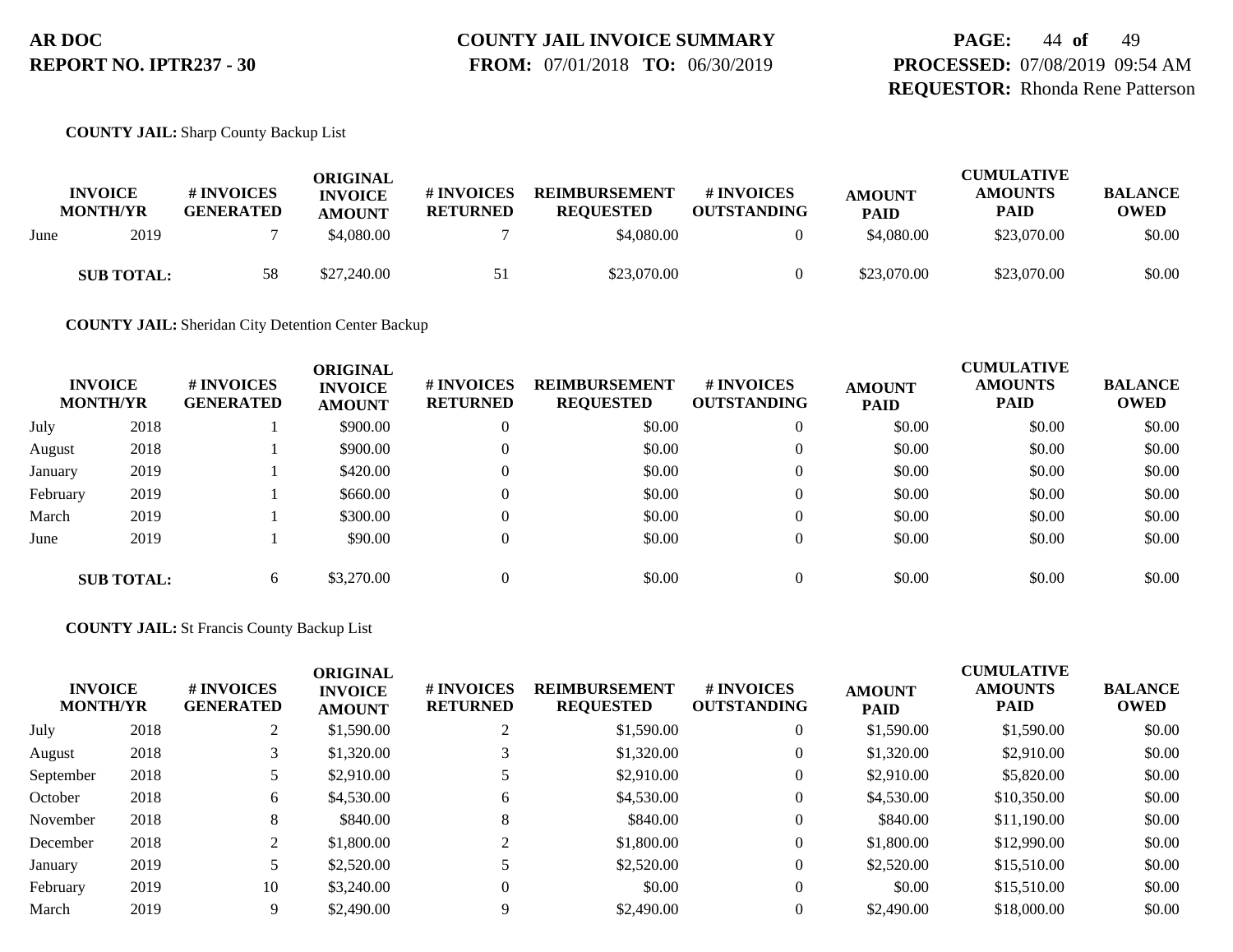# **COUNTY JAIL INVOICE SUMMARY**

 **FROM:** 07/01/2018 **TO:** 06/30/2019

### **PAGE:** 45 **of** 49 **PROCESSED:** 07/08/2019 09:54 AM **REQUESTOR:** Rhonda Rene Patterson

#### **COUNTY JAIL:** St Francis County Backup List

|       | <b>INVOICE</b><br><b>MONTH/YR</b> | # INVOICES<br><b>GENERATED</b> | ORIGINAL<br><b>INVOICE</b><br><b>AMOUNT</b> | # INVOICES<br><b>RETURNED</b> | <b>REIMBURSEMENT</b><br><b>REOUESTED</b> | <b>#INVOICES</b><br><b>OUTSTANDING</b> | <b>AMOUNT</b><br><b>PAID</b> | <b>CUMULATIVE</b><br><b>AMOUNTS</b><br><b>PAID</b> | <b>BALANCE</b><br><b>OWED</b> |
|-------|-----------------------------------|--------------------------------|---------------------------------------------|-------------------------------|------------------------------------------|----------------------------------------|------------------------------|----------------------------------------------------|-------------------------------|
| April | 2019                              |                                | \$3,420.00                                  | 4                             | \$3,420.00                               | 0                                      | \$3,420.00                   | \$21,420.00                                        | \$0.00                        |
| May   | 2019                              |                                | \$2,340.00                                  |                               | \$2,340.00                               | 0                                      | \$2,340.00                   | \$23,760.00                                        | \$0.00                        |
| June  | 2019                              |                                | \$4,170.00                                  | 8                             | \$4,170.00                               | $\Omega$                               | \$4,170.00                   | \$27,930.00                                        | \$0.00                        |
|       | <b>SUB TOTAL:</b>                 | 65                             | \$31,170.00                                 | 55                            | \$27,930.00                              | $\Omega$                               | \$27,930.00                  | \$27,930.00                                        | \$0.00                        |

**COUNTY JAIL:** Stone County Backup List

| <b>INVOICE</b><br><b>MONTH/YR</b> |                   | # INVOICES<br><b>GENERATED</b> | <b>ORIGINAL</b><br><b>INVOICE</b><br><b>AMOUNT</b> | # INVOICES<br><b>RETURNED</b> | <b>REIMBURSEMENT</b><br><b>REQUESTED</b> | # INVOICES<br><b>OUTSTANDING</b> | <b>AMOUNT</b><br><b>PAID</b> | <b>CUMULATIVE</b><br><b>AMOUNTS</b><br><b>PAID</b> | <b>BALANCE</b><br><b>OWED</b> |
|-----------------------------------|-------------------|--------------------------------|----------------------------------------------------|-------------------------------|------------------------------------------|----------------------------------|------------------------------|----------------------------------------------------|-------------------------------|
| July                              | 2018              |                                | \$3,270.00                                         |                               | \$3,270.00                               | $\overline{0}$                   | \$3,270.00                   | \$3,270.00                                         | \$0.00                        |
| August                            | 2018              | 8                              | \$5,010.00                                         | 8                             | \$5,010.00                               | $\boldsymbol{0}$                 | \$5,010.00                   | \$8,280.00                                         | \$0.00                        |
| September                         | 2018              | 10                             | \$2,880.00                                         | 10                            | \$2,880.00                               | $\overline{0}$                   | \$2,880.00                   | \$11,160.00                                        | \$0.00                        |
| October                           | 2018              | 12                             | \$4,620.00                                         | 12                            | \$4,620.00                               | $\boldsymbol{0}$                 | \$4,620.00                   | \$15,780.00                                        | \$0.00                        |
| November                          | 2018              | 6                              | \$2,790.00                                         | 6                             | \$2,790.00                               | $\overline{0}$                   | \$2,790.00                   | \$18,570.00                                        | \$0.00                        |
| December                          | 2018              |                                | \$2,640.00                                         |                               | \$2,640.00                               | $\overline{0}$                   | \$2,640.00                   | \$21,210.00                                        | \$0.00                        |
| January                           | 2019              |                                | \$5,070.00                                         |                               | \$5,070.00                               | $\boldsymbol{0}$                 | \$5,070.00                   | \$26,280.00                                        | \$0.00                        |
| February                          | 2019              | 6                              | \$4,680.00                                         | 6                             | \$4,680.00                               | $\overline{0}$                   | \$4,680.00                   | \$30,960.00                                        | \$0.00                        |
| March                             | 2019              | 9                              | \$3,810.00                                         | 9                             | \$3,810.00                               | $\boldsymbol{0}$                 | \$3,810.00                   | \$34,770.00                                        | \$0.00                        |
| April                             | 2019              | 11                             | \$5,460.00                                         | 11                            | \$5,460.00                               | $\overline{0}$                   | \$5,460.00                   | \$40,230.00                                        | \$0.00                        |
| May                               | 2019              |                                | \$5,160.00                                         | $\Omega$                      | \$0.00                                   | $\overline{0}$                   | \$0.00                       | \$40,230.00                                        | \$0.00                        |
| June                              | 2019              | 11                             | \$6,840.00                                         | $\Omega$                      | \$0.00                                   | $\overline{0}$                   | \$0.00                       | \$40,230.00                                        | \$0.00                        |
|                                   | <b>SUB TOTAL:</b> | 99                             | \$52,230.00                                        | 81                            | \$40,230.00                              | $\theta$                         | \$40,230.00                  | \$40,230.00                                        | \$0.00                        |

#### **COUNTY JAIL:** Union County Backup List

|      | <b>INVOICE</b><br><b>MONTH/YR</b> | # INVOICES<br><b>GENERATED</b> | ORIGINAL<br><b>INVOICE</b><br><b>AMOUNT</b> | # INVOICES<br><b>RETURNED</b> | <b>REIMBURSEMENT</b><br><b>REQUESTED</b> | # INVOICES<br><b>OUTSTANDING</b> | <b>AMOUNT</b><br><b>PAID</b> | <b>CUMULATIVE</b><br><b>AMOUNTS</b><br>PAID | <b>BALANCE</b><br><b>OWED</b> |
|------|-----------------------------------|--------------------------------|---------------------------------------------|-------------------------------|------------------------------------------|----------------------------------|------------------------------|---------------------------------------------|-------------------------------|
| July | 2018                              |                                | \$21,120.00                                 | 45                            | \$21,120.00                              |                                  | \$21,120.00                  | \$21,120.00                                 | \$0.00                        |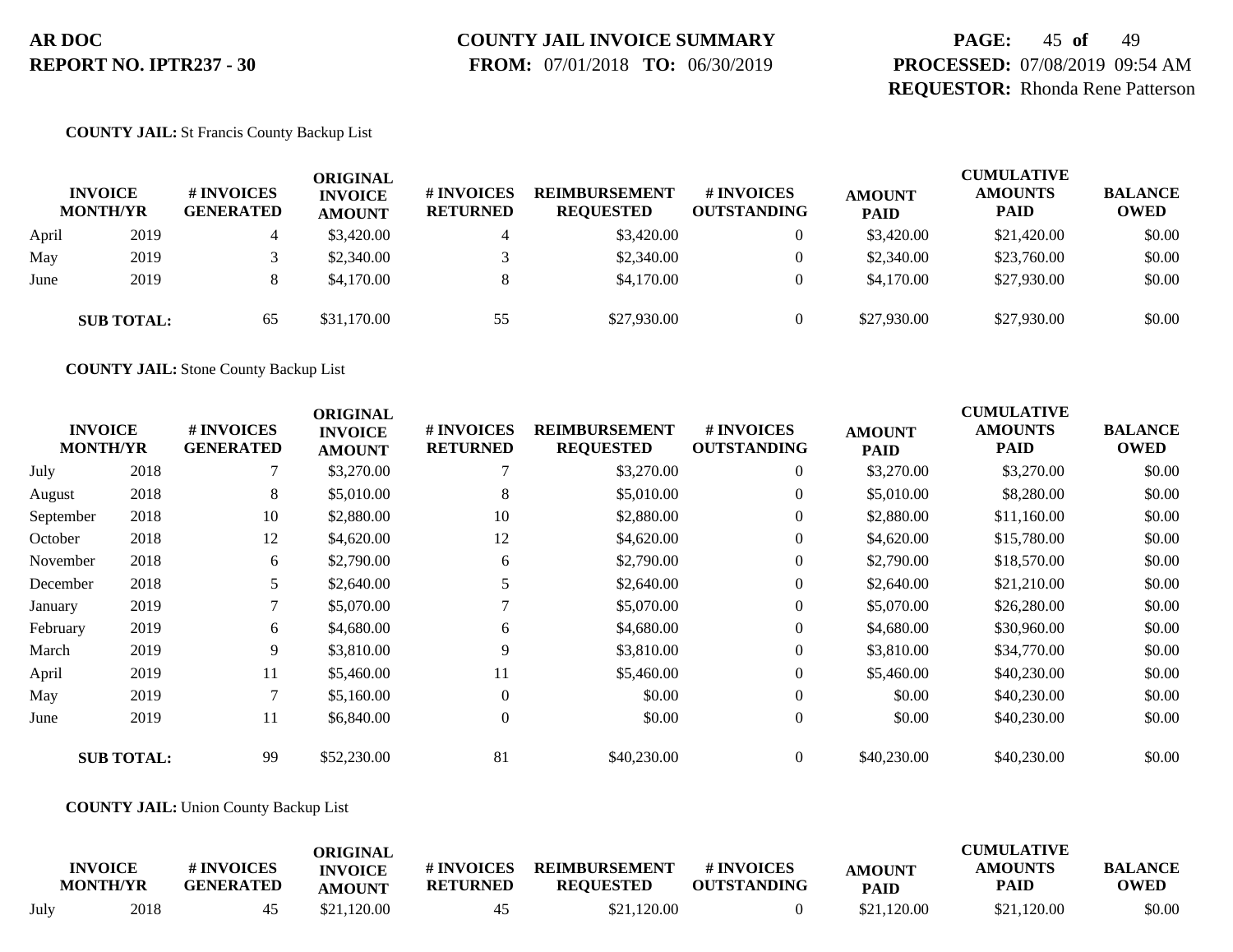### **COUNTY JAIL INVOICE SUMMARY**

 **FROM:** 07/01/2018 **TO:** 06/30/2019

# **PAGE:** 46 **of** 49 **PROCESSED:** 07/08/2019 09:54 AM **REQUESTOR:** Rhonda Rene Patterson

#### **COUNTY JAIL:** Union County Backup List

|           |                                   |                                | <b>ORIGINAL</b>                 |                               |                                          |                                  |                              | <b>CUMULATIVE</b>      |                               |
|-----------|-----------------------------------|--------------------------------|---------------------------------|-------------------------------|------------------------------------------|----------------------------------|------------------------------|------------------------|-------------------------------|
|           | <b>INVOICE</b><br><b>MONTH/YR</b> | # INVOICES<br><b>GENERATED</b> | <b>INVOICE</b><br><b>AMOUNT</b> | # INVOICES<br><b>RETURNED</b> | <b>REIMBURSEMENT</b><br><b>REQUESTED</b> | # INVOICES<br><b>OUTSTANDING</b> | <b>AMOUNT</b><br><b>PAID</b> | <b>AMOUNTS</b><br>PAID | <b>BALANCE</b><br><b>OWED</b> |
| August    | 2018                              | 39                             | \$23,040.00                     | 39                            | \$23,040.00                              | $\overline{0}$                   | \$23,040.00                  | \$44,160.00            | \$0.00                        |
| September | 2018                              | 39                             | \$23,700.00                     | 39                            | \$24,480.00                              | $\overline{0}$                   | \$24,480.00                  | \$68,640.00            | \$0.00                        |
| October   | 2018                              | 39                             | \$23,580.00                     | 39                            | \$23,580.00                              | $\overline{0}$                   | \$23,580.00                  | \$92,220.00            | \$0.00                        |
| November  | 2018                              | 35                             | \$26,760.00                     | 35                            | \$26,760.00                              | $\boldsymbol{0}$                 | \$26,760.00                  | \$118,980.00           | \$0.00                        |
| December  | 2018                              | 34                             | \$24,180.00                     | 34                            | \$24,180.00                              | $\overline{0}$                   | \$24,180.00                  | \$143,160.00           | \$0.00                        |
| January   | 2019                              | 26                             | \$20,100.00                     | 26                            | \$20,100.00                              | $\boldsymbol{0}$                 | \$20,100.00                  | \$163,260.00           | \$0.00                        |
| February  | 2019                              | 31                             | \$22,650.00                     | 31                            | \$22,650.00                              | $\overline{0}$                   | \$22,650.00                  | \$185,910.00           | \$0.00                        |
| March     | 2019                              | 39                             | \$22,230.00                     | 39                            | \$22,230.00                              | $\overline{0}$                   | \$22,230.00                  | \$208,140.00           | \$0.00                        |
| April     | 2019                              | 32                             | \$22,560.00                     | 32                            | \$22,560.00                              | $\overline{0}$                   | \$22,560.00                  | \$230,700.00           | \$0.00                        |
| May       | 2019                              | 46                             | \$30,570.00                     | 46                            | \$30,570.00                              | $\overline{0}$                   | \$30,570.00                  | \$261,270.00           | \$0.00                        |
| June      | 2019                              | 50                             | \$30,300.00                     | 50                            | \$29,940.00                              | $\overline{0}$                   | \$29,940.00                  | \$291,210.00           | \$0.00                        |
|           | <b>SUB TOTAL:</b>                 | 455                            | \$290,790.00                    | 455                           | \$291,210.00                             | $\theta$                         | \$291,210.00                 | \$291,210.00           | \$0.00                        |

#### **COUNTY JAIL:** Van Buren County Backup List

|           | <b>INVOICE</b><br><b>MONTH/YR</b> | # INVOICES<br><b>GENERATED</b> | <b>ORIGINAL</b><br><b>INVOICE</b><br><b>AMOUNT</b> | <b># INVOICES</b><br><b>RETURNED</b> | <b>REIMBURSEMENT</b><br><b>REQUESTED</b> | # INVOICES<br><b>OUTSTANDING</b> | <b>AMOUNT</b><br><b>PAID</b> | <b>CUMULATIVE</b><br><b>AMOUNTS</b><br><b>PAID</b> | <b>BALANCE</b><br><b>OWED</b> |
|-----------|-----------------------------------|--------------------------------|----------------------------------------------------|--------------------------------------|------------------------------------------|----------------------------------|------------------------------|----------------------------------------------------|-------------------------------|
| July      | 2018                              |                                | \$2,640.00                                         |                                      | \$2,640.00                               | $\theta$                         | \$2,640.00                   | \$2,640.00                                         | \$0.00                        |
| August    | 2018                              | 6                              | \$2,220.00                                         | 6                                    | \$2,220.00                               | $\theta$                         | \$2,220,00                   | \$4,860.00                                         | \$0.00                        |
| September | 2018                              | 9                              | \$2,700.00                                         |                                      | \$2,700.00                               | $\theta$                         | \$2,700.00                   | \$7,560.00                                         | \$0.00                        |
| October   | 2018                              | 6                              | \$3,420.00                                         | 6                                    | \$3,420.00                               | $\mathbf{0}$                     | \$3,420.00                   | \$10,980.00                                        | \$0.00                        |
| November  | 2018                              | 2                              | \$480.00                                           | 2                                    | \$480.00                                 | $\theta$                         | \$480.00                     | \$11,460.00                                        | \$0.00                        |
| December  | 2018                              |                                | \$2,100.00                                         |                                      | \$1,620.00                               | $\mathbf{0}$                     | \$1,620.00                   | \$13,080.00                                        | \$0.00                        |
| January   | 2019                              | 6                              | \$2,400.00                                         | 6                                    | \$2,130.00                               | $\theta$                         | \$2,130.00                   | \$15,210.00                                        | \$0.00                        |
| February  | 2019                              | 4                              | \$1,680.00                                         | 4                                    | \$1,680.00                               | $\mathbf{0}$                     | \$1,680.00                   | \$16,890.00                                        | \$0.00                        |
| March     | 2019                              | 4                              | \$2,490.00                                         | 4                                    | \$2,490.00                               | $\Omega$                         | \$2,490.00                   | \$19,380.00                                        | \$0.00                        |
| April     | 2019                              |                                | \$2,730.00                                         |                                      | \$2,730.00                               | $\theta$                         | \$2,730.00                   | \$22,110.00                                        | \$0.00                        |
| May       | 2019                              |                                | \$3,180.00                                         | 4                                    | \$3,180.00                               | $\mathbf{0}$                     | \$3,180.00                   | \$25,290.00                                        | \$0.00                        |
| June      | 2019                              | 9                              | \$4,680.00                                         | 9                                    | \$4,680.00                               | $\theta$                         | \$4,680.00                   | \$29,970.00                                        | \$0.00                        |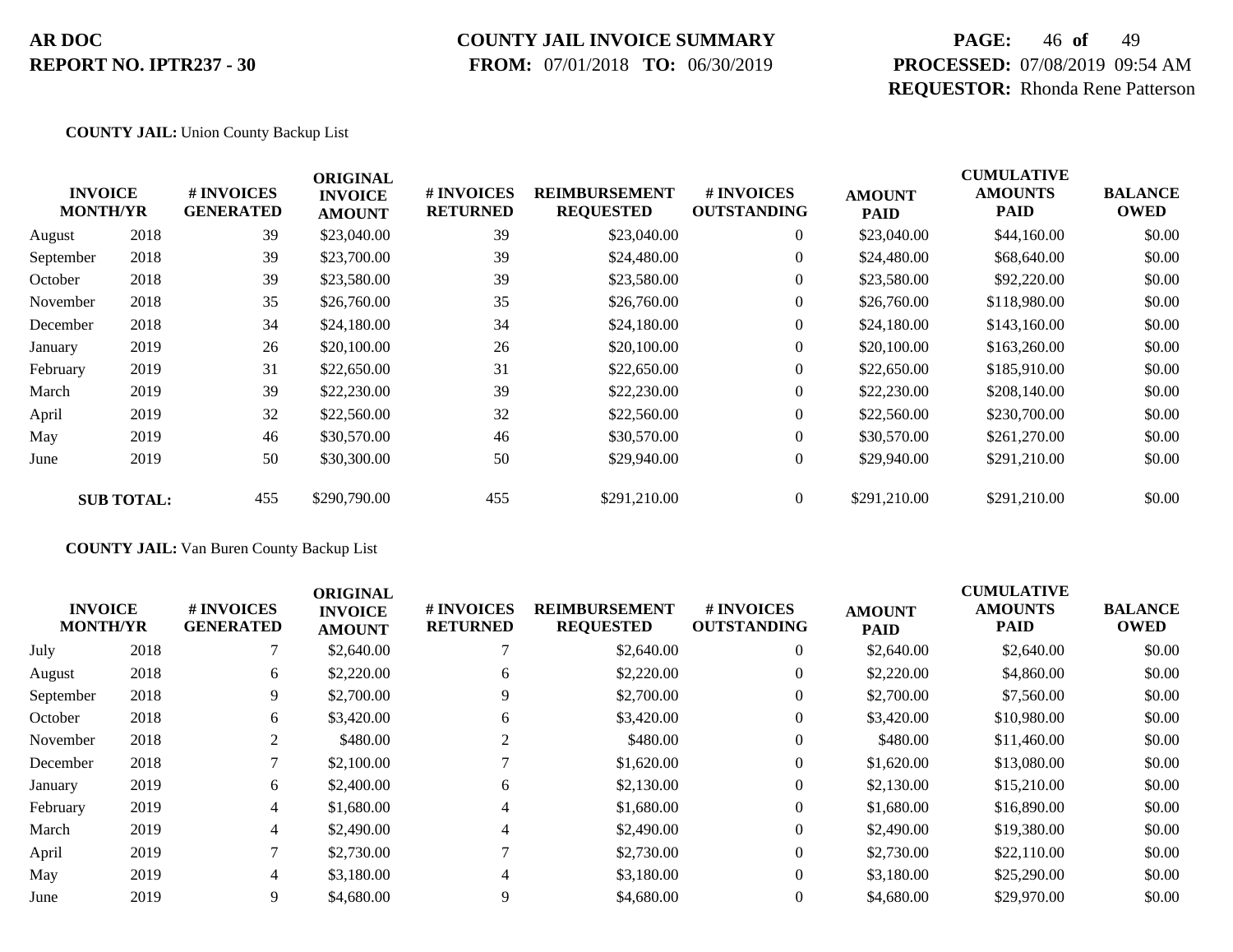**PAGE:** 47 **of** 49 **PROCESSED:** 07/08/2019 09:54 AM **REQUESTOR:** Rhonda Rene Patterson

**COUNTY JAIL:** Van Buren County Backup List

| <b>INVOICE</b><br><b>MONTH/YR</b> | # INVOICES<br><b>GENERATED</b> | ORIGINAL<br><b>INVOICE</b><br><b>AMOUNT</b> | # INVOICES<br><b>RETURNED</b> | <b>REIMBURSEMENT</b><br><b>REQUESTED</b> | <b>#INVOICES</b><br><b>OUTSTANDING</b> | <b>AMOUNT</b><br><b>PAID</b> | <b>CUMULATIVE</b><br><b>AMOUNTS</b><br>PAID | <b>BALANCE</b><br>OWED |
|-----------------------------------|--------------------------------|---------------------------------------------|-------------------------------|------------------------------------------|----------------------------------------|------------------------------|---------------------------------------------|------------------------|
| <b>SUB TOTAL:</b>                 |                                | \$30,720.00                                 |                               | \$29,970.00                              |                                        | \$29,970.00                  | \$29,970.00                                 | \$0.00                 |

**COUNTY JAIL:** Washington County Backup List

| <b>INVOICE</b><br><b>MONTH/YR</b> |                   | # INVOICES<br><b>GENERATED</b> | <b>ORIGINAL</b><br><b>INVOICE</b><br><b>AMOUNT</b> | # INVOICES<br><b>RETURNED</b> | <b>REIMBURSEMENT</b><br><b>REQUESTED</b> | # INVOICES<br><b>OUTSTANDING</b> | <b>AMOUNT</b><br><b>PAID</b> | <b>CUMULATIVE</b><br><b>AMOUNTS</b><br><b>PAID</b> | <b>BALANCE</b><br><b>OWED</b> |
|-----------------------------------|-------------------|--------------------------------|----------------------------------------------------|-------------------------------|------------------------------------------|----------------------------------|------------------------------|----------------------------------------------------|-------------------------------|
| July                              | 2018              | 144                            | \$84,000.00                                        | 144                           | \$82,950.00                              | $\overline{0}$                   | \$82,950.00                  | \$82,950.00                                        | \$0.00                        |
| August                            | 2018              | 112                            | \$78,990.00                                        | 112                           | \$77,490.00                              | $\overline{0}$                   | \$77,490.00                  | \$160,440.00                                       | \$0.00                        |
| September                         | 2018              | 135                            | \$99,360.00                                        | 135                           | \$98,190.00                              | $\overline{0}$                   | \$98,190.00                  | \$258,630.00                                       | \$0.00                        |
| October                           | 2018              | 150                            | \$90,900.00                                        | 150                           | \$90,750.00                              | $\boldsymbol{0}$                 | \$90,750.00                  | \$349,380.00                                       | \$0.00                        |
| November                          | 2018              | 138                            | \$108,090.00                                       | 138                           | \$106,950.00                             | $\overline{0}$                   | \$106,950.00                 | \$456,330.00                                       | \$0.00                        |
| December                          | 2018              | 136                            | \$88,830.00                                        | 136                           | \$88,620.00                              | $\overline{0}$                   | \$88,620.00                  | \$544,950.00                                       | \$0.00                        |
| January                           | 2019              | 141                            | \$93,150.00                                        | 141                           | \$93,000.00                              | $\boldsymbol{0}$                 | \$93,000.00                  | \$637,950.00                                       | \$0.00                        |
| February                          | 2019              | 155                            | \$100,500.00                                       | 155                           | \$100,050.00                             | $\overline{0}$                   | \$100,050.00                 | \$738,000.00                                       | \$0.00                        |
| March                             | 2019              | 155                            | \$102,150.00                                       | 155                           | \$101,908.00                             | $\overline{0}$                   | \$101,908.00                 | \$839,908.00                                       | \$0.00                        |
| April                             | 2019              | 175                            | \$116,850.00                                       | 175                           | \$116,640.00                             | $\overline{0}$                   | \$116,640.00                 | \$956,548.00                                       | \$0.00                        |
| May                               | 2019              | 135                            | \$90,900.00                                        | 135                           | \$90,690.00                              | $\overline{0}$                   | \$90,690.00                  | \$1,047,238.00                                     | \$0.00                        |
| June                              | 2019              | 114                            | \$76,320.00                                        | 114                           | \$75,480.00                              | $\overline{0}$                   | \$75,480.00                  | \$1,122,718.00                                     | \$0.00                        |
|                                   | <b>SUB TOTAL:</b> | 1690                           | \$1,130,040.00                                     | 1690                          | \$1,122,718.00                           | $\overline{0}$                   | \$1,122,718.00               | \$1,122,718.00                                     | \$0.00                        |

#### **COUNTY JAIL:** White County Backup List

| <b>INVOICE</b><br><b>MONTH/YR</b> |      | # INVOICES<br><b>GENERATED</b> | ORIGINAL<br><b>INVOICE</b><br><b>AMOUNT</b> | # INVOICES<br><b>RETURNED</b> | <b>REIMBURSEMENT</b><br><b>REOUESTED</b> | <b>#INVOICES</b><br><b>OUTSTANDING</b> | <b>AMOUNT</b><br><b>PAID</b> | <b>CUMULATIVE</b><br><b>AMOUNTS</b><br><b>PAID</b> | <b>BALANCE</b><br><b>OWED</b> |
|-----------------------------------|------|--------------------------------|---------------------------------------------|-------------------------------|------------------------------------------|----------------------------------------|------------------------------|----------------------------------------------------|-------------------------------|
| July                              | 2018 | 69                             | \$40,830.00                                 | 69                            | \$41,160.00                              |                                        | \$41,160.00                  | \$41,160.00                                        | \$0.00                        |
| August                            | 2018 | 56                             | \$40,440.00                                 | 56                            | \$41,160.00                              |                                        | \$41,160.00                  | \$82,320.00                                        | \$0.00                        |
| September                         | 2018 | 58                             | \$45,030.00                                 | 58                            | \$45,030.00                              |                                        | \$45,030.00                  | \$127,350.00                                       | \$0.00                        |
| October                           | 2018 | 47                             | \$36,480.00                                 | 47                            | \$36,900.00                              |                                        | \$36,900.00                  | \$164,250.00                                       | \$0.00                        |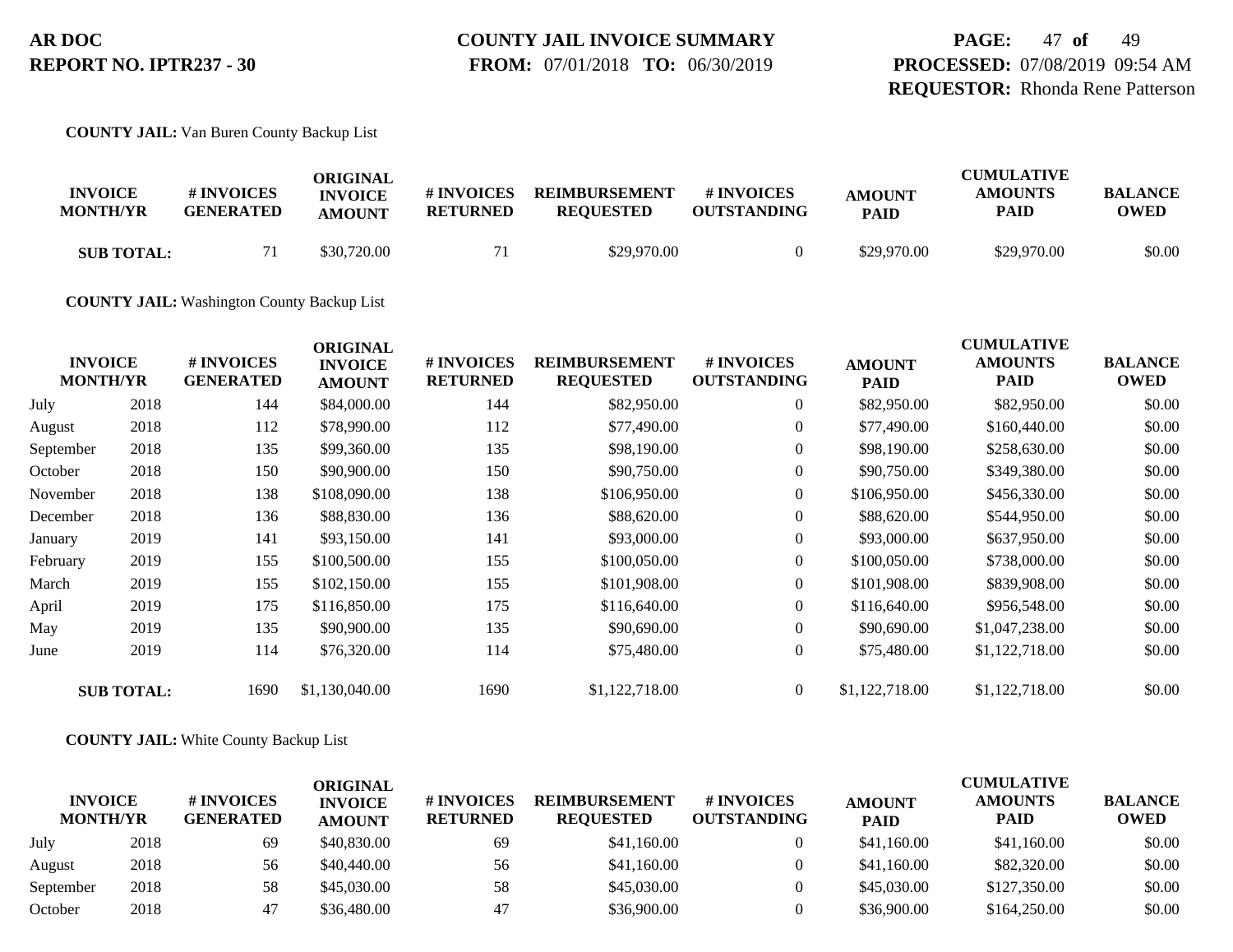# **COUNTY JAIL INVOICE SUMMARY**

 **FROM:** 07/01/2018 **TO:** 06/30/2019

# **PAGE:** 48 **of** 49 **PROCESSED:** 07/08/2019 09:54 AM **REQUESTOR:** Rhonda Rene Patterson

#### **COUNTY JAIL:** White County Backup List

|          | <b>INVOICE</b><br><b>MONTH/YR</b> | # INVOICES<br><b>GENERATED</b> | <b>ORIGINAL</b><br><b>INVOICE</b><br><b>AMOUNT</b> | # INVOICES<br><b>RETURNED</b> | <b>REIMBURSEMENT</b><br><b>REQUESTED</b> | <b>#INVOICES</b><br><b>OUTSTANDING</b> | <b>AMOUNT</b><br><b>PAID</b> | <b>CUMULATIVE</b><br><b>AMOUNTS</b><br><b>PAID</b> | <b>BALANCE</b><br><b>OWED</b> |
|----------|-----------------------------------|--------------------------------|----------------------------------------------------|-------------------------------|------------------------------------------|----------------------------------------|------------------------------|----------------------------------------------------|-------------------------------|
| November | 2018                              | 51                             | \$39,540.00                                        | 51                            | \$39,180.00                              | $\overline{0}$                         | \$39,180.00                  | \$203,430.00                                       | \$0.00                        |
| December | 2018                              | 48                             | \$33,990.00                                        | 48                            | \$33,990.00                              |                                        | \$33,990.00                  | \$237,420.00                                       | \$0.00                        |
| January  | 2019                              | 44                             | \$28,590.00                                        | 44                            | \$28,590.00                              |                                        | \$28,590.00                  | \$266,010.00                                       | \$0.00                        |
| February | 2019                              | 44                             | \$23,130.00                                        | 44                            | \$22,590.00                              |                                        | \$22,590.00                  | \$288,600.00                                       | \$0.00                        |
| March    | 2019                              | 33                             | \$18,960.00                                        | 33                            | \$18,960.00                              | $\boldsymbol{0}$                       | \$18,960.00                  | \$307,560.00                                       | \$0.00                        |
| April    | 2019                              | 26                             | \$15,180.00                                        | 26                            | \$15,030.00                              | $\boldsymbol{0}$                       | \$15,030.00                  | \$322,590.00                                       | \$0.00                        |
| May      | 2019                              | 34                             | \$24,720.00                                        | 34                            | \$24,720.00                              | $\overline{0}$                         | \$24,720.00                  | \$347,310.00                                       | \$0.00                        |
| June     | 2019                              | 44                             | \$31,740.00                                        | 44                            | \$31,740.00                              | 44                                     | \$0.00                       | \$347,310.00                                       | \$31,740.00                   |
|          | <b>SUB TOTAL:</b>                 | 554                            | \$378,630.00                                       | 554                           | \$379,050.00                             | 44                                     | \$347,310.00                 | \$347,310.00                                       | \$31,740.00                   |

#### **COUNTY JAIL:** Woodruff County Backup List

| <b>INVOICE</b><br><b>MONTH/YR</b> |                   | # INVOICES<br><b>GENERATED</b> | <b>ORIGINAL</b><br><b>INVOICE</b><br><b>AMOUNT</b> | # INVOICES<br><b>RETURNED</b> | <b>REIMBURSEMENT</b><br><b>REQUESTED</b> | # INVOICES<br><b>OUTSTANDING</b> | <b>AMOUNT</b><br><b>PAID</b> | <b>CUMULATIVE</b><br><b>AMOUNTS</b><br><b>PAID</b> | <b>BALANCE</b><br><b>OWED</b> |
|-----------------------------------|-------------------|--------------------------------|----------------------------------------------------|-------------------------------|------------------------------------------|----------------------------------|------------------------------|----------------------------------------------------|-------------------------------|
| July                              | 2018              | 2                              | \$1,800.00                                         | $\overline{2}$                | \$1,800.00                               | $\overline{0}$                   | \$1,800.00                   | \$1,800.00                                         | \$0.00                        |
| August                            | 2018              | 4                              | \$3,660.00                                         | 4                             | \$3,660.00                               | 0                                | \$3,660.00                   | \$5,460.00                                         | \$0.00                        |
| September                         | 2018              | 8                              | \$4,860.00                                         | 8                             | \$4,860.00                               | $\overline{0}$                   | \$4,860.00                   | \$10,320.00                                        | \$0.00                        |
| October                           | 2018              | 2                              | \$930.00                                           | 2                             | \$930.00                                 | $\theta$                         | \$930.00                     | \$11,250.00                                        | \$0.00                        |
| November                          | 2018              | 3                              | \$720.00                                           | 3                             | \$720.00                                 | $\overline{0}$                   | \$720.00                     | \$11,970.00                                        | \$0.00                        |
| December                          | 2018              | 2                              | \$1,380.00                                         | 2                             | \$1,380.00                               | $\overline{0}$                   | \$1,380.00                   | \$13,350.00                                        | \$0.00                        |
| January                           | 2019              | 5                              | \$2,250.00                                         |                               | \$2,250.00                               | 0                                | \$2,250.00                   | \$15,600.00                                        | \$0.00                        |
| February                          | 2019              | 9                              | \$4,710.00                                         | 9                             | \$4,200.00                               | $\overline{0}$                   | \$4,200.00                   | \$19,800.00                                        | \$0.00                        |
| March                             | 2019              | 4                              | \$2,400.00                                         | 4                             | \$2,400.00                               | $\overline{0}$                   | \$2,400.00                   | \$22,200.00                                        | \$0.00                        |
| April                             | 2019              | 7                              | \$3,810.00                                         |                               | \$3,810.00                               | $\overline{0}$                   | \$3,810.00                   | \$26,010.00                                        | \$0.00                        |
| May                               | 2019              | 7                              | \$4,560.00                                         |                               | \$4,560.00                               | $\overline{0}$                   | \$4,560.00                   | \$30,570.00                                        | \$0.00                        |
| June                              | 2019              | 6                              | \$2,700.00                                         | 6                             | \$2,700.00                               | $\overline{0}$                   | \$2,700.00                   | \$33,270.00                                        | \$0.00                        |
|                                   | <b>SUB TOTAL:</b> | 59                             | \$33,780.00                                        | 59                            | \$33,270.00                              | $\overline{0}$                   | \$33,270.00                  | \$33,270.00                                        | \$0.00                        |